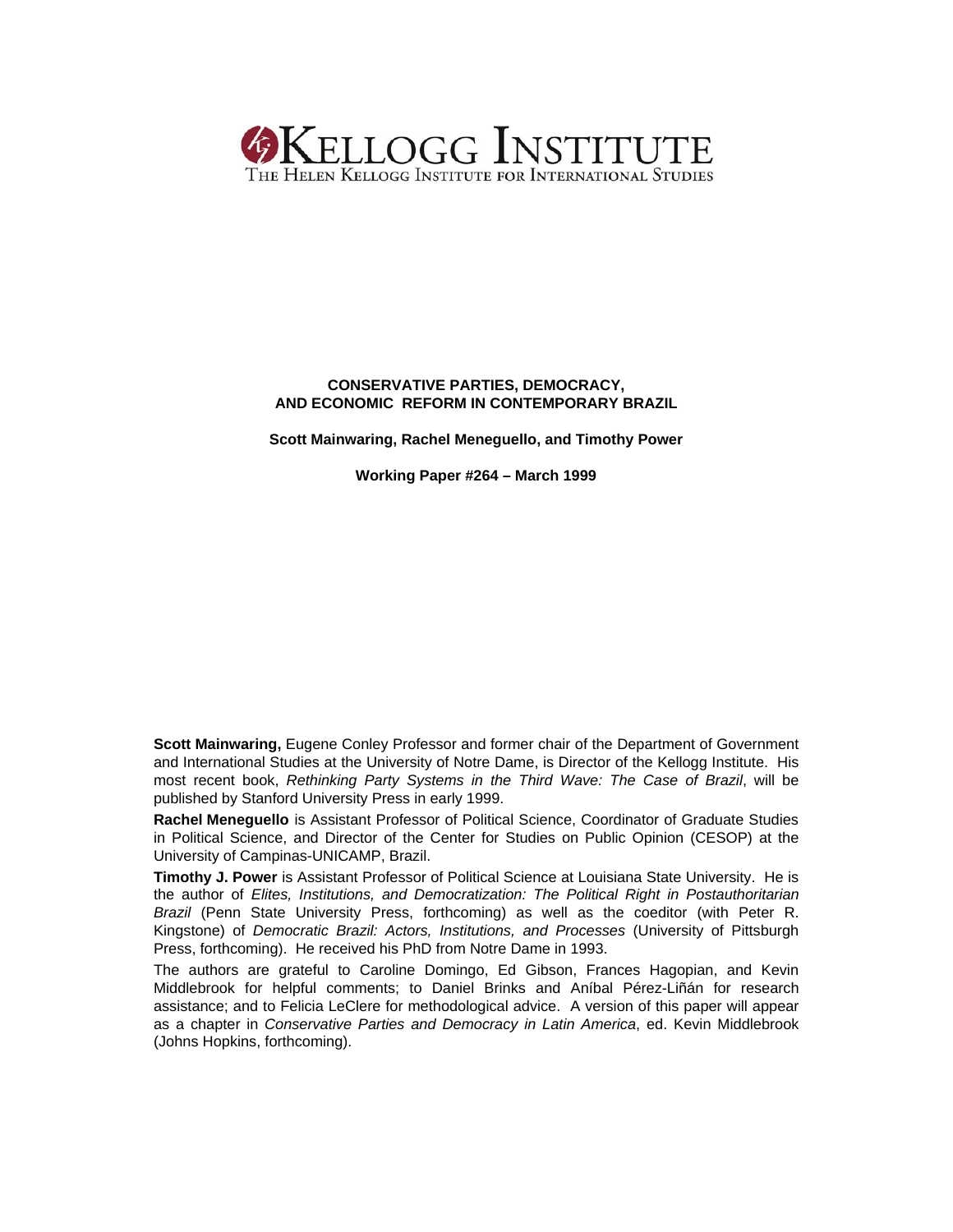# **ABSTRACT**

In this paper we analyze conservative parties in Brazil, focusing on the post-1985 democracy but with some attention to earlier periods as well. We develop four main themes. First, conservative parties in Brazil have been successful at maintaining political power. Our second major theme is that compared to the center and left, Brazil's conservative parties have several distinctive features. Third, there are significant differences among the conservative parties. Our final major theme is that the conservative pole in the party system is changing.

### **RESUMEN**

En este artículo analizamos a los partidos conservadores en Brasil, concentrándonos en el período democrático posterior a 1985, pero prestando también alguna atención a períodos anteriores. Desarrollamos cuatro tesis principales. En primer lugar, que los partidos coservadores en Brasil han tenido éxito en mantener poder político. Nuestra segunda tesis es que los partidos conservadores de Brasil tienen varias características que los distinguen tanto del centro como de la izquierda. Tercero, que hay significativas diferencias entre los partidos conservadores. Nuestra cuarta tesis principal es que el polo conservador en este sistema de partidos está cambiando.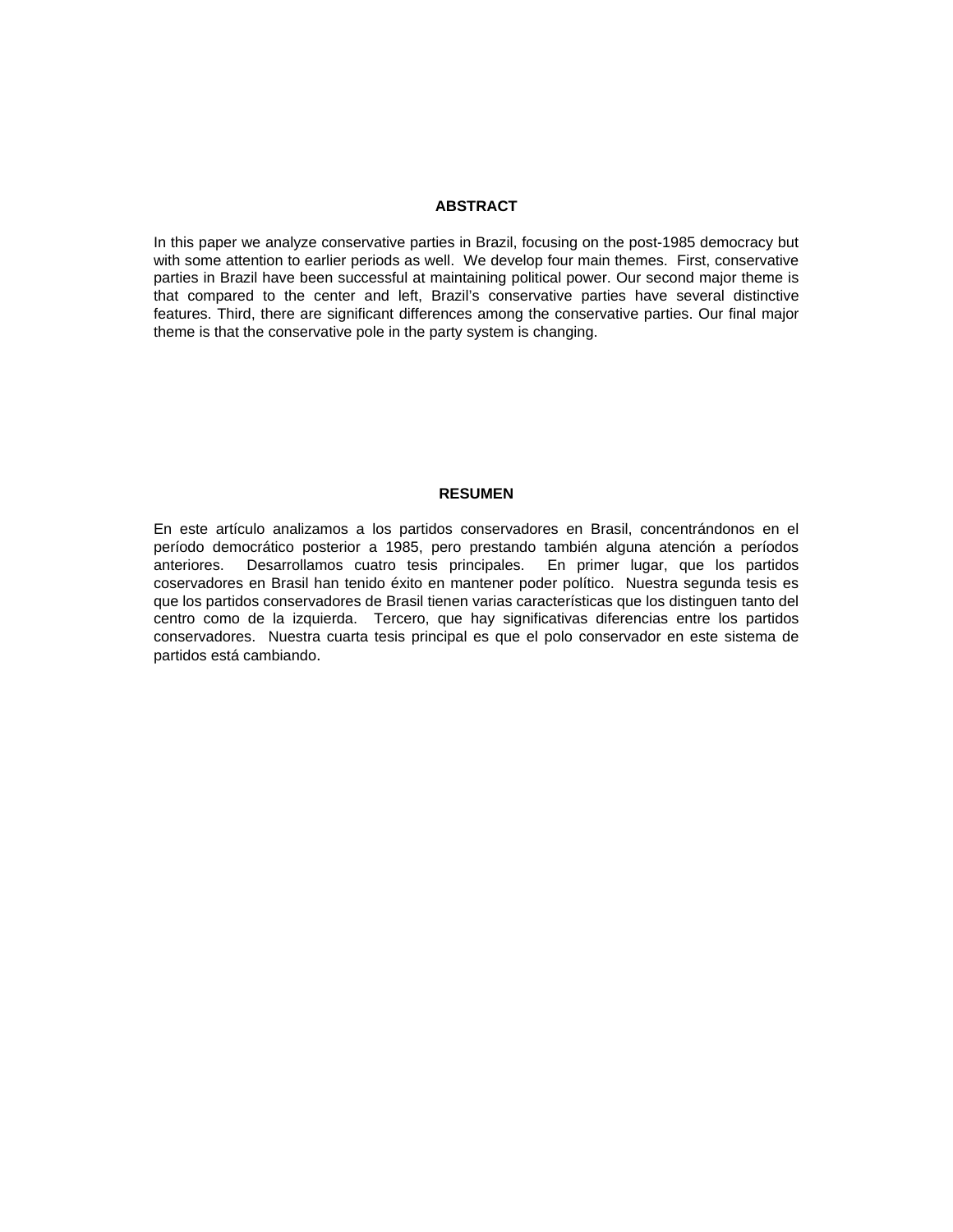In this paper we analyze conservative parties in Brazil, focusing on the post-1985 democracy but with some attention to earlier periods as well. We develop four main themes. First, conservative parties in Brazil have been successful at maintaining political power. Conservative parties were pillars of the oligarchic order from their creation in the 1830s until 1930. With the introduction of basically fair competitive elections and mass suffrage in 1945, they established themselves as the hegemonic electoral force in congressional elections until 1962. They helped engineer the 1964 military coup, then became a powerful junior partner in the military regime of 1964–85.

Since 1985, in Brazil's second 'experiment with democracy,<sup>11</sup> conservative parties have consistently been part of the governing coalition at the national level, and they have fared well electorally. Remarkably in view of the discredit of the military regime by 1985, in the mid to late 1990s conservatives have succeeded in revitalizing their programmatic image. Once viewed as retrograde by large sectors of the society, today, under the aegis of a somewhat successful centrist president (Fernando Henrique Cardoso, 1995–present) who has embraced much of the conservative economic agenda, conservatives are again able to publicly articulate what they stand for without fear of ridicule.

While emphasizing conservative dominance throughout Brazilian history, we do not intend to imply that there have been no serious challenges to conservative hegemony. Getúlio Vargas, president from 1930 to 1945, dismayed some conservatives by beginning to incorporate the urban popular classes into the political system. The second time Vargas was president (1951–4) he implemented measures that conservatives disdained; so did President Juscelino Kubitschek (1956–60). The populist reformist government of President João Goulart (1961–4) represented a particularly stiff challenge—one that conservatives could not tolerate, so they fostered and supported a military coup and the ensuing dictatorship. Throughout the 1946–61 period, conservative politicians shared power at the national level and had to make concessions, some of which they regarded as significant. Similarly, they have shared power in the post-1985 democracy, during which time they have again experienced some defeats. But in broad historical and comparative perspective, conservative politicians in Brazil have done well electorally and politically. With the exception of 1963–4, they have been part of the governing coalition at the national level since Brazil's independence in 1822.

Our second major theme is that compared to the center and left, Brazil's conservative parties have several distinctive features. Rightist parties are more likely to favor neoliberal

<sup>1</sup> The allusion here is to Thomas E. Skidmore's classic *Politics in Brazil, 1930–1964: An Experiment in Democracy* (New York: Oxford University Press, 1967).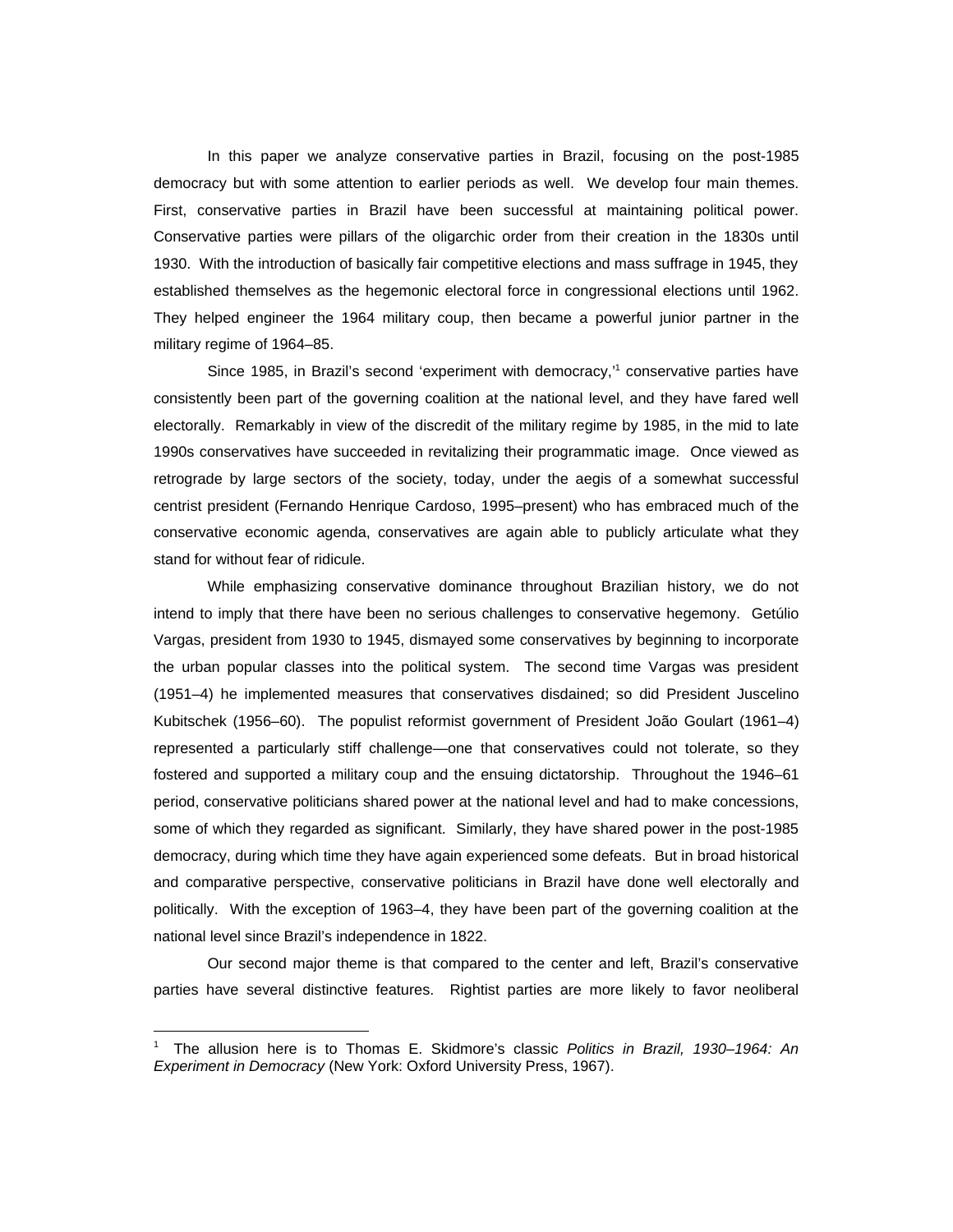economic policies and are more conservative on issues such as law and order, abortion, and family morality. Most conservative parties fare best electorally among relatively poor, less educated, and older voters. They also do best in small counties (*municípios*) and in the poor regions, especially the Northeast. Organizationally, conservative parties are marked by significant cross-state differences, low discipline and loyalty, reliance on clientelism, and personalistic campaign styles.

Third, there are significant differences among the conservative parties. Some have an articulate and coherent conservative discourse and do best among well-educated and better-off voters and in the more developed regions of the country. Others are less ideological and more clientelistic or personalistic; they generally fare best among less educated voters in smaller counties.

Our final major theme is that the conservative pole in the party system is changing. We highlight three changes. First, since the late 1980s the conservative parties appear to have ended and perhaps even reversed the long-term downward electoral trend they experienced between 1945 and 1964 and again, after an upward spike promoted by the military regime, between 1970 and 1982. Second, in the post-1985 period the conservative parties have accepted democracy more than ever before. Third, conservative parties are less dependent electorally on the poor regions than was the case in the past. The poor regions are still conservative strongholds, but the gap between conservatives' electoral fate in the wealthy and poor regions appears to be narrowing.

# **Rethinking the Notion of Conservative Parties**

In his excellent book<sup>2</sup> Edward Gibson proposes this definition: "[C]onservative parties are parties that draw their core constituencies from the upper strata of society… A party's core constituencies are those sectors of society that are most important to its political agenda and resources. Notwithstanding the many valuable contributions of Gibson's book, this definition is problematic, and the Brazilian case illustrates the flaws.

Gibson provides four criteria for assessing whether conservative parties' core constituency is the upper strata. First, a conservative party draws disproportionately on the upper classes for its electoral support. This criterion has insuperable empirical problems. In Brazil, as we show later, the main conservative parties have disproportionately drawn their support from less educated and lower income respondents. By 'disproportionately' we indicate that supporters of conservative parties are slightly poorer and less educated than the mean for the Brazilian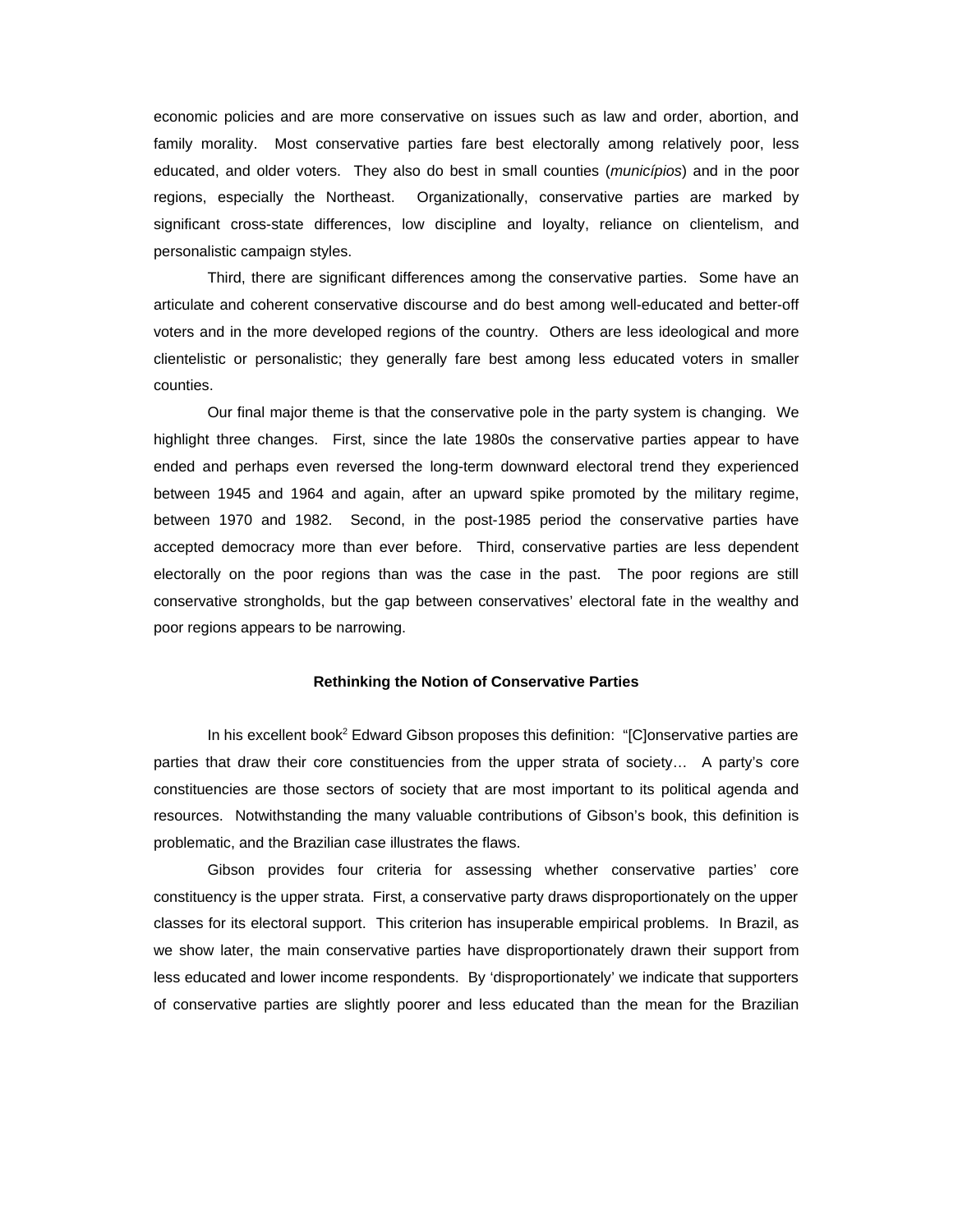electorate. Several important conservative populists have overwhelmingly drawn their electoral support from the lower classes. One example was Fernando Collor de Mello, who won the 1989 presidential election. His electoral base was the poor and uneducated; he fared poorly among the wealthy and educated. Conversely, respondents from the highest income category sampled in surveys (with a family income of 50 or more minimum salaries) are more likely to identify with a leftist than a rightist party.

Gibson's second criterion is that conservative parties can be identified by distinctive patterns of financial support. Whether it is actually the case that programmatically conservative parties can be identified in this manner, however, is an untested and uncertain proposition. In Brazil, for example, it is not ex-ante obvious that conservative parties have different bases of financial support from the centrist parties. Third, Gibson suggests examining programmatic positions—a move we fully endorse. But the relationship between programmatic positions and the other criteria Gibson uses is opaque. Finally, Gibson advocates looking at "the social interests most consistently advanced by the party" (14). But, as he recognizes, determining what interests a party advances is problematic. The analyst would ultimately need to decide, on uncertain empirical grounds, which groups a party intends to favor or which ones it actually does favor. He/she would probably make the decision about whether a party primarily benefits the upper strata on programmatic grounds. It is also not clear whether a party would be conservative if it met some of these four criteria but not others. In sum, notwithstanding Gibson's many important contributions, identifying conservative parties by their core constituencies is problematic.

In our view, conservative parties should be defined according to programmatic positions. Using programmatic positions to identify conservative parties is neither difficult nor in most Latin American cases controversial, because parties can be consistently differentiated from others in terms of their preferred policies and their left-right location. Although conservative parties in Brazil do not loudly trumpet themselves as such, political elites clearly differentiate conservative parties from the rest in surveys of the national congress.<sup>3</sup> Moreover, conservative parties can be readily identified through analysis of legislative voting.<sup>4</sup> We cannot identify conservatives by an

<sup>2</sup> Edward Gibson, *Class and Conservative Parties: Argentina in Comparative Perspective* (Baltimore: Johns Hopkins University Press, 1996), 7.

<sup>3</sup> Timothy J. Power, *Elites, Institutions, and Democratization: The Political Right in Postauthoritarian Brazil* (College Station, PA: Pennsylvania State University Press, forthcoming); Leôncio Martins Rodrigues, *Quem é Quem na Constituinte: Uma Análise Sócio-Política dos Partidos e Deputados* (São Paulo: Oesp-Maltese, 1987).

<sup>4</sup> Maria D'Alva Gil Kinzo, "O Quadro Constituinte Partidário e a Constituinte" in Bolívar Lamounier, ed., *De Geisel a Collor: O Balanço da Transição* (São Paulo: IDESP/Sumaré, 1990), 105–34; Fernando Limongi and Argelina Cheibub Figueiredo, "Partidos Políticos na Câmara dos Deputados: 1989–1994," *Dados* 38 (3): 497–525.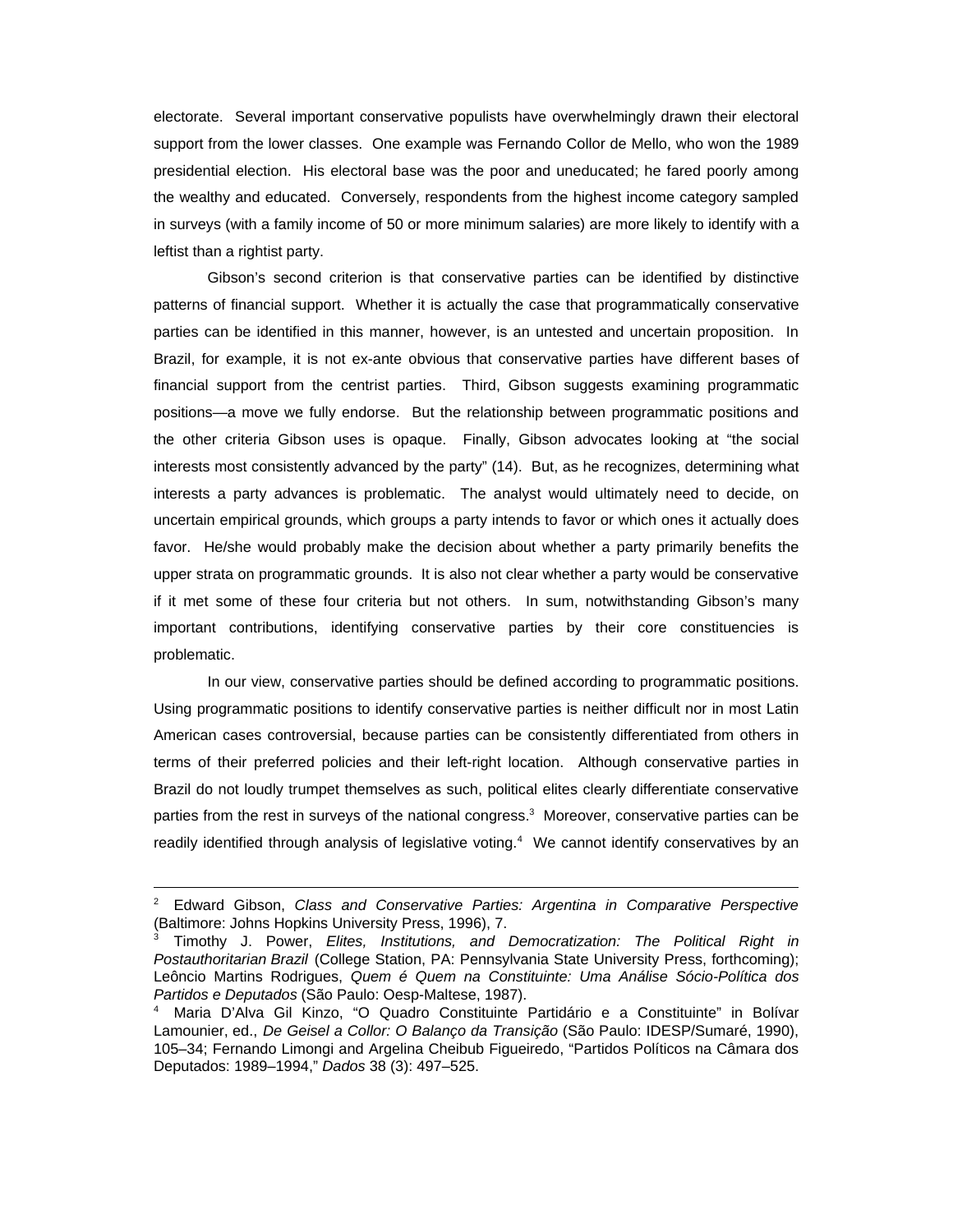unchanging set of ideological or policy preferences; conservatism is relational and evolves over time. But we can and should identify them by their policy positions as expressed above all in voting in the national congress. Later we identify the conservative parties in Brazil and note some issues on which they have held distinctive positions in the post-1985 period.

### **Conservative Parties under Oligarchic Rule: 1830s–1930**

Until Getúlio Vargas became president in 1930, Brazil's political order was pervasively elitist and oligarchic. During this lengthy period conservative parties helped bolster the fundamentally conservative political order. During the empire (1822–89) the two main parties, the Liberals and Conservatives, were organizationally extremely weak, and power was fundamentally personal rather than organizational in nature. However, after their formation in the late 1830s, the Liberal and Conservative Parties were moderately important actors in the struggle for political power.<sup>5</sup> They were conduits to public office, which was a key pillar in the patrimonial political order.

As Middlebrook notes,<sup>6</sup> in many Latin American countries nineteenth-century conservatives and liberals were divided on important policy questions, often related to Church rights and privileges. In contrast, in Brazil the Conservatives and Liberals shared a similar outlook on most issues. Although Church/state conflict erupted on occasion, it was more episodic and usually less virulent than in most of Spanish America, and it did not form the basis for the conservative/liberal cleavage as it did in several other Latin American countries, including Chile and Colombia. Most of the political elite of both parties shared a secular viewpoint and thus did not conflict over religious questions.<sup>7</sup> The shared perspectives of Liberals and Conservatives fostered greater political stability than existed in most Latin American countries in the nineteenth century. The divide between them was more personal than policy driven.

Conservative parties created in the nineteenth century survived well into the twentieth in Chile, Colombia, Honduras, Paraguay, and Uruguay. In most of Latin America, however, the

<sup>5</sup> See José Murilo de Carvalho, *A Construção da Ordem* (Rio de Janeiro: Campus, 1980); and Richard Graham, *Patronage and Politics in Nineteenth Century Brazil* (Stanford: Stanford University Press, 1990). For an overview of Brazil's party systems beginning with the Empire, see Bolívar Lamounier and Rachel Meneguello, *Partidos Políticos e Consolidação Democrática: O Caso Brasileiro* (São Paulo: Brasiliense, 1986).

<sup>6</sup> Introduction to Kevin Middlebrook, ed., *Conservative Parties, the Right, and Democracy in Latin America* (Baltimore: Johns Hopkins University Press, forthcoming). The present paper will also appear as a chapter in this volume.

<sup>7</sup> See Thomas Bruneau, *The Political Transformation of the Brazilian Catholic Church* (New York: Cambridge University Press, 1974), 11–37; and Scott Mainwaring, *The Catholic Church and Politics in Brazil, 1916–1985* (Stanford: Stanford University Press, 1986), 25–42.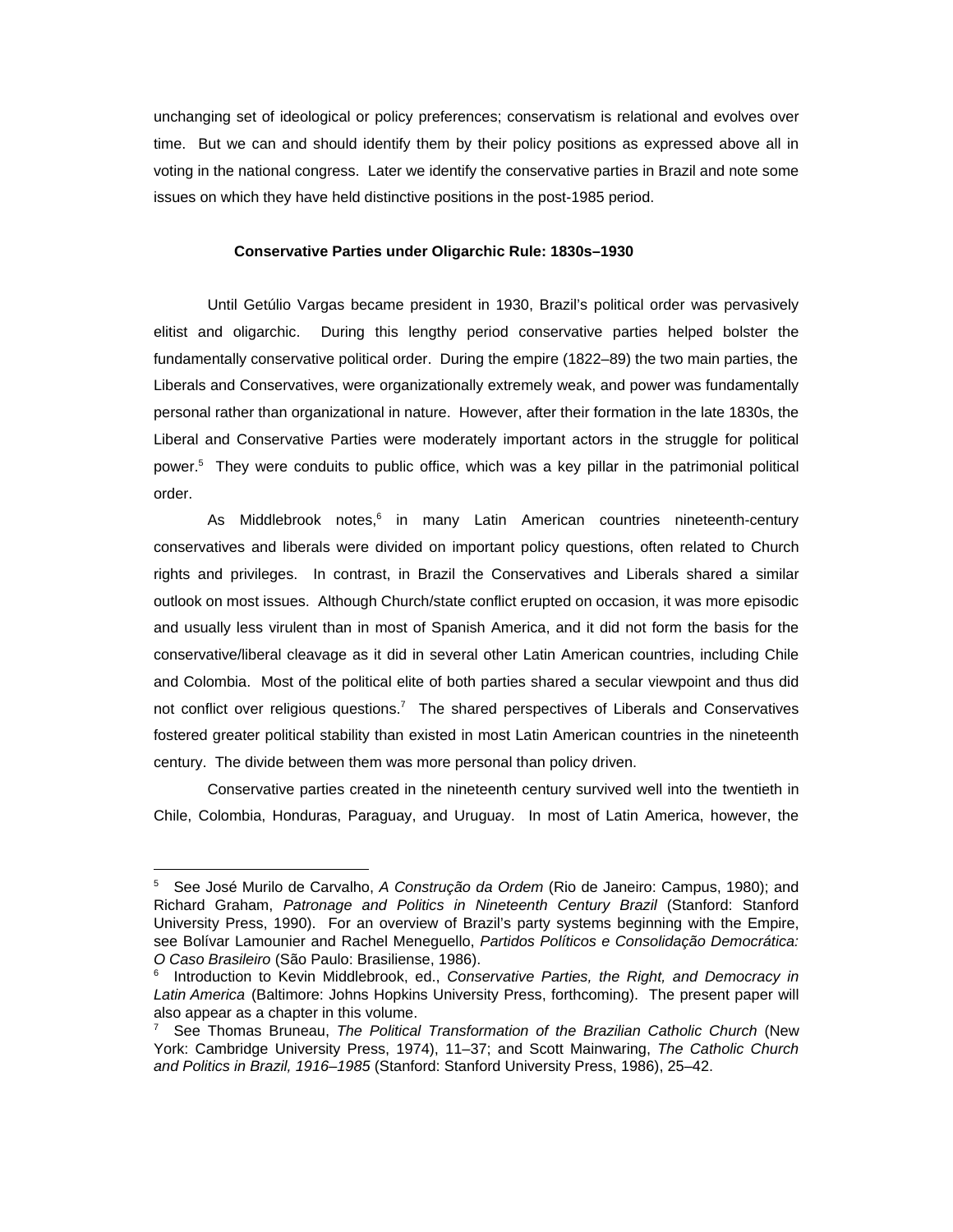nineteenth-century parties did not survive. In Brazil the leaders of the 1889 military coup dissolved the two traditional parties, which never again reemerged.

The Old Republic (1889–1930) marked the demise of the monarchy, in name instituted a republic, and radically decentralized power to the states, but in most respects it provided continuity rather than change. The political order remained thoroughly elitist, conservative, and patrimonial; once again, political parties helped form and sustain it. There was no national party organization; instead, each state had its own Republican Party. These state-level Republican Parties were patrimonial, clientelistic machines that helped oil access to public office, public goods, and policies favorable to the elite who ran the party and the state. In most of the ascendant powerful states—São Paulo, Minas Gerais, Rio Grande do Sul—the Republican machines were a key pillar of the patrimonial order; in other states they were less central.

The coup that brought Getúlio Vargas to power in 1930 marked the end of the Old Republic. During Vargas's fifteen-year presidency conservative parties lost their sway, notwithstanding continuities in the political system. From 1930 until 1937 Vargas governed in supraparty fashion, and in 1937 he imposed a corporatist dictatorship and banned all parties. The Vargas years sparked national debate about issues of popular participation and redistribution, and his person and policies combined to introduce a new cleavage (for or against *getulismo*) within the national elite. Vargas initiated a long period, lasting until the 1980s, during which the state was a central agent in promoting economic development.

We conclude our brief analysis of the pre-1930 period with a comparative observation on the different paths followed by conservative party development in Latin America.<sup>8</sup> In comparing conservative party development, it is useful to initially distinguish between those countries where political competition and participation expanded earlier and those where it expanded later. In the former cases conservatives needed to organize mass parties (as opposed to parties of notables) and win popular sympathies or lose power. $9$  In the latter cases they had little incentive to organize mass parties and cultivate popular electoral support. The need to win popular support did not ensure success in doing so, but it was a necessary condition for attempting to build mass parties.

These differences in historical patterns shaped early possibilities for the development of conservative parties. In Chile, Colombia, and Argentina fairly open political competition emerged at an early date. In Chile and Colombia significant and durable conservative parties formed on the right or center-right as political participation expanded in the nineteenth and early twentieth

<sup>8</sup> Argentina, Brazil, Chile, Colombia, El Salvador, Peru, and Venezuela are the countries analyzed in *Conservative Parties, the Right, and Democracy in Latin America*, op. cit. n. 6.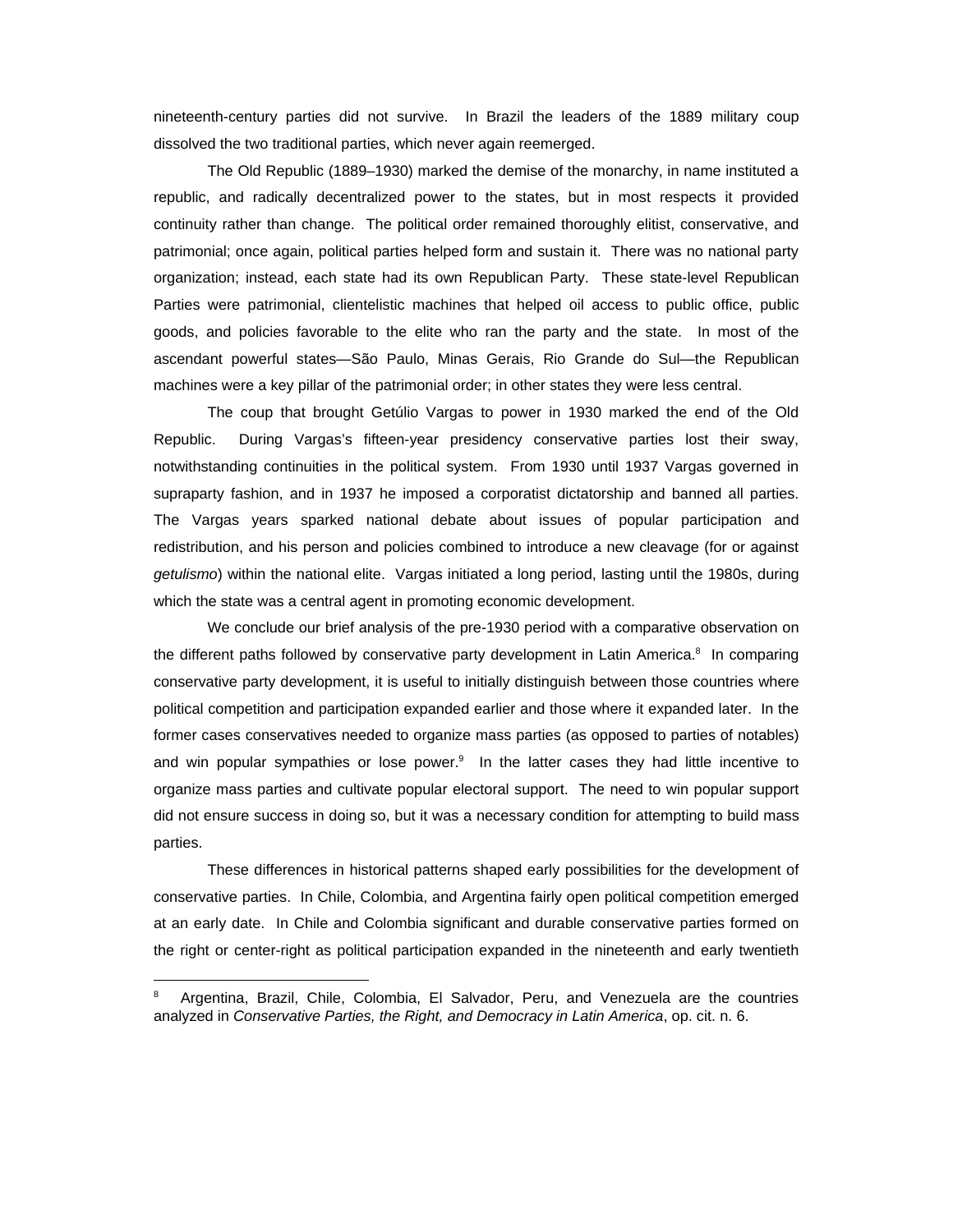centuries. In Argentina, conversely, no nationally competitive rightist party emerged following the collapse of the Conservative Party after 1912.

In El Salvador, Peru, Venezuela, and Brazil open electoral competition with a broadened franchise was a later development, so traditional elites had little opportunity and need to build conservative parties with a mass following. Political domination in all four countries remained personalistic and the regimes were authoritarian, albeit with differences from case to case. In Brazil the conservative parties—the Conservatives and Liberals in the Empire and the Republicans in the Old Republic—were more important than their counterparts in El Salvador and Venezuela, where political rule was openly authoritarian. In Brazil conservatives retained their dominant position through civilian governments that did not regularly rely on massive repression (though personalistic domination often was repressive, especially in the hinterlands). There were regular elections for office, including president, and a legislature functioned during most of the Empire and from 1894 to 1930. Clientelism and personalistic domination were more important than outright state repression in guaranteeing the conservative order.

#### **Conservative Parties under Democracy, 1946–64**

In 1945 Vargas was deposed by a military coup, paving the way to Brazil's first democratic government. The 1946 Republic permitted free elections and the expansion of suffrage, mobilizing huge numbers of new voters into the system and opening up spaces for new and diverse political appeals. For the first time, conservatives needed to win mass electoral support in free and fair elections, and they proved equal to the task. In few Latin American democracies has the electoral right consistently fared better than in Brazil. center-right and conservative parties were electorally successful in Brazil from the first elections in 1945 on. They dominated congressional elections in the 1940s and 1950s, and conservative candidates won the presidency in 1945 and 1960.

Among the seven countries just mentioned the challenge of building mass parties faced by conservatives in Brazil was closest to that confronting conservatives in Venezuela. Both countries' first experience with mass democracy emerged concurrently (1945–6 in Brazil, 1945 in Venezuela), so conservatives had to organize mass parties for the first time. Both political systems were oligarchic and authoritarian until 1945. In both cases the establishment of democracy in 1945–6 encouraged conservatives' efforts to build organizations with strong mass bases. But while the challenge facing conservatives was similar in the two countries, the

<sup>9</sup> On the contrast between mass parties and parties of notables, see Giovanni Sartori, *Parties and Party Systems: A Framework for Analysis* (Cambridge: Cambridge University Press, 1976), 3–24.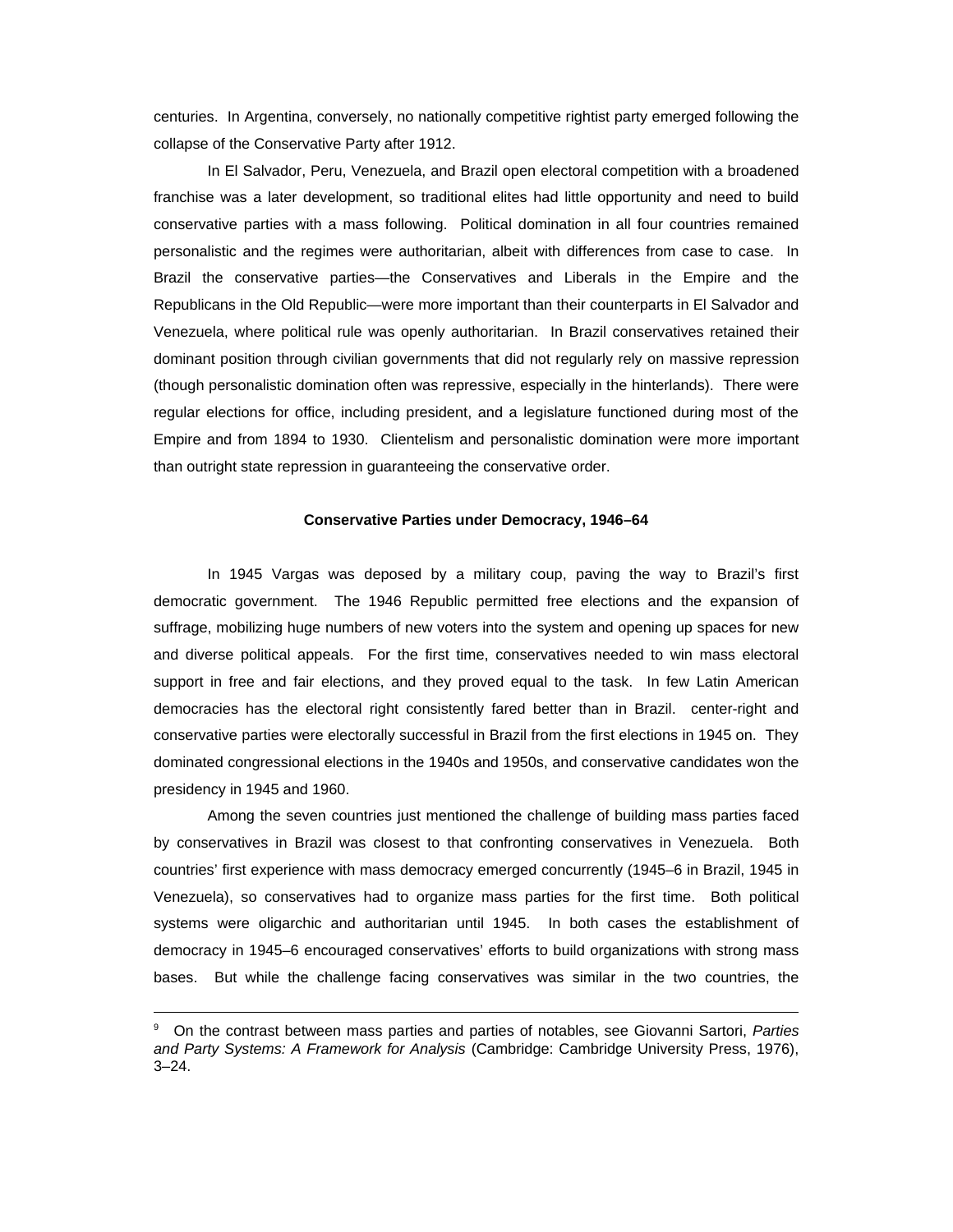outcome was different. Whereas Brazil has had some electorally powerful parties that are indisputably conservative, Venezuela has not, as Coppedge argues persuasively.<sup>10</sup> Moreover, in Brazil conservatives faced no serious threat until 1963–4; conservative and center parties were electorally dominant until then. In contrast, in Venezuela conservative forces felt imperiled by the left-leaning government of 1945–8 and almost immediately began conspiring against it.

The post-Vargas pluralization of elite politics did not signify the outright defeat of traditional conservative forces. Though conservatism suffered a steady electoral decline between 1945 and 1962, only in the period between 1961 and the 1964 military coup did the traditional elite lose the upper hand. Even though it experienced a steady erosion in its support, the *Partido Social Democrático*, or PSD, the conservative vehicle of *getulismo,* remained the largest party of this period. It was the largest party in the Chamber of Deputies until 1963. Despite its name, it bore little resemblance to European social democracy. Its dominant orientation was center-right. In her authoritative study of the PSD, Hippólito labels it a centrist party, but other scholars consider it a conservative party.<sup>11</sup> The PSD was one of two parties that were created by Getúlio Vargas in 1945 in order to preserve the extensive political machine he had built during his *Estado Novo* dictatorship (1937–45). The PSD was interwoven with long-established networks of rural domination in the less-developed regions. Born of the *Estado Novo* bureaucracy—most of the early leaders of the PSD had been Vargas-appointed executives, *interventores*, in state governments and capital cities—the party always had a close relationship to the state apparatus. The party was pragmatic, with a reputation for moderation and conciliation. While the PSD lost ground to other parties over time, its electoral record remained impressive, especially in the poor regions.

There were six indisputably conservative parties in the 1946–64 period. The *União Democrática Nacional* (UDN, National Democratic Union), the major unequivocally conservative party, was the second strongest electoral force for most of the 1946–64 period. The UDN was an umbrella party for sectors of the national oligarchy that opposed Getúlio Vargas and his populist policies. At the outset of the democratic regime the UDN's social base was similar to that of the PSD, being concentrated in rural areas and small towns. Over time, however, the UDN did better in urban areas and captured middle-class voters, especially in what is today the state of Rio de

<sup>10</sup> "Venezuela: Conservative Representation without Conservative Parties" in *Conservative Parties, the Right, and Democracy in Latin America*, op. cit. n. 6.

<sup>11</sup> Lúcia Hippólito, *PSD: De Raposas e Refomistas* (Rio de Janeiro: Paz e Terra, 1985). Among those who regard the PSD as conservative are Glaucio Ary Dillon Soares, *Colégio Eleitoral, Convenções Partidárias e Eleições Diretas* (Petrópolis: Vozes, 1984), 44–55, and *Sociedade e Política no Brasil* (São Paulo: DIFEL, 1973); and Maria D'Alva Gil Kinzo, *Legal Opposition Politics under Authoritarian Rule in Brazil: The Case of the MDB, 1966–1979* (New York: St. Martin's, 1988).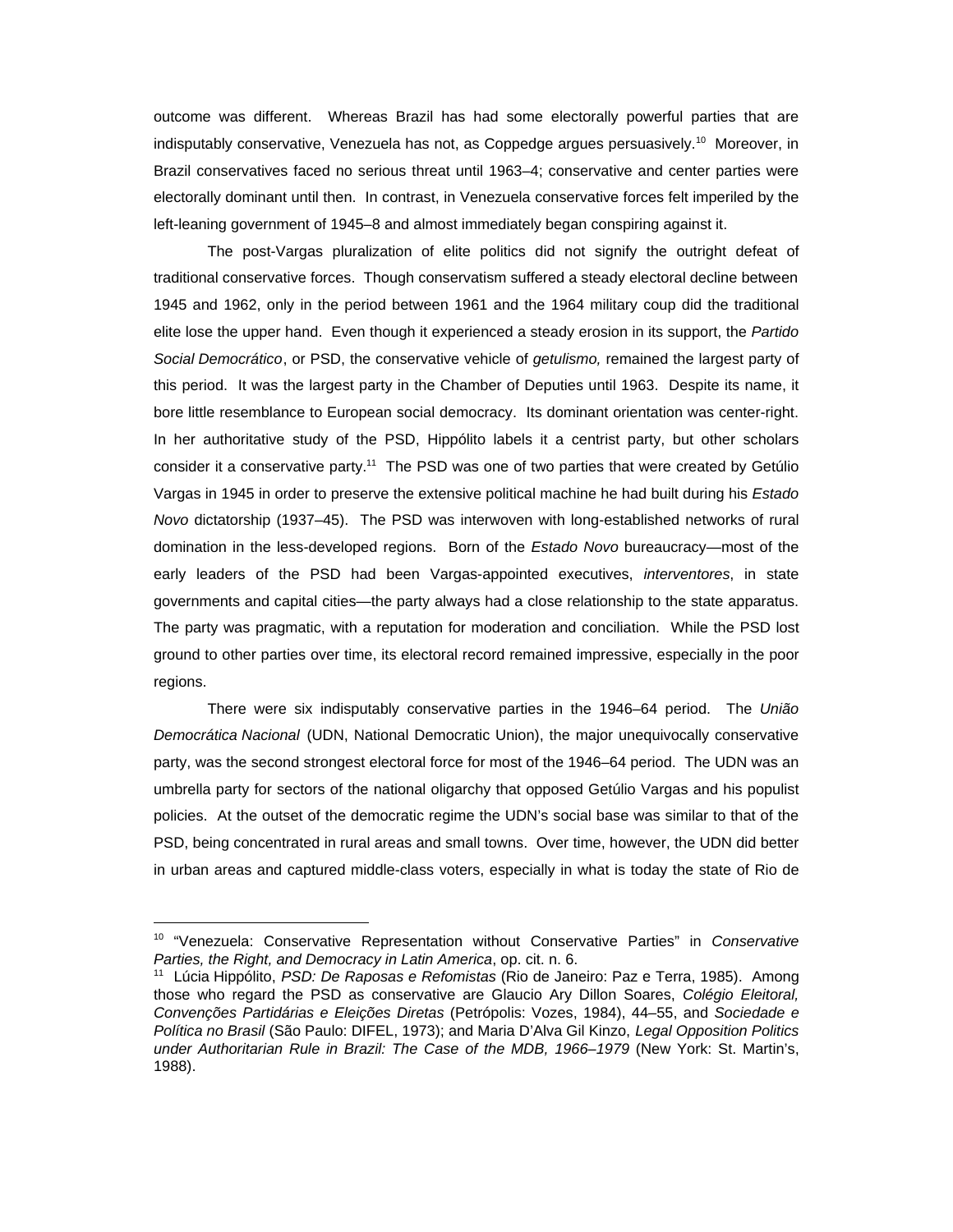Janeiro.<sup>12</sup> The UDN's discourse was vaguely liberal and antistatist, though plagued by

<sup>12</sup> See Soares, *Sociedade e Política no Brasil*, op. cit. n 11, 217–8. The classic work on the UDN is Maria Victória de Mesquita Benevides, *A UDN e o Udenismo: Ambiguidades do Liberalismo Brasileiro* (Rio de Janeiro: Paz e Terra, 1981).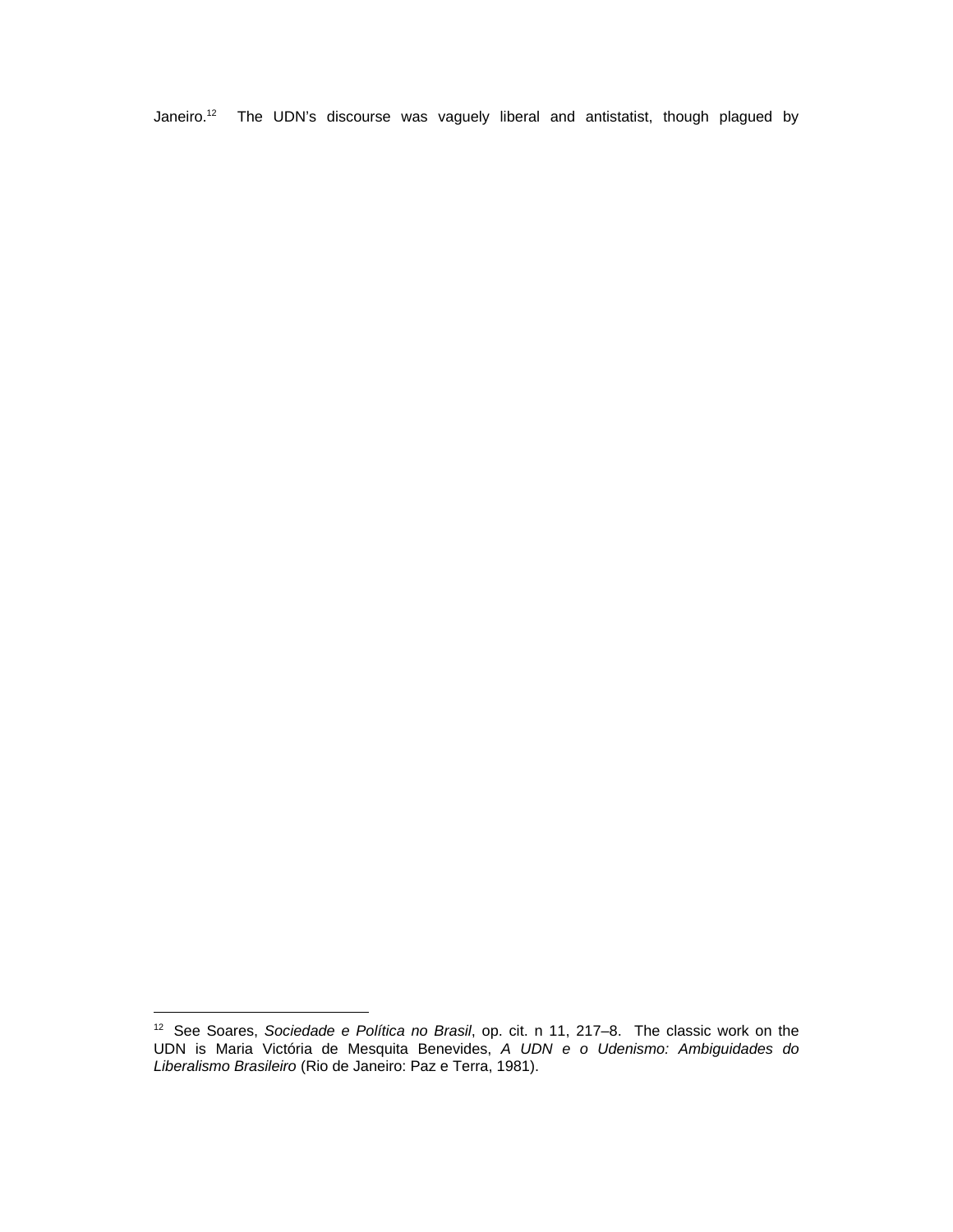contradictions. Its proclaimed support for democratic freedoms did not prevent it from twice supporting military intervention in presidential successions, and it endorsed the 1964 military coup. The smaller conservative parties included the *Partido Republicano* (PR), which was based mainly in Minas Gerais; the *Partido Libertador* (PL), based mainly in Rio Grande do Sul; the far right *Partido de Representação Popular* (PRP); the center-right Christian Democratic Party (PDC); and the PSP (Social Progressive Party).

While the PSD and UDN dominated in the early years of the 1946–64 regime, they lost ground steadily to the third major party, the PTB, a pro-Vargas populist party with a predominantly center-left orientation and strong urban base. By the time of the 1964 coup, the three parties' delegations to the Chamber of Deputies were roughly equal in size.

Conservative parties fared well electorally between 1945 and 1962. Nevertheless, a general tendency in Brazilian politics between 1946 and 1964 was the decline of the electoral right.<sup>13</sup> Despite some minor exceptions—for example, the late surge of the Christian Democrats—the trend was secular. In the federal Chamber of Deputies the share of seats held by the PSD and the six conservative parties declined from 86.4% in 1945 to 59.4% by 1962 (Table 1).

|                                                 |      | Table 1 |      |                                                                       |      |
|-------------------------------------------------|------|---------|------|-----------------------------------------------------------------------|------|
|                                                 |      | % Seats |      | Conservative Parties' Electoral Results, Chamber of Deputies, 1945-62 |      |
|                                                 | 1945 | 1950    | 1954 | 1958                                                                  | 1962 |
| <b>PSD</b>                                      | 52.8 | 36.8    | 35.0 | 35.3                                                                  | 28.9 |
| <b>UDN</b>                                      | 26.9 | 26.6    | 22.7 | 21.5                                                                  | 22.2 |
| <b>PR</b>                                       | 2.4  | 3.6     | 5.8  | 5.2                                                                   | 0.9  |
| <b>PPS</b>                                      | 1.4  |         |      |                                                                       |      |
| PL                                              | 0.3  | 1.7     | 2.5  | 0.9                                                                   | 1.2  |
| PDC                                             | 0.7  | 0.7     | 0.6  | 2.1                                                                   | 4.9  |
| UDN/PR                                          | 2.1  |         |      |                                                                       |      |
| <b>PRP</b>                                      |      | 0.7     | 0.9  | 0.9                                                                   | 1.2  |
| Conservative Total                              | 86.4 | 70.0    | 67.5 | 66.0                                                                  | 59.4 |
| Source: Hippólito, PSD, op. cit. n. 10, 276-85. |      |         |      |                                                                       |      |

The decline of conservatism as an electoral force was only one element of a major transformation of the Brazilian political system between 1946 and 1964. Political changes took place against a backdrop of accelerated social change and economic growth. These changes

<sup>13</sup> This theme has been developed by Soares, *Sociedade e Política no Brasil*.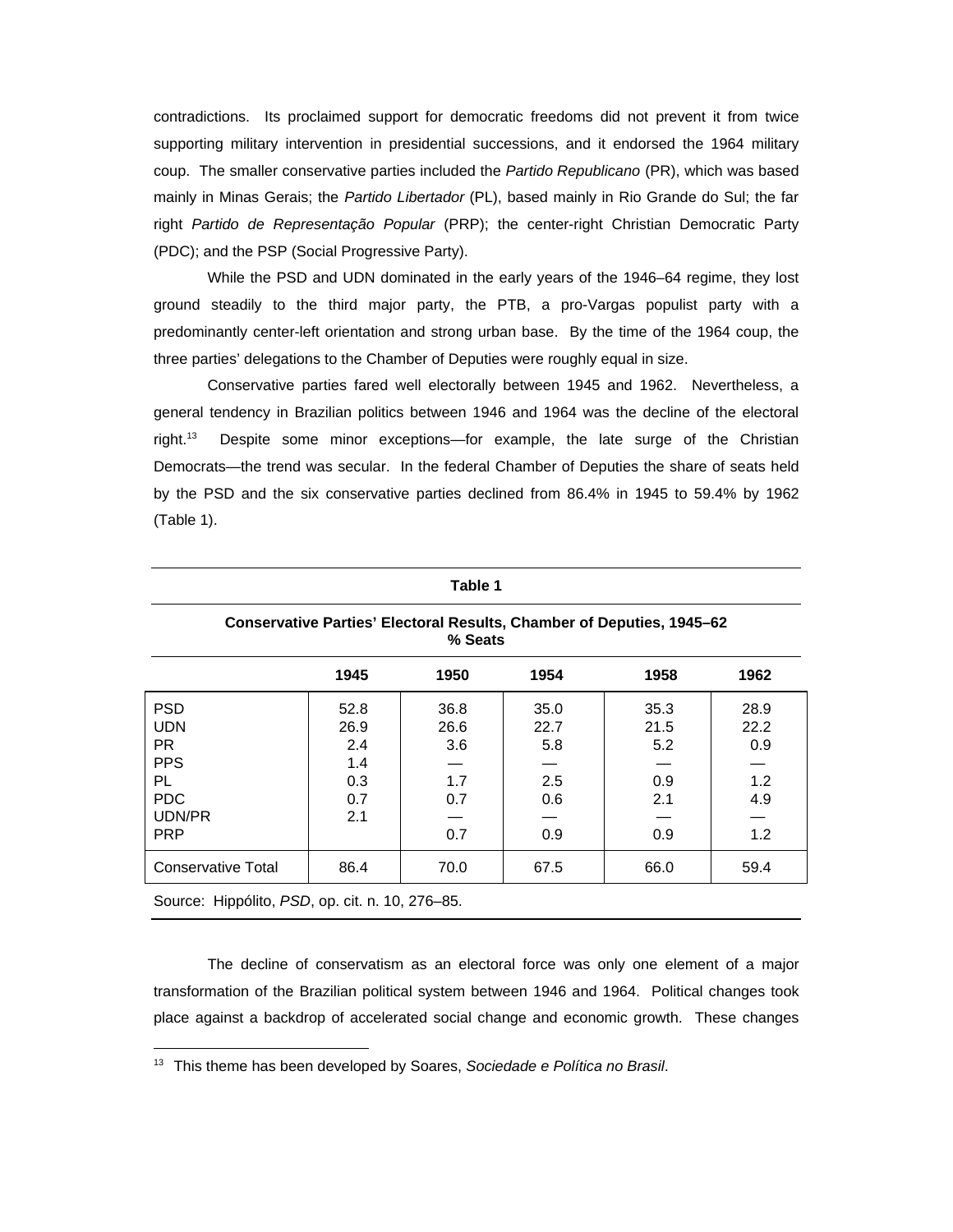were reflected in the political system in the form of a dramatic rise in support for populist and progressive parties and candidates. This secular trend was evident within the dominant pro-Vargas coalition (PSD-PTB). While in 1945 the conservative PSD's congressional delegation was roughly seven times the size of that of the labor-based PTB, by 1963 the PTB was the senior partner. The PTB's success in the 1962 elections, combined with defections from other parties, made it the largest party in the Chamber of Deputies, and it was already the second largest in the Senate. More importantly, an unexpected historical twist—the resignation of President Jânio Quadros in August 1961—gave the presidency to Vice President João Goulart, the populist former Labor Minister and a protégé of Vargas. Goulart was widely distrusted by the right, which conspired with the armed forces to install a parliamentary system and reduce his presidential powers. When these powers were restored via a plebiscite in January 1963, Goulart's immediate opening to the left wing of his party fueled conservatives' fears.

By early 1964 the Brazilian political right had visibly lost the hegemony that it had enjoyed from 1945 until Quadros's resignation in 1961. The political initiative belonged to the populist and progressive forces identified with President Goulart. In this context, the armed forces intervened on 31 March 1964 to oust Goulart and reestablish a conservative governing coalition. The UDN and much of the PSD conspired against Goulart and supported the coup.

### **Conservative Parties and Military Rule, 1964–1985**

The military coup that ended democracy in 1964 differed from previous interventions in that the armed forces did not return power to civilians in the short term. The presidency was occupied by army generals from 1964 to 1985, and the ultimate decision-making authority in Brazil rested with the army. Nevertheless, compared to the military dictatorships in Argentina, Chile, and Uruguay, one distinctive feature of military rule in Brazil was that the generals allowed elections for Congress, state assemblies, and mayors of most cities. Whereas the Argentine, Chilean, and Uruguayan dictatorships suppressed conservative parties, the Brazilian generals worked with and relied upon them.

The military coup was welcomed by the conservative parties. The first military president, Gen. Humberto Castello Branco, had little difficulty in securing many politicians' endorsements of the military government. In his first two years in office Castello Branco governed with the support of a majority faction in Congress, the *Bloco Parlamentar da Revolução*, still based on the old political parties of the 1945–64 period. Castello Branco's Second Institutional Act (AI–2) in October 1965 abolished all existing parties and imposed a two-party system. AI–2 marked the beginning of a political cleavage that would characterize Brazilian politics for a generation: authoritarians versus democrats.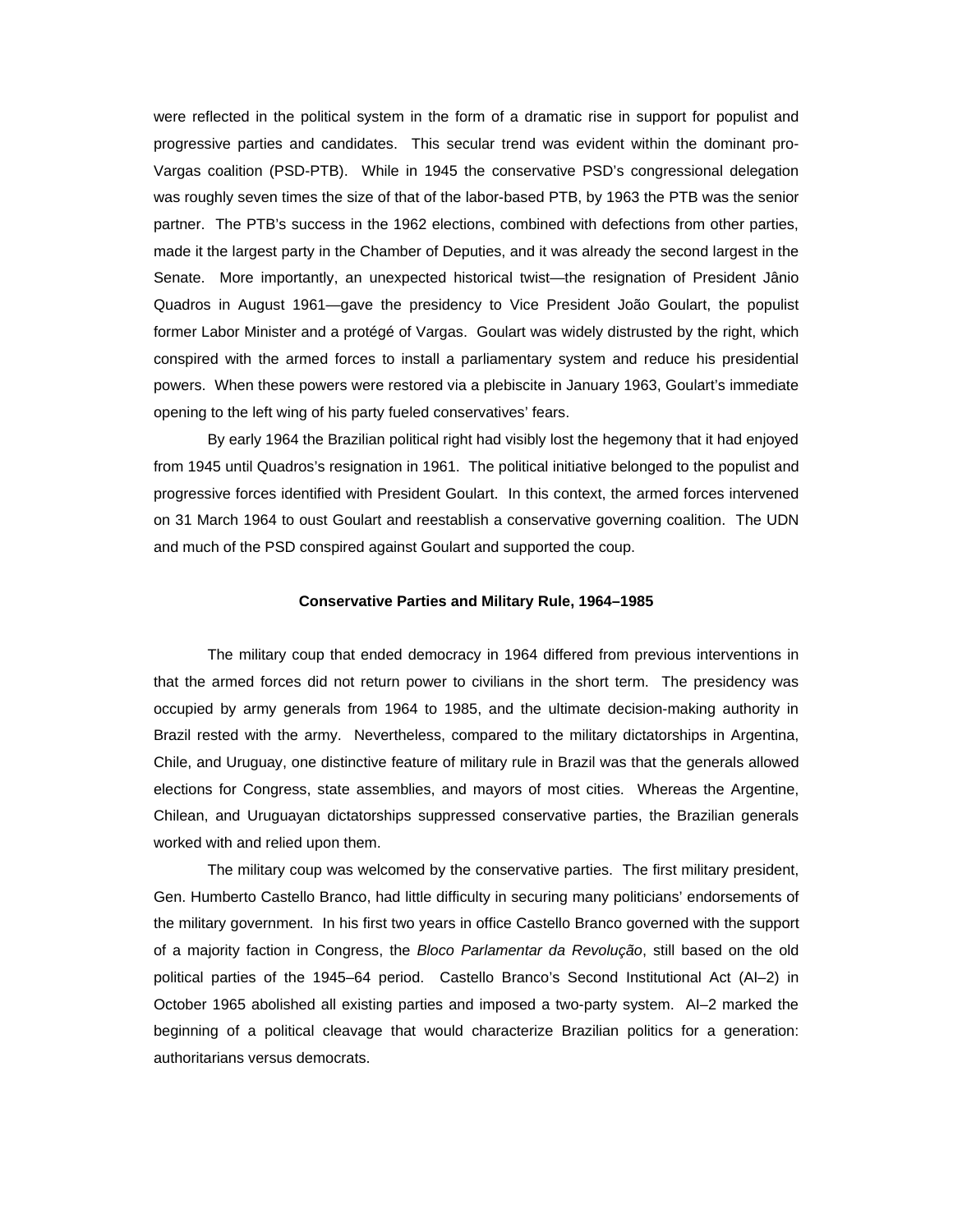In the wake of AI–2, nearly two-thirds of federal legislators and all 22 state governors (that is, those who survived the early political purges) joined the progovernment *Aliança Renovadora Nacional* (National Renovating Alliance, or ARENA) rather than the opposition *Movimento Democrático Brasileiro* (Brazilian Democratic Movement, or MDB).<sup>14</sup> ARENA was built largely on the foundations of the disbanded conservative parties. Given the partisan ancestry of its founders, it was clear that ARENA would be the new vehicle of political conservatism after AI–2. However, the nature of rightist politics had changed. Rather than belonging to several parties that competed with each other under democratic rules, the electoral right was now organized in *one* party in support of a military dictatorship.

The new conservative party had several tasks in the military regime. As part of a larger strategy to maintain the trappings of a democratic system—which involved an opposition party, regularly held elections, and the retention of the National Congress—ARENA was expected to generate legitimacy for the new regime. But ARENA was also expected to assist in the work of governing Brazil, thus permitting the military to enact its policies and programs within the states. From its creation ARENA did what the PSD and UDN had done so well earlier, which was to build political networks and clienteles within the vast, underdeveloped interior of the country. The first national elections under military rule, held in late 1966, established voting patterns that endured until the return of political democracy in 1985. ARENA dominated in the less-developed areas of Brazil, especially in the impoverished Northeast, whereas the opposition MDB had its best showings in the South and Southeast, the most developed regions of the country. Throughout the authoritarian period support for ARENA also varied inversely with urbanization.

Why did ARENA dominate in rural and small-town Brazil? These are areas where levels of political information are low and dependence on government resources is high, thus favoring the practice of patronage politics and the establishment of rural clienteles. Wherever indices of development were higher—and this includes the capital cities of poor states—ARENA performed poorly in elections. These patterns were so clearly defined that by the early 1980s, when the opposition vote was surging rapidly, ARENA's strength had become geographically restricted: the PDS, successor to ARENA, was dubbed by the press the 'party of the Northeast.'

During its first decade of existence ARENA was a servile junior partner in the ruling coalition. Under military rule ARENA-controlled state assemblies 'elected' ARENA state governors, though in fact these were usually selected by military presidents. These ARENA governors appointed ARENA mayors in most of the important cities in the state. Direct elections for governors were not restored until 1982, and mayors of state capitals and many other cities were not directly elected until November 1985 (after the military had withdrawn from power).

<sup>14</sup> Margaret Jenks, "Political Parties in Authoritarian Brazil" (PhD dissertation, Duke University,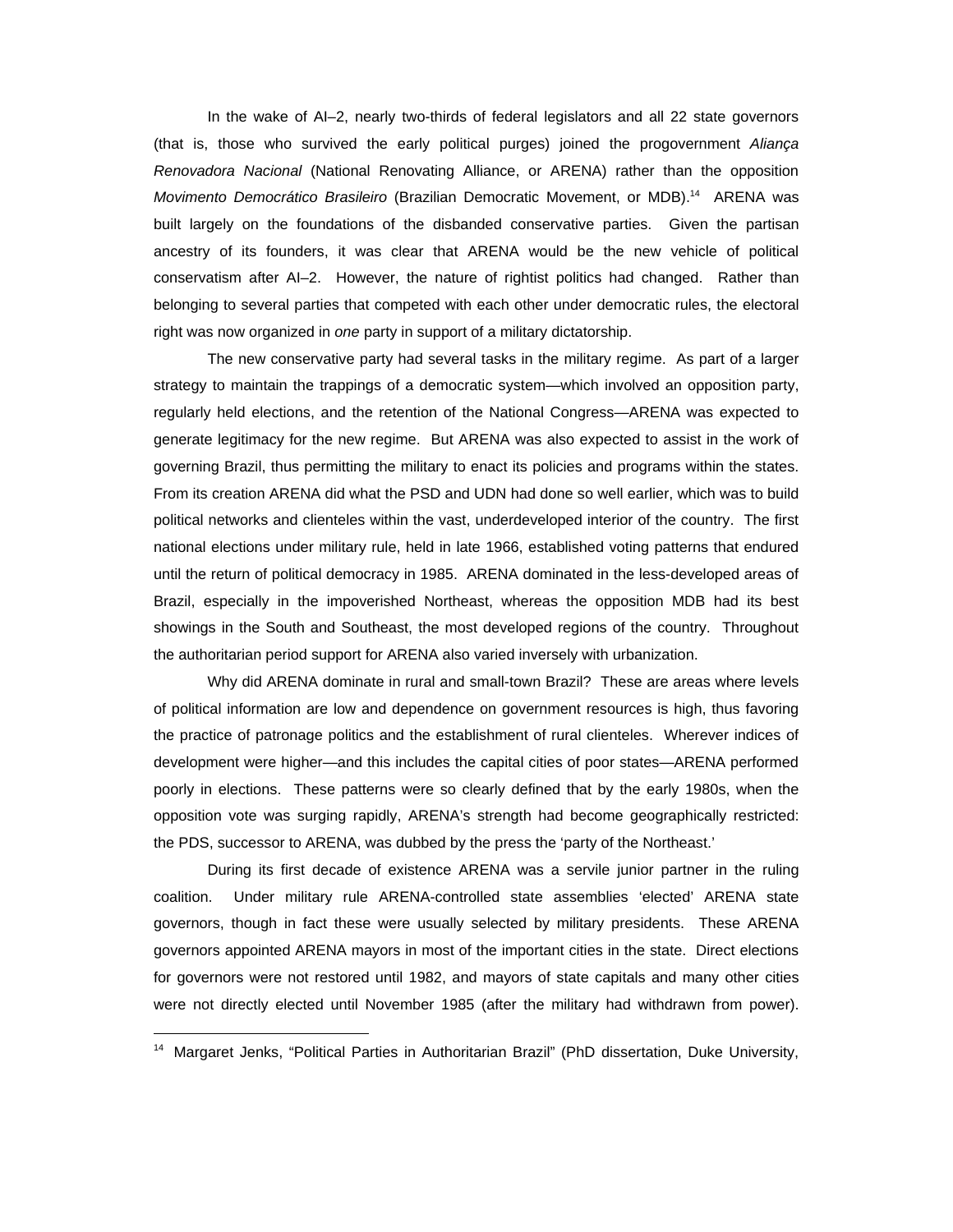Among civilians meaningful executive power was therefore reserved for ARENA/PDS politicians until 1982. Only in what is today the state of Rio de Janeiro did the opposition MDB ever control a state government, and even then the incumbent governor was seen as a client of the military government.

ARENA won landslide legislative victories in 1966 and 1970. The opposition MDB's startling comeback in the November 1974 elections, in which the party won 16 of the 22 Senate seats at stake, marked the beginning of the plebiscitarian phase of electoral politics. After 1974 the MDB's vote total rose while the number of blank and spoiled ballots declined (Table 2), as did support for ARENA. The military government's shock at the 1974 results prompted it to launch a strategy aimed at preventing MDB advances in subsequent contests. Basically, this consisted in manipulating electoral laws in order to maintain ARENA majorities.

|                   | Table 2                                                         |            |                          |              |            |                          |              |            |                          |
|-------------------|-----------------------------------------------------------------|------------|--------------------------|--------------|------------|--------------------------|--------------|------------|--------------------------|
|                   | Results of Legislative Elections, 1966-1982<br>(in percentages) |            |                          |              |            |                          |              |            |                          |
|                   | Senate<br><b>Chamber of Deputies</b><br><b>State Assemblies</b> |            |                          |              |            |                          |              |            |                          |
| Year              | <b>ARENA</b>                                                    | <b>MDB</b> | Blank &<br>Null<br>Votes | <b>ARENA</b> | <b>MDB</b> | Blank &<br>Null<br>Votes | <b>ARENA</b> | <b>MDB</b> | Blank &<br>Null<br>Votes |
| 1966              | 44.7                                                            | 34.2       | 21.2                     | 50.5         | 28.4       | 21.0                     | 52.2         | 29.2       | 18.6                     |
| 1970              | 43.7                                                            | 28.6       | 27.7                     | 48.4         | 21.3       | 30.3                     | 51.0         | 22.0       | 26.8                     |
| 1974              | 34.7                                                            | 50.0       | 15.1                     | 40.9         | 37.8       | 21.3                     | 42.1         | 38.8       | 18.9                     |
| 1978              | 35.0                                                            | 46.4       | 18.6                     | 40.0         | 39.3       | 20.7                     | 41.1         | 39.6       | 19.3                     |
| 1982 <sup>a</sup> | 36.5                                                            | 50.0       | 13.5                     | 36.7         | 48.2       | 15.1                     | 36.0         | 47.2       | 16.8                     |

Results for 1982 show PDS votes in the ARENA column and votes for all four opposition parties (PMDB, PDT, PTB, and PT) in the MDB column.

Source: Bolívar Lamounier, "*Authoritarian Brazil* Revisited: The Impact of Elections on the *Abertura*," in Alfred Stepan, ed., *Democratizing Brazil: Problems of Transition and Consolidation* (Oxford: Oxford University Press, 1989), Table 3, 58.

President Geisel's (1974–9) process of political liberalization devolved more power back to civilian politicians and to state and local governments. Gradually ARENA became a more important partner in the governing coalition, though the military continued to control the presidency.

1979), 106–26.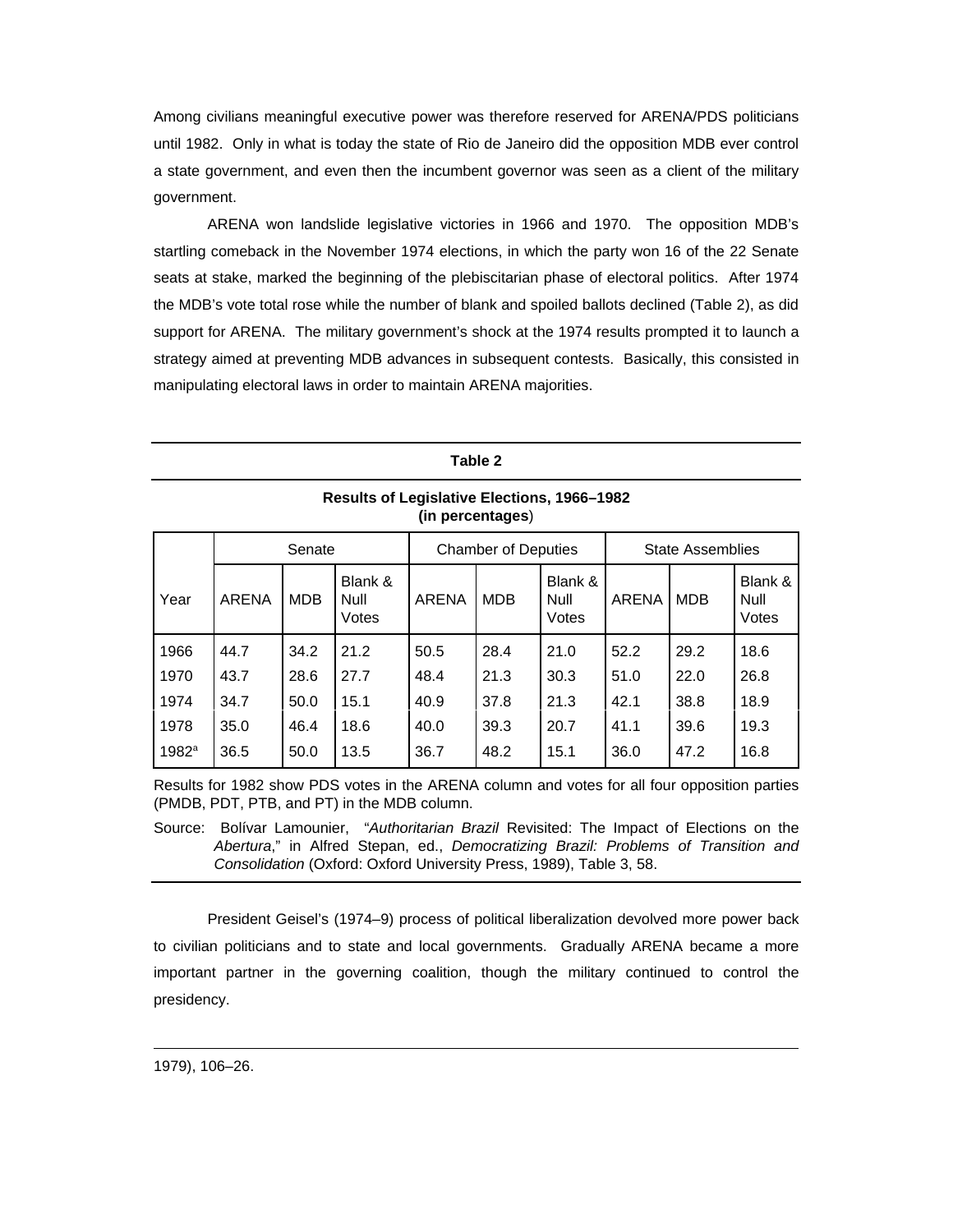In the 1976 municipal elections the MDB penetrated more counties than previously, and in 1978 the opposition party made another strong showing in national and state legislative elections. In 1978 the MDB did slightly better than in 1974, but ARENA maintained majorities in both houses of Congress thanks to manipulations of electoral laws. The strengthening of the opposition party in combination with the growth of opposition groups in civil society put the regime's party and electoral strategy at the forefront of the political agenda. Military strategists decided that the two-party system—imposed by AI–2 in 1965—was no longer working to their advantage. President Geisel opted to 'divide and conquer' the opposition by imposing a return to a multiparty system. He expected that the progovernment coalition would remain intact while the MDB would splinter into various factions.

Geisel's expectations were mostly correct. The MDB (reorganized in 1979 as the PMDB) diminished in size, while four new, smaller opposition parties emerged. These were the *Partido dos Trabalhadores* (PT), a leftist party; the *Partido Popular* (PP), a short-lived center-right party which merged with the PMDB in 1982; and two parties disputing Vargas's mantle, the *Partido Democrático Trabalhista* (PDT) of Leonel Brizola and the *Partido Trabalhista Brasileiro* (PTB) of Ivete Vargas. While the PDT carved out a space as a social democratic party, the rival PTB bore little resemblance to its namesake in the Third Republic. By 1983 it was in a tacit alliance with the progovernment PDS, and today it is considered a conservative party. ARENA, suffering fewer defections, changed its name to the *Partido Democrático Social* (PDS).

The political system became increasingly competitive in the early 1980s. In a major step toward democracy, direct elections for state governors were scheduled for 1982. In the 1982 elections the opposition parties took 56.8% of the valid votes for the Chamber of Deputies, 57.9% of those for the Senate, and 58.5% of those cast for governors. The PMDB won nine governorships and the PDT one. The PDS won twelve governorships, but these were mostly the poorer states; the ten states won by the opposition were responsible for 75% of Brazil's total economic output.<sup>15</sup> Also important was the failure of PDS to win an absolute majority in the Chamber of Deputies—the first time since 1964 that the progovernment party had lost control of a house of Congress. Combined with the loss of most of the prestigious state governments, this was a powerful blow to the PDS. Despite the elaborate manipulation of electoral laws and the built-in advantages that come with controlling state resources in Brazil, a real redistribution of political power had taken place, and the last elections under military rule had confirmed the declining strength of the political right.

<sup>15</sup> Maria Helena Moreira Alves, *State and Opposition in Military Brazil* (Austin: University of Texas Press, 1985), 228–9.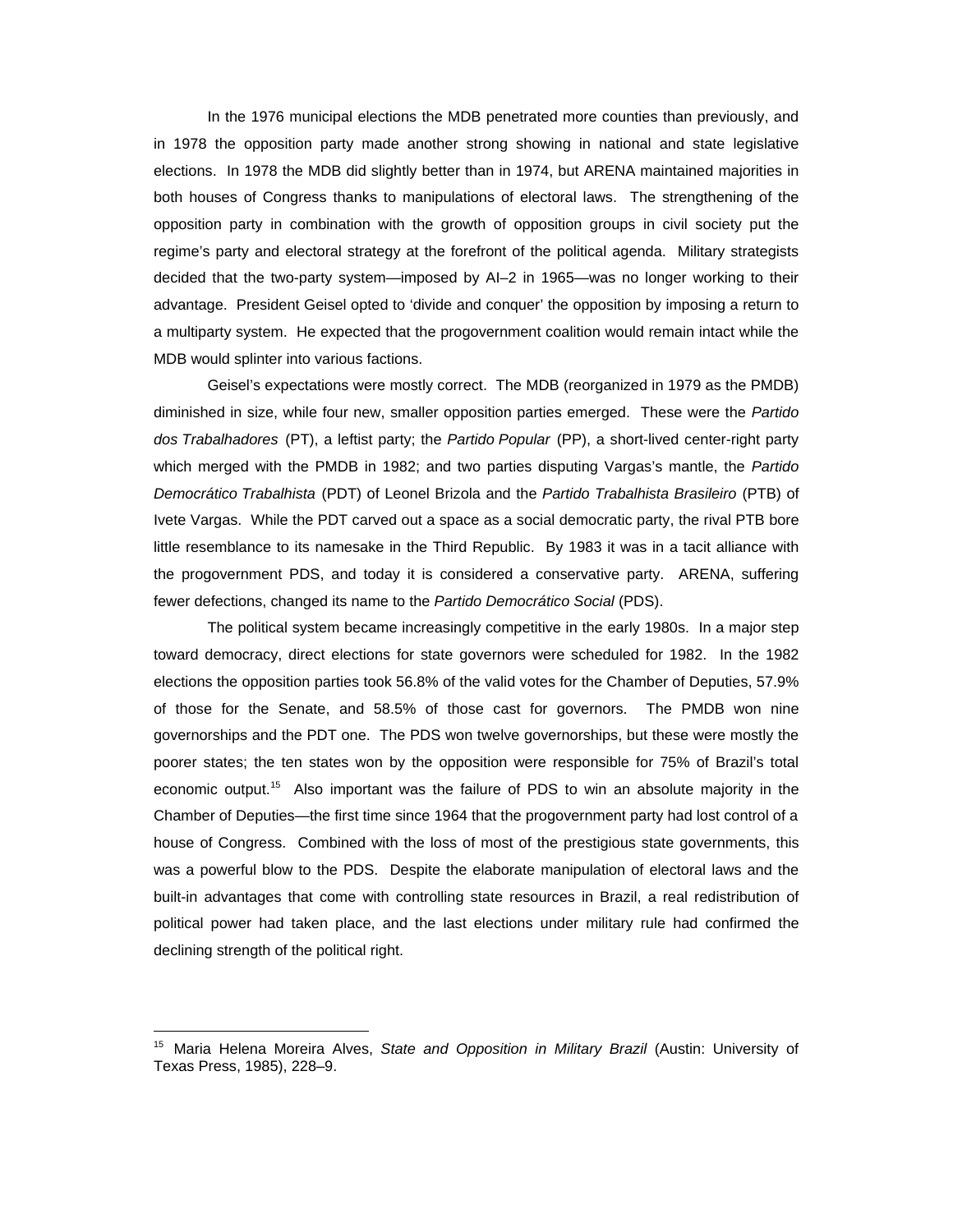### **The Transition to Democracy and the Division of the PDS**

From 1966 until 1984 the Brazilian electoral right was relatively cohesive, working within the ARENA/PDS party structure. But in the wake of the political realignment brought about by the 1982 elections, strains became visible within the PDS. The fading legitimacy of the authoritarian regime, the reduced electoral potency of the progovernment party, and the fact that the political system increasingly resembled democracy—with its emphasis on competition and the posing of political alternatives—produced a situation in which continued support of the military government was an increasingly costly option for individual politicians. In 1984–5 a large group within the PDS defected and created a second major conservative party, the PFL (Party of the Liberal Front). The immediate impulse for the defection was opposition to PDS presidential candidate Paulo Maluf, who had recently secured the party's nomination. In January 1985 the PFL joined forces with the PMDB to defeat Maluf and elect Tancredo Neves, a leading PMDB politician, president, and José Sarney, previously of the PDS, vice-president. In early 1985 with Neves's inauguration approaching, the PDS was drastically reduced in size as the PFL drew away many of its members. In the first year of the new democracy the PDS shrank to less than a third of its size in 1983.

Twenty-one years of military rule ended on 15 March 1985, but the occasion was marred by the illness and subsequent death of President-Elect Tancredo Neves. His running mate, José Sarney, was sworn in as president instead. Ironically, only nine months earlier Sarney had been the president of the promilitary PDS. So in a sense the old PDS *did* win the presidency of Brazil yet again, and the historic opposition to authoritarian rule could not savor Tancredo's victory.

Several authors have commented on how this lack of a sharp break between the 1964–85 authoritarian regime and the New Republic encouraged the perpetuation of conservative political elites.<sup>16</sup> Sarney's unforeseen accession to power was perhaps the most obvious indicator of the continuity between the 1964–85 military regime and the New Republic, but it was hardly the only one. The negotiations that built the Democratic Alliance had led Tancredo Neves to include several former PDS luminaries in his cabinet. Sarney governed with Tancredo's cabinet for several months but then began replacing the original members with old allies, many of

<sup>&</sup>lt;sup>16</sup> Frances Hagopian, "The Compromised Consolidation: The Political Class in the Brazilian Transition" in Scott Mainwaring et al., eds., *Issues in Democratic Consolidation: The New South American Democracies in Comparative Perspective*, 243–93, and *Traditional Politics and Regime Change in Brazil* (Cambridge: Cambridge University Press, 1996); Maria do Carmo Campello de Souza, "The Brazilian 'New Republic': Under the 'Sword of Damocles'" in Alfred Stepan, ed., *Democratizing Brazil: Problems of Transition and Consolidation* (New York: Oxford University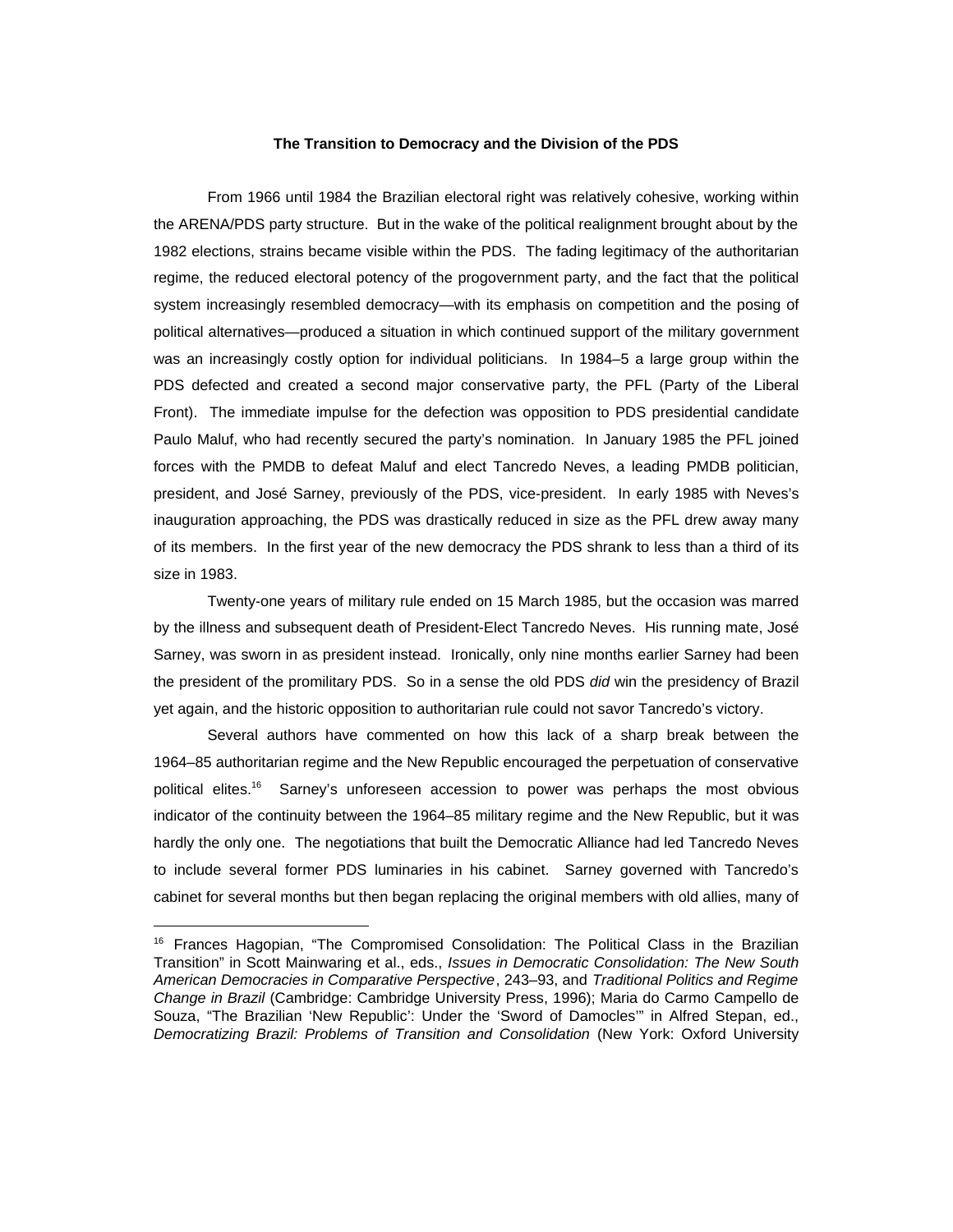whom were fellow veterans of ARENA/PDS. Also, the PFL attracted so many new 'converts' from the PDS that the 'Democratic Alliance' was hardly worthy of the name. Nevertheless, the events of 1985, if not defining Brazil as having a completely democratic regime, identified Sarney's as a democratic government.

The circumstances of the military regime's collapse, while dealing a crippling blow to the PDS, paradoxically were favorable to some conservative politicians. The division of PDS and the founding of the PFL gave former supporters of military rule an opportunity to break publicly with the increasingly unpopular authoritarian regime. The events of 1984 permitted the Liberal Front dissidents to renew their political viability through two successive infusions of democratic legitimacy: the first from their endorsement of direct elections and their opposition to Maluf, and the second from Tancredo Neves, an opposition politician of solid democratic credentials who welcomed the PFL into his fold. The unusual circumstances of the regime transition allowed them to obfuscate their political past and to associate themselves with what the Brazil of 1984 viewed as desirable: civilian rule instead of military rule, democracy instead of authoritarianism. Moreover, the indirect nature of the presidential election and the splintering of one party into two allowed the PDS to escape the crushing verdict that might have been delivered in a popular vote. Considering the declining legitimacy and the spiraling economic collapse of the military regime in the early 1980s, the outcome of the 1985 transition could hardly have been more favorable to the right.

# **The Conservative Parties in Post-1985 Brazil**

The post-1985 conservative pole at the national level has comprised two major parties (the PFL and PDS/PPR/PPB), a medium one (the PTB), and many minor ones. Throughout the 1985–99 period the PFL has been the largest conservative party in Congress, and the PDS/PPR/PPB has been the second largest. A gaggle of smaller conservative parties has proliferated since May 1985, when the Congress approved sweeping changes in electoral legislation, making it easier for new parties to form, obtain legal recognition, and win representation. Among parties that have elected a member of the National Congress or a governor or have fielded a presidential candidate who won at least 2% of the vote, we regard the following as conservative:

Press, 1989), 351–94; Guillermo O'Donnell, "Transitions, Continuities, and Paradoxes" in Mainwaring et al., eds., *Issues in Democratic Consolidation*, 17–56.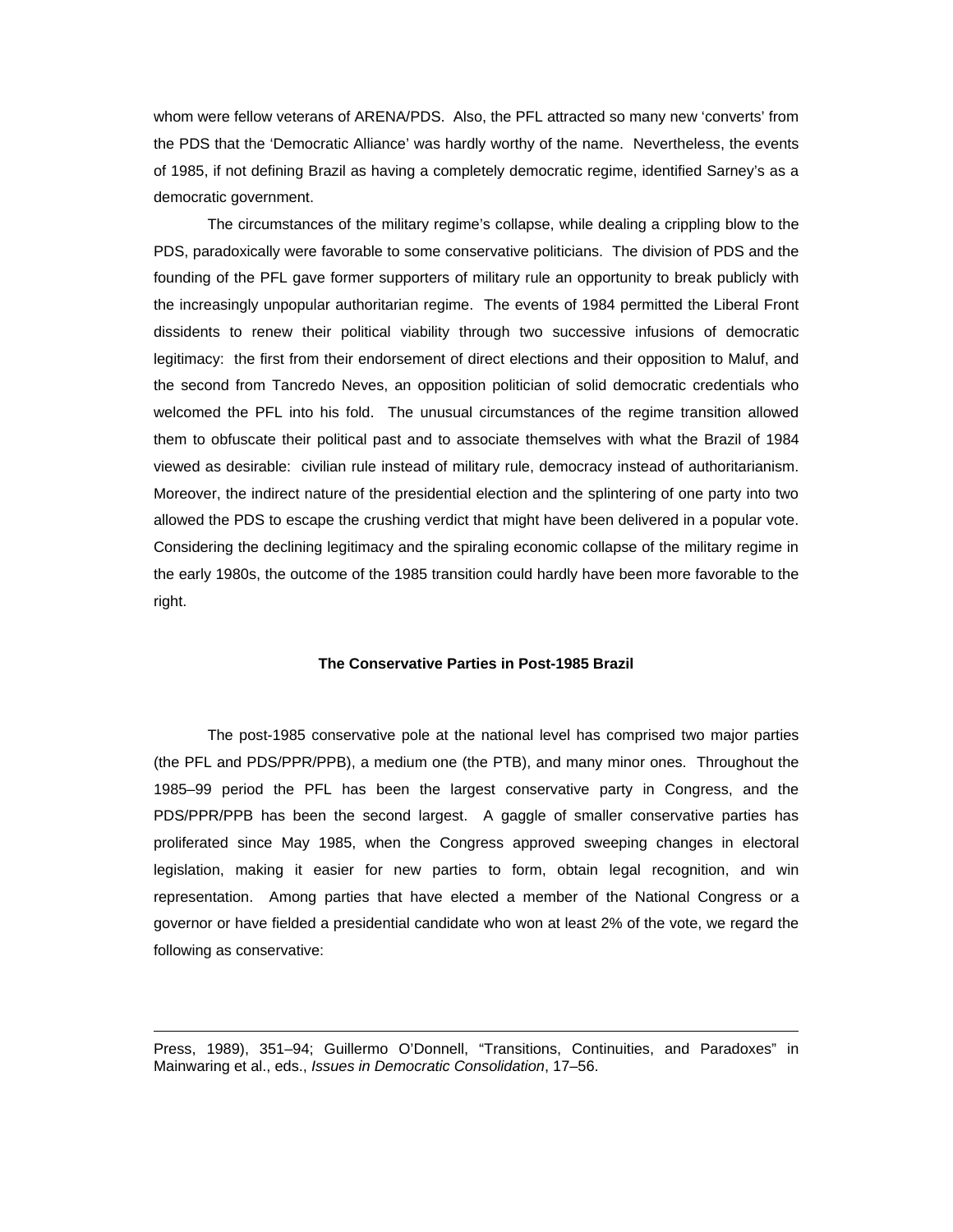| <b>Center-Right</b> |                     |                                                                                                                                                                                                                                                                                                                                                                                                                |
|---------------------|---------------------|----------------------------------------------------------------------------------------------------------------------------------------------------------------------------------------------------------------------------------------------------------------------------------------------------------------------------------------------------------------------------------------------------------------|
| Party               | <b>Year Created</b> |                                                                                                                                                                                                                                                                                                                                                                                                                |
| <b>PDC</b>          | 1985                | Christian Democratic Party (Partido Demócrata Cristão).<br>More<br>conservative than its counterpart Christian Democratic parties in many<br>countries. Merged with the PDS in 1993 to form the PPR.                                                                                                                                                                                                           |
| <b>PMB</b>          | 1985                | Brazilian Municipalist Party (Partido Municipalista Brasileiro).                                                                                                                                                                                                                                                                                                                                               |
| <b>PMN</b>          | 1985                | Party of National Mobilization (Partido da Mobilização Nacional).                                                                                                                                                                                                                                                                                                                                              |
| PP                  | 1993                | Progressive Party (Partido Progressista). Created through a merger of<br>the PST and PTR. Merged with the PPR to form the PPB in 1995.                                                                                                                                                                                                                                                                         |
| <b>PSC</b>          | 1985                | Social Christian Party (Partido Social Cristão).                                                                                                                                                                                                                                                                                                                                                               |
| <b>PSL</b>          | ?                   | Social Liberal Party (Partido Social Liberal).                                                                                                                                                                                                                                                                                                                                                                 |
| <b>PST</b>          | 1989                | Social Labor Party (Partido Social Trabalhista).                                                                                                                                                                                                                                                                                                                                                               |
| <b>PTB</b>          | 1979                | Brazilian Labor Party (Partido Trabalhista Brasileiro). In contrast to the<br>PTB of the 1945–65 period, a predominantly center-right party.                                                                                                                                                                                                                                                                   |
| <b>PTR</b>          | 1985                | Renovative Labor Party (Partido Trabalhista Renovador).                                                                                                                                                                                                                                                                                                                                                        |
| <b>Right</b>        |                     |                                                                                                                                                                                                                                                                                                                                                                                                                |
| <b>PDS</b>          | 1979                | Democratic Social Party (Partido Democrático Social).<br>Despite its<br>name, a conservative party. The PDS and its predecessor, ARENA<br>(1966-79) provided the partisan support for the military regime.<br>Merged with the PDC in 1993 to form the PPR.                                                                                                                                                     |
| <b>PFL</b>          | 1985                | Party of the Liberal Front (Partido da Frente Liberal). A conservative<br>party created by dissidents of the PDS. Has been in every cabinet<br>since 1985.                                                                                                                                                                                                                                                     |
| <b>PL</b>           | 1985                | Liberal Party (Partido Liberal). A conservative party known for its<br>antistatist discourse and for its linkage to business interests in the most<br>developed parts of Brazil, especially Rio and São Paulo.                                                                                                                                                                                                 |
| <b>PPB</b>          | 1995                | Brazilian Progressive Party (Partido Progressista Brasileiro). Created<br>by the merger of the PPR and PP. Successor of ARENA/PDS.                                                                                                                                                                                                                                                                             |
| <b>PPR</b>          | 1993                | Reformist Progressive Party (Partido Progressista Reformador).<br>Successor of ARENA/PDS. Created by the merger of the PDS and the<br>PDC. Merged with the PP to form the PPB in 1995.                                                                                                                                                                                                                         |
| <b>PRN</b>          | 1989                | Party of National Reconstruction (Partido da Reconstrução Nacional).<br>Created by Fernando Collor de Mello as a vehicle for running for<br>president. Virtually disappeared after Collor's impeachment in 1992.<br>Previously (and briefly) known as the PJ, Youth Party (Partido da<br>Juventude).                                                                                                           |
| <b>PRONA</b>        | 1989                | Party for the Reconstruction of<br>National Order (Partido<br>da<br>Reedificação da Ordem Nacional).<br>Far rightist party led by a<br>personalistic leader, Enéas Carneiro.                                                                                                                                                                                                                                   |
| <b>PRP</b>          | 1988                | Party of Popular Representation (Partido de Representação Popular).                                                                                                                                                                                                                                                                                                                                            |
| <b>PSD</b>          | 1987                | Social Democratic Party (Partido Social Democrático).<br>The PSD<br>created in 1987 is not the same party as the one that existed between<br>1944 and 1965. A small party concentrated in the Center-West region.<br>In 1989 its presidential candidate and most prominent figure was<br>Ronaldo Caiado, leader of the right-wing Democratic Rural Union<br>(UDR), a landowners' interest group. <sup>17</sup> |

 $17$  Data on the year of foundation of these parties come from Jairo Marconi Nicolau, *Multipartidarismo e Democracia* (Rio de Janeiro: Fundação Getúlio Vargas, 1996), 15–16.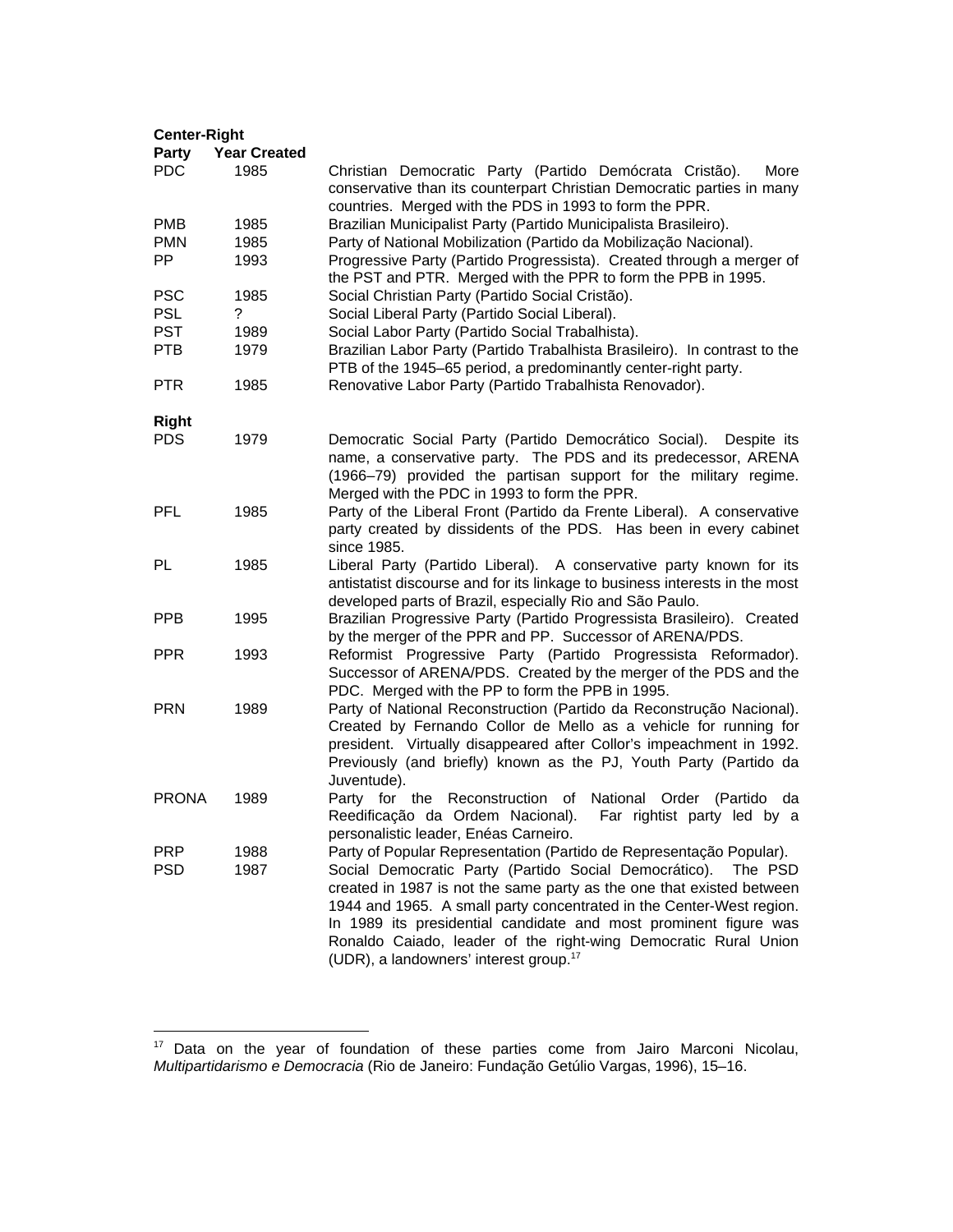Although the PMDB and PSDB have acquired a more conservative profile over the year, we do not see them as conservative parties. A significant faction of the post-1985 PMDB is conservative, but to call the PMDB a conservative party provides too much elasticity to this concept. Studies of legislative behavior and surveys of the national congress have consistently shown that the PMDB is to the left of the major conservative parties. Moreover, some PMDB leaders who opposed the military dictatorship have remained in the party.

#### **Programmatic Positions: Democracy and Authoritarianism**

Our criteria for identifying conservative parties are programmatic. Both in legislative voting and in surveys of the National Congress, they have distinctive positions on political, economic, social, and moral issues.

From 1964 until 1985 the left-to-right divide was expressed above all in attitudes toward military rule and democracy; the right supported military rule while the center and center-left were democratic. This cleavage persisted in weakened form in the first few years after the end of military rule. Table 3 illustrates how conservative parties voted on some key issues related to democratic practice and authoritarian enclaves in the constitutional congress of 1987–8. Conservative parties were more likely than others to support some authoritarian positions. In this period conservative parties defended controversial military policies such as unpublished decrees, unlimited classification of secret government documents, and a blanket refusal to acknowledge human rights abuses after 1964. Efforts to overturn these policies won majority support in the Constitutional Congress but were strongly opposed by the main conservative parties. Thus, in the immediate aftermath of the transition conservative parties won a reputation as diehard defenders of military prerogatives even when these prerogatives seemed to contradict democratic principles.

The salience of differences among parties on questions related to authoritarianism and democracy has diminished since 1985 as conservative parties have become less wedded to authoritarianism. However, differences related to democratic practice still persist between conservatives and most of the center and left; conservatives are more likely to favor truncated forms of democracy. For example, they are less likely to try to ensure that the poor enjoy equal rights of citizenship such as equal access to the legal system.<sup>18</sup>

 $18$  On the problems of equal access to the legal system and its relationship to citizenship and democracy, see James Holston and Teresa Caldeira, "Democracy, Law, and Violence: Disjunctions of Brazilian Citizenship" in Felipe Agüero and Jeffrey Stark, eds., *Fault Lines of Democracy in Post-Transition Latin America* (Miami: North-South Center, 1998), 263–96; Guillermo O'Donnell, "Polyarchies and the (Un)Rule of Law in Latin America" in Juan Méndez, Guillermo O'Donnell, and Paulo Sérgio Pinheiro, eds., *The (Un)Rule of Law and the*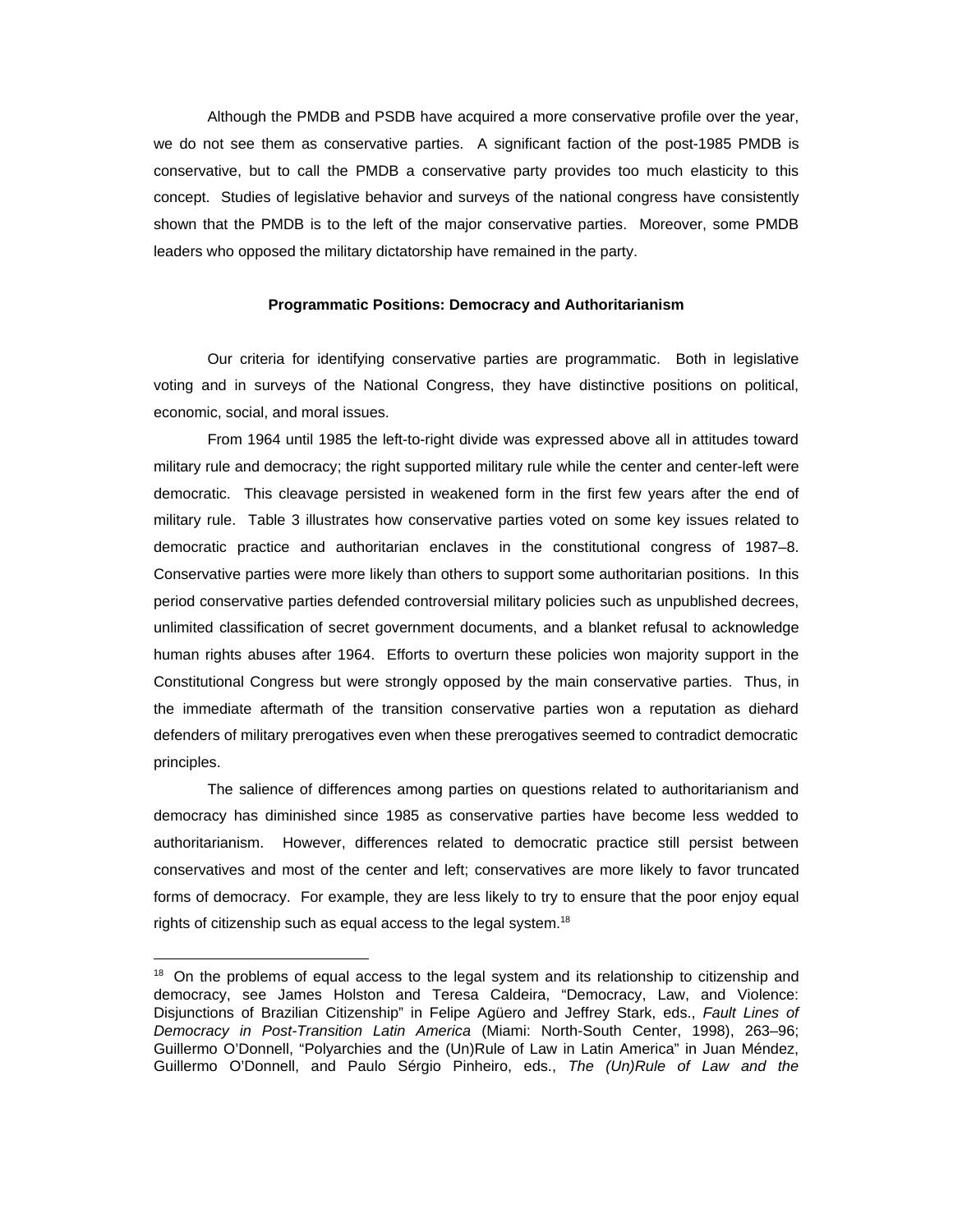# **Table 3**

#### **Issue/Position/Roll Call Vote Number | Conservative Parties** Nonconservative Parties  $ANC<sup>a</sup>$ Favoring revocation of all secret decrees upon promulgation of new Constitution (vote 650) 16.1\*\*\* 71.0 51.3 Favoring a maximum 30–year limit on classification of secret documents (vote 82) 32.4\*\*\* 71.7 58.3 Favoring pensions for members of military dismissed under authoritarian regime (vote 636) 8.7\*\*\* 91.3 30.3 Favoring allowing citizens to request official recognition of rights violated in the 1964–78 period covered by the 1979 general amnesty (vote 639) 23.2\*\*\* 70.7 53.7

# **Authoritarian Debris Issues in the Constitutional Congress, 1988 (Percentages of Members Taking Positions Described)**

Pearson's chi-square test on conservative versus nonconservative groups. Significance levels. \*\*\*  $p < .01$  \*\*  $p < .05$  \*  $p < .10$ 

<sup>a</sup> Percentages refer to members present and voting at the time of each rollcall. Simple majority votes were not sufficient to approve proposals. Amendments required an absolute majority (280 votes) of the 559–member ANC.

Source: Barry Ames and Timothy J. Power's data set on the Constitutional Congress. See their "Research Guide to Roll-Call Voting in Brazil's Constituent Assembly, 1987–1988," December 1990.

## **Programmatic Positions: Market-Oriented Policies and Moral Agenda**

In the 1990s the most important policy area defining the conservative agenda has been the role of states and markets. Conservatives generally hold promarket economic positions, are more open to foreign capital, and are more favorable to state shrinking. They opposed many statist measures in the 1988 constitution, supported the neoliberal policy agenda of President Fernando Collor (1990–2), and provided the most consistent support for President Fernando

*Underprivileged in Latin America* (Notre Dame: Kellogg Series with the University of Notre Dame Press, forthcoming 1999); and several works by Paulo Sérgio Pinheiro, for example,

l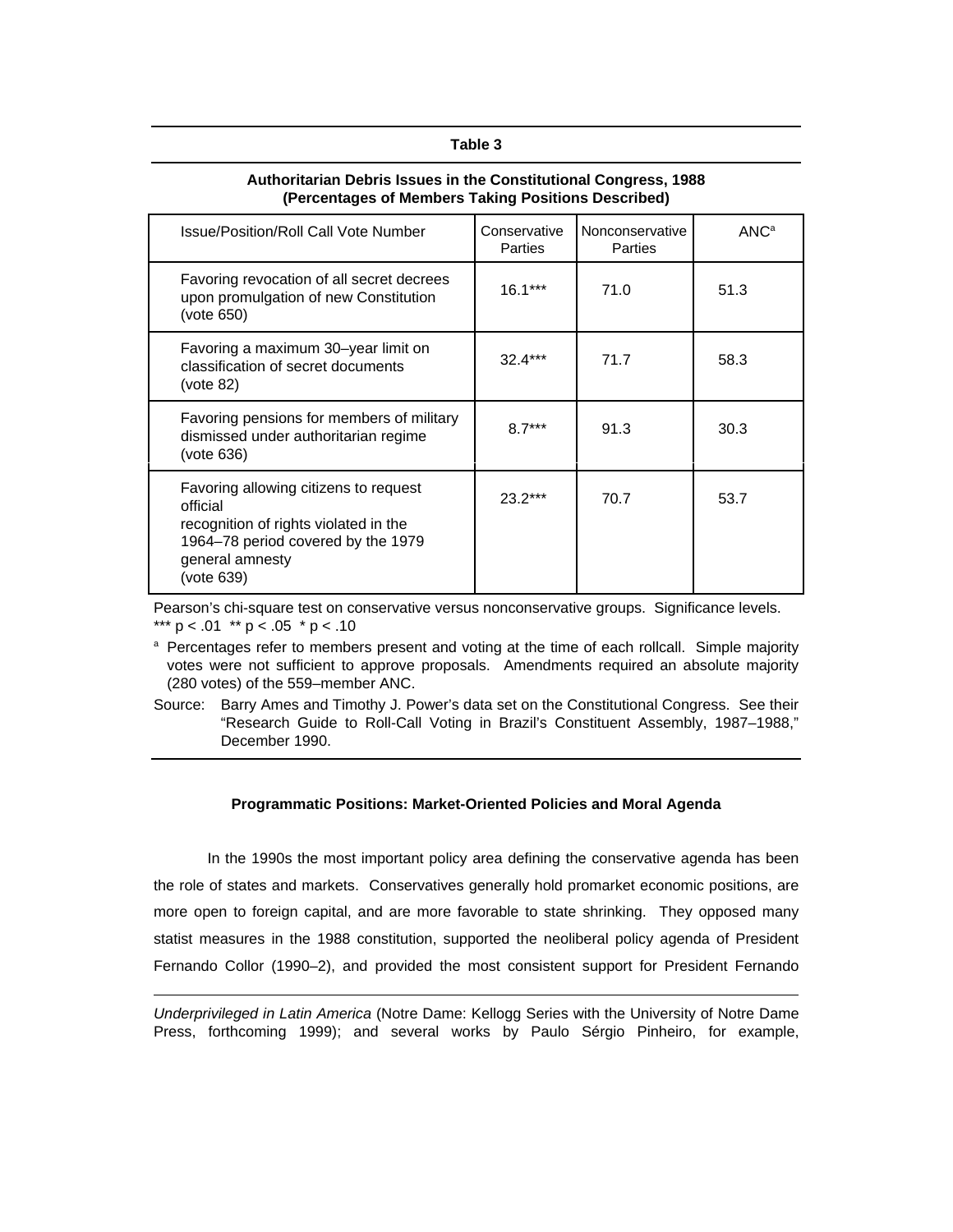Henrique Cardoso's (1995–present) economic reforms. Although economic differences between conservatives and other parties have narrowed in the 1990s, conservatives are more likely than centrists and leftists to favor economic growth over distribution. They support state reform and state shrinking, a reduction of state spending, and privatization.

For the most part conservatives voted for market-oriented positions in the Constitutional Congress. Table 4 illustrates some of the key economic positions defended by conservative parties in the Constitutional Congress. On all four issues members of conservative parties were more likely than others to support market-oriented positions.

**Table 4**

| <b>Economic Liberalism Issues in the Constitutional Congress, 1988</b><br>(Percentages of Members Taking Positions Described) |                                |                              |                  |  |  |  |
|-------------------------------------------------------------------------------------------------------------------------------|--------------------------------|------------------------------|------------------|--|--|--|
| Issue/Position/Roll-Call Vote Number                                                                                          | Conservative<br><b>Parties</b> | Nonconser-<br>vative Parties | ANC <sup>a</sup> |  |  |  |
| Favoring making right to private property<br>subordinated to its 'social function'<br>(vote 48)                               | $15.7***$                      | 68.7                         | 49.1             |  |  |  |
| Favoring removal of 12% annual cap on<br>real interest rates<br>(vote 980)                                                    | 78.2***                        | 33.8                         | 49.9             |  |  |  |
| Favoring nationalization of subsoil rights<br>(vote 502)                                                                      | 44.3***                        | 84.3                         | 70.5             |  |  |  |
| Favoring union pluralism<br>(vote 136)                                                                                        | 48.2***                        | 7.0                          | 21.3             |  |  |  |

Pearson's chi-square test on conservative versus nonconservative groups. Significance levels. \*\*\*  $p < .01$ 

<sup>a</sup> Percentages refer to members present and voting at the time of each rollcall. Simple majority votes were not sufficient to approve proposals. Amendments required an absolute majority (280 votes) of the 559-member constitutional congress.

Source: Barry Ames and Timothy J. Power's data set on the Constitutional Congress. See their "Research Guide to Roll-Call Voting in Brazil's Constituent Assembly, 1987–1988," December 1990.

Members of conservative parties have consistently been more likely to report favoring market-oriented economic policies (Table 5). During the 1990s economic neoliberalism became a unifying feature of the conservative political agenda. Economic liberalism became respec-

l

<sup>&</sup>quot;Democracies without Citizenship," *Report on the Americas* 30 (2, September/Octctober 1996):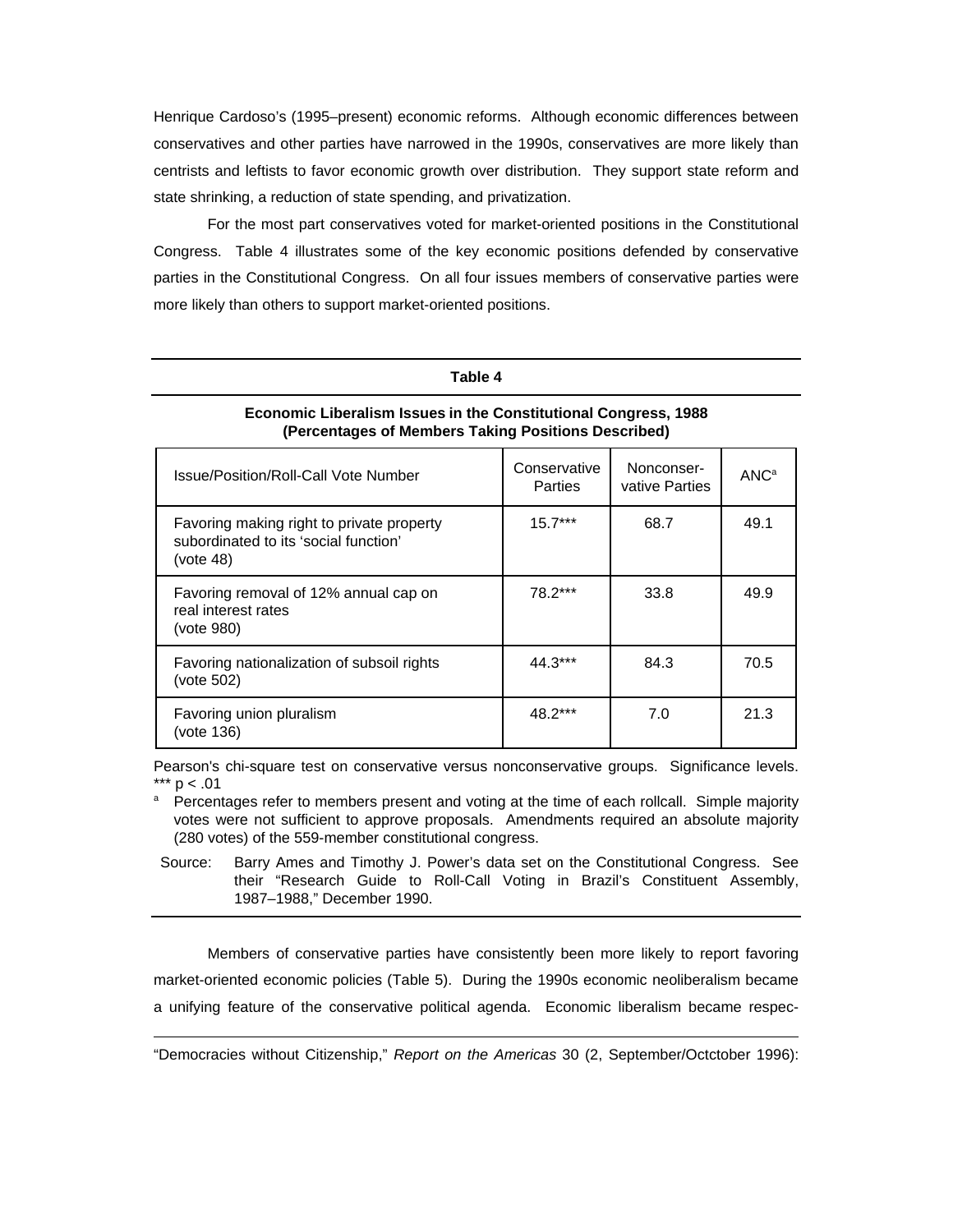table—indeed, almost fashionable. The growing acceptance of economic liberalism is evident in surveys of the National Congress. At the beginning of the Constitutional Congress in 1987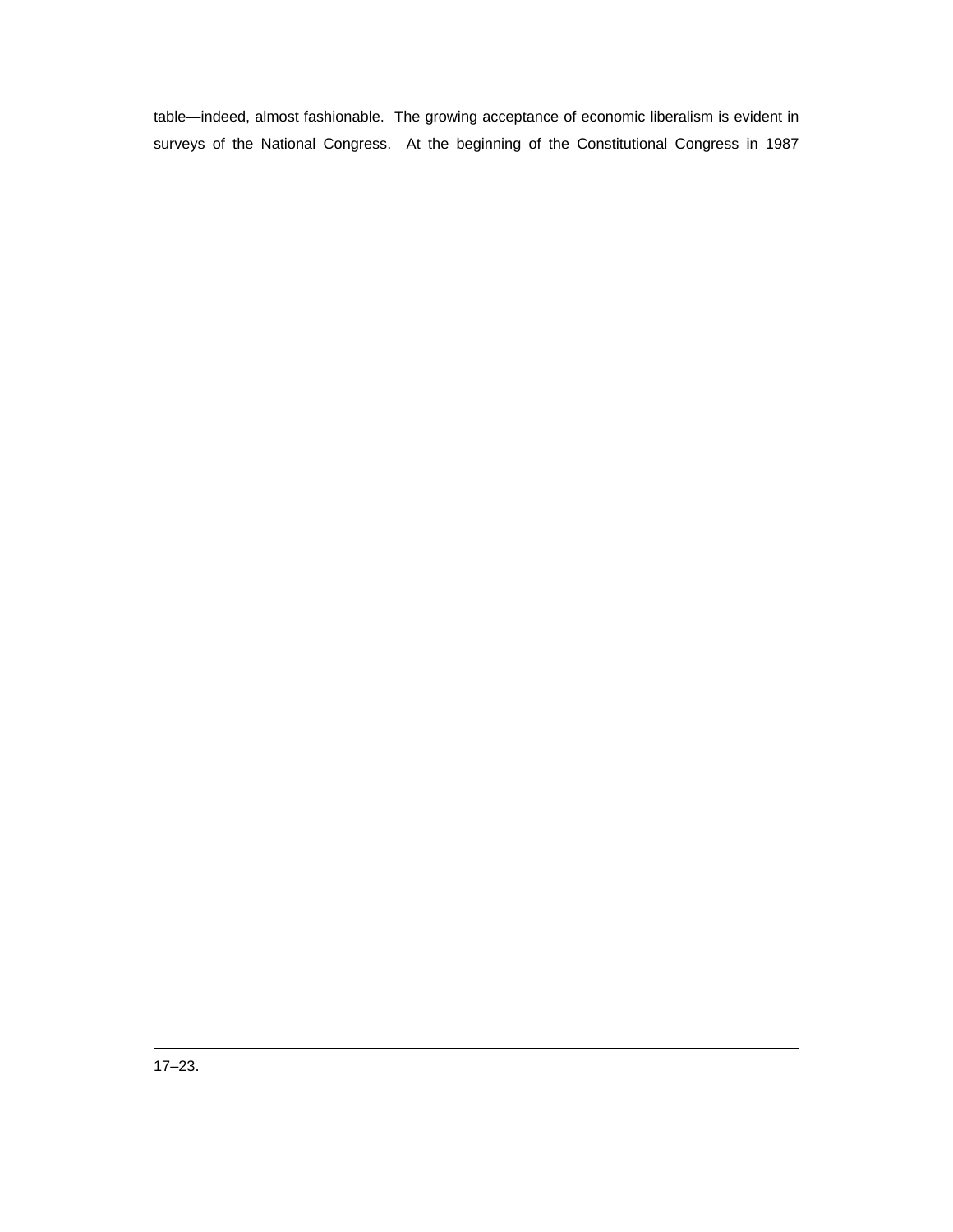| Table 5                                          |                                                                                    |                                         |  |  |  |  |
|--------------------------------------------------|------------------------------------------------------------------------------------|-----------------------------------------|--|--|--|--|
|                                                  | Self-Reported Economic Liberalism in the Major Parties, 1987 and 1997 <sup>a</sup> |                                         |  |  |  |  |
| <b>Party</b>                                     | Rodrigues 1987 Survey<br>% Liberals N Resp.                                        | Power 1997 Survey<br>% Liberals N Resp. |  |  |  |  |
| <b>PFL</b>                                       | 62.4<br>(101)                                                                      | 70.0<br>(40)                            |  |  |  |  |
| PDS/PPBb                                         | 77.4<br>(31)                                                                       | 94.7<br>(19)                            |  |  |  |  |
| Small Right <sup>c</sup>                         | 61.5<br>(26)                                                                       | 75.0<br>(08)                            |  |  |  |  |
| <b>PMDB</b>                                      | 29.2<br>(233)                                                                      | 43.8<br>(32)                            |  |  |  |  |
| Proto-PSDB/PSDB <sup>d</sup>                     | 30.6<br>(36)                                                                       | 62.5<br>(32)                            |  |  |  |  |
| Left Parties <sup>e</sup>                        | 4.5<br>(44)                                                                        | 11.1<br>(27)                            |  |  |  |  |
| <b>Totals for</b><br><b>Conservative Parties</b> | 65.2<br>(158)                                                                      | 77.6<br>$(67)$ ***                      |  |  |  |  |
| Totals for Noncon-<br>servative Parties          | 25.3<br>(277)                                                                      | 40.2 (92)                               |  |  |  |  |
| Totals                                           | 39.8<br>(435)                                                                      | 56.0<br>(159)                           |  |  |  |  |

Pearson's chi-square test on conservative versus nonconservative groups. Significance levels. \*\*\*  $p < .01$  \*\*  $p < .05$  \*  $p < .10$ 

- <sup>a</sup> The Rodrigues question wording, replicated by Power, was: "In your opinion, what type of economic system would be best suited for Brazil?" The possible responses were (1) "A predominantly market economy with the least possible participation by the state;" (2) "An economic system in which there would be an equitable distribution of responsibilities between state enterprises and private firms;" (3) "An economy in which public enterprises and the state would comprise the main sector, but without eliminating the market economy;" and (4) "An economy in which private capital would be completely excluded from the main economic sectors, with all large firms coming under state control." Percentages in the table refer to respondents choosing option 1.
- <sup>b</sup> In 1987 the PDS party, and in 1997 the successor PPB party.
- $\textdegree$  In 1987 includes the PTB, PL, and PDC; in 1997 the PTB and PL.
- $d$  The PSDB did not exist in 1987. A proto-PSDB was created retrospectively by compiling the survey responses of legislators who later signed the founding charter of the party in June and July 1988, about 18 months after the Rodrigues survey was conducted. The Rodrigues numbers do not total to 435 because the 36 proto-PSDB members are counted twice.
- e In 1987 the left parties were the PT, PCB, PC do B, PDT, and PSB; in 1997, the same five, except that the PCB is now known as the PPS. Within this group, both in 1987 and 1997 the only proliberalism responses came from PDT members.
- Sources: Leôncio Martins Rodrigues, *Quem É Quem na Constituinte: Uma Análise Sócio-Política dos Partidos e Deputados* (São Paulo: Oesp-Maltese, 1987), 109; Timothy J. Power's 1997 survey of the Brazilian National Congress.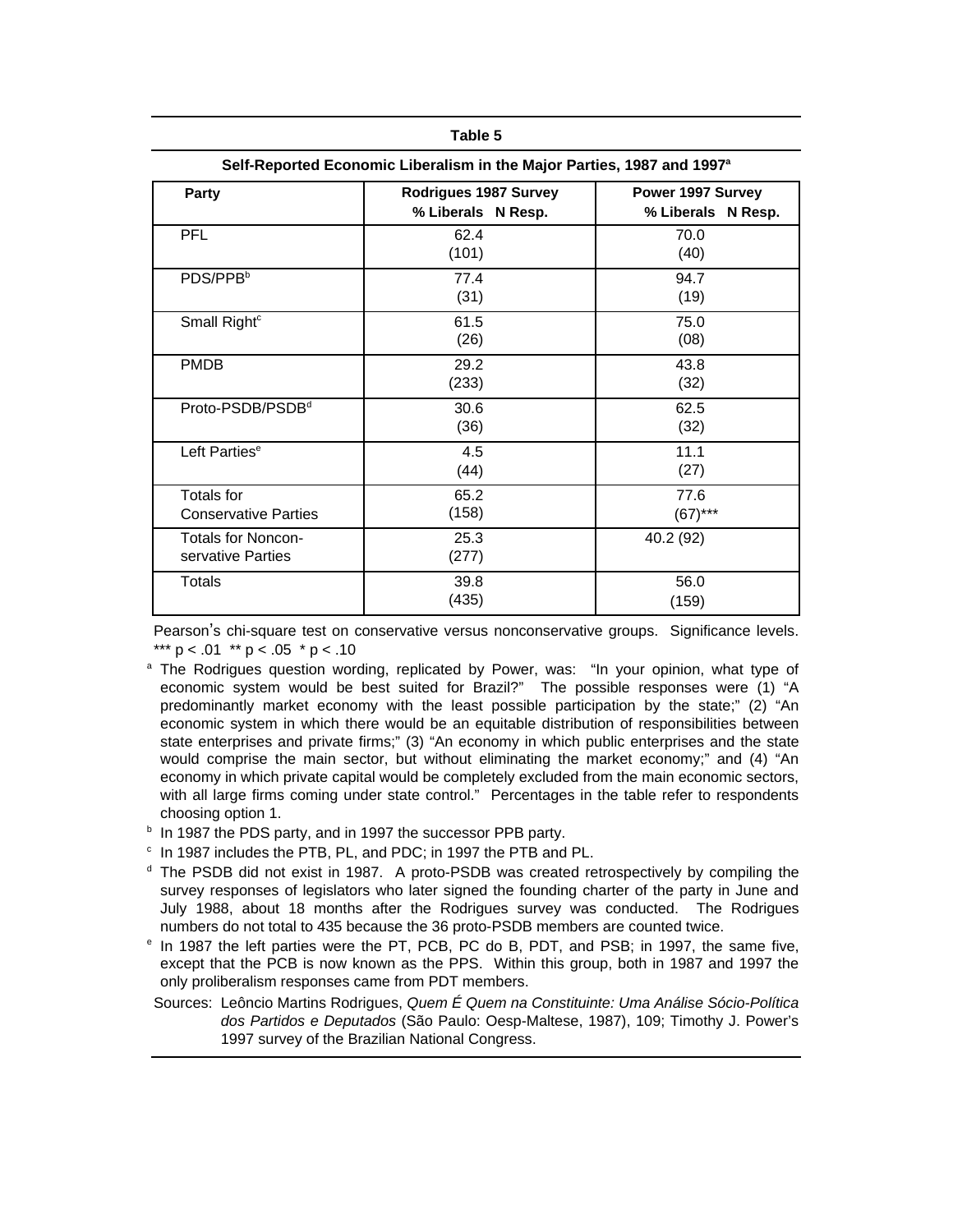Rodrigues found that 40% of federal deputies classified themselves as pure economic liberals.<sup>19</sup> Replicating Rodrigues' question in 1997 in a survey of both houses of Congress, Power found that the proportion of self-identified liberals had increased to  $56\%$ <sup>20</sup> The increasing acceptance of neoliberal ideas was visible in all the important parties except the PT.

Conservatives also have identifiable views on some important social issues. They generally see expansive social spending, tough environmental laws and enforcement, and expanded labor rights as undesirable fetters to more rapid growth. They trenchantly oppose agrarian reform, which has emerged as one of the most polemical issues of the post-1985 period, just as it was in the early 1960s. During the Cardoso administration (1995–8), the most salient distinguishing national issues have been conservative support for liberal economic reforms (social security reform, administrative reform, public sector privatizations) and conservative opposition to agrarian reform and the mobilized peasant movement known as the Movement of the Landless (Movimento dos Sem Terra), which has sponsored many land occupations.

In addition to these distinguishing characteristics on political and economic questions, conservatives often hold distinctive views on some cultural/moral issues. They are more likely to adopt tough stances on crime and less likely to criticize human rights violations of suspected criminals. They are more likely to oppose abortion and equal rights for homosexuals.

#### **Programmatic Positions: Democratic Institutions and Representation**

Some of the major debates in the post-1985 democracy have revolved around issues of institutional design because Brazil's political institutions have widely been seen as problematic. The issues under debate include the system of government (presidential, parliamentary, or mixed) and the nature of political representation, particularly as expressed in the party system and the legislative arena. Conservative parties have held distinctive positions in these debates.

Table 6 reports roll-call voting concerning institutional issues in the Constitutional Congress of 1987–8. Conservatives were more likely to support the maintenance of a presidential as opposed to a semipresidential system (Vote #315). They were significantly more

<sup>19</sup> Rodrigues, *Quem é Quem na Constituinte*, op. cit. n. 3, 106–10.

<sup>&</sup>lt;sup>20</sup> Power conducted mail surveys of the Brazilian National Congress in March–April 1990, May–June 1993, and March–May 1997. The survey instrument was distributed to all members of both the Federal Senate and Chamber of Deputies. The 1990 questionnaire received 249 responses (43.7% of 570 members of Congress), the 1993 replication received 185 responses (31.7% of 584 members), and the 1997 replication received 162 responses (27.3% of 594 members). For more information, see Power, *Elites, Institutions, and Democratization*, op. cit. n. 3.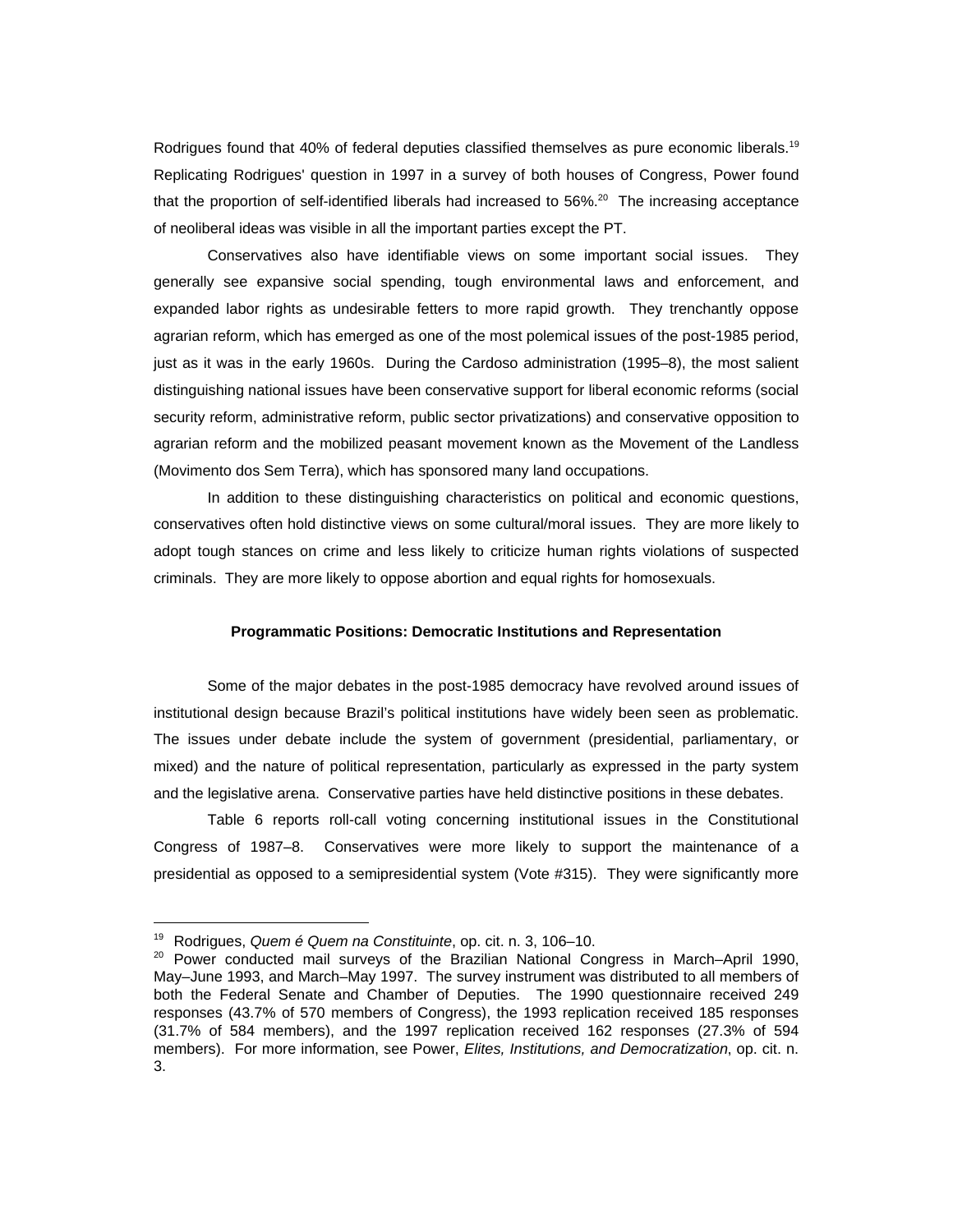inclined to vote for a five-year rather than a four-year term for President Sarney (Vote #624). These were two of the most polemical issues in the Constitutional Congress.

| ۰,<br>×<br>۰, |  |
|---------------|--|
|---------------|--|

# **Institutional Design Issues in the Constitutional Congress, 1988 (Percentages of Members Taking Positions Described)**

| Issue/Position/Roll-Call Vote Number                                            | Conservative<br><b>Parties</b> | Nonconserv-<br>ative Parties | ANC <sup>a</sup> |
|---------------------------------------------------------------------------------|--------------------------------|------------------------------|------------------|
| Favoring presidentialism<br>(vote 315)                                          | 76.6***                        | 53.1                         | 61.6             |
| Favoring five-year term for Pres. Sarney<br>(vote 624)                          | $77.3***$                      | 49.6                         | 59.5             |
| Favoring US-style electoral college for<br>presidential elections<br>(vote 316) | $70.9***$                      | 38.9                         | 50.8             |
| Favoring recall elections for majoritarian<br>positions<br>(vote 161)           | $11.4***$                      | 46.8                         | 35.1             |

Pearson's chi-square test on conservative versus nonconservative groups. Significance levels. \*\*\*  $p < .01$ 

<sup>a</sup> Percentages refer to members present and voting at the time of each rollcall. Simple majority votes were not sufficient to approve proposals. Amendments required an absolute majority (280 votes) of the 559–member constitutional congress.

Source: Calculated from Barry Ames and Timothy J. Power's data set on the Constitutional Congress. See their "Research Guide to Roll-Call Voting in Brazil's Constituent Assembly, 1987–1988," December 1990.

In a little-known but revealing episode the Constitutional Congress nearly approved the *voto federativo ponderado* ('weighted federall vote'), a method of presidential election copied from the US Electoral College. Presidential elections are now conducted by popular vote in a single national district, but the adoption of the *voto federativo ponderado* would have redistributed electoral power away from the Southeast and South toward the less-developed states. Not surprisingly, PFL members voted overwhelmingly for this failed proposal, which would have magnified the importance of their political machines in the more backward states and allowed them to hike the already significant 'prices' that they charge for delivering these machines to national candidates. Conservative parties were also more likely to oppose recall elections (Vote #161).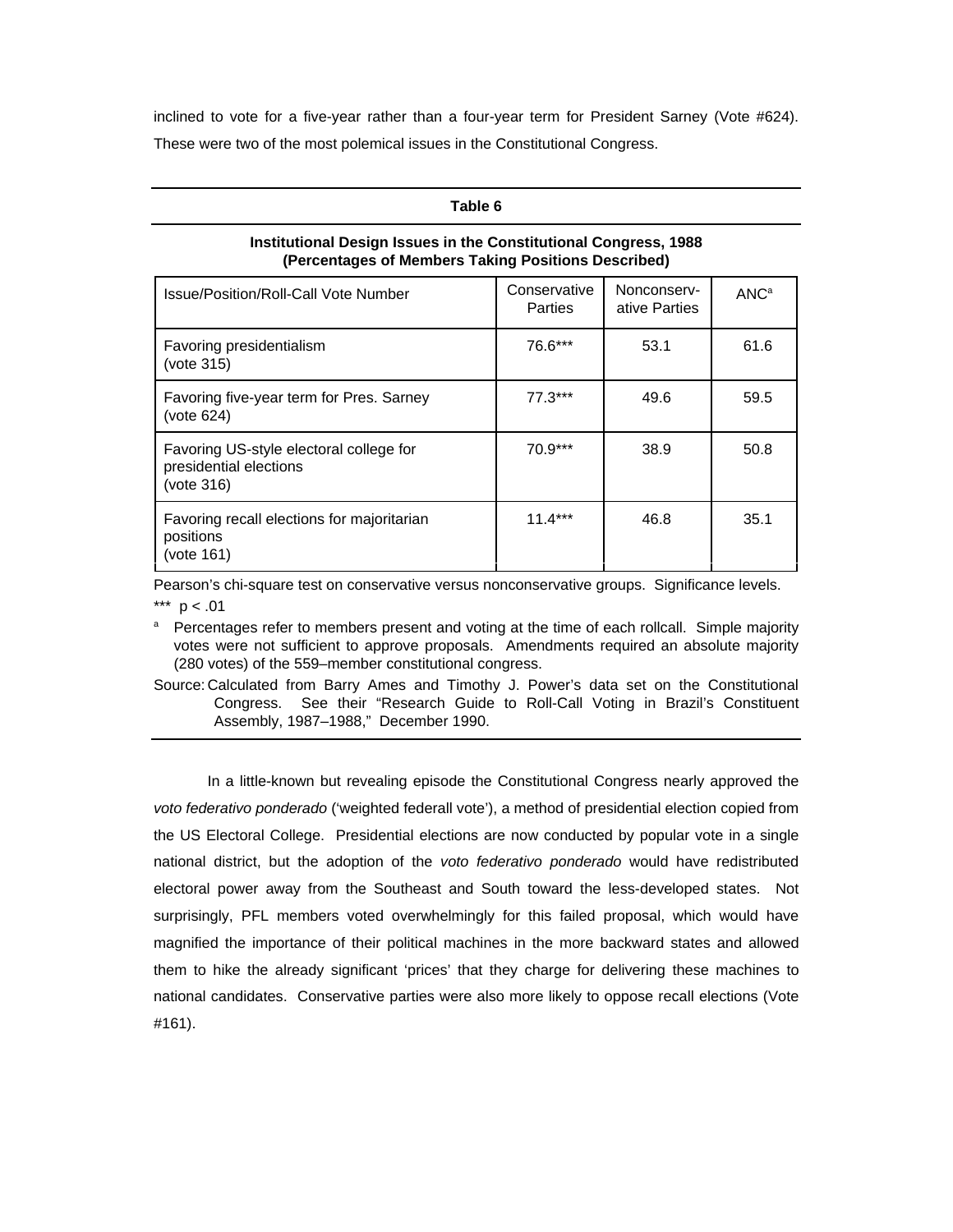Surveys of the National Congress provide further evidence that members of conservative parties hold distinctive issues on institutional and representational issues. The relatively greater localistic bent of conservative parties is suggested by the data in Table 7.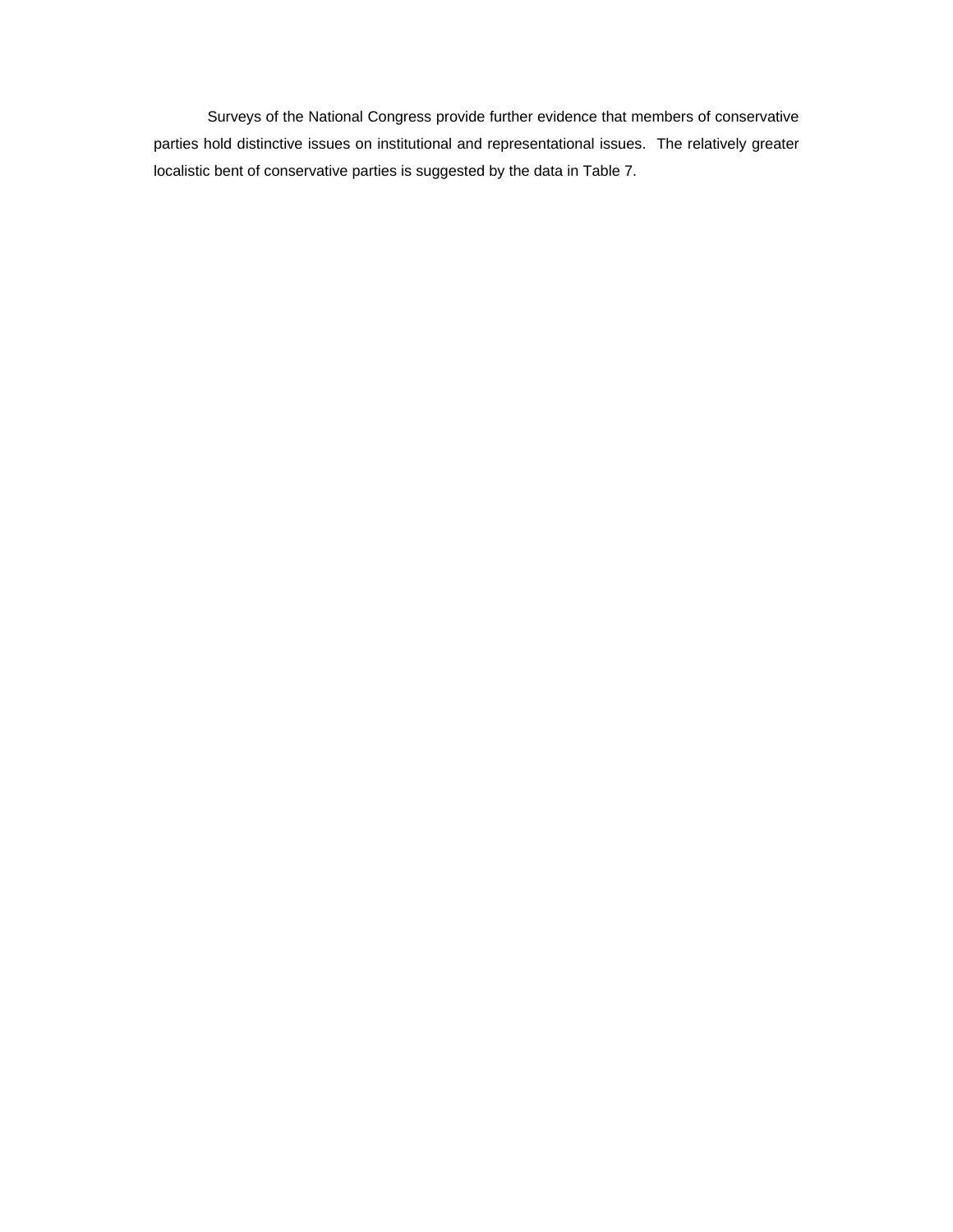Table 8 reports attitudes toward a variety of other institutional questions. Members of conservative parties are somewhat more likely to favor presidentialism. Brazilian legislators overwhelmingly feel that they do not owe their electoral mandates to their parties but rather to themselves. Politicians from conservative parties are particularly likely to have this perception.

The last three rows of Table 8 show that the conservative parties as a bloc consistently took more antiparty positions than the Congress as a whole. More disaggregated data (not shown) reveal that the PFL and small conservative parties were more antiparty than the entire Congress, while the PDS/PPR/PPB generally took positions more in favor of party discipline than Congress as a whole. The reason for this cleavage within the conservative camp is probably that in 1984–85 the PDS lost its position as the dominant party in Brazil by virtue of the relaxation and subsequent abolition of party discipline statutes. Of all Brazilian parties, the PDS suffered the most from the permissive electoral and party legislation approved in the New Republic. As a rule, the more individualistic conservative politicians left the PDS early on (the PFL, PL, and PDC were all founded in 1984–5), and the remaining PDS/PPR/PPB members preferred stronger mechanisms of party discipline.

# **The Left/Right Dimension**

Consistent with our claim that conservative parties can be differentiated on the basis of their programmatic positions, they have a clear location on the left-to-right scale. Table 9 underscores the sharp differences among the Brazilian parties along the left-to-right scale. The once prevalent image of nonprogrammatic parties with marginal differences among them is misleading. Brazil's conservative parties are not highly ideological in the sense of vigorously espousing and defending a coherent set of policies, but the programmatic distances among the parties are large at the elite level.

Table 9 supports our earlier classification of conservative parties. This is no accident because our classification was constructed on the basis of attitudinal surveys of Congress and legislative voting. In Table 9 there are no borderline cases between the right and the center if one uses the overall mean placement of the party by all respondents (column 1 for each year). The two center parties are always a large distance from the least conservative of the conservative parties. The parties' positions on the left-to-right scale have been remarkably consistent. If we take the first column for each year in Table 9 (overall placement), the correlation between parties' 1990 score and their 1993 score is a remarkable .983. The correlation between 1993 and 1997 is .975, and between 1990 and 1997 it is .970. The extraordinarily high correlations mean that there was virtually no change in relative positions on the left-to-right scale.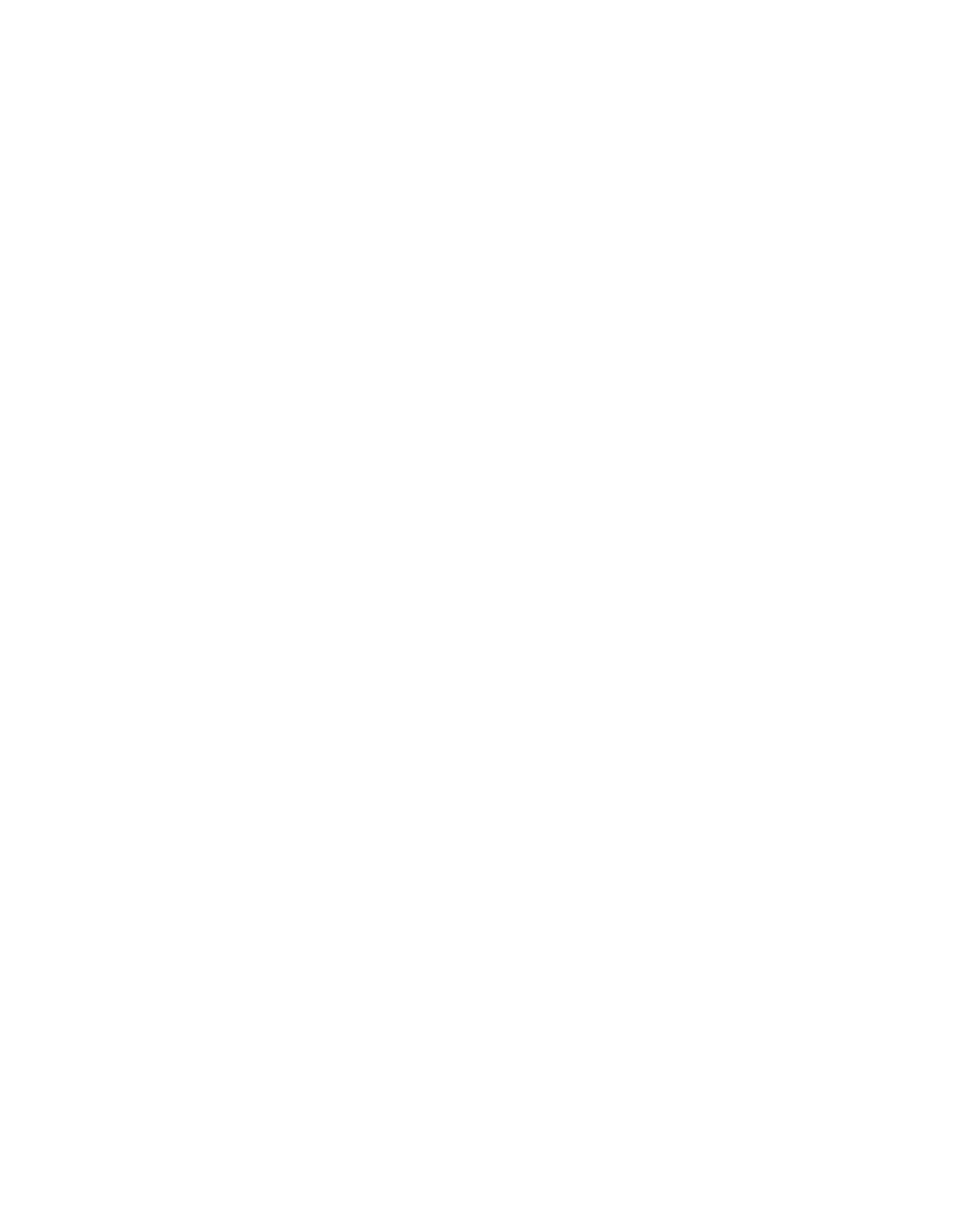this is table 9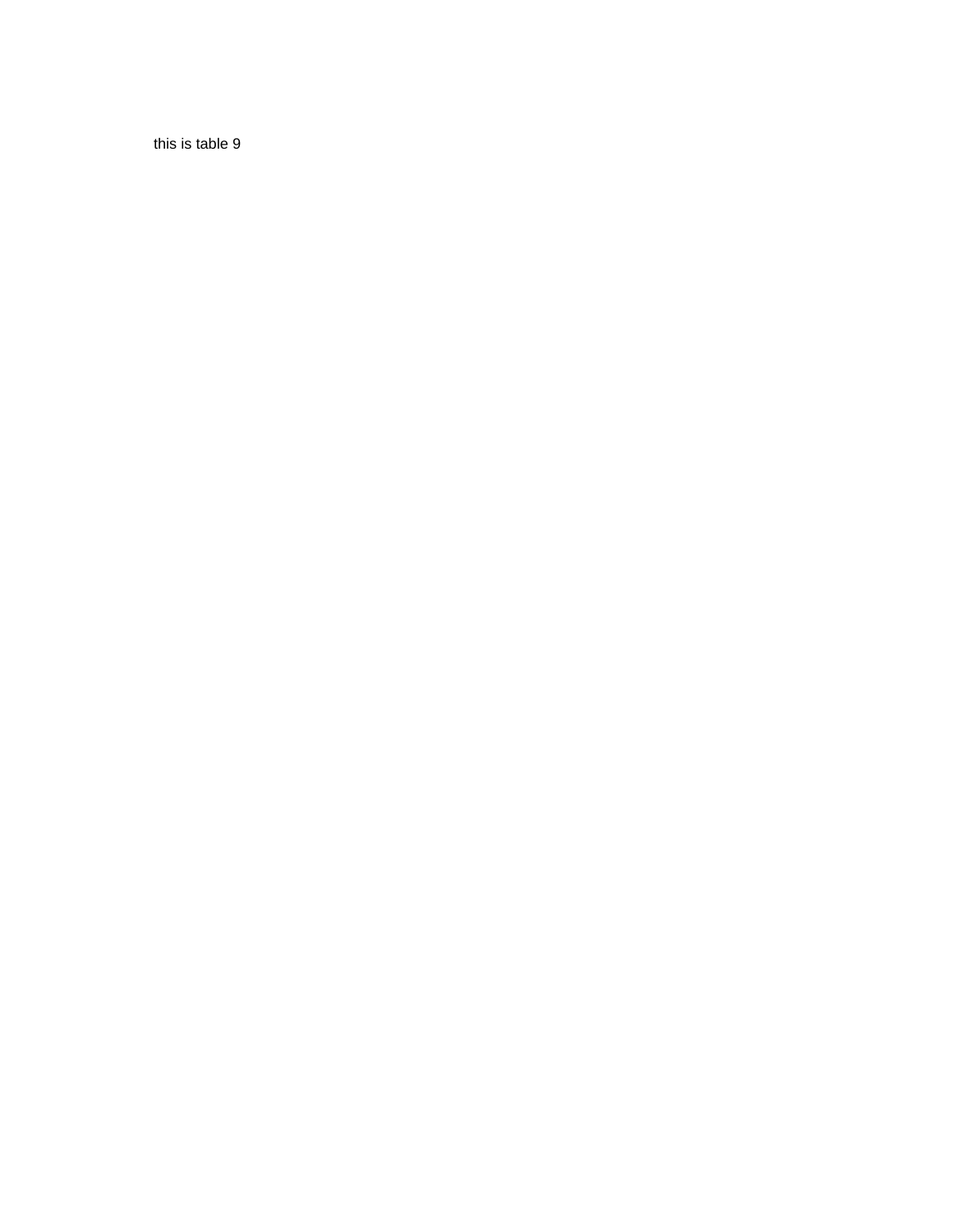Evaluations of parties' positions on the left-to-right scale have been consensual among authors.<sup>21</sup> There is also broad agreement about which parties should be regarded as conservative. This consensus supports our earlier claim that it is possible to identify the conservative parties on the basis of their programmatic positions.

Although conservative parties are best identified by these distinctive programmatic positions, they do not present themselves to the public in a highly ideological way. To the contrary, their discourse downplays their location on the right. Throughout the democratic period, researchers have consistently found that politicians in left parties happily classify themselves ideologically but that members of conservative parties either downplay the importance of ideology, refuse to answer, or classify themselves in a manner that stretches credulity. In 1987, for example, when Rodrigues asked 428 federal deputies to classify themselves ideologically on a five-point scale, not a single deputy accepted the label 'radical right' and only 6% called themselves moderate or center-right. The rest of the deputies claimed to be of the center (37%), center-left (52%), and radical left (5%). Rodrigues sardonically concluded that "judging by the political self-definition of the deputies, Brazil is a country without a right."<sup>22</sup>

The legislative surveys conducted by Power confirm the reluctance of politicians to identify themselves as right of center (Table 9). The mean self-placement of politicians from conservative parties has consistently been lower than 6.0 on a 10–point scale where 1 is the far left and 10 is the far right. In many cases it has been under 5.5, the median point on a scale from 1 to 10. But note the profound discrepancy between how conservative politicians locate themselves (the fourth column for each year) and how their nonconservative counterparts perceive these parties. Whereas the members of the leftist and centrist parties locate themselves close to where these same members locate their own party (compare the third and fourth columns for each year), members of conservative parties consistently locate themselves to the left of where they place their parties. Thus, the prevailing attitude among members of conservative parties is "My party may be conservative, but I am not."

The overall congressional mean and the mean of the two largest conservative parties have drifted slightly rightward throughout the 1990s. It is possible that this rightward shift is due to real ideological change in Congress, but it is also likely that the obfuscatory tendencies of conservative politicians have receded as the connotations of 'right' have gradually changed over

 $21$  See the sources cited in notes 3 and 4 above.

<sup>22</sup> Rodrigues, *Quem é Quem na Constituinte*, op. cit. n. 3, 97. Because of conservatives' aversion to identifying themselves as such, Maria do Carmo Campello de Souza speaks of an 'embarrassed' right. See her "The Contemporary Faces of the Brazilian Right: An Interpretation of Style and Substance" in Douglas A. Chalmers, Maria do Carmo Campello de Souza, and Atilio A. Borón, eds., *The Right and Democracy in Latin America* (New York: Praeger, 1992), 99–127.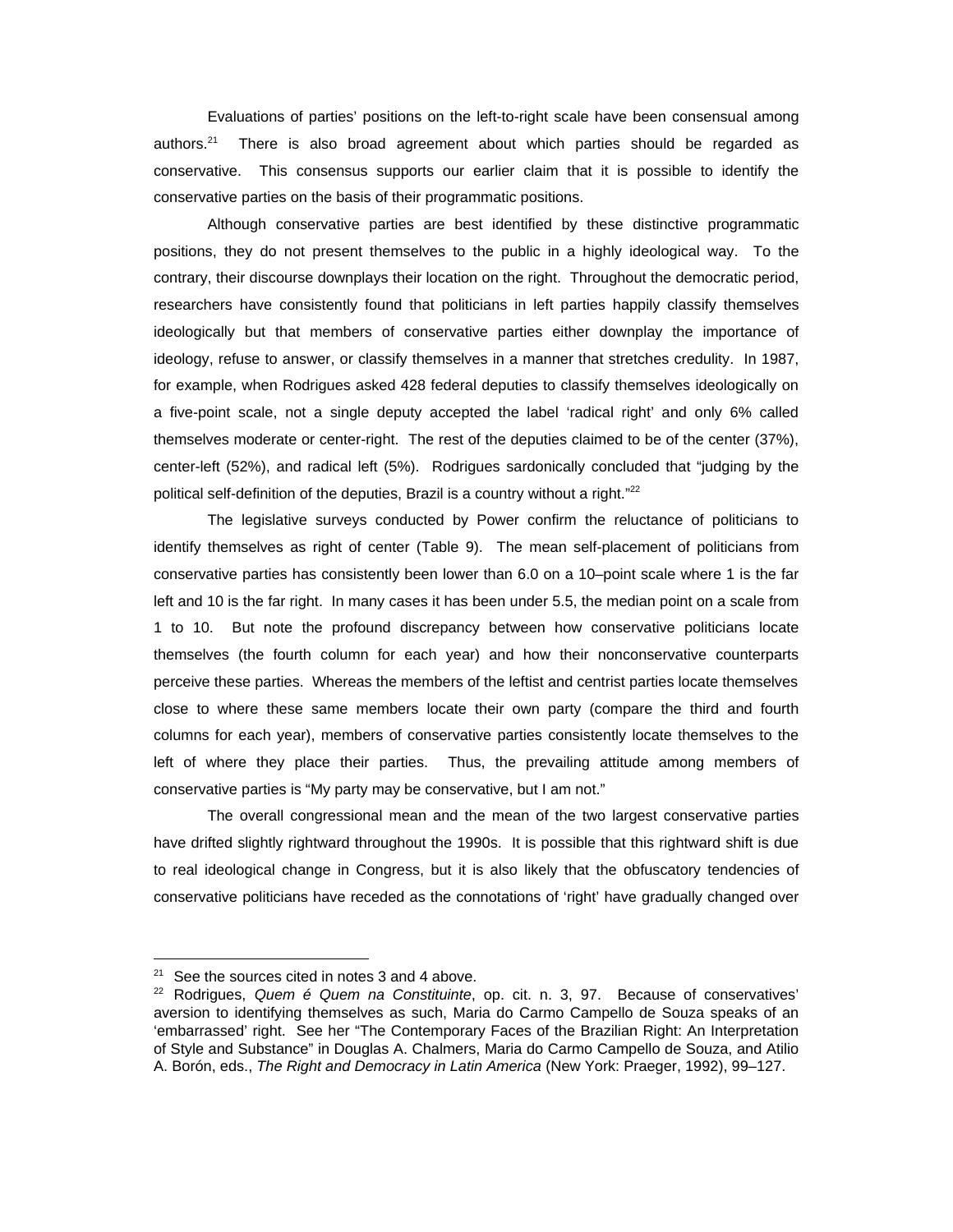time—from association with military authoritarianism in the 1980s to a more respectable association with economic neoliberalism in the 1990s. This would explain the changing selfclassification of the PFL. It would be difficult to argue that the party has moved significantly rightward in the 1990s, as Table 9 might seem to suggest; rather, PFL politicians have become more willing to locate themselves and their party more accurately.

#### **The Electoral Results of Conservative Parties, 1982–98**

Both Gibson and Middlebrook argue that conservative parties tend to fare best in the contemporary period when they build on long-existing organizations and loyalties. Between 1946 and 1964 the Brazilian experience ran counter to this argument; conservative parties were highly competitive electorally despite the fact that they were new parties. In some states they built on the conservative legacy and networks of the Republican organizations, but in others the Republican machines were smashed during the Vargas period. Conservative parties have again fared well since 1982 with the reintroduction of elections that were largely fair and free. Conservatives successfully made the adjustment from an oligarchic political order of unfettered conservative rule to two periods of polyarchy in which they have almost always been part of the governing coalition at the national level and have been a major electoral contender.

It did not initially appear that conservatives would fare so well in the new democracy. As Soares has argued, the long-term trend prior to 1985 was inauspicious; conservative parties had experienced a linear electoral decline between 1945 and 1964 and between 1970 and 1982. Moreover, conservative parties did not do well in the 1985 municipal elections, the first elections held under the new democracy, or in the 1986 elections for Congress, governors, and state assemblies. After 1986, however, conservative parties enjoyed a revival.

Tables 10, 11, and 12 show conservative parties' electoral performance for the Chamber of Deputies, Senate, and governors from 1982 to 1998. These tables show both the high degree of dispersion within the conservative pole and the generally strong performance of conservative parties as a bloc. In the Chamber of Deputies conservative parties won 36.3% of the seats in 1986, 51.2% in 1990, 45.3% in 1994, and 42.3% in 1998. The PFL was the largest conservative party in the lower chamber and the Senate throughout this period. Senate results have oscillated more sharply, at least in part because these elections are based on plurality. Conservative parties won 20.4% of the seats in 1986, 59.2% in 1990, 38.9% in 1994, and 25.9% in 1998. The Senate that took office in 1999 had the lowest share of conservative party members in Brazilian history. Conservative parties also captured 4.3%, 51.9%, 22.2%, and 25.9% of the state houses, respectively. After helping to elect Cardoso in 1994 (and supplying his running mate, Marco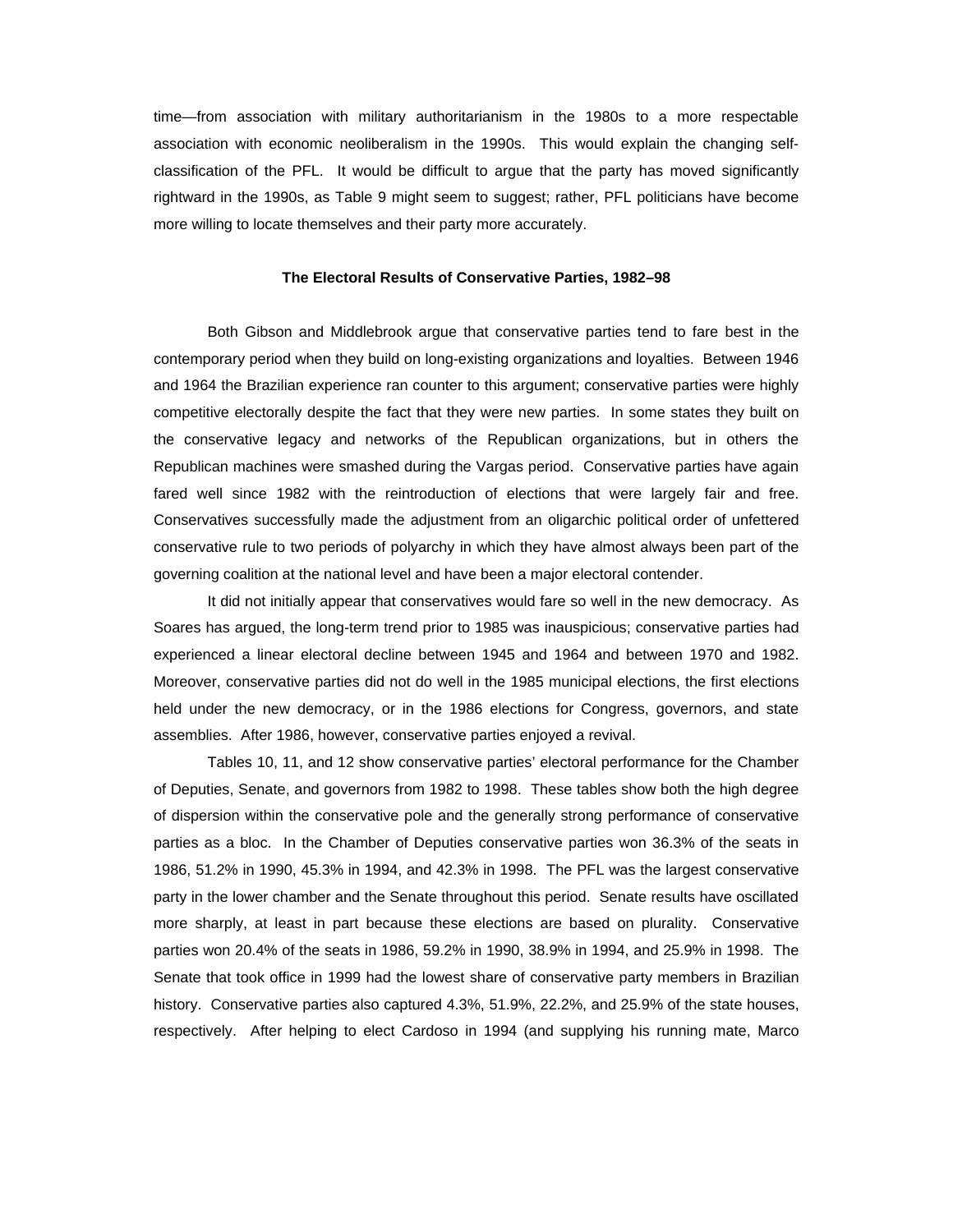| Table 10                                                                    |      |      |      |      |      |  |  |  |  |
|-----------------------------------------------------------------------------|------|------|------|------|------|--|--|--|--|
| Lower Chamber Seats Won by Conservative Parties, 1982-1998<br>(percentages) |      |      |      |      |      |  |  |  |  |
| 1982<br>1986<br>1990<br>1994<br>1998                                        |      |      |      |      |      |  |  |  |  |
| PDS/PPR/PPBa,b                                                              | 49.1 | 6.6  | 8.3  | 10.1 | 11.7 |  |  |  |  |
| PTB <sup>b</sup>                                                            | 2.7  | 3.5  | 7.6  | 6.0  | 6.0  |  |  |  |  |
| PFL                                                                         |      | 23.8 | 16.7 | 17.3 | 20.5 |  |  |  |  |
| PL                                                                          |      | 1.2  | 3.0  | 2.5  | 2.3  |  |  |  |  |
| <b>PDC</b> <sup>a</sup>                                                     |      | 1.2  | 4.4  |      |      |  |  |  |  |
| <b>PRN</b>                                                                  |      |      | 8.0  | 0.2  |      |  |  |  |  |
| <b>PSC</b>                                                                  |      |      | 1.2  | 0.6  | 0.4  |  |  |  |  |
| <b>PRS</b>                                                                  |      |      | 0.8  |      |      |  |  |  |  |
| PST/PPb,c/PST                                                               |      |      | 0.4  | 7.0  | 0.2  |  |  |  |  |
| <b>PTR</b> <sup>c</sup>                                                     |      |      | 0.4  |      |      |  |  |  |  |
| <b>PSD</b>                                                                  |      |      | 0.2  | 0.6  | 0.4  |  |  |  |  |
| <b>PMN</b>                                                                  |      |      | 0.2  | 0.8  | 0.4  |  |  |  |  |
| <b>PRP</b>                                                                  |      |      |      | 0.2  |      |  |  |  |  |
| <b>PSL</b>                                                                  |      |      |      |      | 0.2  |  |  |  |  |
| <b>PRONA</b>                                                                |      |      |      |      | 0.2  |  |  |  |  |
| <b>Conservative Total</b>                                                   | 51.8 | 36.3 | 51.2 | 45.3 | 42.3 |  |  |  |  |
| <b>Number Seats</b>                                                         | 479  | 487  | 503  | 513  | 513  |  |  |  |  |

Maciel), by the end of Cardoso's first term the PFL had vaulted past the PMDB to become the largest party in Congress.

<sup>a</sup> The PDS and PDC merged to form the PPR in 1993.

<sup>b</sup> The PPR, PTB, and PP merged to form the PPB in 1995.

<sup>c</sup> The PST and PTR merged to form the PP in 1993.

Sources: Lamounier, *De Geisel a Collor,* op. cit. n. 4, 186–9; Robert Wesson and David V. Fleischer, *Brazil in Transition* (New York: Praeger, 1983), 119; *Folha de São Paulo*, 29 October 1990, 16 November 1994, and 21 November 1994; *Jornal do Brasil*, 2 February 1999.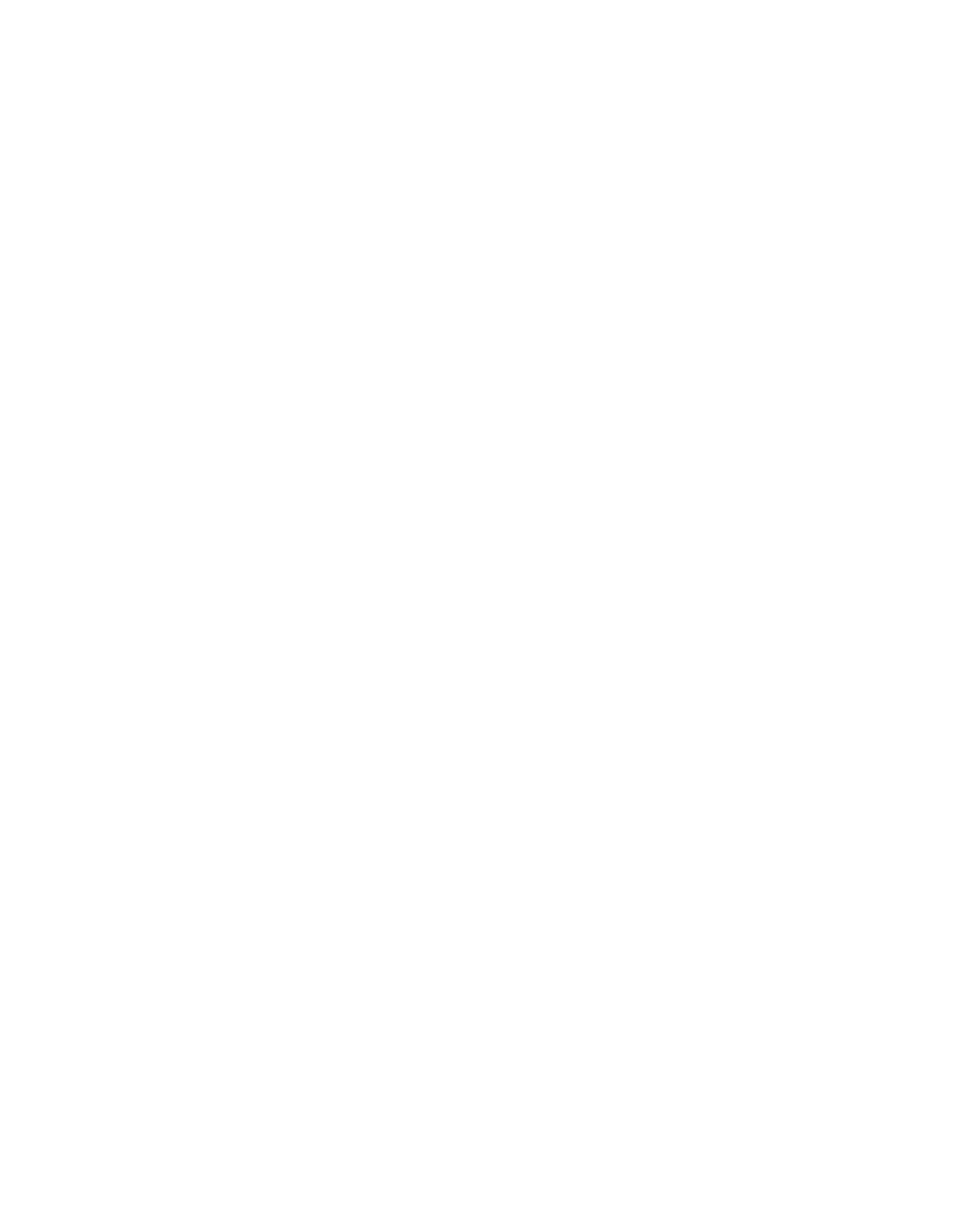| <b>able</b> |  |  |
|-------------|--|--|
|-------------|--|--|

### **Governorships Won by Conservative Parties, 1982–1998 (percentages)**

| <b>Party</b>              | 1982 <sup>a</sup> | 1986 <sup>b</sup> | 1990 | 1994 | 1998 |
|---------------------------|-------------------|-------------------|------|------|------|
| PDS/PPR/PPB <sup>cd</sup> | 54.5              |                   | 3.7  | 11.1 | 7.4  |
| <b>PFL</b>                |                   | 4.3               | 33.3 | 7.4  | 18.5 |
| <b>PTB</b>                |                   |                   | 7.4  | 3.7  |      |
| PTR <sup>e</sup>          |                   |                   | 7.4  |      |      |
| <b>PRS</b>                |                   |                   | 3.7  |      |      |
| <b>PDC</b> <sup>c</sup>   |                   |                   | 3.7  |      |      |
| <b>PSL</b>                |                   |                   | 3.7  |      |      |
| Conservative total        | 54.5              | 4.3               | 63.0 | 22.2 | 25.9 |
| <b>Number Governors</b>   | 22                | 23                | 27   | 27   | 27   |

a In 1982, in addition to the twelve PDS governors elected by popular vote, the newly created state of Rondônia had an appointed PDS governor.

 $b$  Does not include Tocantins. In 1988 the PDC candidate won the gubernatorial election in the newly created state of Tocantins.

 $^{\circ}$  The PDS and PDC merged to form the PPR in 1993.

The PPR, PTB, and PP merged to form the PPB in 1995.

The PST and PTR merged to form the PP in 1993.

Sources: Lamounier, *De Geisel a Collor*, op. cit. n. 4, 187–9; *Folha de São Paulo*, 29 Oct. 1990; Timothy J. Power, "Politicized Democracy: Competition, Institutions, and 'Civic Fatigue' in Brazil," *Journal of Interamerican Studies and World Affairs* 33 no. 3 (Fall 1991): 86. For 1994, *Folha de São Paulo*, 16 Nov. 1994, and *Jornal do Brasil*, 17 Nov. 1994. Tribunal Superior Eleitoral for 1998.

Since 1988, conservatives have done very well in municipal elections, if we simply count the number of counties in which they govern. In all three municipal elections (1988, 1992, 1996), conservatives won over 40% of the counties (Table 13). Conservative parties fare best in the small counties, which constitute the majority.

Because presidential elections in Brazil are personalized, they are not the best gauge of the electoral strength of conservative *parties*. Nevertheless, the presidency is powerful, so the capacity to compete in and win presidential elections is crucial for political power. Table 14 shows how conservative parties fared in the presidential elections of 1989, 1994, and 1998. In the first round in 1989 three of the top four finishers were progressive candidates and long-time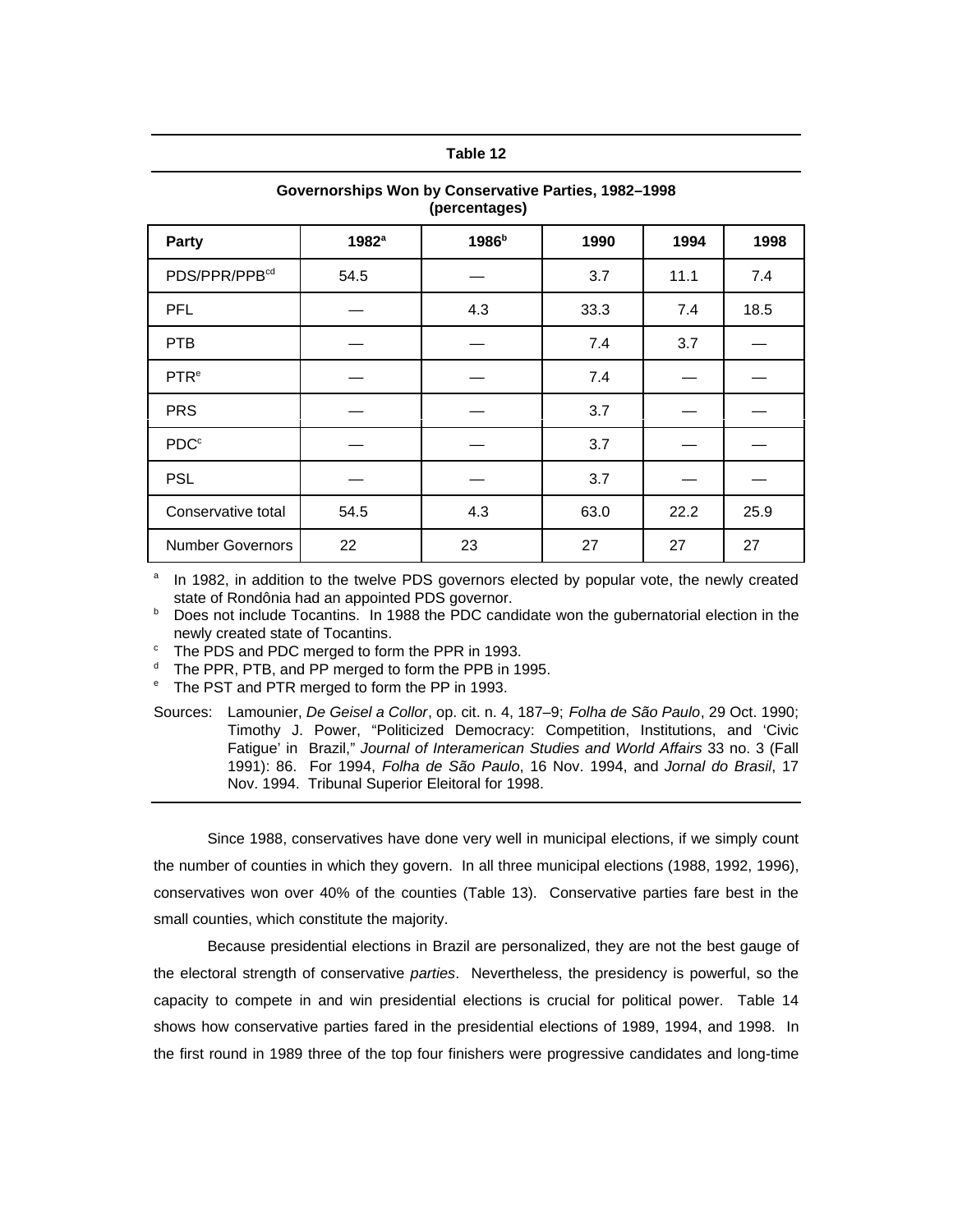opponents of the authoritarian regime. Nevertheless, candidates of conservative parties obtained 47.7% of the first-round vote. In the runoff conservatives closed ranks around Collor, who was their only hope to head off the leftist candidate, Luis Inácio Lula da Silva (Lula) of the Workers' Party (*Partido dos Trabalhadores*, or PT). The right funded Collor heavily and mobilized its social and political networks throughout the country, but he still barely won. After Collor's victory many conservatives settled in for another five comfortable years in government, which Collor was unable to deliver (he was impeached in September 1992 and ultimately removed from office). The narrow margin of Collor's victory in 1989 can hardly have been comforting to conservatives. This helps explain why in 1993–4 many conservative elites, determined to block Lula's path to the presidency, cast their lot with a moderate social democrat, Fernando Henrique Cardoso, who easily defeated Lula and brought several leading ARENA/PDS veterans into his government.

**Table 13**

| Percentage of Mayors Elected by Conservative Parties, 1982-96 |      |      |      |      |  |  |
|---------------------------------------------------------------|------|------|------|------|--|--|
|                                                               | 1982 | 1988 | 1992 | 1996 |  |  |
| PDS/PPR/PPB                                                   | 64.3 | 10.4 | 7.6  | 11.7 |  |  |
| <b>PFL</b>                                                    |      | 24.7 | 20.3 | 17.3 |  |  |
| <b>PTB</b>                                                    | 0.2  | 7.8  | 6.4  | 7.1  |  |  |
| <b>PDC</b>                                                    |      | 5.4  | 4.4  |      |  |  |
| <b>PL</b>                                                     |      | 5.6  | 3.5  | 4.1  |  |  |
| <b>PSC</b>                                                    |      | 0.6  | 1.1  | 0.9  |  |  |
| <b>PTR</b>                                                    |      | 0.2  | 1.0  |      |  |  |
| PJ/PRN                                                        |      | 0.1  | 2.1  | 0.0  |  |  |
| <b>PSD</b>                                                    |      | 0.0  | 0.7  | 2.2  |  |  |
| <b>PMB</b>                                                    |      | 1.4  |      |      |  |  |
| <b>PST</b>                                                    |      |      | 2.6  | 0.2  |  |  |
| <b>PMN</b>                                                    |      |      |      | 0.6  |  |  |
| <b>PRP</b>                                                    |      |      |      | 0.6  |  |  |
| <b>Conservative Total</b>                                     | 64.5 | 56.2 | 48.6 | 43.7 |  |  |
| Unknown                                                       |      |      |      | 0.6  |  |  |
| <b>Total N</b>                                                | 3941 | 4291 | 4964 | 5351 |  |  |

Source: Tribunal Superior Eleitoral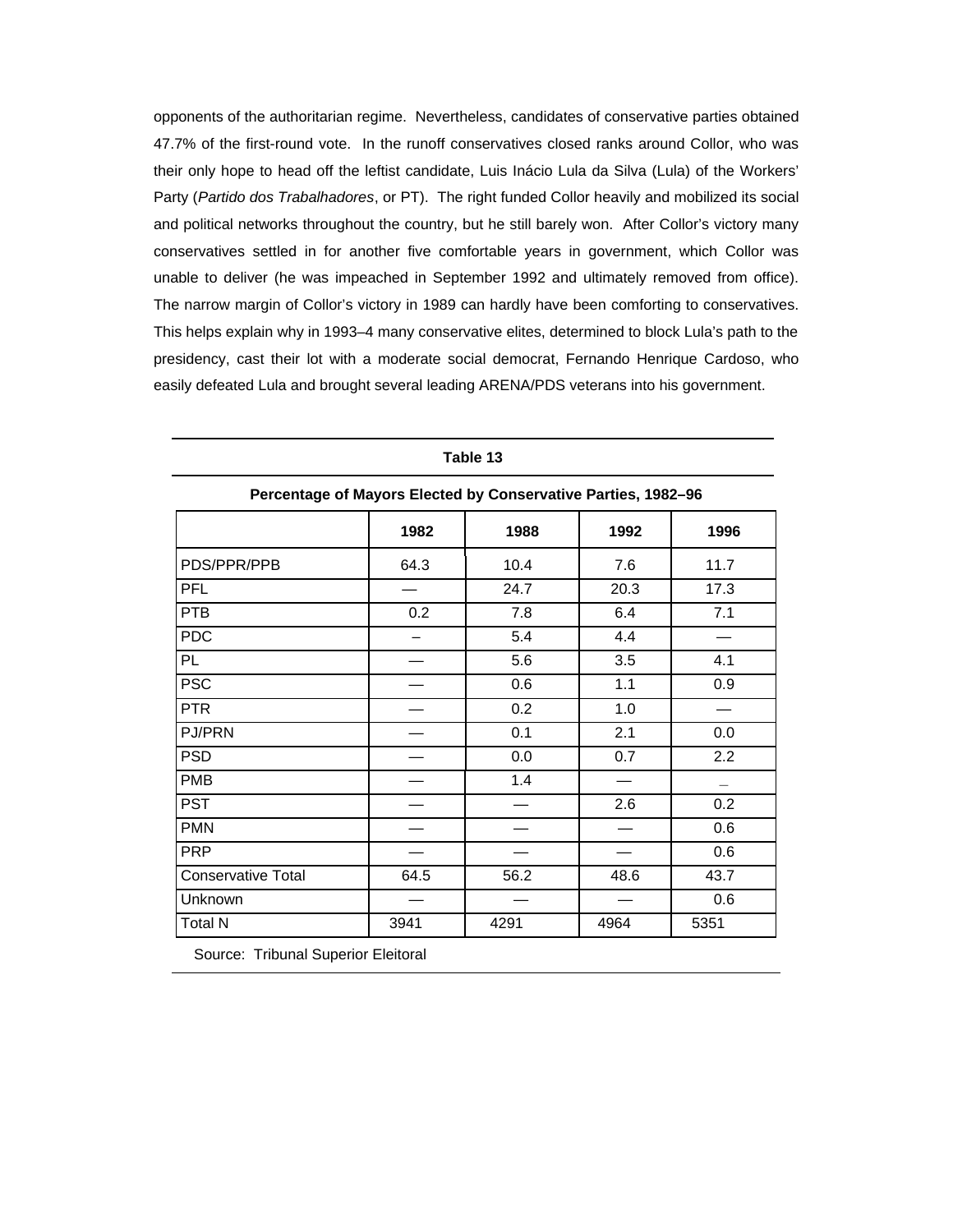# **Table 14**

|                    | 1989, First Round                  |                        | 1994 <sup>b</sup>     |                 | 1998 <sup>d</sup>     |                 |
|--------------------|------------------------------------|------------------------|-----------------------|-----------------|-----------------------|-----------------|
| Party              |                                    | % Valid<br><b>Vote</b> |                       | % Valid<br>Vote |                       | % Valid<br>Vote |
| <b>PRN</b>         | F. Collor de<br>Mello <sup>a</sup> | 30.5                   | C. Gomes              | 0.6             |                       |                 |
| PDS/<br><b>PPR</b> | P. Maluf                           | 8.9                    | E. Amin               | 2.8             |                       |                 |
| PL                 | G. Afif<br>Domingos                | 4.8                    |                       |                 |                       |                 |
| PFL                | A. Chaves                          | 0.9                    |                       |                 |                       |                 |
| <b>PSD</b>         | R. Caiado                          | 0.8                    |                       |                 |                       |                 |
| <b>PTB</b>         | A. Camargo                         | 0.6                    |                       |                 |                       |                 |
| <b>PRONA</b>       | Enéas Carneiro                     | 0.5                    | Enéas<br>Carneiro     | 7.4             | Enéas Carneiro        | 2.1             |
|                    | Others <sup>c</sup>                | 1.9                    | Others <sup>c</sup>   | 0.4             | Others <sup>c</sup>   | 1.7             |
|                    | Conservative<br>Total              | 47.7                   | Conservative<br>Total | 11.2            | Conservative<br>Total | 3.8             |

**Results of Conservative Parties' Presidential Candidates, 1989–1998**

<sup>a</sup> The PST and PTR officially supported Collor.<br><sup>b</sup> The PEL and PTR officially supported Cardos

<sup>b</sup> The PFL and PTB officially supported Cardoso (PSDB) in 1994. The PSD officially supported Quércia (PMDB).

<sup>c</sup> 9 other candidates in 1989, 1 in 1994, 6 in 1998.

<sup>d</sup> The PFL, PPB, PTB, PSD, and PSL officially supported Cardoso (PSDB) in 1998.

Source: Tribunal Superior Eleitoral.

Candidates of conservative parties obtained only 11.2% of the presidential vote in 1994 and 3.8% in 1998, but it would be a mistake to interpret these elections as defeats for conservatives. Fearing defeat to a leftist candidate who enjoyed a large lead in the polls until three months before the 1994 election, conservatives rallied behind Fernando Henrique Cardoso. Although Cardoso's party, the PSDB, was in the center of the political spectrum, he was formally supported by the PFL. His running mate and vice president, Marco Maciel, was a PFL politician who had been a key ARENA/PDS leader under military rule. His platform, cabinet, and policies reflected the coalition with conservatives, and his economic policies in particular resembled those of Collor in promoting privatization and state shrinking. Thus, although conservative candidates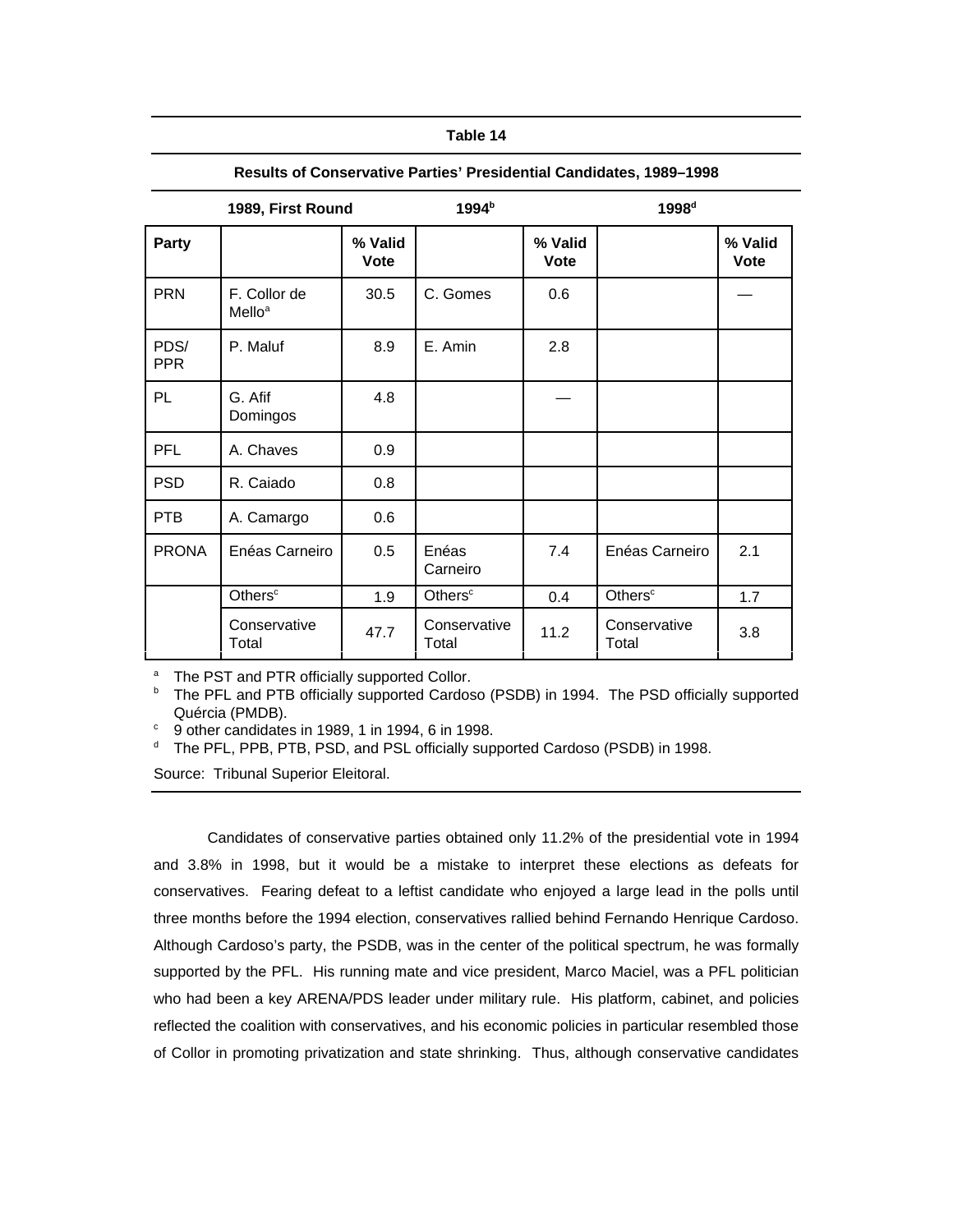fared poorly, conservatives retained a large share of power in the national executive. This fact coupled with the reality that conservatives could not field a candidate capable of competing with Cardoso explains why most conservatives supported his reelection effort in 1998. Supported by five conservative parties and his own PSDB, Cardoso won 53.1% of the vote in 1998.

The electoral results of conservative *parties* underestimate the performance of conservative *politicians*. None of the conservative parties has a significant centrist or center-left faction, but since 1985 the PMDB has had a large conservative wing that includes many politicians of ARENA/PDS lineage. As a result of this asymmetry, there are more conservatives in the National Congress than there are members of Congress who belong to conservative parties.

The electoral success of conservative parties and politicians is a key to understanding Brazilian politics in the post-1985 period. By virtue of their electoral success, conservatives have always been part of the governing coalition at the national level. They have used this power to shape many policy outcomes. Conservative political elites—the vast majority of whom supported the move against democracy in 1964—have navigated recent political transitions with success and have not been dislodged en masse from positions of effective power.

#### **Fragmentation, Diversity, and Unity among Conservative Parties**

In Latin America Brazil presents the greatest fragmentation of conservative parties. Indeed, at a world level it is a case of extreme fragmentation of the conservative pole of the party system. Eighteen conservative parties have elected a member of the National Congress since 1985. The center and left are less fragmented.

This fragmentation on the right does not follow clear ideological or policy differences. What policy differences exist among conservative parties are relatively minor. Studies of roll-call voting in the constitutional congress and of the post-1988 period highlight the coherence of the conservative bloc across different issue arenas. $23$  Power's surveys of congress also show only minor differences among conservative parties on most issues.<sup>24</sup> The mergers of conservative parties and the frequent party switching among conservative politicians further underscore the common bonds among the rightist parties.

Conservative politicians do not hold uniform positions on all important issues, but the differences among them are not clearly organized along party lines. For example, one cleavage is that between a minority faction of Evangelical Protestants and conservative Catholics, who are

<sup>&</sup>lt;sup>23</sup> Kinzo, "O Quadro Constituinte Partidário e a Constituinte," op. cit. n. 3; Limongi and Figueiredo, "Partidos Políticos na Câmara dos Deputados," op. cit. n. 3.

<sup>24</sup> For details on Power's surveys, see his *Elites, Institutions, and Democratization*, op. cit. n. 3.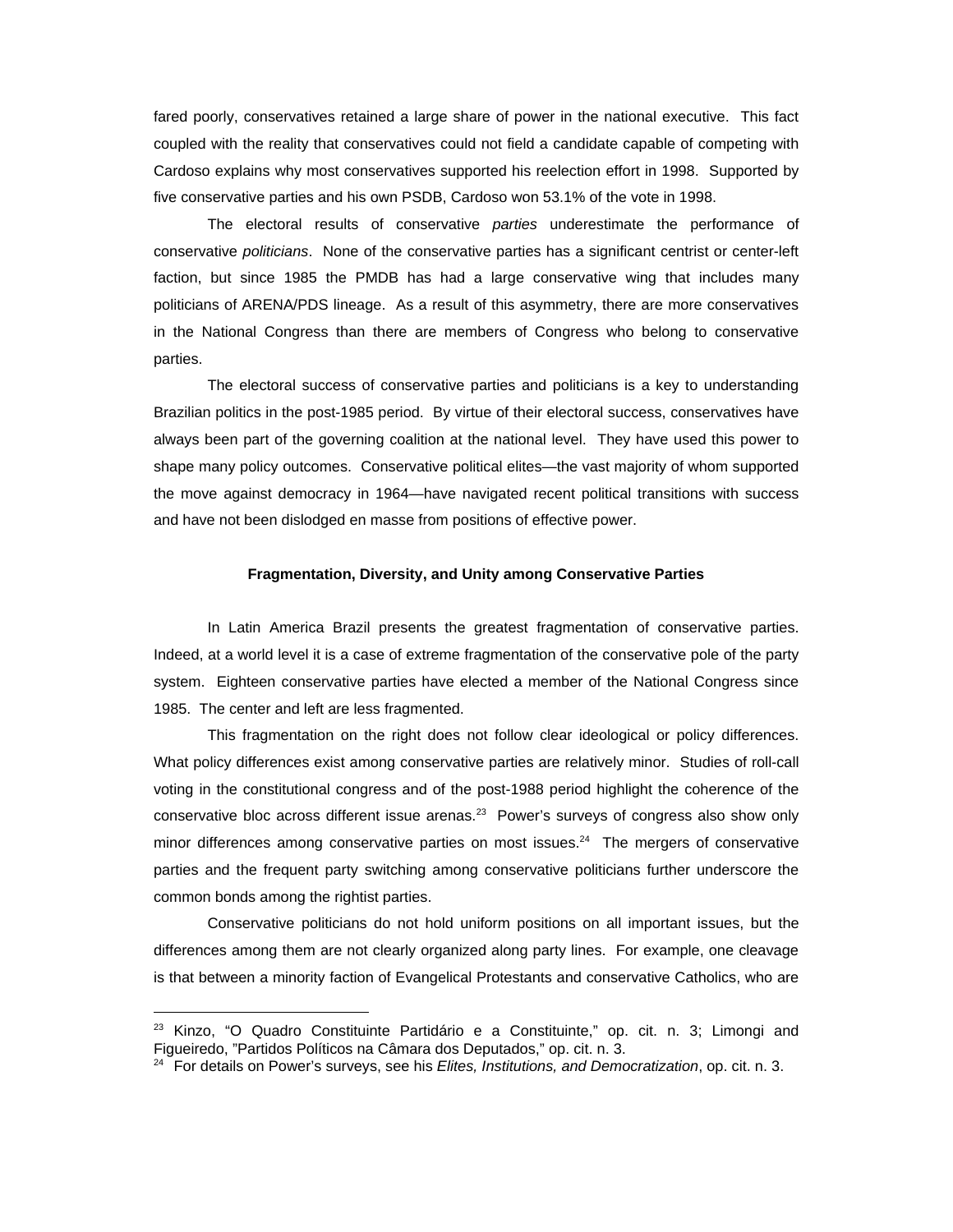active on abortion, traditional family morality, pornography, and some other religious issues, and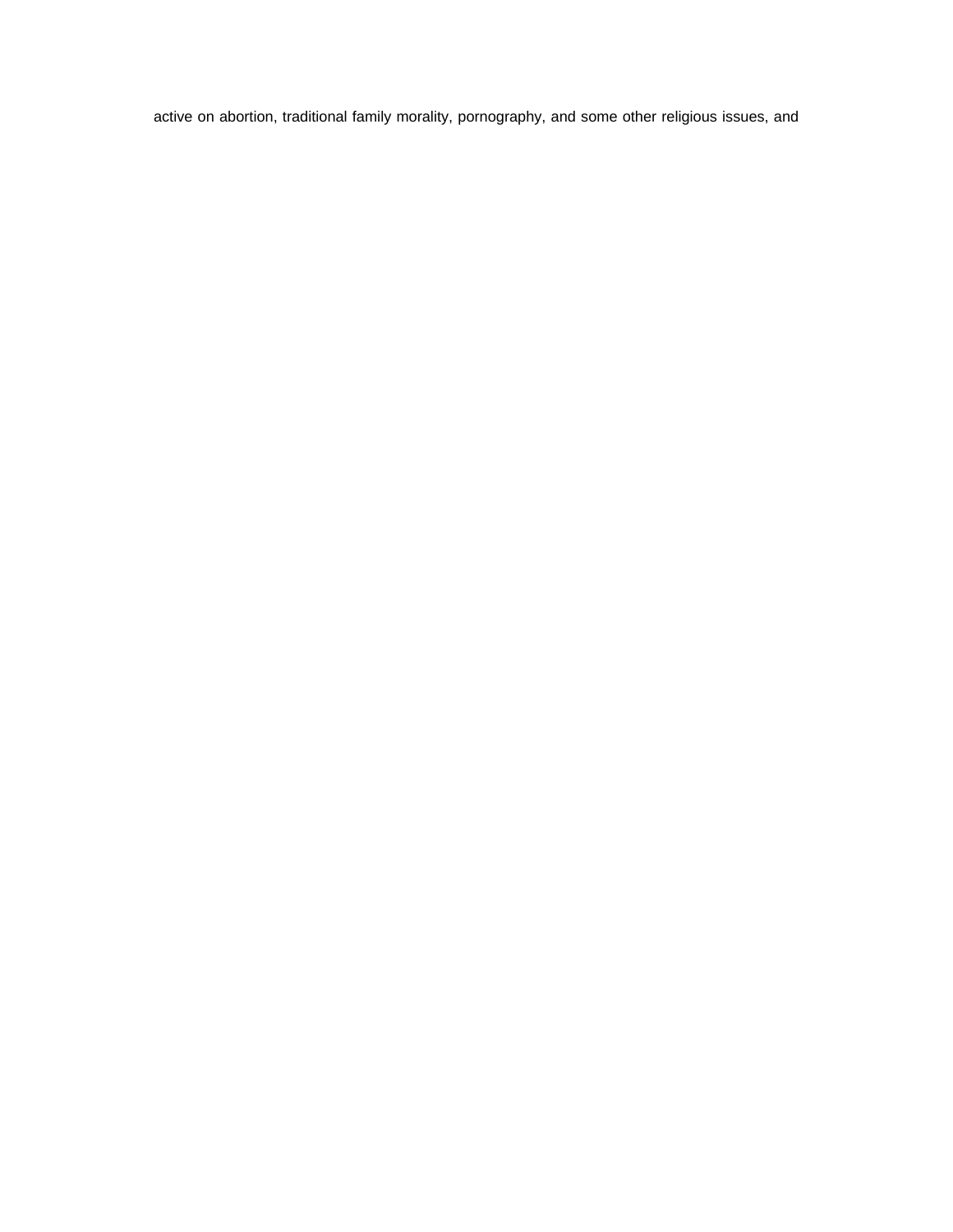the majority of conservatives, who are more secular and are less involved in these issues. But this cleavage is not clearly reflected in party affiliations within the conservative bloc; the religious conservatives are dispersed throughout many parties.<sup>25</sup>

Similarly, there are differences between more assertive, ideological economic neoliberals and other conservatives, who are more clientelistic and less ideological about neoliberalism. But on this dimension, too, the differences among the conservative parties seem minor. Conservative politicians join a party more based on the state and local network of allies and foes than on the party's national position on economic liberalism. When it was created in 1985, the Liberal Party (PL) represented the more ideologically assertive brand of conservatism, but over time its identity was diluted. Meanwhile, the other conservative parties became more wedded to economic liberalism when it became a popular bandwagon. Thus, the differences among conservatives are more individual and idiosyncratic rather than organized along coherent party lines.

Why are conservatives dispersed throughout so many parties whose programmatic positions are similar? Brazil's electoral system and federalism have been cited elsewhere as reasons for the fragmentation of the party system as a whole. $26$  These institutional factors are important but they do not explain why the conservative pole of the political spectrum is more fragmented than the center and left. One explanation is that, especially compared to politicians on the left, conservative political elites are more personalistic and focused on networks and less committed to formal organizations. Conservatives prize their own autonomy more and do not place a premium on banding together in large national organizations. The same institutional rules thus result in greater fragmentation on the right.

## **Social Bases of Conservative Parties**

Notwithstanding the proliferation of literature on parties and party systems in Latin America, the analysis of social bases of political parties remains underdeveloped.<sup>27</sup> Yet it is

l

<sup>25</sup> Antônio Flávio Pierucci, "Representantes de Deus em Brasília: A Bancada Evangélica na Constituinte" in *Ciências Sociais Hoje, 1989* (São Paulo: Vértice/ANPOCS, 1989), 130–1.

<sup>26</sup> On the electoral system, see Nicolau, *Multipartidarismo e Democracia*, op. cit. n. 17. On federalism, see David J. Samuels, "Careerism and its Consequences: Federalism, Elections, and Policy-Making in Brazil" (PhD dissertation, University of California, San Diego, 1998).

<sup>27</sup> On social bases of parties in the 1945–64 period, see Soares, *Sociedade e Política*, op. cit. n. 11. On the 1974–85 period, see Bolívar Lamounier and Fernando Henrique Cardoso, eds., *Os Partidos e as Eleições no Brasil* (Rio de Janeiro: Paz e Terra, 1975); Bolívar Lamounier, ed., *Voto de Desconfiança: Eleições e Mudança Política no Brasil, 1970–1979* (Petrópolis: Vozes, 1980); Kurt von Mettenheim, *The Brazilian Voter: Mass Politics in Democratic Transition, 1974–1986* (Pittsburgh: University of Pittsburgh Press, 1995); Fábio Wanderley Reis, ed., *Os Partidos e o Regime: A Lógica do Processo Eleitoral Brasileiro* (São Paulo: Símbolo, 1978).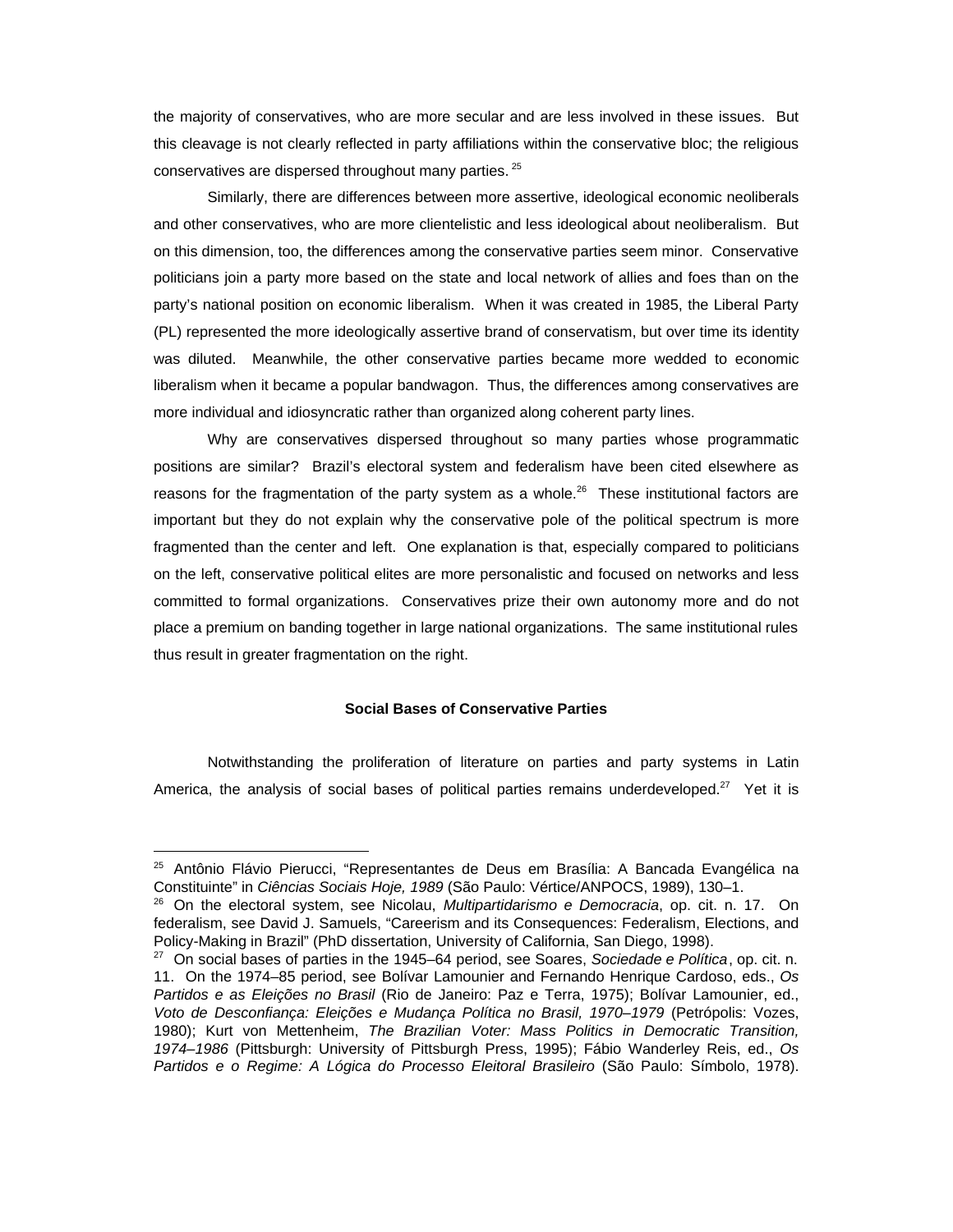impossible to fully understand conservative parties without some analysis of social bases. Our insistence on conceptualizing conservative parties along programmatic lines and our view that they should not be defined by core constituencies is shaped by the fact that the main conservative parties in Brazil fare best among the poor. Moreover, a conservative party that disproportionately draws its strength from the popular sectors is likely to differ in meaningful regards from a conservative party that fares best among the upper strata.

Our discussion focuses on the national level. But more so than is the case in most countries, Brazilian parties differ significantly from one state to the next; this is also true for the parties' social bases. Thus our aggregate national portrait conceals interstate variance within parties.

#### **Regional Bases of Conservative Parties: Electoral Data**

Brazil has long had among the most pronounced regional inequalities of any country in the world. The North, Northeast, and Center-West are much poorer than the South and Southeast. Despite some reduction in regional income inequalities in the past two decades, the wealthiest state (São Paulo) still has a per capita income six times higher than the poorest (Piauí). These economic disparities underpin important cross-regional political differences, including differences in the social bases of parties.

From 1945 until 1994 the conservative bloc disproportionately won its electoral support in the less developed regions.<sup>28</sup> In the 1987–91 and 1991–95 legislatures a much higher percentage of the national legislators from conservative parties came from the poor regions (Table 15). The 1994 and 1998 results indicate that this pattern may be changing. The conservative bloc recruited a lower share of its members of Congress from the less-developed regions than in the past, and the percentage of members of Congress from centrist and leftist parties who came from the poor regions increased. The difference in regional recruitment patterns narrowed to the point of statistical insignificance  $(p=.689)$  in 1998. In light of the decades-long superior conservative electoral performance in the poor regions, this finding is notable. This suggests that a new, more modern—at least in terms of social bases—conservatism may be springing up alongside the traditional conservatism that thrived in the poor regions. Some of the reduction in

Since 1985, despite the overall increase in production on parties and the party system in Brazil, less has been done on this subject.

<sup>28</sup> On the regional cleavage in Brazilian politics, see Simon Schwartzman, *Bases do Autoritarismo Brasileiro* (Rio de Janeiro: Campus, 1979), and Fábio Wanderley Reis and Mônica Mata Machado de Castro, "Regiões, Classe e Ideologia no Processo Eleitoral Brasileiro," *Lua Nova* 26 (1992): 81–131.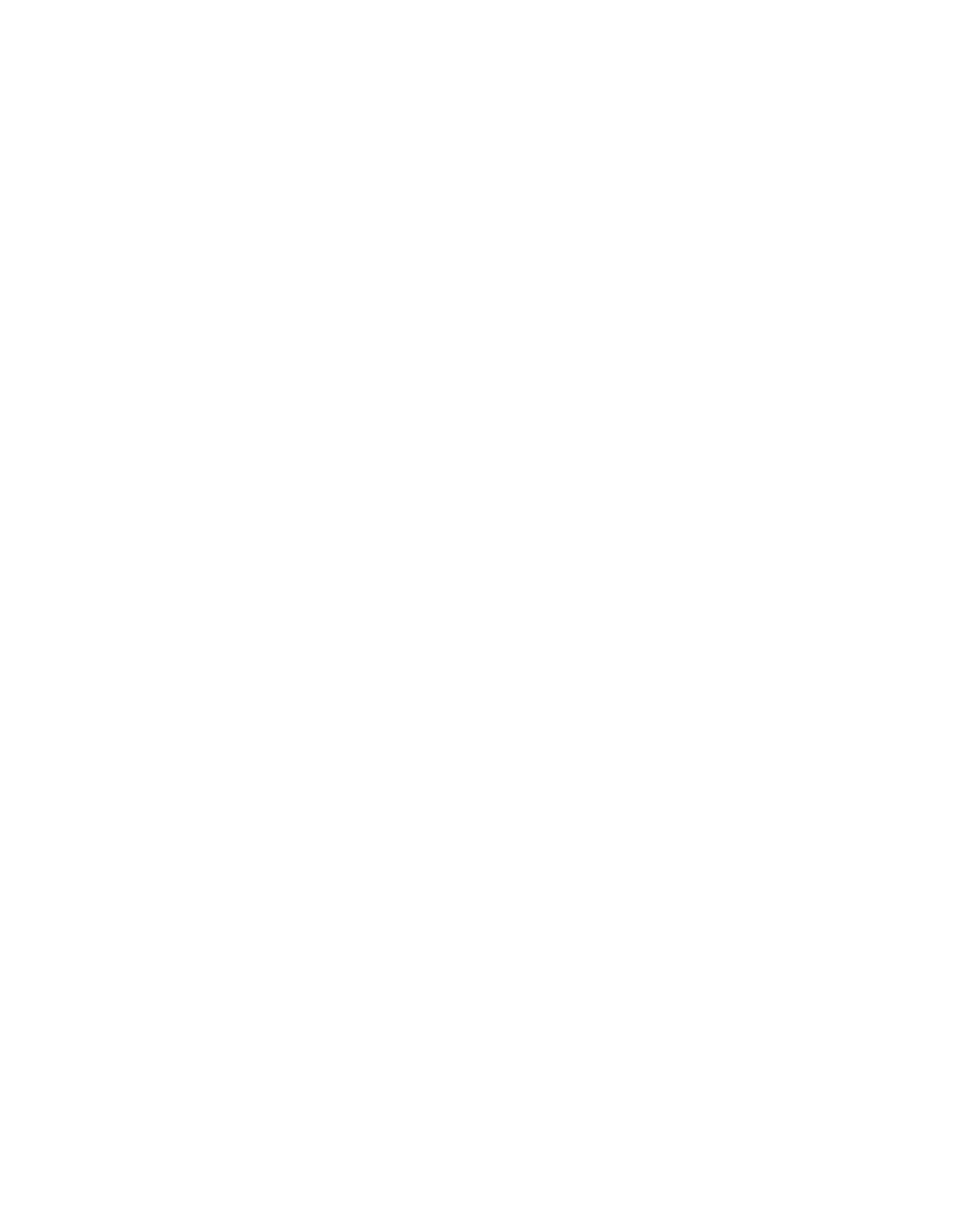the gap between the regional bases of the conservative and nonconservative parties is a product of the growth of the latter (especially the PT and PSDB) in the poor regions.

A majority of the PFL's congressional delegation came from the Northeast in the first three legislatures after the end of military rule. Fifty-two percent of its congressional delegation came from the Northeast following the 1986 elections, 59% after 1990, 53% after 1994, and 49% after 1998. Despite being the largest conservative party at the national level throughout the entire post-1985 period, the PFL was not a major party outside the Northeast until 1998. This concentration in the Northeast reflects the PFL's genesis. Most of the PFL leaders responsible for the schism in 1984 were then PDS governors from the Northeast who opposed the PDS presidential candidacy of Paulo Maluf, a politician from São Paulo (in the Southeastern region) who ultimately won the nomination. In 1998 the party attenuated its dependence on the Northeast for its electoral support.

The PPB and PTB are more regionally diversified than the PFL. Under military rule the PDS did better in the poor regions, but this is no longer the case. Between 1984 and 1990 the party's regional base shifted toward the South and away from the Northeast. This was not because the party expanded in the South and Southeast; rather, the shift occurred because many ex-PDS politicians from the Northeast joined the PFL, leaving a smaller PDS contingent in that region and greater balance across regions. By 1998, completely reversing the Arena/PDS pattern under military rule, the PPB recruited 63.5% of its members of Congress from the wealthy regions. In 1986 the PTB was concentrated in the Southeast, but in subsequent legislatures it became a regionally diversified party. The PL has marched in the opposite direction from the PPB and PFL: from a party concentrated in the Southeast (mainly Rio and São Paulo) to one with a more 'normal' geographic spread.

Conservative parties have always benefited from the fact that the less populous and more economically backward states of the North and Center-West regions are overrepresented in Congress. In the first four legislatures under democracy more than 50% of the legislative seats were held by the less-developed states even though these states contain only 41% of the national population and 38% of the electorate.

#### **Who Are the Party Identifiers?**

Most of the research on social bases of parties in post-1985 Brazil has focused on voting preferences (how individuals say they vote) rather than party identification (what party they say they prefer). <sup>29</sup> Our primary focus here is the social bases of party identifiers. Analysis of voting

<sup>&</sup>lt;sup>29</sup> There is a rich bibliography on social bases of the vote in São Paulo. On the 1985 election, with some comparisons to the 1974–85 period, see Bolivar Lamounier and Maria Judith Brito Muszynski, "A Eleição de Jânio Quadros," and Rachel Meneguello and Ricardo Márcio Martins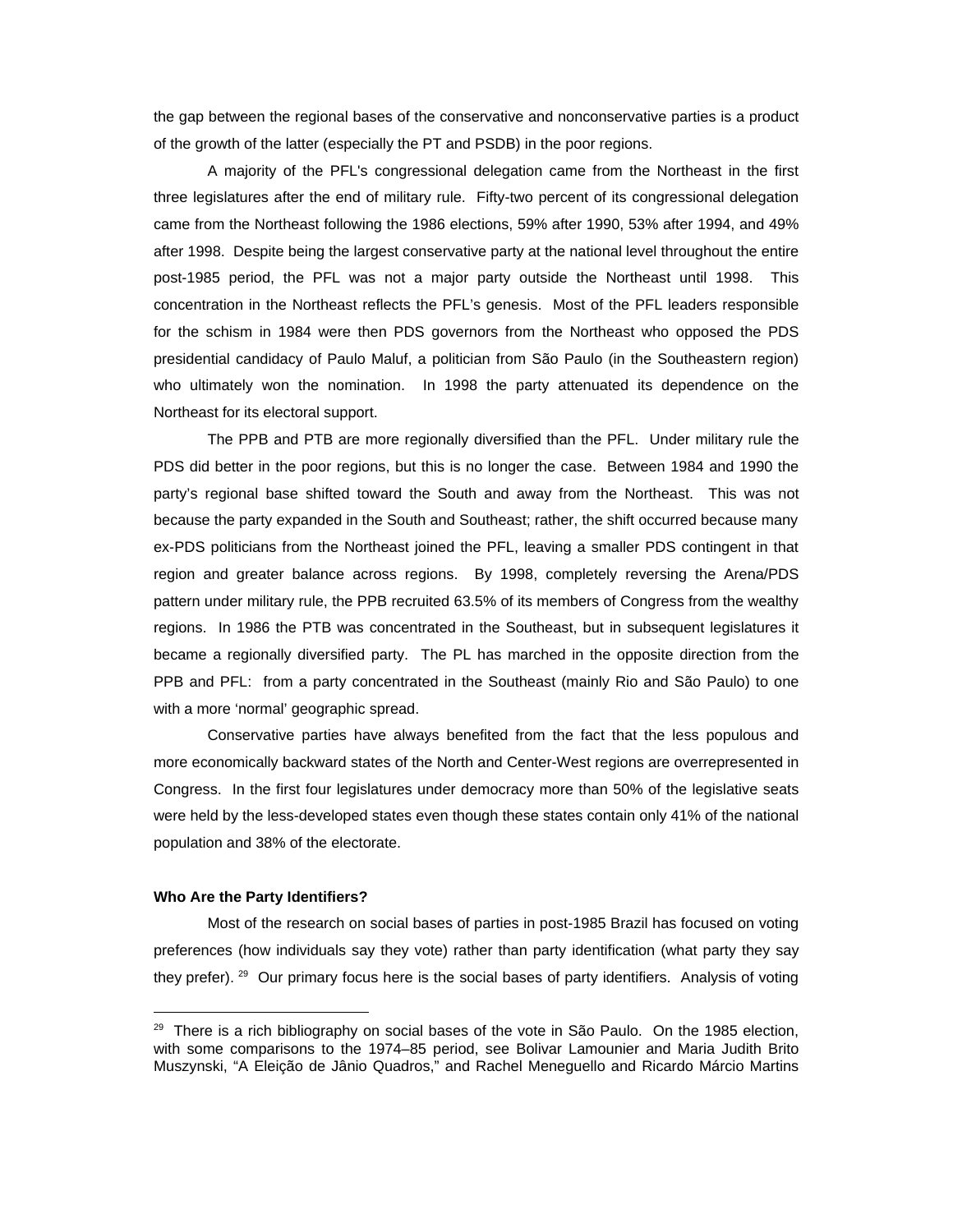preferences is important, but voting patterns have been less stable, more personalized, and more election specific than party identification (although party identification has been less stable in Brazil than in almost all of the advanced industrial democracies.) Moreover, party identifiers presumably vote in a more stable way for the same party than other voters. 30

In the post-1985 period, party identifiers have generally constituted slightly less than half of the electorate. In a June 1996 national survey  $(n=2791)^{31}$  only 42.4% of respondents expressed a party preference. This figure is substantially lower than that in most of the advanced industrial democracies.

Party identifiers are not randomly distributed across ideological blocs; conservative voters are less likely to identify with a party than leftist voters. Conservative parties are a powerful force at the ballot box, yet in the 1996 national survey only 18.7% of party identifiers preferred a conservative party. The conservative vote tends to be more personalistic and less party based than the vote in the center and especially on the left. $32$ 

Why are conservative voters less likely to express a party preference than voters of the center and especially the left? We cannot provide a definitive answer, but we hypothesize that

l

Alves, "Tendências Eleitorais em São Paulo (1974–1985," both in Bolivar Lamounier, ed., *1985: O Voto em São Paulo* (São Paulo: IDESP, 1986). On Paulo Maluf's social bases, see Antônio Flávio Pierucci and Marcelo Coutinho de Lima, "A Direita que Flutua: O Voto Conservador na Eleição de 1990 em São Paulo," *Novos Estudos CEBRAP* 29 (March 1991): 10–27. On the social bases of Jânio Quadros in 1985 and Paulo Maluf in 1986, see Antônio Flávio Pierucci, "A Direita Mora do Outro Lado da Cidade," *Revista Brasileira de Ciências Sociais* No. 10 (4 June 1989): 44–64. On the 1986 elections, see Judith Musysnski, "Os Eleitores Paulistas em 1986: A Marca do Oposicionismo" in Maria Teresa Sadek, ed., *Eleições 1986* (São Paulo: IDESP/Vértice, 1989). On Fernando Collor's electoral base in 1989, see André Singer, "Collor na Periferia: A Volta por Cima do Populismo" in Lamounier, ed., *De Geisel a Collor*, op. cit. n. 4, 135–52.

<sup>&</sup>lt;sup>30</sup> This is a core claim of the party identification school of analysis. See, for example, Bruce E. Cain and John Ferejohn, "Party Identification in the United States and Great Britain," *Comparative Political Studies* 14 (1 April 1981): 31–47; Philip Converse, "The Nature of Belief Systems in Mass Publics" in David Apter, ed., *Ideology and Discontent* (New York: The Free Press, 1964), 206–61; Anthony Heath and Sarah-K. McDonald, "The Demise of Party Identification Theory?" *Electoral Studies* 7 (2 August 1988): 95–107; Eric Schickler and Donald Philip Green, "The Stability of Party Identification in western Democracies: Results from Eight Panel Surveys," *Comparative Political Studies* 30 (4 August 1997): 450–83. An interesting examination of party identification and its significance in Brazil in the 1980s is Elizabeth Balbachevsky, "Identidade Partidária e Instituições Políticas no Brasil," *Lua Nova* 26 (1992): 133–65.

<sup>&</sup>lt;sup>31</sup> This data set can be consulted in the National Survey Data Bank of CESOP, University of Campinas. The CESOP archive number is Dat/BR96–jun.00541. Methodologically, we drew inspiration from Pradeep Chhibber and Mariano Torcal, "Elite Strategy, Social Cleavages, and Party Systems in a New Democracy: Spain," *Comparative Political Studies* 30 (1 February 1997): 27–54.

<sup>32</sup> See David J. Samuels, "Determinantes do Voto Partidário em Sistemas Centrados no Candidato: Evidências sobre o Brasil," *Dados* 40 (3): 493–536.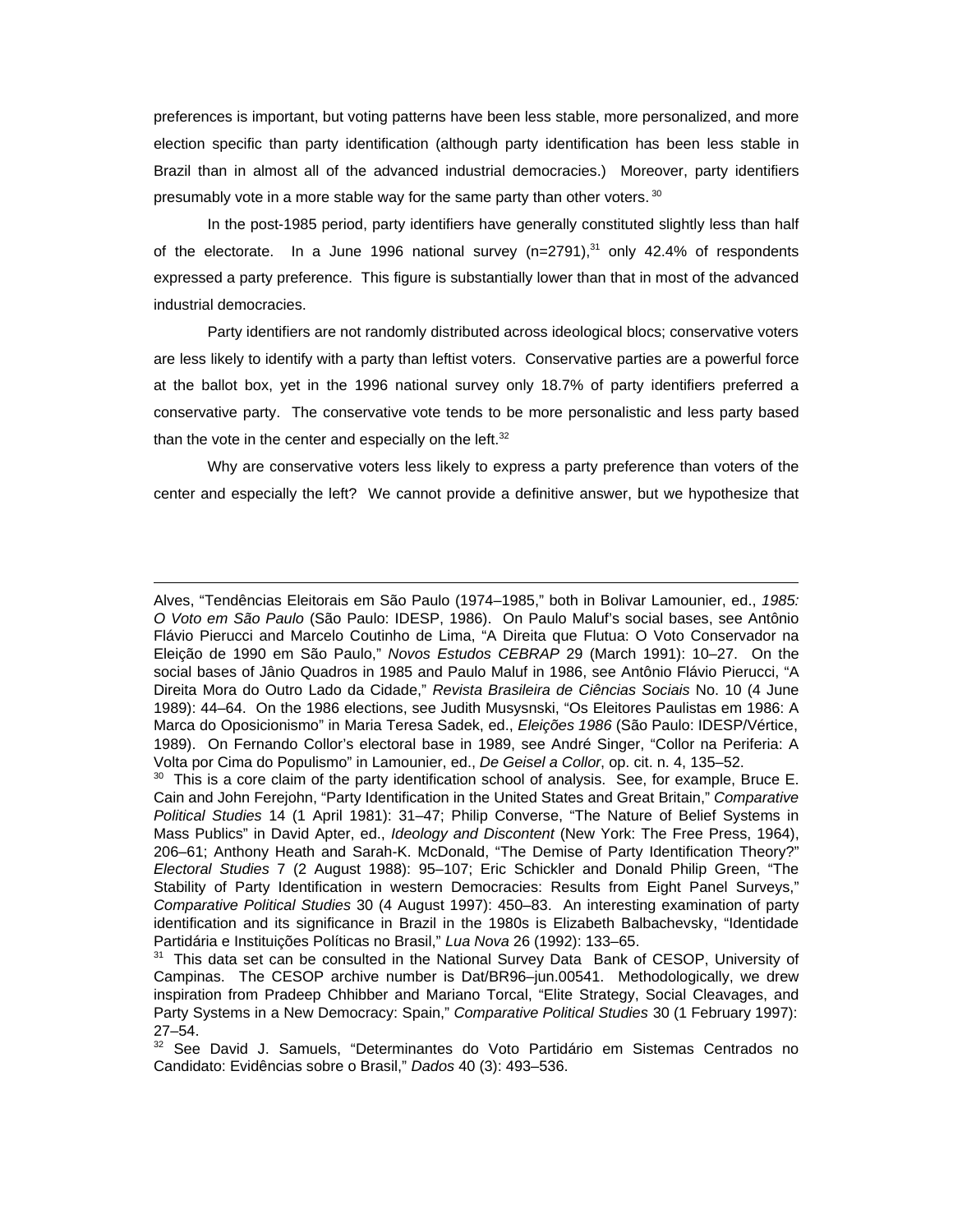the political elites' behavior fosters this antiparty predilection among conservative voters, who take their cues from the party elite, more than vice versa. Conservative politicians are much more likely to switch parties than politicians of leftist and centrist parties. On the right of the political spectrum loyalty is often to individuals rather than parties, whereas the left—especially the PT, PPS, and PC do B—has a strong party tradition.

Our reason for believing that the direction of causality runs mainly from political elites to citizens is that parties of the right have always been created and organized from the top down. Under these circumstances voters take their cues from politicians more than vice versa. Because party switching is more prevalent on the right, voters are compelled to follow their politicians in and out of parties. Conservative voters have never created a major party from the bottom up in Brazil, nor have conservative parties been predicated upon a mobilized, activist base.

#### **Region**

We begin with simple bivariate analysis. Although bivariate crosstabs are not very meaningful in any causal analysis because they do not control for other factors, they provide a useful first approximation to understanding parties' social bases.

Consistent with the electoral results presented earlier, the conservative bloc has a disproportionate share of party identifiers in the Northeast and a particularly low share in the Southeast (Table 16). This concentration in the Northeast stems mostly from the PFL, which recruited a remarkable 64.8% of its identifiers from this region. This regional cleavage between the poor regions and the wealthier ones has endured over generations.<sup>33</sup>

There are important differences among the conservative parties. Just as the PPB and PTB have a more nationalized pattern of electoral support, so do they have a more nationalized pattern of party identifiers.

#### **Size of County**

Brazilian politics continues to be structured by a powerful cleavage between small counties, where conservative politicians and parties tend to prevail, and large urban areas, where they do not fare as well. Conservative party identifiers come disproportionately from small counties. This is especially true of PFL and PPB identifiers (Table 17). The profile of party identifiers on the left is strikingly different from that of the PPB and PFL; most PDT and PT identifiers come from medium and large counties.

<sup>&</sup>lt;sup>33</sup> In addition to the parties identified in Table 10, the conservative total includes 8 PL identifiers and 2 PRN identifiers; the leftist total includes 12 PSB identifiers. The column for all party identifiers includes 37 respondents who named various unspecified parties.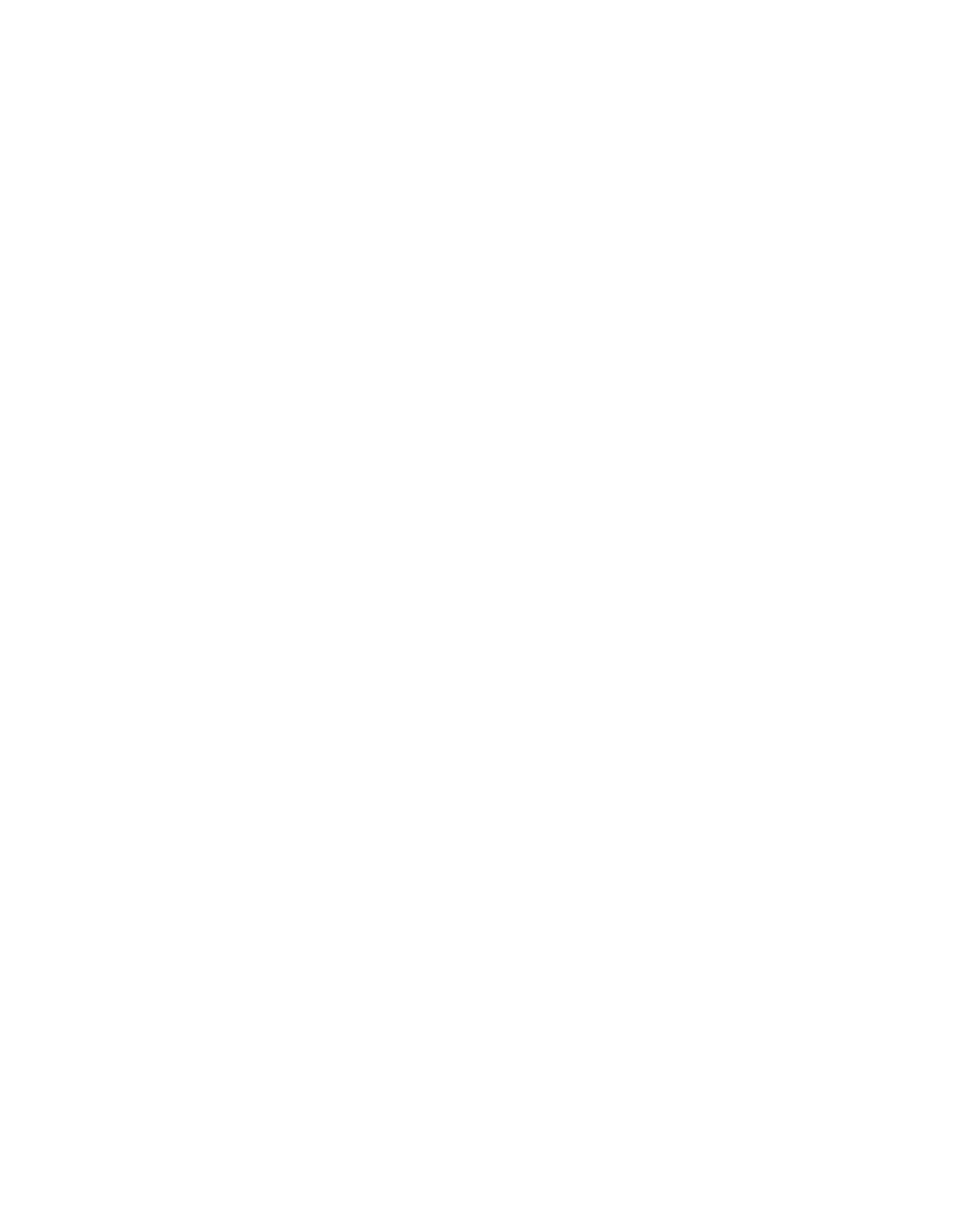The profile of PTB sympathizers in 1996 was different from that of the PPB and PFL identifiers. Whereas PPB and PFL identifiers came overwhelmingly from small counties, a slim majority of PTB party identifiers resided in medium and large counties. The profile of PTB identifiers by size of county was similar to that of PSDB, PDT, and PT identifiers.

Slicing the data in a different way further highlights the low number of conservative party identifiers in the medium and large cities. In the small counties 24.2% of party identifiers preferred a conservative party. In the medium and large counties a mere 7.9% and 11.6% of party identifiers, respectively, preferred a conservative party. The weak penetration of conservative parties in the large cities is also reflected in surveys conducted in state capitals in 1988, 1991, and 1996.<sup>34</sup> A small minority of party identifiers in the capitals favored conservative parties. This percentage, moreover, declined from 19.4% in 1988 to 11.0% in 1996 while the left's share of party identifiers grew considerably**.**

This is an old cleavage in Brazilian politics. Glaúcio Soares demonstrated that conservative parties fared best in small counties in the 1945–64 period, and several scholars showed that ARENA/PDS maintained this profile between 1966 and 1982.<sup>35</sup> Since Brazil's first democratic elections in 1945, conservative parties have fared better in small counties and in the less-developed regions. In the small counties and in the less developed regions traditional clientelistic mechanisms are more influential. Conservatives rely more on clientelism than the left, thus it is not surprising that they fare best in small counties and in the poor regions. In addition, small counties tend to have less dense organizational networks among the popular classes. Organizations such as unions and neighborhood associations are key factors in cultivating popular political interest and in forging popular political identities. The weaker organizational network in small counties and in the poor regions means weaker penetration of leftist parties and greater opportunities for conservatives.

Not coincidentally, democracy in the regions where conservative parties fare best has been shallower. The poor regions and the small counties have been characterized by more pervasive clientelism and patrimonialism and by weaker rule of law.

 $\overline{a}$ 

<sup>&</sup>lt;sup>34</sup> These surveys were conducted in July 1988 (n=4561), November 1991 (n=11,180), and July 1996 (n=16,680). The July 1988 survey's CESOP catalogue number is Dat/cap88.jul–00100. The November 1991's number is Dat/cap91.nov–00296, and the July 1996 survey's number is Dat/cap96.jul–00622.

<sup>35</sup> Kinzo, *Legal Opposition Politics under Authoritarian Rule*, op. cit. n. 11, 66–70; Bolívar Lamounier, "O Voto em São Paulo, 1970–1978" in Lamounier, ed., *Voto de Desconfiança*, op. cit. n. 37, esp. 17–22. For a classic examination of mechanisms of domination in small counties, see Víctor Nunes Leal, *Coronelismo, Enxada e Voto* (São Paulo: Alfa-Omega, 1978).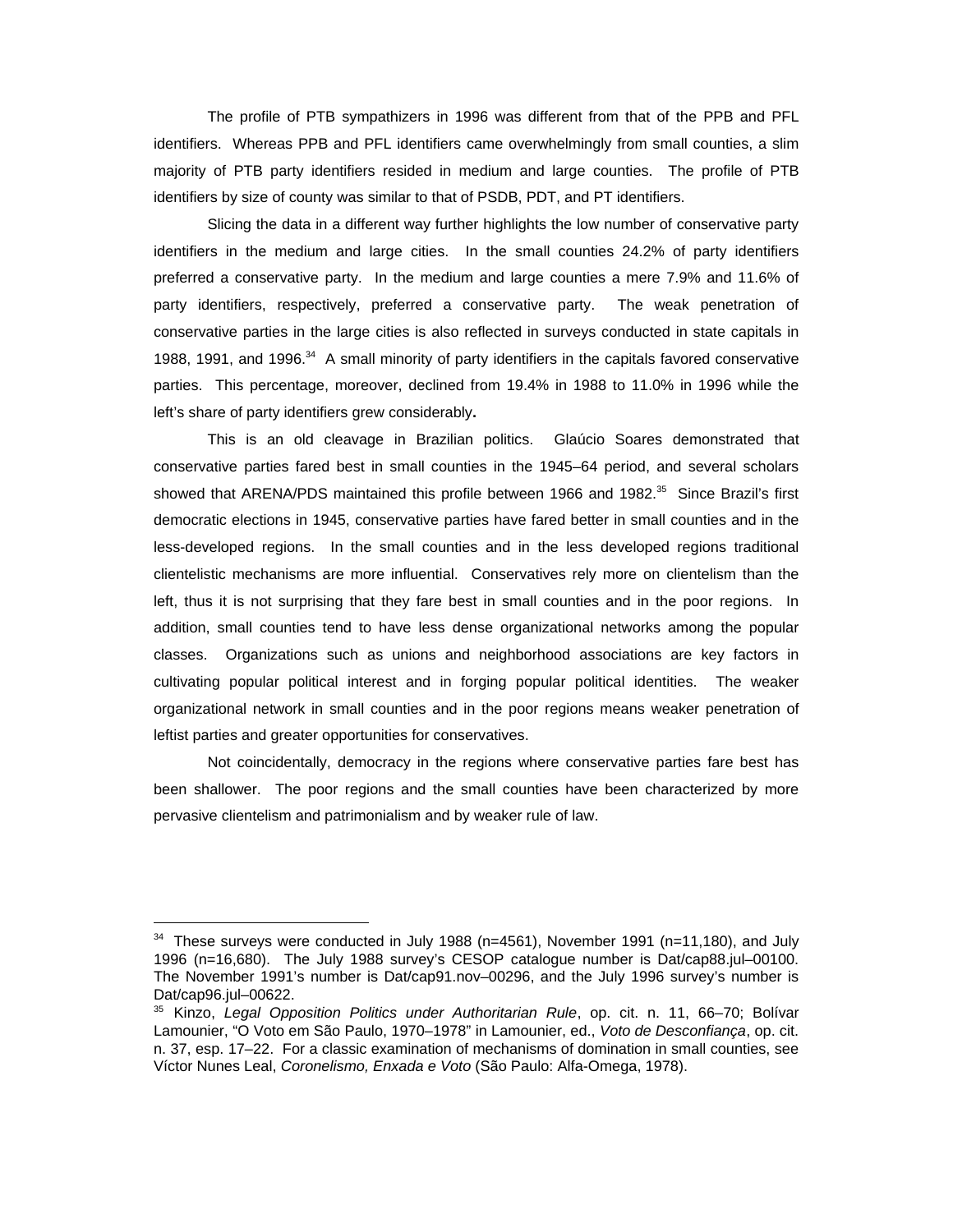# Age is the third factor that distinguishes conservative party identifiers, who tend to be older. Table 18 shows the age distribution of party identifiers in the 1996 national survey. Sympathizers of all three of the main conservative parties have consistently been older than the sympathizers of the leftist and centrist parties.

There are two possible interpretations of why older identifiers are more likely to prefer conservative parties. One possibility is a cohort effect, i.e., the younger cohort is less likely to identify with a conservative party and will remain so as it ages. The other is a life cycle effect, i.e., younger respondents are less likely to identify with a conservative party when they are young, but as they grow older become more likely to identify with a conservative party.

We expect that further research would show that the cohort effect is significant in Brazil. Because they were born before the phenomenal social changes of recent decades, older generations were socialized in a Brazil that was still traditional and poor. Probably this factor was important in shaping the political preferences of these older party identifiers.

# **Education**

In most of the advanced industrial democracies education is a significant determinant of party preference. In Brazil the conservative bloc as a whole, mostly because of PFL identifiers, has consistently been less educated than other party identifiers (see Table 19 for 1996 data). The educational profile of conservative party identifiers does not differ sharply from that of center party identifiers because the conservative sympathizers differ from the PMDB, on the one hand, and the PSDB, on the other, in diverging directions. PMDB sympathizers are less educated than conservative party identifiers, while PSDB identifiers are better educated.

The educational profile of party identifiers cuts across the ideological blocs in surprising ways. Three parties, one from the right (PL), one from the center (PSDB), and one from the left (PT) fare best among well-educated voters. The three main conservative parties have an educational profile between that of the PMDB and that of the PT.

For the three largest conservative parties, the percentage of less-educated party identifiers increased in the state capitals from 1988 to 1996. The same trend toward lesseducated party sympathizers occurred in the centrist and leftist parties. One plausible explanation for this trend is that across the ideological spectrum, the better educated voters got fed up with parties. This increase in the percentage of poorly educated party identifiers is all the more notable because during the period in question the mean education level in Brazil increased slightly.

#### **Age**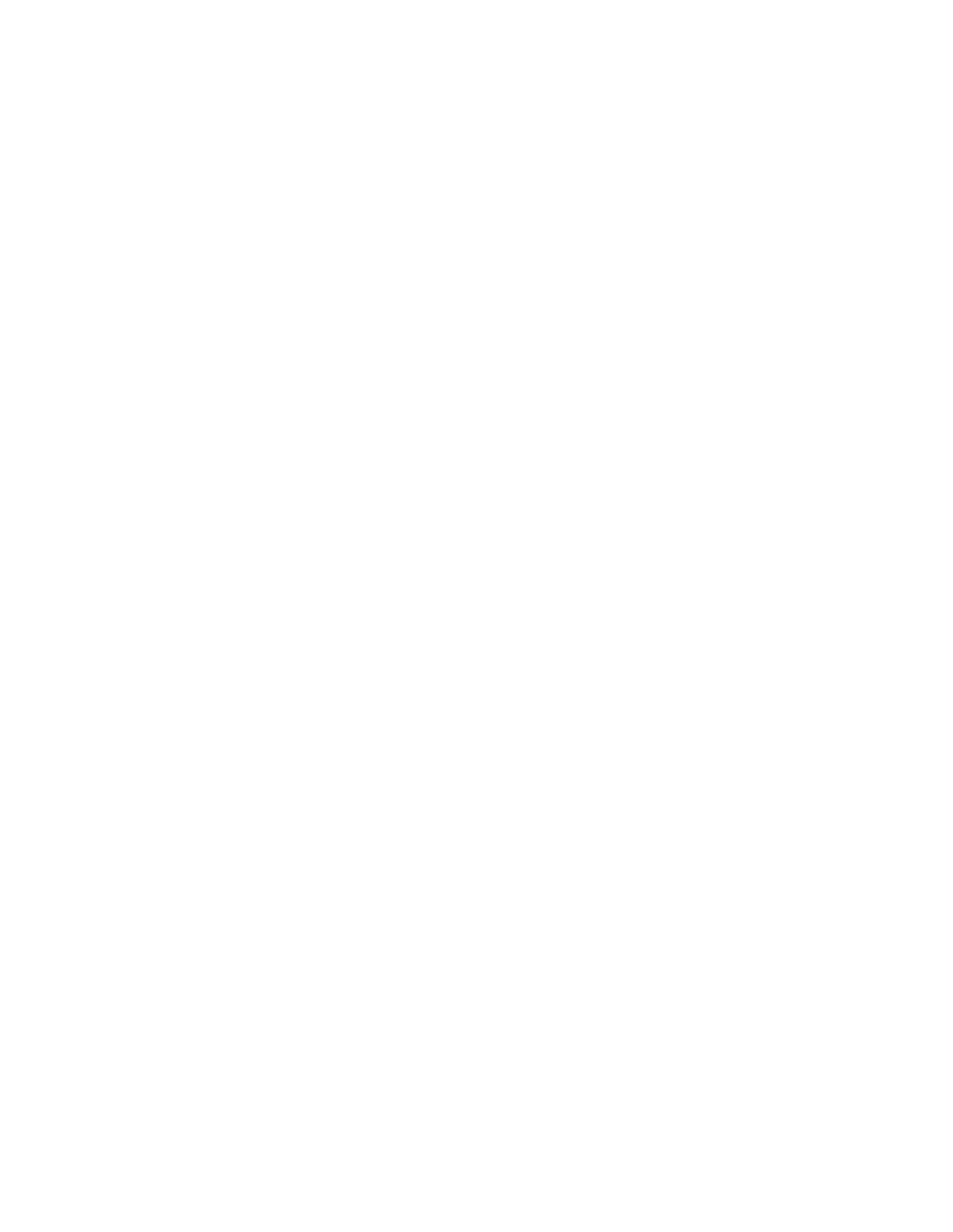# **Household Income**

In his seminal book, *Political Man*, Seymour Martin Lipset wrote that "(I)n virtually every economically developed country the lower-income groups vote mainly for parties of the left, while the higher-income groups vote mainly for parties of the right."<sup>36</sup> The Brazilian case in the post-1985 period runs contrary to the Western European experience upon which Lipset based this claim. The conservative bloc has a lower income level than leftist party identifiers and a similar profile to the centrist identifiers. Few PPB and PFL identifiers are in the upper income categories, and a disproportionate share of PFL identifiers are poor (Table 20). Counterintuitively, the wealthiest respondents (household incomes of at least 50 minimum salaries) were much more likely to identify with a leftist party (13 identifiers) than with the right (only 1 identifier) or center (3 identifiers).

Why have conservative parties in Brazil fared comparatively well in winning the support of lower income groups? Why do they not conform to the pattern Lipset and others identified for the advanced industrial democracies?

In Brazil large groups of the poor are politically unorganized and work in the informal sector. As several studies on Latin America have shown, the less organized urban poor are more inclined to vote conservatively than the organized. $37$  In small counties, clientelism and personalistic domination enable conservative politicians to retain popular support. These traditional means of political domination remain important in contemporary Brazil. The pattern Lipset and others identified existed because leftist parties succeeded in creating strong organizations that captured most popular class sympathies. In Brazil, because of the structural and political fragmentation of the popular classes,<sup>38</sup> this political project of the left has been more difficult, enabling conservative parties to compete more successfully for popular loyalties.

# **Gender and Race**

l

Gender is a significant determinant of party identification and voting preferences in many democracies. In Brazil, however, the only consistent gender pattern that emerges among party identifiers is that the PT has a slightly higher percentage of women than other parties (Table 21). Among the conservative parties no consistent gender patterns distinguish one party's identifiers from the others. Nor is there a pellucid tendency over time.

<sup>36</sup> *Political Man: The Social Bases of Politics* (Garden City, NY: Anchor Books, 1963), 234.

<sup>&</sup>lt;sup>37</sup> Kenneth Roberts and Moisés Arce, "Neoliberalism and Lower Class Voting Behavior in Peru," *Comparative Political Studies* 31 (2 April 1998) : 217–46.

<sup>38</sup> Kurt Weyland, *Democracy without Equity: Failures of Reform in Brazil* (Pittsburgh: University of Pittsburgh Press, 1996).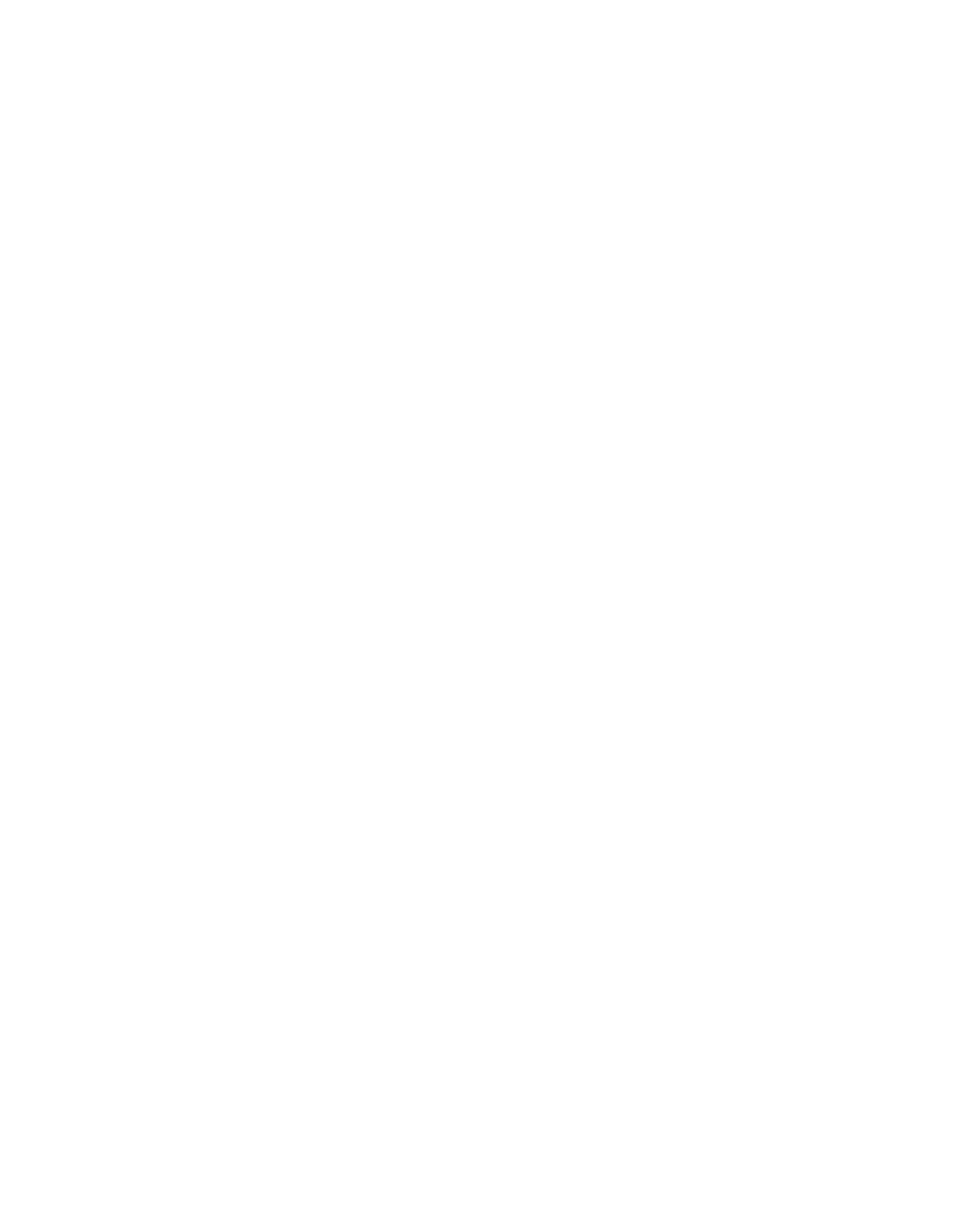In many countries—for example, the United States—race is an important cleavage in the party system. This is not true in Brazil. Notwithstanding profound racial inequalities in the society,<sup>39</sup> the racial composition of the various parties' identifiers does not differ much from one party to the next. This reflects the limited politicization of racial questions. The limited politicization of race even surfaces in the survey questions; the 1988 and 1991 surveys of state capitals did not ask respondents to identify their race.

Why are Brazil's profound racial inequalities not clearly reflected in party divisions? Race has historically been weakly politicized in Brazil. Until the mid–twentieth century, the idea that Brazil was not a racist society prevailed. One of Brazil's great twentieth-century intellectuals, Gilberto Freyre, even argued that Brazil was a racial democracy. In the scholarly community this viewpoint was shattered decades ago, and it is clear that race is one of the most important features of the social authoritarianism that is widespread in Brazilian society.<sup>40</sup> Nevertheless, racial questions are still not widely politicized. An Afro-Brazilian movement now exists, but it is a less powerful political actor than its counterpart in the United States. Although individual politicians seek the support of specific racial and ethnic groups, parties per se have eschewed such efforts. Thus, parties have not politicized racial questions, and the social movements that have politicized race and ethnic issues have failed to attract broad support.

## **Religion**

 $\overline{a}$ 

In many party systems in the advanced industrial democracies and in several Latin American countries religion has been a powerful predictor of party preferences.<sup>41</sup> In this light, the paucity of research on the relationship between religion and party preference in Brazil seems surprising. Perhaps even more notable is that most surveys in Brazil have not asked questions about respondents' religious practice. This omission shows that religion is not commonly

<sup>39</sup> Carlos Hasenbalg and Nelson do Valle Silva, *Estrutura Social, Mobilidade e Raça* (São Paulo: Vértice, 1988).

<sup>&</sup>lt;sup>40</sup> On social authoritarianism, see Robert DaMatta's classic essay, "Do You Know Who You're Talking to?! The Distinction between Individual and Person in Brazil" in his *Carnivals, Rogues,* and Heroes: An Interpretation of the Brazilian Dilemma (Notre Dame, IN: Kellogg Institute Series with the University of Notre Dame Press, 1991), 137–97; and Evelina Dagnino, "Uma Nova Noção de Cidadania" in Evelina Dagnino, ed., *Anos 90: Política e Sociedade no Brasil* (São Paulo: Brasiliense, 1994), 103–15.

<sup>41</sup> Arend Lijphart, "Religious vs. Linguistic vs. Class Voting: The 'Crucial Experiment' of Comparing Belgium, Canada, South Africa, and Switzerland," *American Political Science Review* 73 (2 June 1979): 442–58; Richard Rose and Derek W. Urwin, "Social Cohesion, Political Parties and Strains in Regimes," *Comparative Political Studies* 2 (1969): 7–67. Timothy R. Scully argues that religion has been an important cleavage in the Chilean party system in his *Rethinking the Center: Cleavages, Critical Junctures, and Party Evolution in Chile* (Stanford: Stanford University Press, 1992).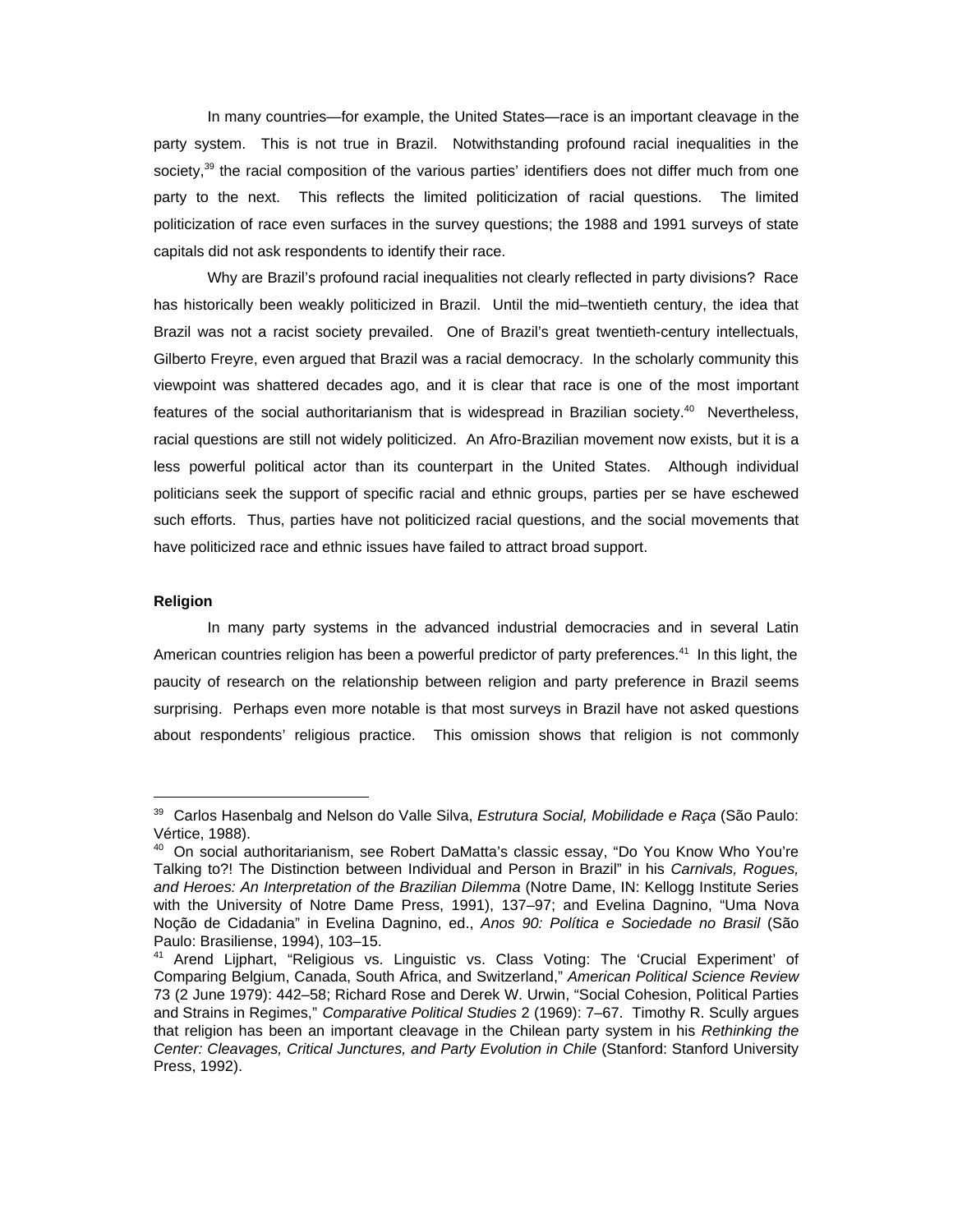perceived as a major cleavage in the Brazilian party system. Nevertheless, religion was a moderately important cleavage in the presidential vote in 1994, and this effect holds up controlling for gender, race, and education.<sup>42</sup> Because religion seems to have some influence on Brazilians' political predilections, it merits more attention in future research.

# **Multivariate Analysis**

For the 1996 national survey we ran a multivariate logistic regression analysis to analyze the social bases of conservative party identifiers.<sup>43</sup> Logistic regression enables us to ascertain which independent variables have the greatest impact on party identification and which have little impact once others are controlled for.

We ran fifteen models for the logistic regressions, each one with a different dependent variable. Model 1 compares party identifiers and nonidentifiers. The other fourteen models compare some group of conservative party sympathizers with other party identifiers. The specific samples for each model are shown in the top two rows of Table 22. A positive coefficient means that a higher range on an independent variable is favorable to the dependent variable in the '1' row.<sup>44</sup>

In the multivariate analysis, gender, age, and region were the only significant variables differentiating party identifiers from nonidentifiers. Controlling for the other variables, women, younger respondents, and residents of the Northeast were less likely to identify with a party.

The greater involvement of men in party politics is hardly surprising. Even with the dramatic transformations in the role of Brazilian women in recent decades, powerful vestiges

<sup>&</sup>lt;sup>42</sup> Antônio Flávio Pierucci and Reginaldo Prandi, "Religiões e Voto: A Eleição Presidencial de 1994," *Opinião Pública* 3 (1 May 1995): 20–44.

 $43$  We also worked with a 1994 national survey, DAT/BR96-00347 (n=13,024). Results were very consistent with those for 1996. The main difference is that in 1994, controlling for the other independent variables, higher-income identifiers were more likely to prefer a conservative party. This is because conservative party identifiers came disproportionately from small counties and the less developed regions. In a bivariate analysis income was not a significant predictor of conservative party identification.

<sup>44</sup> The coding for family income ranges from 1 (0 to 2 minimum salaries) to 6 (50 minimum salaries). Education ranges from 1 (illiterate or incomplete primary education) to 8 (postgraduate). For the four ethnic/racial dummy variables a value of 1 signifies that a respondent declared her/himself part of that racial or ethnic group. The largest group, respondents who identified themselves as white, are the reference group. For gender women are coded as a 1 and men as a 0. Age is an individual's chronological age. Region is a dummy variable; a value of 1 means that a respondent lives in a certain region. The North and Center-West regions combined are used as the reference group. Finally, county is coded from 1 (small counties with up to 19,600 voters) to 3 (160,000 or more voters). Except in the first model, we excluded respondents who did not provide information about family income.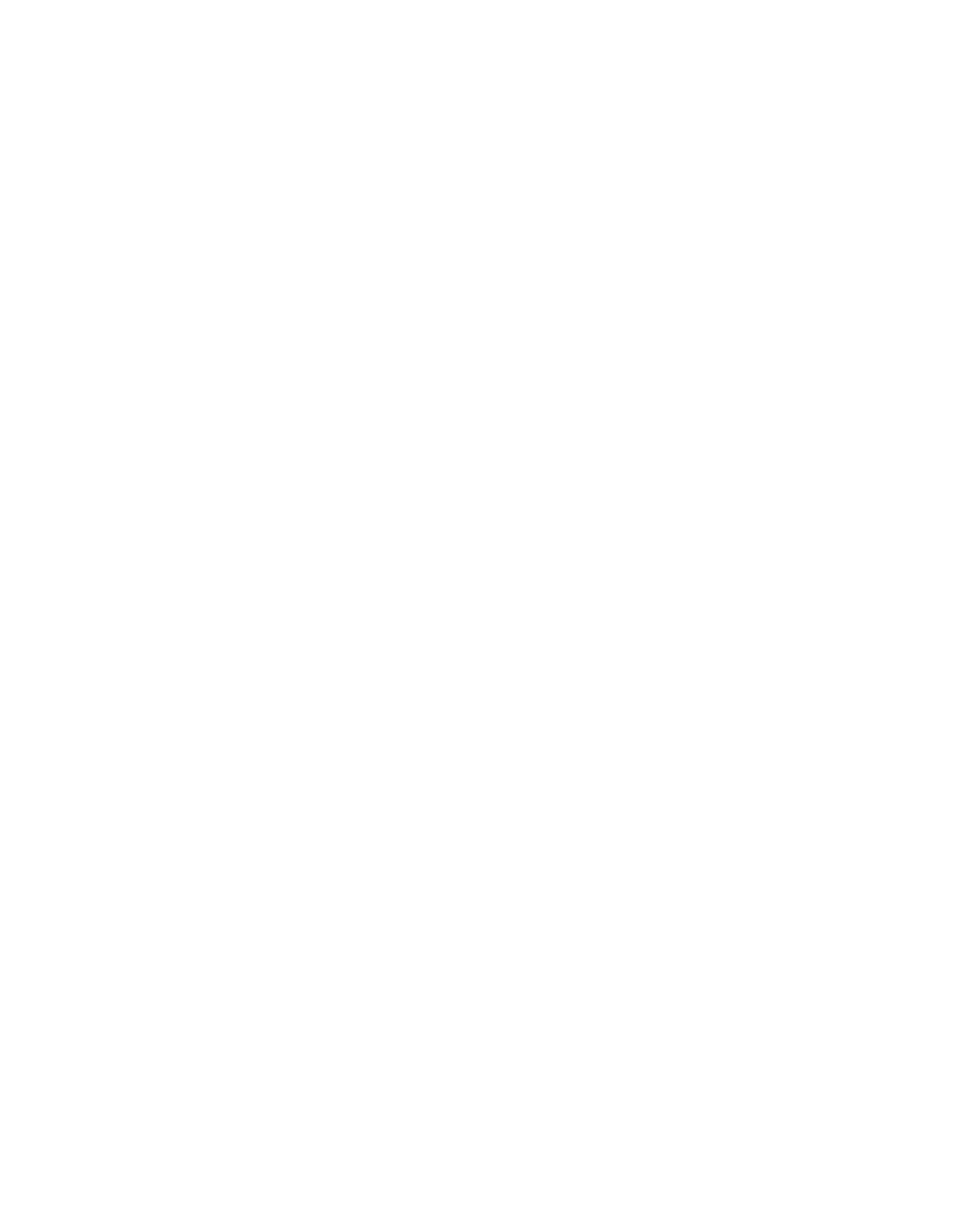remain of a traditional society in which party politics was thoroughly male dominated. The greater likelihood of men to express a party preference holds up across all parties.

Further research is needed on why younger voters have been less inclined to express a party preference. It could be that young voters are less inclined to identify with parties because the post–Cold War period, during which they have been socialized into politics, is characterized by less political polarization and less passion about politics. Another possibility is that the serious economic problems Brazil confronted between 1981 and 1994 generated political cynicism or diverted young voters' attention from political issues toward the private sphere. In addition, television may have an effect; individuals socialized politically in the post-1985 period, when television has been an important campaign vehicle, may be more accustomed to more personalistic appeals and less attuned to parties.

#### **Predicting Conservative Party Identifiers**

l

Among the party identifiers two facts stand out: the impressive significance of region, size of county, and age, and the weak predictive capability of the other variables.<sup>45</sup> Identifiers from small counties and older respondents are more likely to prefer conservative parties. Respondents from the most populous and developed region, the Southeast, are less likely to prefer a conservative party (Model 2). In the multivariate analysis, education and household income usually drop out as significant predictors of conservative party identification because conservative identifiers tend to come from three categories that on average have lower educational levels and lower household incomes: residents of small counties and poor regions, and older respondents.<sup>46</sup>

It is interesting in light of the significance age acquired in the multivariate analysis that little work has been done on the relationship between age and generational cohort and party preferences in Brazil. This is due to various factors, above all the short lifespan of the parties and of the diverse party systems that marked Brazil's history until 1985, and also to the long period

 $45$  To check for multicollinearity among the independent variables, we analyzed the correlations among education, income, and country size. Education and income had the highest correlation, but at .503 it was not high enough to cause multicollinearity. The correlation between education and county size was .254, and between income and county size it was .237.

<sup>&</sup>lt;sup>46</sup> Model 3 compares conservative identifiers to a sample of nonconservative identifiers, with a very similar result. The sample group was randomly selected by SPSS. The reason for this procedure was the skewed distribution of the dependent variable: conservative identifiers constituted only 18.7% of all party identifiers. Results with logistic regression are more reliable with a more even distribution on the dependent variable. The random sample group enabled us to compare conservative party identifiers with a smaller group of nonconservative identifiers, thus creating a more balanced distribution of roughly 2/3 nonconservative identifiers to 1/3 conservative identifiers.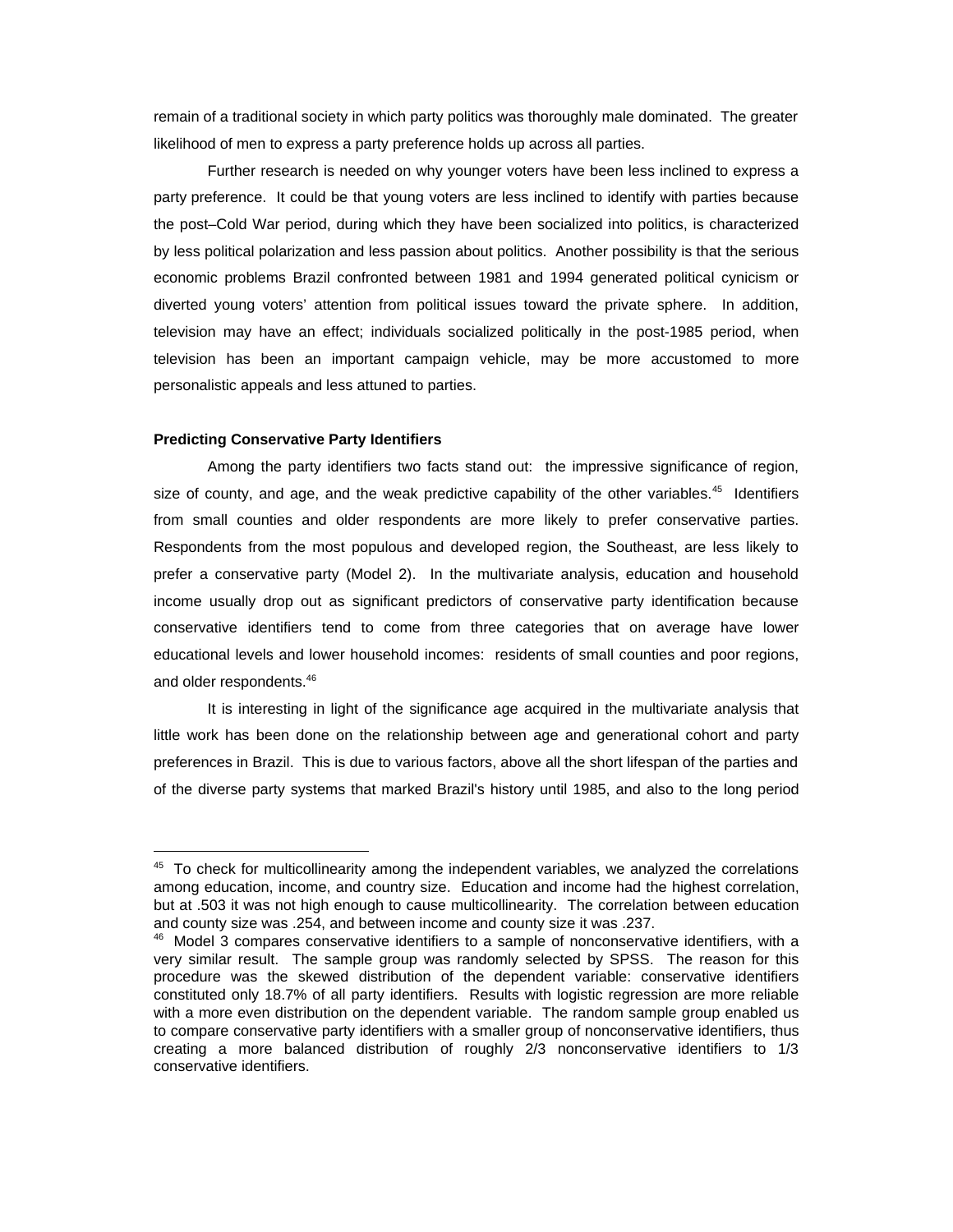(1965–79) in which voters had to choose from among the two parties imposed by the military regime. It is also partly a consequence of limited survey research before the military dictatorship.

The sociological differences between leftist and rightist identifiers are greater than those between the centrist and rightist identifiers (Models 4 and 5). The chi square significance is greater in Model 5, and five variables are significant at .10.

We also ran specific groups of conservative party identifiers against all other identifiers and against sample groups of all other identifiers (Models 6 through 11). The PFL identifiers have the profile that is most distinctive vis-à-vis the nationwide pattern. Residents of small counties and of the Northeast and older identifiers were more likely to be PFL identifiers (Models 8 and 9). Identifiers from the South and Southeast are unlikely to prefer the PFL. The regional pattern of identification, then, is consistent with the voting data that we examined in the previous subsection: the PFL is a party of the Northeast.

Whereas the PFL and PPB have distinctive profiles vis-à-vis all other identifiers, the PTB identifiers are close to a random sample of all party identifiers (Model 10). None of the variables reaches the high levels of significance that county, age, and some regions had for the PFL and PPB. These results show that the PTB's bases differ markedly from those of the PFL and to a lesser degree the PPB.

Models 12 through 14 further demonstrate significant differences among the three main conservative parties in 1996. PFL identifiers differ markedly from PTB and PPB identifiers (Models 12 and 13). PPB and PTB identifiers do not differ as markedly (Model 14); only one variable—county—is significant, and the chi square is lower. To the limited extent that region predicts PPB or PTB identification, it is in an opposite direction from that of PFL identification; southern identifiers are more likely to prefer the PPB, and northeastern identifiers are less likely to prefer the PTB.

Model 15 compares conservative identifiers to all other identifiers, but we dropped the regions and size of county as independent variables. Income becomes statistically significant and has the expected negative coefficient, indicating that lower-income identifiers were more likely to prefer a conservative party. Controlling for region and county size, however, income becomes utterly insignificant. This explains the difference in results between the bivariate analysis above, in which conservative identifiers had somewhat lower household incomes than the mean, and the lack of statistical significance in Model 2 above.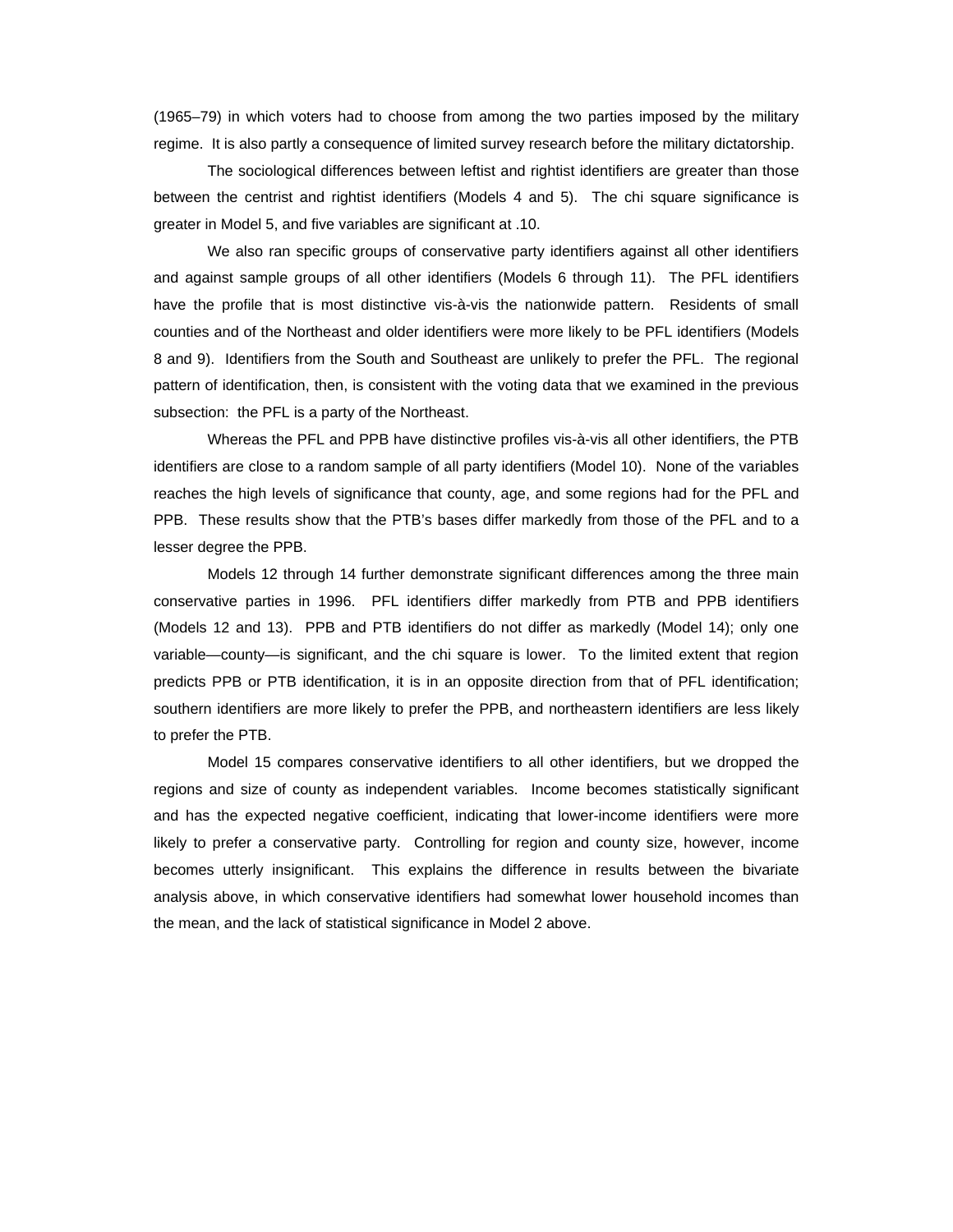#### **Social Bases of Presidential Voting in 1989**

The advantage of post- or pre- election surveys is that whereas party identifiers constitute only half of the electorate, the vast majority of respondents express a preference for president.<sup>47</sup> Thus, the data on presidential preferences comprehend a fuller band of the electorate. Moreover, presidential voting is very important in Brazil because the president is so powerful. Nevertheless, one must be careful in drawing inferences about *party* preferences from responses about the preferred presidential candidate in Brazil because the vote for executive positions is highly personalized and because strategic voting can be widespread. As a result, it can be misleading to make assertions about the social base of a given party on the basis of who voted for a particular presidential candidate. He/she may win far more or far less support, and with a different demographic composition, than the party's other candidates.

The problem of using a presidential election to judge parties' social bases was more acute in 1994 and 1998 than in 1989 because most conservative voters supported Fernando Henrique Cardoso of the PSDB. The conservative parties' candidates won small vote shares, and their supporters were in some cases dramatically nonrepresentative of their parties' normal social bases. For example, in 1994 PPB presidential candidate Espiridião Amin did best among well-educated and better-off Brazilians, but the PPB generally does best among the voters who are slightly less educated and poorer than the average. As a result of these problems, we limited our analysis to the 1989 presidential election.

We ran a logistic regression with the same independent variables as in Table 22 above, except for race/ethnicity, which was not included in the 1989 survey.<sup>48</sup> In any case, race/ethnicity was an irrelevant factor in social bases of party identification in 1996.

If we take the conservative vote as a whole (Model 1), most of the results are consistent with those for party identifiers in Table 22. Older voters and voters from smaller counties were more likely to cast their ballot for a conservative candidate, and voters from the Southeast were less likely to do so. Voters from the poor regions are more likely to prefer the conservative pole.

<sup>&</sup>lt;sup>47</sup> Most respondents also express a preference for governor, but working with the data on gubernatorial elections (and elections for Congress) was difficult because of coding problems in the surveys.

<sup>&</sup>lt;sup>48</sup> The 1989 survey was conducted by IBOPE in November, after the first round of voting and before the second. There were 3,650 respondents. The IBOPE National Voter Survey Wave 19 can be obtained from the Roper Center Archive, University of Connecticut, BRIOPE89–OPP602. County size ranges from 1 (under 10,000 voters) to 6 (more than 500,000 registered voters). For gender, 0 is male and 1 female. For age, there are 6 categories ranging from 16–17 to 51 and older. For family income, there are six categories ranging from under 1 minimum salary to over 20. For education, there are ten categories from illiterate (1) to finished higher education (10).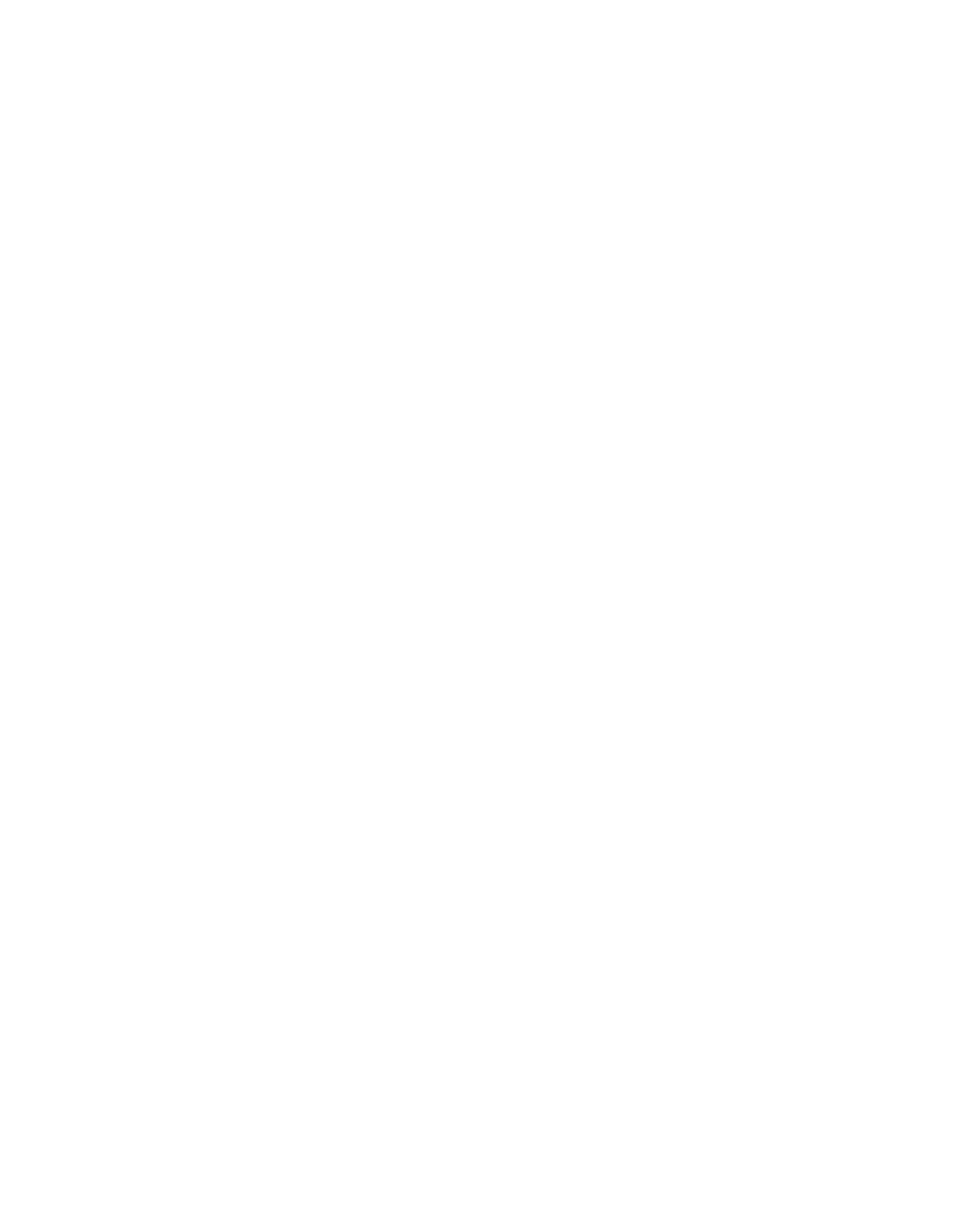| Table 24                                                                 |        |       |      |               |                   |       |      |                   |  |  |  |  |  |
|--------------------------------------------------------------------------|--------|-------|------|---------------|-------------------|-------|------|-------------------|--|--|--|--|--|
| Vote Patterns in the 1989 Presidential Election, Conservative Candidates |        |       |      |               |                   |       |      |                   |  |  |  |  |  |
|                                                                          | Collor | Maluf | Afif | <b>Others</b> | None <sup>a</sup> | Total | N    | Pct. of<br>Sample |  |  |  |  |  |
| By                                                                       |        |       |      |               |                   |       |      |                   |  |  |  |  |  |
| household income <sup>b</sup>                                            |        |       |      |               |                   |       |      |                   |  |  |  |  |  |
| >20                                                                      | 13.3   | 19.3  | 8.9  | 52.6          | 5.9               | 100.0 | 135  | 3.7               |  |  |  |  |  |
| $10 - 20$                                                                | 18.6   | 12.4  | 7.4  | 58.5          | 3.1               | 100.0 | 258  | 7.1               |  |  |  |  |  |
| $5 - 10$                                                                 | 24.5   | 13.5  | 4.7  | 52.6          | 4.7               | 100.0 | 510  | 14.0              |  |  |  |  |  |
| $2 - 5$                                                                  | 32.9   | 6.6   | 3.1  | 52.4          | 5.0               | 100.0 | 940  | 25.8              |  |  |  |  |  |
| $1 - 2$                                                                  | 38.8   | 5.6   | 3.0  | 47.7          | 4.9               | 100.0 | 892  | 24.4              |  |  |  |  |  |
| $0 - 1$                                                                  | 49.0   | 3.1   | 1.0  | 39.8          | 7.1               | 100.0 | 714  | 19.6              |  |  |  |  |  |
| No answer                                                                | 35.3   | 8.5   | 2.0  | 46.7          | 7.5               | 100.0 | 201  | 5.5               |  |  |  |  |  |
| <b>TOTAL</b>                                                             | 34.7   | 7.6   | 3.3  | 49.0          | 5.4               | 100.0 | 3650 | 100.0             |  |  |  |  |  |
| <b>By</b><br>education                                                   |        |       |      |               |                   |       |      |                   |  |  |  |  |  |
| Illiterate                                                               | 54.9   | 2.7   | 0.5  | 32.3          | 9.6               | 100.0 | 366  | 10.0              |  |  |  |  |  |
| Through 3rd grade                                                        | 44.7   | 6.0   | 1.3  | 42.5          | 5.5               | 100.0 | 687  | 18.8              |  |  |  |  |  |
| $4th-8th$ grade                                                          | 34.8   | 8.1   | 3.4  | 48.7          | 5.0               | 100.0 | 1692 | 46.4              |  |  |  |  |  |
| $9th-11th$ grade                                                         | 22.0   | 8.8   | 6.2  | 58.3          | 4.7               | 100.0 | 645  | 17.7              |  |  |  |  |  |
| Some university                                                          | 11.2   | 12.7  | 5.4  | 67.2          | 3.5               | 100.0 | 260  | 7.2               |  |  |  |  |  |
| <b>TOTAL</b>                                                             | 34.7   | 7.6   | 3.3  | 49.0          | 5.4               | 100.0 | 3650 | 100.0             |  |  |  |  |  |
| <b>By</b><br>size of municipality                                        |        |       |      |               |                   |       |      |                   |  |  |  |  |  |
| $<$ 19,999                                                               | 49.2   | 6.2   | 1.8  | 36.9          | 5.9               | 100.0 | 1313 | 35.9              |  |  |  |  |  |
| 20,000-99,999                                                            | 34.2   | 8.0   | 4.5  | 48.3          | 5.0               | 100.0 | 892  | 24.4              |  |  |  |  |  |
| 100,000-499,000                                                          | 26.7   | 8.8   | 4.9  | 54.7          | 4.9               | 100.0 | 636  | 17.4              |  |  |  |  |  |
| 500,000+                                                                 | 18.0   | 8.1   | 3.5  | 65.1          | 5.3               | 100.0 | 809  | 22.2              |  |  |  |  |  |
| <b>TOTAL</b>                                                             | 34.7   | 7.6   | 3.3  | 49.0          | 5.4               | 100.0 | 3650 | 100.0             |  |  |  |  |  |

Source: National Voter Survey Wave 19, IBOPE, November 1989. Roper Center Archive Number BRIOPE89–OPP602.

<sup>a</sup> Combined total for blank vote, null ballot, no answer, and doesn't know.<br><sup>b</sup> Household income is represented by the number of minimum sa

<sup>b</sup> Household income is represented by the number of minimum salaries earned by the household. One minimum salary at that time was equivalent to US \$43.60 per month: *Anuário Estatístico do Brasil*, 51 (Rio de Janeiro, Ministério da Economia, Fazenda e Planejamento & Fundação Instituto Brasileiro de Geografía e Estatística, 1991), 883–4; and *Conjuntura Econômica* 43, 12 (30 December 1989), 89.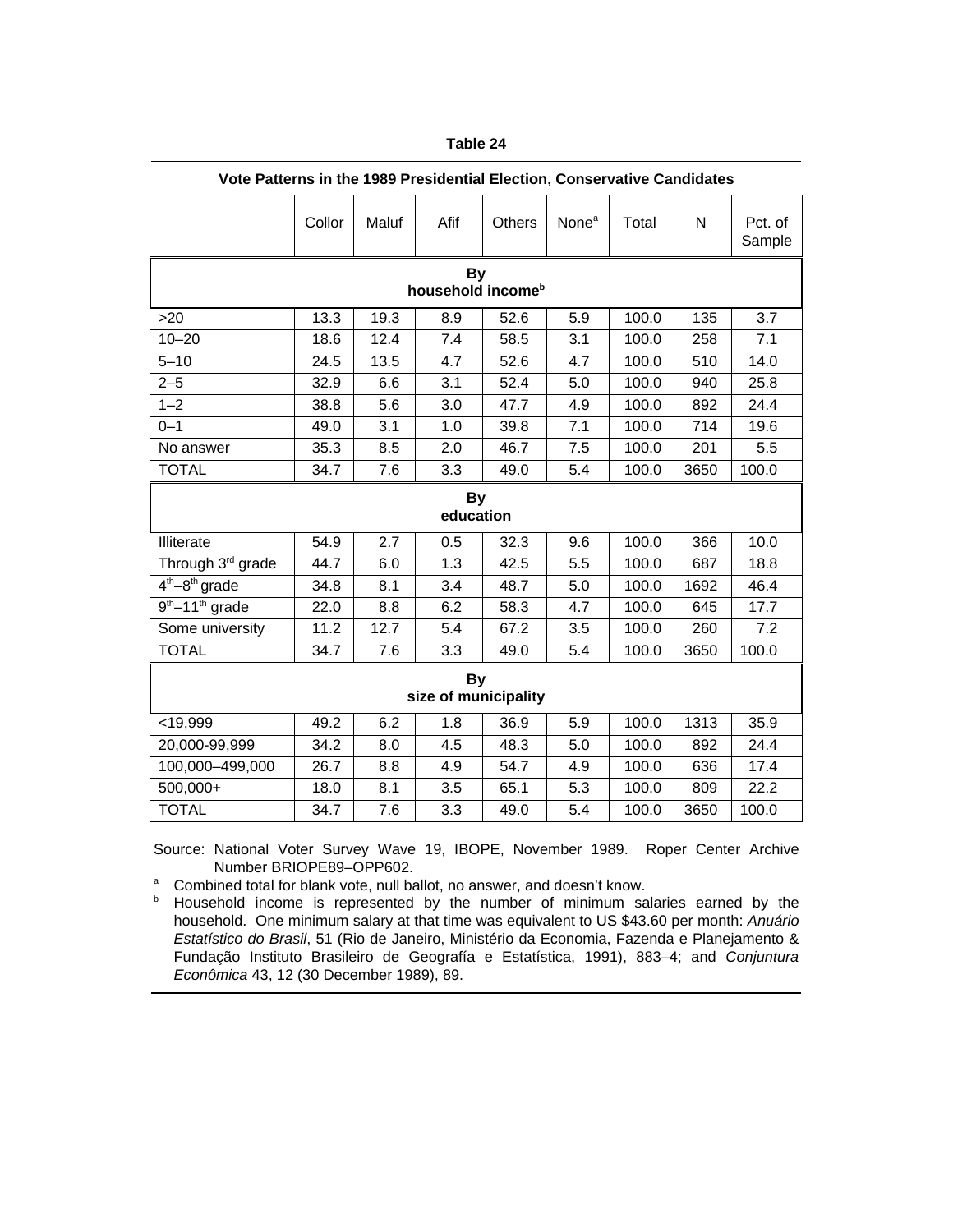There are some differences between the 1989 presidential voting pattern and the 1996 party identification pattern. In 1989, once other factors are controlled for, higher-income but worse-educated voters were more likely to choose a conservative candidate. In 1996 neither variable was significant. The 1989 income result will surprise those who know much about that election. Income is positive only because other variables are controlled for; in a simple bivariate analysis, lower-income voters were more likely to vote conservative.

As was the case for party identification, Models 5 and 6 indicate remarkable contrasts within the conservative bloc. Table 24 further underscores this diversity within the conservative bloc with crosstabs for three important independent variables: income, education, and county size. Collor fared much better in small counties. By contrast, Paulo Maluf's pattern of support was even across different county sizes, and Guilherme Afif Domingos did best in large cities.

In 1989 the conservative bloc did best among less-educated voters, but with remarkable intrabloc variance. Collor's first-round support increased dramatically in linear fashion as education level decreased. In the November 1989 survey he enjoyed the support of 54.9% of the illiterate and only 11.2% of those who had attended university. Maluf, the second most-voted conservative candidate and fifth overall, completely reversed this pattern. Maluf's support increased sharply in linear fashion as education level increased; he won 2.7% among the illiterate and 12.7% among the university educated, respectively. Among the illiterate Collor won 20 times as much support as Maluf; among those with some university education Maluf slightly outdistanced Collor. Collor did much better among the poorest voters. As with education, Maluf and Afif completely reversed this pattern. Among the wealthiest voters Maluf won 45% more support than Collor; among the poorest Collor won 16 times more than Maluf.

## **Conclusion**

Our analysis of the social bases of conservative parties suggests four conclusions. First, conservative party identifiers differ from other identifiers in statistically and substantively very important ways. Size of county, region, and age are important predictors of conservative political sympathizers.

Second, other independent variables including those that tap class (measured indirectly here, through education and household income), ethnicity, and gender have weak capacity to predict conservative loyalties. Parties have not politicized gender and racial questions, and the social movements that have politicized these questions have not had much impact on party politics, partly because they have deliberately sought autonomy vis-à-vis parties. The left has politicized class and distributional questions, but intraclass fragmentation makes it difficult for the left to galvanize support across the very heterogeneous groups within the popular sectors. The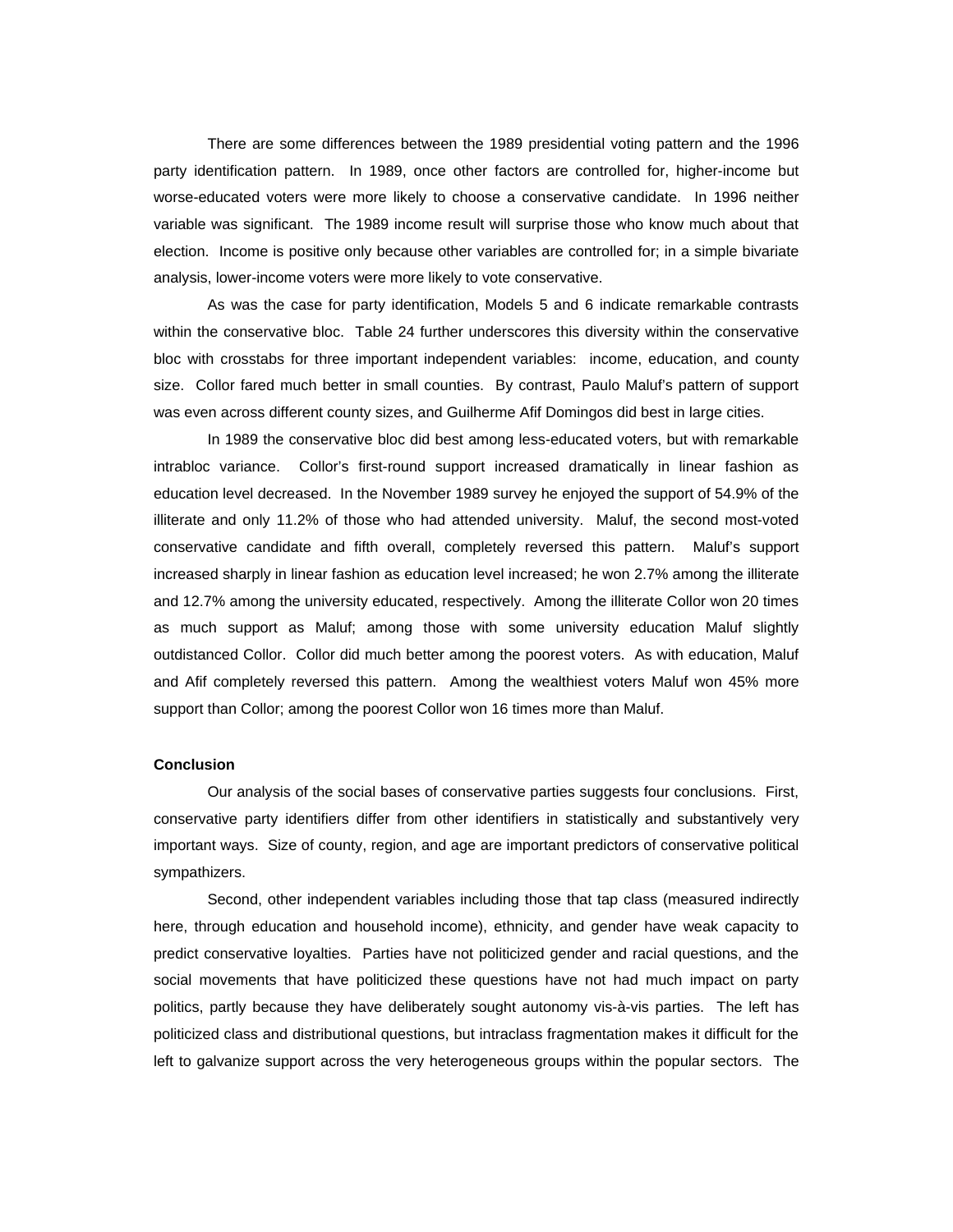right continues to win ample support from the unorganized poor, especially in rural Brazil and in the poor regions.

Third, the data show impressive differences among the conservative parties. At one pole is the PL, whose sympathizers are disproportionately educated, well off, from large cities, and from Southern Brazil. At the other pole was the short-lived PRN, whose identifiers were mostly poorly educated, poor, from small counties, and from the Northeast. The PFL comes closer to this latter pole. Corresponding to these differences are notable contrasts in political discourse (the PL's more coherent and intellectualized discourse versus Collor's popular, often demagogic tone) and political style (the PL's more refined style versus Collor's populism). These differences among the conservative parties flatten out the differences between the conservative bloc and the center and left. In terms of social bases the PL bears greater resemblance to the PSDB and PT than to the largest two conservative parties. Even among the three largest conservative parties there are notable contrasts in social bases, as is witnessed in the high levels of statistical significance of Models 12 through 14 in Table 22 and in Models 5 and 6 of Table 23. Despite these differences in social bases, political discourse, and political style, the programmatic differences in roll-call voting among the conservative parties are minor.

Contemporary Brazilian conservatism has two contrasting faces. One face is more popular and usually more clientelistic; it is also often populist and personalistic. Fernando Collor was the quintessential expression of this popular, populist, and personalistic conservatism, with a moralistic discourse oriented toward the lower-income, less-educated sectors. The other face is disproportionately elite and usually more programmatic.

The electoral dilemma for conservatives is that they need popular support, and the more elite-based parties such as the PL have limited electoral appeal. The gulf between elite-based and popular conservatism is not new. The UDN of the 1945–64 period was more elite-based, the PSD more popular. In the contemporary period, for the most part the divide between popular and elite-based conservatism is reflected in individual politicians rather than parties, though some minor parties are exceptions (e.g., the PL is a quintessential expression of elite-based conservatism). The PPB has some elite conservatives (e.g., economists Roberto Campos and Antônio Delfim Netto) and some popular conservatives.

Finally, the social bases of Brazil's conservative parties do not conform to Lipset and Rokkan's seminal social cleavage model (which was constructed for Western Europe) of party system formation.<sup>49</sup> In Western Europe most wealthy voters gravitated toward conservative

<sup>49</sup> Seymour Martin Lipset and Stein Rokkan, "Cleavage Structures, Party Systems, and Voter Alignments: An Introduction" in Lipset and Rokkan, eds., *Party Systems and Voter Alignments: Cross-National Perspectives* (New York: Free Press, 1967), 1–64.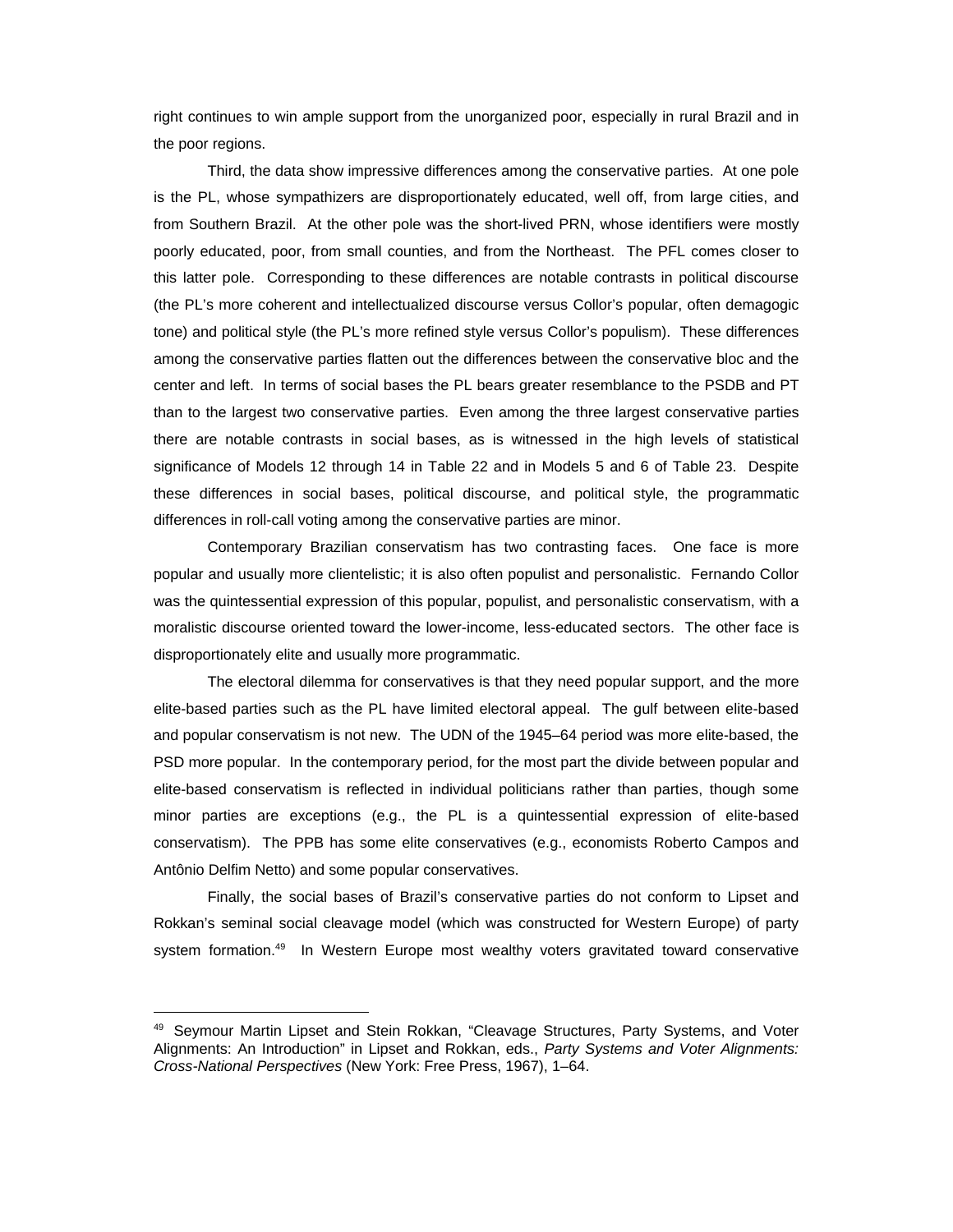parties. In Brazil higher-income voters have not had conservative political loyalties. Moreover, whereas Lipset and Rokkan's model implicitly assumed that parties of the same ideological bloc would compete for the same social bases, in Brazil conservative parties sometimes have diametrically opposed bases.

As Garretón $50$  suggests, the profound differences in social bases of the conservative party bloc in Brazil compared to most of Western Europe and also to Chile indicate that we are dealing with two distinct variants of conservatism. In Brazil conservative parties' success has rested above all on their capacity to dominate small counties, especially in the less-developed regions of the country. The conservative agenda in Brazil disproportionately benefits elite groups and has always done so. But the social bases supporting the conservative agenda in Brazil are not primarily elite. The means of putting together this popular coalition has rested more on personalism and clientelism and less on ideological positions than in most of Western Europe and in post-1989 Chile.

#### **Party Organization among Conservative Parties**

Conservative parties in Brazil have several distinctive features compared to their conservative counterparts in most Latin American countries: a focus on state and local politics; lower party discipline than parties in most democracies; a low level of party loyalty; and reliance on clientelism. On the first dimension conservative parties are more or less similar to other Brazilian parties. On the second and fourth they are similar to the centrist organizations in Brazil but different from the leftist organizations, which are more disciplined. The conservative parties have exhibited distinctively low party loyalty since 1990; the contrast is especially sharp to the left.

During both of Brazil's democratic periods the party system has been highly federalized.<sup>51</sup> Since the withering of the PMDB in 1987–90, even the largest parties have not been fully national in scope. For example, in 1990 the PFL won as much as 41.6% of the lower chamber vote in one state (Pernambuco) but won under 6% in six states, with a low of 1.6% in Goiás. The PDS won more than 20% in four of the 27 states, but under 5% in 13 states, including one (Alagoas) where it did not even field candidates. Some of the small parties nationally are powerful contenders in a few states. For example, in 1990 the PSC was the plurality winner in the lower chamber election in Alagoas with 36.6% of the vote, but in 21 of the 27 states it won under 1%.

 $\overline{a}$ 

<sup>50</sup> Manuel Antonio Garretón's chapter in *Conservative Parties, the Right, and Democracy in Latin America*, op. cit. n. 6.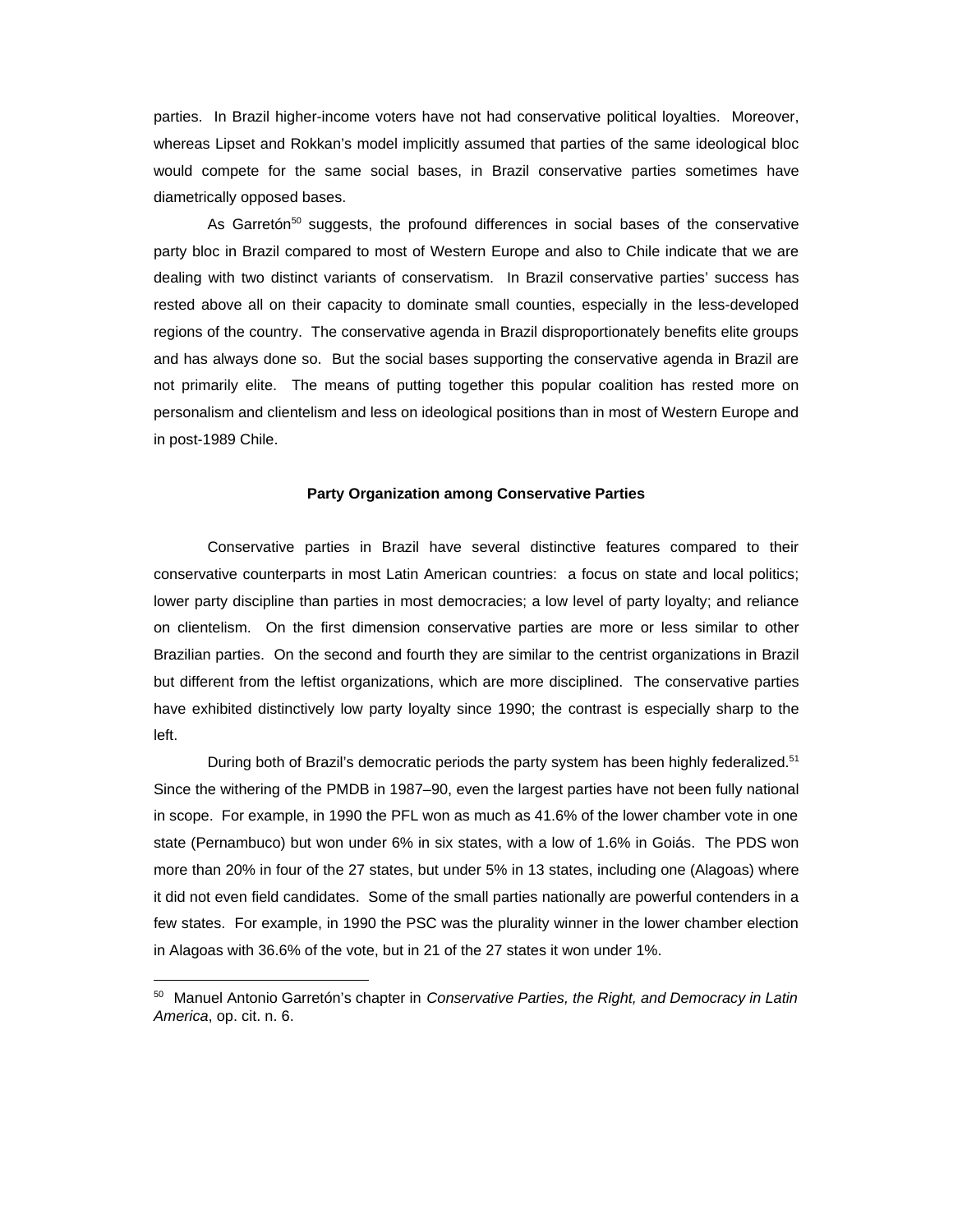A second feature of Brazil's conservative and centrist parties is their limited discipline. This has been empirically demonstrated by Figueiredo and Limongi, who analyzed roll-call voting in the Chamber of Deputies from 1989–94, and by Mainwaring and Pérez-Liñán, who examined roll-call voting during the Constitutional Congress of 1987–8.<sup>52</sup> The PT and the minor leftist parties demonstrated nearly perfect discipline, but the centrist and conservative organizations exhibit less discipline than parties in most democracies.

Politicians in most democracies are loyal to their parties. In Brazil, in contrast, since 1984 politicians of the conservative and centrist parties have frequently changed organizational loyalty. Between 1984 and 1987 most party switching involved defections from the PDS to the PFL or PMDB. Then from 1987 to 1990 it involved defecting from the PMDB. At least 82 members of Congress changed parties between February 1987 and September 1988, at least 57 between September 1988 and January 1990, and at least 58 more between January and October 1990. Even if we take only these four data points, there were at least 197 cases of party switching among the 559 members of the 1987–91 legislature. The PMDB hemorrhage was particularly strong; 152 of its 305 members of Congress had left the party by October 1990. The PFL had a net loss of 31 of 134 seats.

Party migration continued unabated during the 1991–4 legislature. There were 260 cases of party switches among the 503 deputies elected in 1990.<sup>53</sup> The conservative parties were especially prone to suffer defections. Among the 257 deputies elected in 1990 on conservative tickets, there were 201 cases of party switching between 1991 and 1995; among the 246 deputies of centrist and leftist parties, there were 59 cases. Party switching was particularly rampant among the members of small conservative parties, i.e., all but the PFL and PDS. The PFL elected 84 deputies, and the party experienced 37 defections. The PDS elected 42 deputies and it experienced 18 defections. The smaller conservative parties elected 131 deputies, and they suffered 146 defections, that is, more than one per initial deputy. Fully 174 of the 260 party switches involved movement from one center-right or rightist party to another. Although these figures demonstrate low loyalty to parties, even on the conservative pole, party labels are more important in Brazil than in Peru, as Conaghan has shown.<sup>54</sup>

<sup>51</sup> On the 1945–64 period, see Olavo Brasil de Lima Júnior, *Os Partidos Políticos Brasileiros: A Experiência Federal e Regional* (Rio de Janeiro: Graal, 1983). On the post-1985 period, see Samuels, "Careerism and its Consequences," op. cit. n. 26.

<sup>&</sup>lt;sup>52</sup> Limongi and Figueiredo, "Partidos Políticos na Câmara dos Deputados," op. cit. n. 4; Scott Mainwaring and Aníbal Pérez Liñan, "Party Discipline in the Brazilian Constitutional Congress," *Legislative Studies Quarterly* 22 (4 November 1997): 453–83.

<sup>53</sup> Samuels, "Determinantes do Voto Partidário," op. cit. n. 32.

<sup>54</sup> Catherine Conaghan's chapter in *Conservative Parties, the Right, and Democracy in Latin America*, op. cit., n. 6.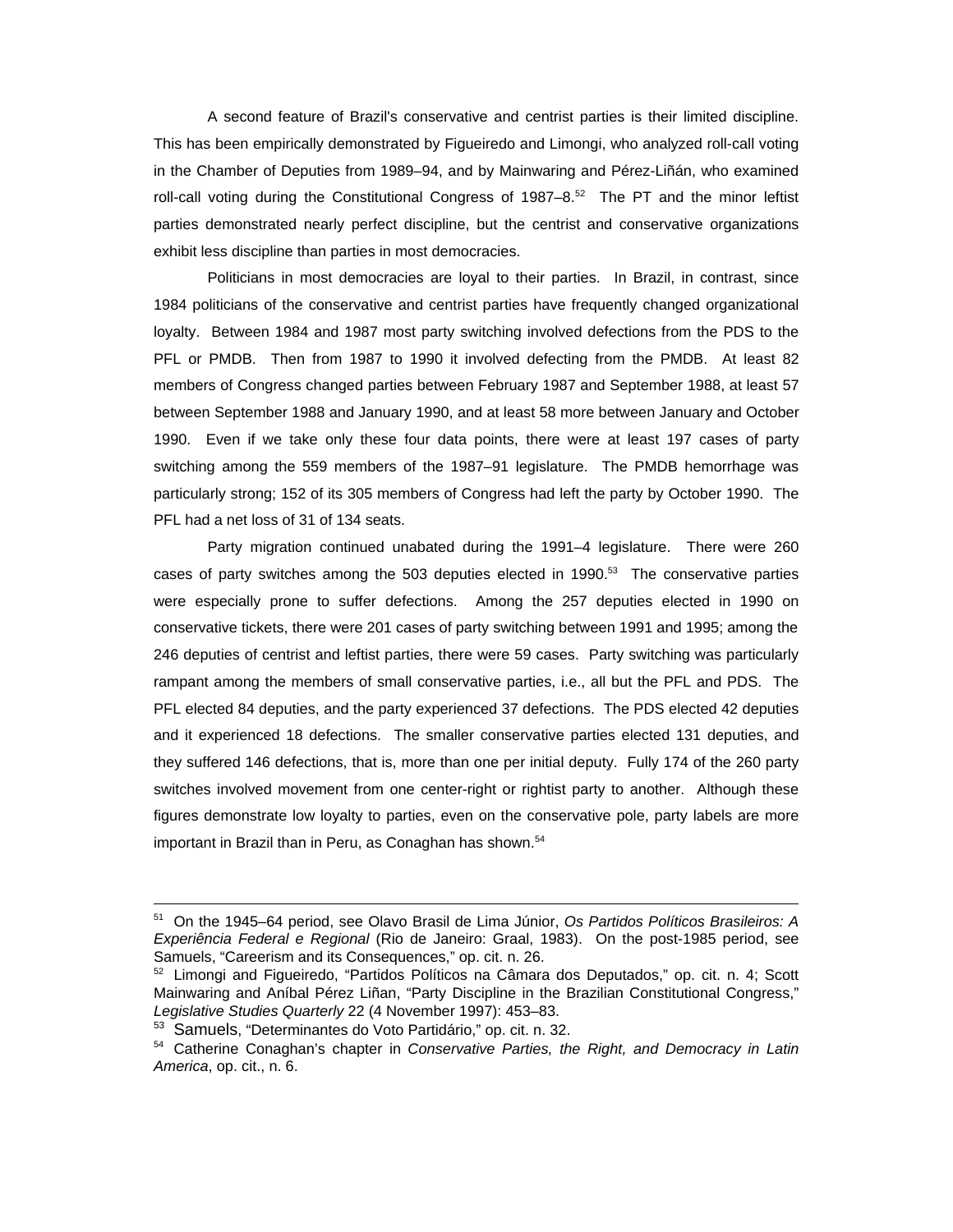A final distinctive feature of conservative parties and politicians is their reliance on clientelism to sustain political careers. Deputies, especially of conservative and centrist parties, see one of their main functions as obtaining resources for their home state and region. Clientelism provides benefits that are key to their political careers. Most conservative and centrist members of Congress try to obtain resources in order to win the support of governors, mayors, state secretaries, and municipal councilors, all of whom can help bolster their electoral prospects. Politicians also use clientelism as a resource in intraparty competition. Finally, clientelism is widely used by presidents, governors, and mayors to secure support for their policies.<sup>55</sup>

# **Conservative Parties and Economic Liberalism**

Between 1930 and 1990 Brazil pursued state-led economic development. Between 1945 and 1980 this development strategy was highly successful in terms of per capita growth. But as the developmentalist state collapsed in the 1980s, and in response to a changing international economic environment, market-oriented economic policies became a key part of the political debate.

In Western Europe, Eastern Europe, and the United States conservative parties led the wave of economic liberalism. In most of Latin America including Brazil this has not been true. In Brazil the first important neoliberal reformer, President Fernando Collor, was an antiparty populist who was a late convert to neoliberalism. Collor's party, the PRN, was peripheral in the neoliberal tide and virtually disappeared after he was impeached in 1992. The second key neoliberal reformer, President Fernando Henrique Cardoso, was a founding member of the previously center-left PSDB, which generally supported statist positions in the Constitutional Congress of 1987–8. The PSDB supported Cardoso's economic agenda, but the president, not the party, designed and implemented it; the party merely followed behind.

In most of the post-1945 period Brazil's conservative parties had an ambiguous attitude toward economic liberalism. In their discourse most have espoused antistatist, marked-oriented economic policies. In practice, however, most of the large conservative parties have fared best electorally in the poor regions where clientelism is particularly useful for building political careers. State shrinking and state reform potentially threaten to weaken clientelism and thereby could hurt conservative politicians. State shrinking reduces the pot of public sector resources on which

<sup>55</sup> Barry Ames, "Electoral Rules, Constituency Pressures, and Pork Barrel: Bases of Voting in the Brazilian Congress," *The Journal of Politics* 57 (2 May 1995): 324–43; Hagopian, *Traditional Politics and Regime Change*, op. cit. n. 16; Scott Mainwaring, *Rethinking Party Systems in the Third Wave of Democratization: The Case of Brazil* (Stanford: Stanford University Press, 1999), Chapter 6; Campello de Souza, "The Contemporary Faces of the Brazilian Right" in Weyland, *Democracy without Equity*, op. cit., n. 38.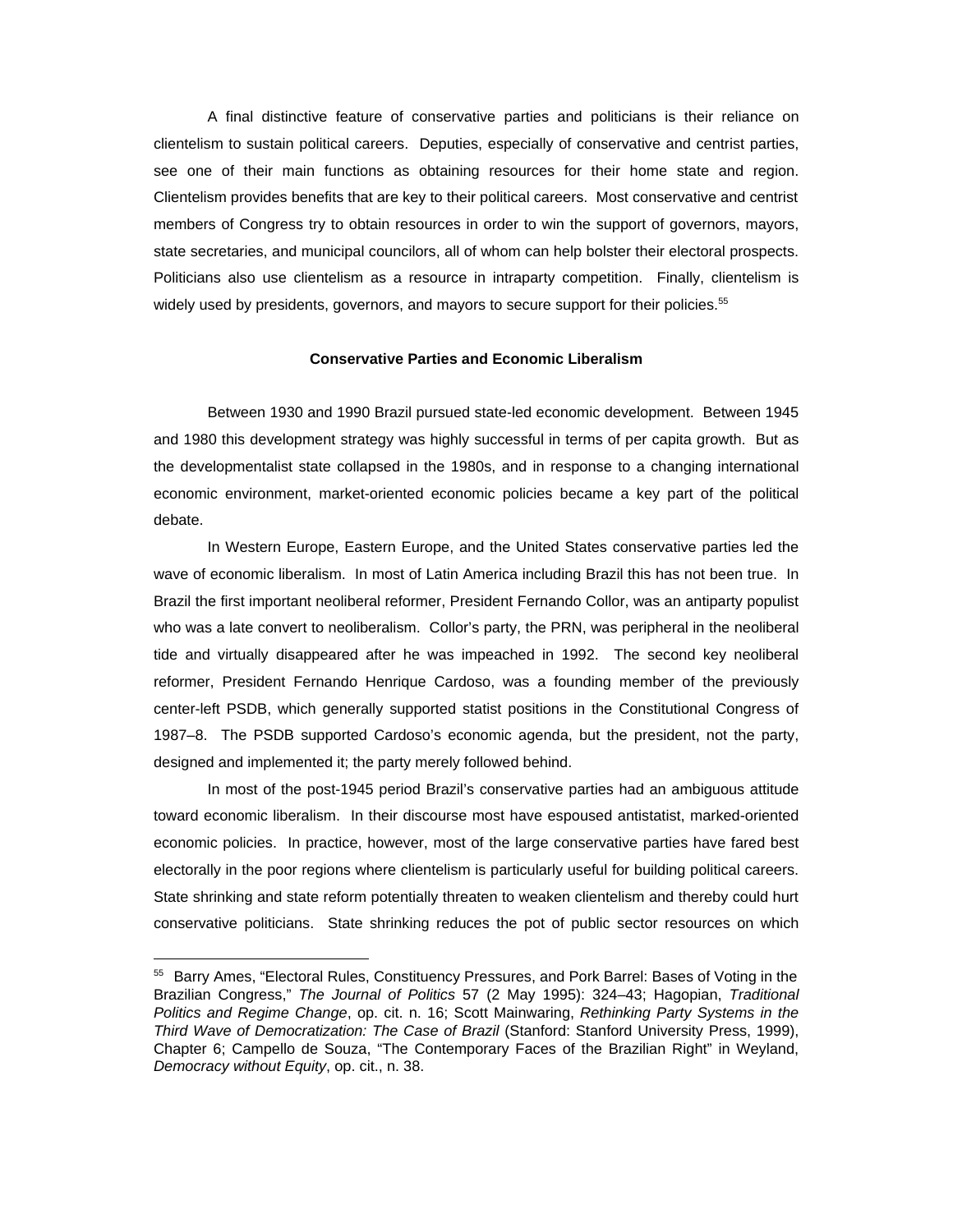politicians can draw in order to drum up electoral support. Many state reforms attempt to promote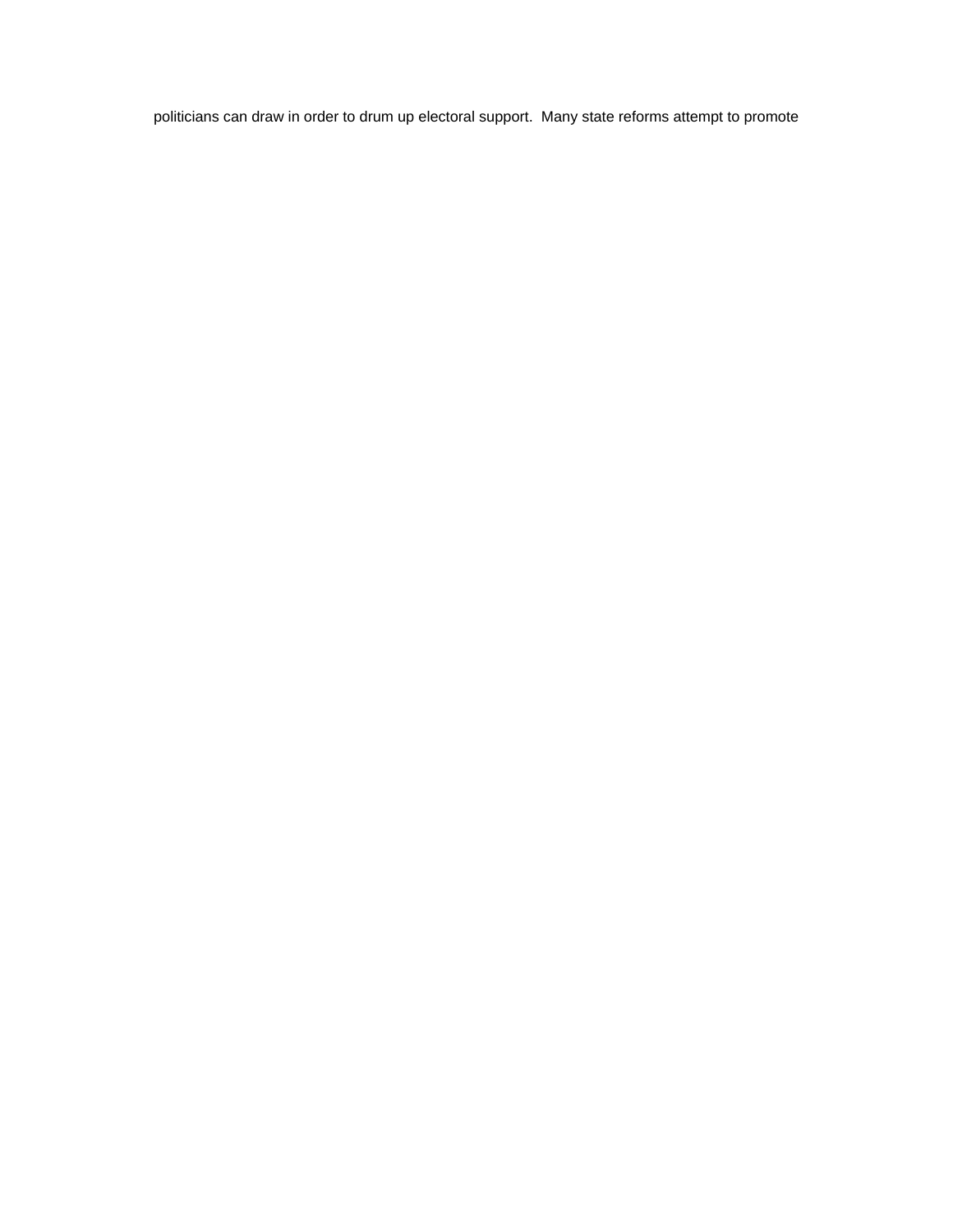more transparent, meritocratic processes within the public sector and thereby reduce opportunities for particularistic exchanges of favors. Conservative politicians, therefore, often support maintaining the public sector activities that benefit them and their constituents while espousing a market-oriented rhetoric. Thus, the practice of conservative politicians is not always consistent with their discourse.

From the time of its creation in 1965–6 ARENA was never a significant advocate of economic liberalism, notwithstanding the fact that some of its leaders preferred market-oriented economic policies. Most ARENA and PDS politicians lived off state patronage and never objected to the large expansion of the public sector that took place under military rule.

The tension between a liberal economic discourse and extensive recourse to clientelism helps explain why conservative parties were not at the forefront of the neoliberal economic tide in Brazil. This tension is particularly acute in the PFL, notorious for its clientelistic proclivities. In addition, the comparative weakness of the Brazilian Congress as a proactive actor and the dominance of the president make it easier for presidents rather than parties to lead an ambitious reform agenda. Finally, the temporary disrepute of conservative parties at the end of military rule and later the poor results of Sarney's administration delegitimated conservative positions, making it difficult for the right to push an ambitious new agenda.

The prolonged economic crisis of 1981–94 gradually led to renewed conservative emphasis on markets and economic liberalism. Nevertheless, as recently as 1995 Brazil lagged well behind most of Latin America in undertaking market-oriented reforms.<sup>56</sup> Even though conservatives supported market-oriented reforms, they did so with hesitation, often extracting substantial clientelistic benefits in exchange. Gradually, however, support for market-oriented policies increased in the 1990s. The collapse of the developmentalist state became apparent, leading to new opportunities for conservative parties. Even so, as neoliberalism advanced conservative parties were always followers, never leaders.

Three conservative parties—the PL, the PRN, and the PDS/PPR/PPB—helped turn the tide in favor of more market-oriented policies, though they were not at the forefront of this tide. Created in 1985, the PL became the main ideological herald of neoliberal policies. Its early leaders, Guilherme Afif Domingos and Alvaro Valle, loudly proclaimed the benefits of neoliberal economic policies at a time when doing so was unfashionable in Brazil. But as also occurred with

<sup>&</sup>lt;sup>56</sup> Maria Hermínia Tavares de Almeida, "Pragmatismo por Necessidade: Os Rumos da Reforma Econômica no Brasil," *Dados* 39 (2, 1996): 213–34; Sebastian Edwards, *Crisis and Reform in Latin America: From Despair to Hope* (Oxford: Oxford University Press, 1995); Robert Packenham, "The Politics of Economic Liberalization: Argentina and Brazil in Comparative Perspective," Kellogg Institute Working Paper #206 (April 1994), University of Notre Dame; Lourdes Sola, "The State, Structural Reform, and Democratization in Brazil" in William C. Smith et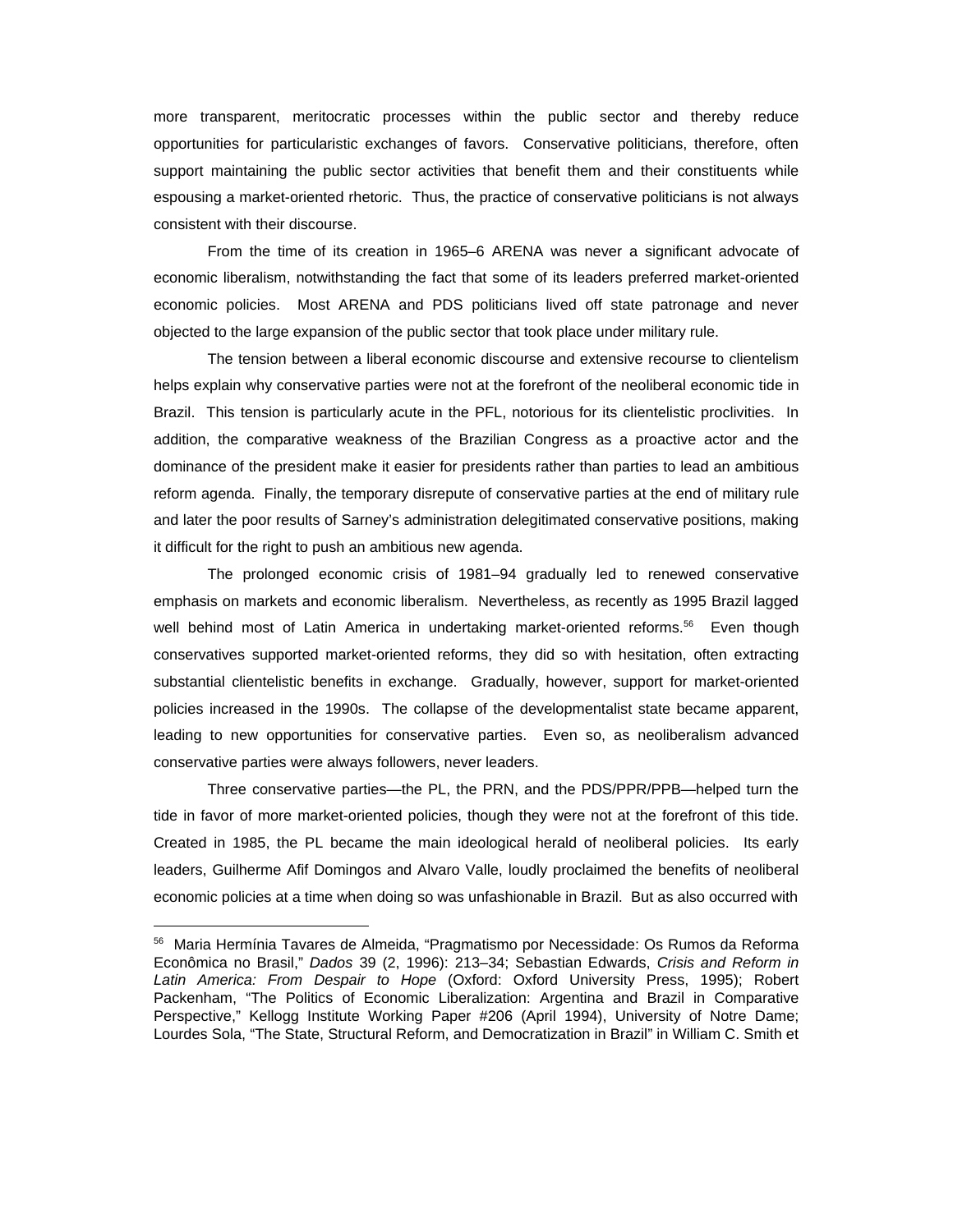the UceDe in Argentina, the party failed to expand its electoral base beyond fairly narrow, generally better-educated and more affluent sectors in developed urban areas—particularly the states of Rio de Janeiro and São Paulo. The PL got off to a decent start in 1986 when Domingos and Valle were among the country's most voted Federal Deputies. However, after Valle lost his bid to become mayor of Rio de Janeiro in 1988 and Domingos won only 4.7% in the 1989 presidential election, the party stagnated electorally.

The PRN per se was inconsequential in the debate about Brazil's economic policies; it was a mere organizational appendage of its 1989 presidential candidate, Fernando Collor. Because Collor was the most important figure in reinvigorating the debate about economic liberalism in Brazil, the PRN was for a time synonymous with the neoliberal tide. After Collor's impeachment in 1992, however, the PRN virtually disappeared. It elected only one federal deputy in 1994 compared to 40 in 1990.

When the most clientelistic sectors of the PDS defected to the PFL in 1984–5, what remained of the PDS was more identified with economic liberalism. PDS/PPR/PPB federal deputies (and former ministers) Roberto Campos and Antônio Delfim Netto have been among the country's most vociferous and articulate advocates of economic liberalism. However, Campos and Delfim Netto have few equivalents in the other main conservative parties, which have almost no intellectual luminaries.

Beginning with the Collor period, conservative party identities came to be determined less by an authoritarian/democratic dichotomy than by a statist/neoliberal cleavage. In the early months of the Collor administration conservative parties jumped on the neoliberal bandwagon as Collor introduced a panoply of reforms. As Collor's economic policies foundered, however, and as the president faced a mounting crisis because of corruption charges, the conservative parties again failed to trumpet neoliberalism. Although conservative parties per se were not the main actors responsible for introducing liberal economic policies in Brazil, they have largely supported Collor's and Cardoso's market-oriented agenda.

The agenda setters for neoliberalism in Brazil have been some business interests, some high-level state administrators, and Presidents Collor and Cardoso. Business has not uniformly supported neoliberalism, but business was the first to issue a clarion call for state shrinking (*desestatização*) in the mid–1970s. Many business sectors have supported neoliberal policies since then, though others have continued to benefit from state largesse and are neutral or even mildly opposed to state shrinking. In a 1989–90 survey business leaders (74% agreed) were far

 $\overline{a}$ 

al., eds., *Democracy, Markets, and Structural Reform in Latin America* (New Brunswick, NJ: Transaction Publishers, 1994), 151–81.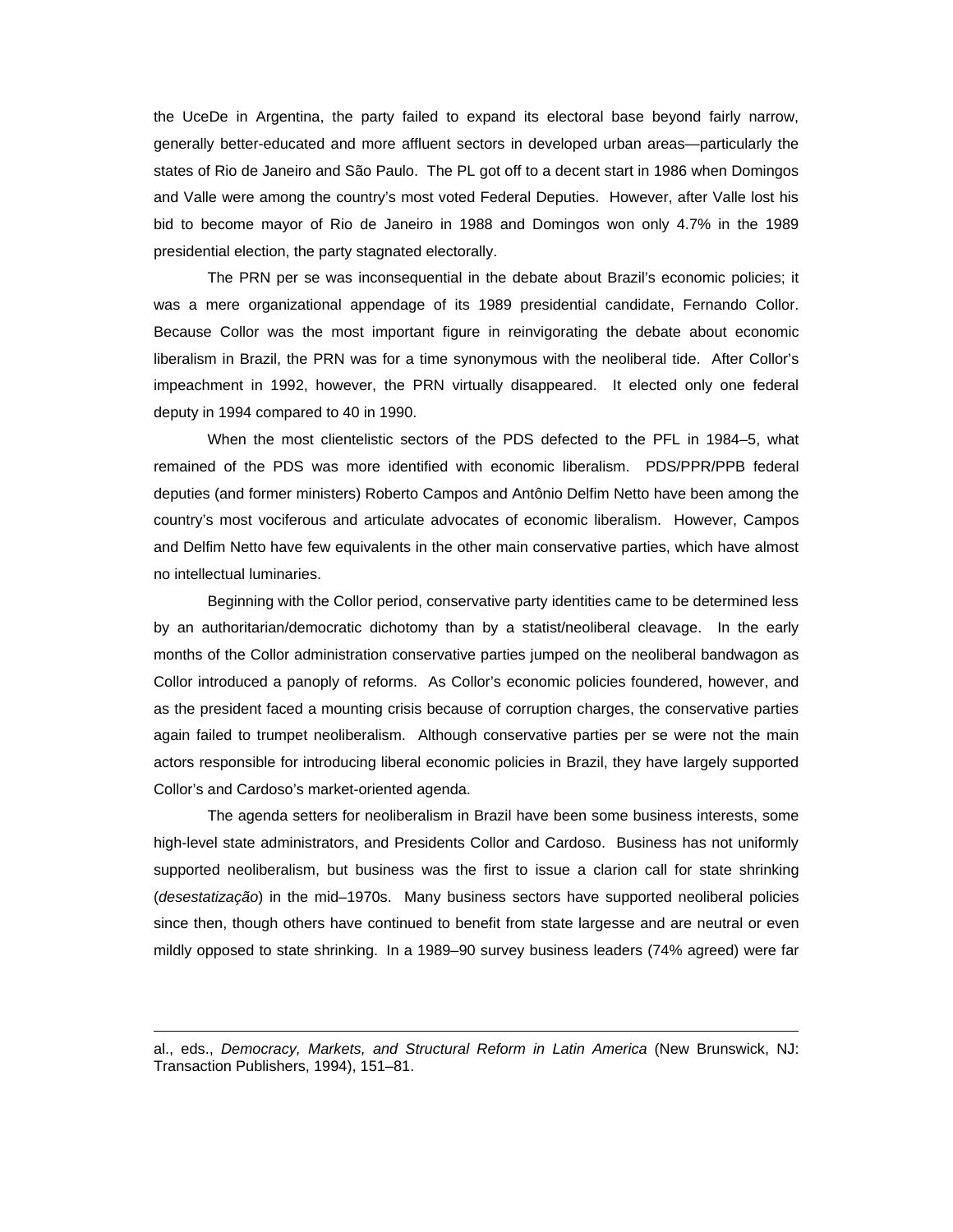more likely than other groups to completely or mostly agree that "Today the public sector should restrict itself to classic functions such as security, education, and justice."<sup>57</sup>

In the 1980s the left and center-left depicted themselves as 'progressive' and the conservative parties as the forces of 'reaction,' but by the late 1990s the statist/neoliberal cleavage allowed conservative parties to confidently portray themselves—with Cardoso's explicit backing—as the defenders of economic 'modernity' against the 'retrograde' left. This identification of the PFL with a popular (until 1999), reformist, 'modern' president has helped it to shed some of its earlier, negative image as authoritarian and patrimonial. The increasing importance of the statist/neoliberal cleavage in Brazilian politics—a trend reinforced by regional trends, effusive foreign praise for the Cardoso agenda, and the global *zeitgeist* itself—has contributed to the legitimation of conservative parties, particularly the PFL, for the simple reason that neoliberalism is prevailing. This same phenomenon is also linked to the transformation of Cardoso's own PSDB, founded as an avowedly social-democratic party only ten years ago, into a party of the liberal center.

#### **Conservative Parties and Economic Elites**

There is a diversity of linkages between economic elites and conservative parties in contemporary Latin America. In some cases such as Chile during its democratic periods, economic elites have tended to support conservative parties. By contrast, in contemporary Peru and Venezuela they have not relied significantly on conservative parties to further their interests.<sup>58</sup>

In this respect, Brazil is closer to Peru and Venezuela than to Chile. Research by Makler makes it clear that economic elites do not predominantly rely on one or two select conservative parties to defend their interests.<sup>59</sup> They prefer to put their eggs in several baskets, and they almost always support individual candidates and politicians rather than parties. The Liberal Party (PL), which has modest support in the states of Rio de Janeiro and São Paulo, is an attempt to create an ideological conservative party, and it has strong ties to the business community. But by no means has it become *the* party of business interests.

In a survey of 132 banking sector leaders Makler found that only 17 (12.9%) were members of parties. Among those 17 party preferences were divided: 3 PDS, 2 PMDB, 1 each

<sup>&</sup>lt;sup>57</sup> The survey included 76 business leaders, 108 political leaders, 34 media leaders, 68 military leaders, 34 labor leaders, 26 leaders of interest groups, 78 renowned intellectuals, and 26 high public officials. Amaury de Souza and Bolívar Lamounier, eds., *As Elites Brasileiras e a Modernização do Setor Público: Um Debate* (São Paulo: IDESP/Sumaré, 1992), 13. <sup>58</sup> See Congahan, op. cit. n. 54, and Coppedge, op. cit. n. 10.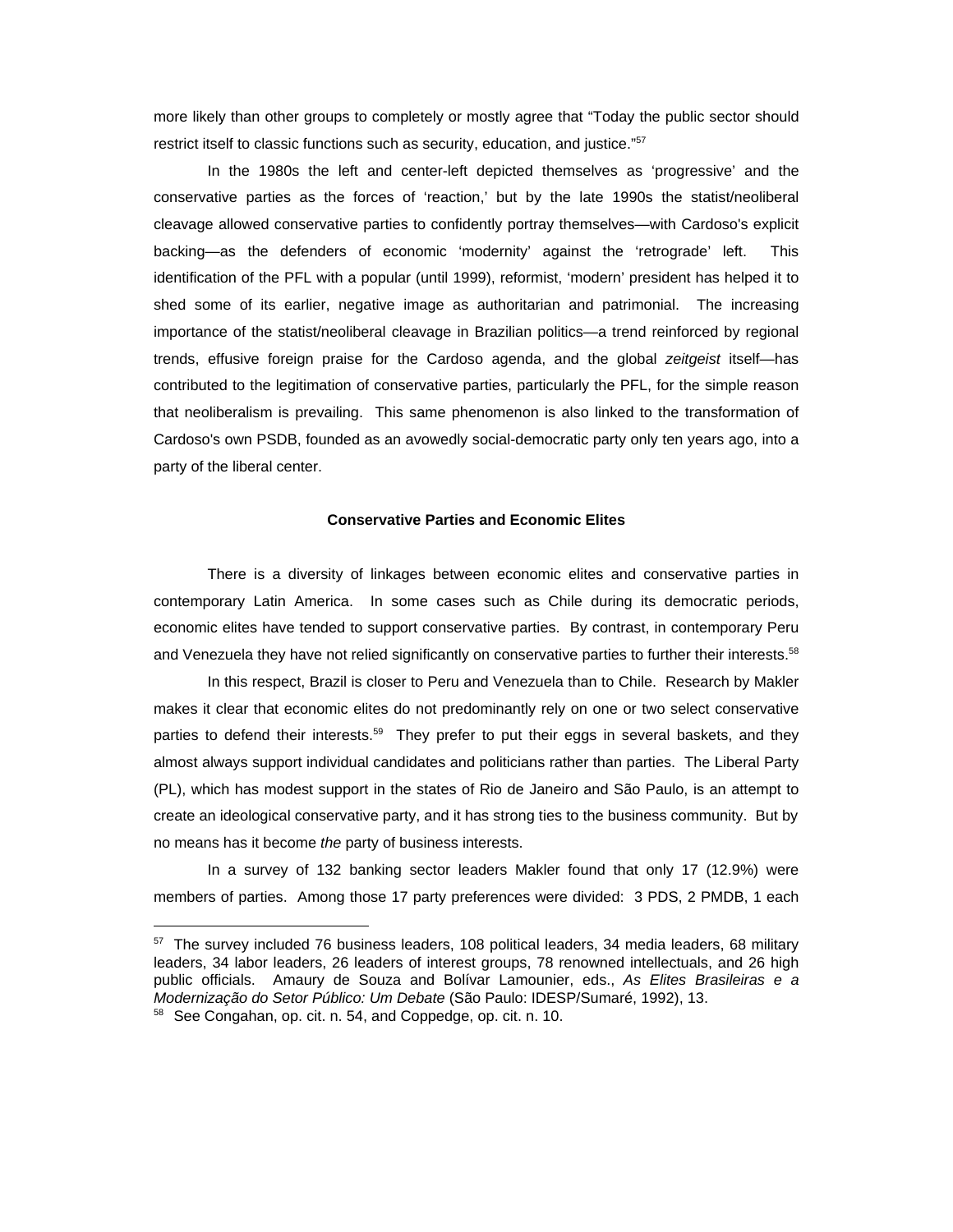PFL, PDT, and PL, and 9 others. Even more revealing was the distribution of responses to the question, "What political party is best for Brazil's economic future?" Only 27 bankers (20.5%) specified any one party as best for the country's future, indicating that parties have not captured the sympathies of this important group. Those who voiced a preference for some party were inclined to see the PL most favorably (10 people), followed by the PSDB (5), PMDB (4), PDS (4), PFL (2), PDT (1), and PT (1). $^{60}$ 

The practice of using parties to protect interests without making a strong commitment to specific parties is a sensible option in a context in which individual politicians, more than parties per se, are the primary mechanisms of representation. The national parties are weak in most respects; politicians, especially conservatives, have changed parties with considerable frequency; and except for the left, party discipline is less than ironclad. By supporting individual candidates financially or otherwise, business groups create connections to individual politicians, thereby gaining privileged access. In the post-1985 period organized elite interests have sought influence within Congress; it is not that Congress is an irrelevant actor. But they have gone through individual politicians rather than parties per se.

# **Conservative Parties' Electoral Performance and Democracy**

Echoing Gibson's work on this subject, Middlebrook indicates the importance for democracy of an electorally viable conservative party (or parties). $61$  On the other hand, Hagopian, O'Donnell, and Power have called attention to the ways in which strongly entrenched conservative politicians can truncate democracy.<sup>62</sup> These arguments are not intrinsically opposed to each other: Middlebrook's argument focuses on the desirability of an electorally viable

 $\overline{a}$ 

<sup>&</sup>lt;sup>59</sup> Harry M. Makler, "The Persistence of Corporatist Strategies: Brazilian Banks, Their Politics, and the State," Paper for the XIII World Congress of Sociology, Bielefeld, Germany, 18–23 July 1994.

<sup>&</sup>lt;sup>60</sup> Harry Makler generously supplied this data from a survey he conducted in Brazil in 1990.

<sup>&</sup>lt;sup>61</sup> Middlebrook, "Introduction," op. cit. n. 6. Guillermo O'Donnell and Philippe Schmitter made a related argument focusing specifically on transitions to democracy in "Tentative Conclusions about Uncertain Democracies," Part 4 of Guillermo O'Donnell, Philippe Schmitter, and Laurence Whitehead, eds., *Transitions from Authoritarian Rule: Prospects for Democracy* (Baltimore: Johns Hopkins University Press, 1986).

<sup>62</sup> Hagopian, "The Compromised Consolidation," op. cit. n. 16, and *Traditional Politics and Regime Change in Brazil*, op. cit. n. 16; O'Donnell, "Transitions, Continuities, and Paradoxes," op. cit. n. 16, "Polyarchies and the (Un)Rule of Law in Latin America," op. cit. n. 18, and "On the State, Democratization, and Some Conceptual Problems: A Latin American View with Glances at Some Postcommunist Countries," *World Development* 21 (8, 1993): 1355–69; Power, *Elites, Institutions, and Democratization*, op. cit. n. 3.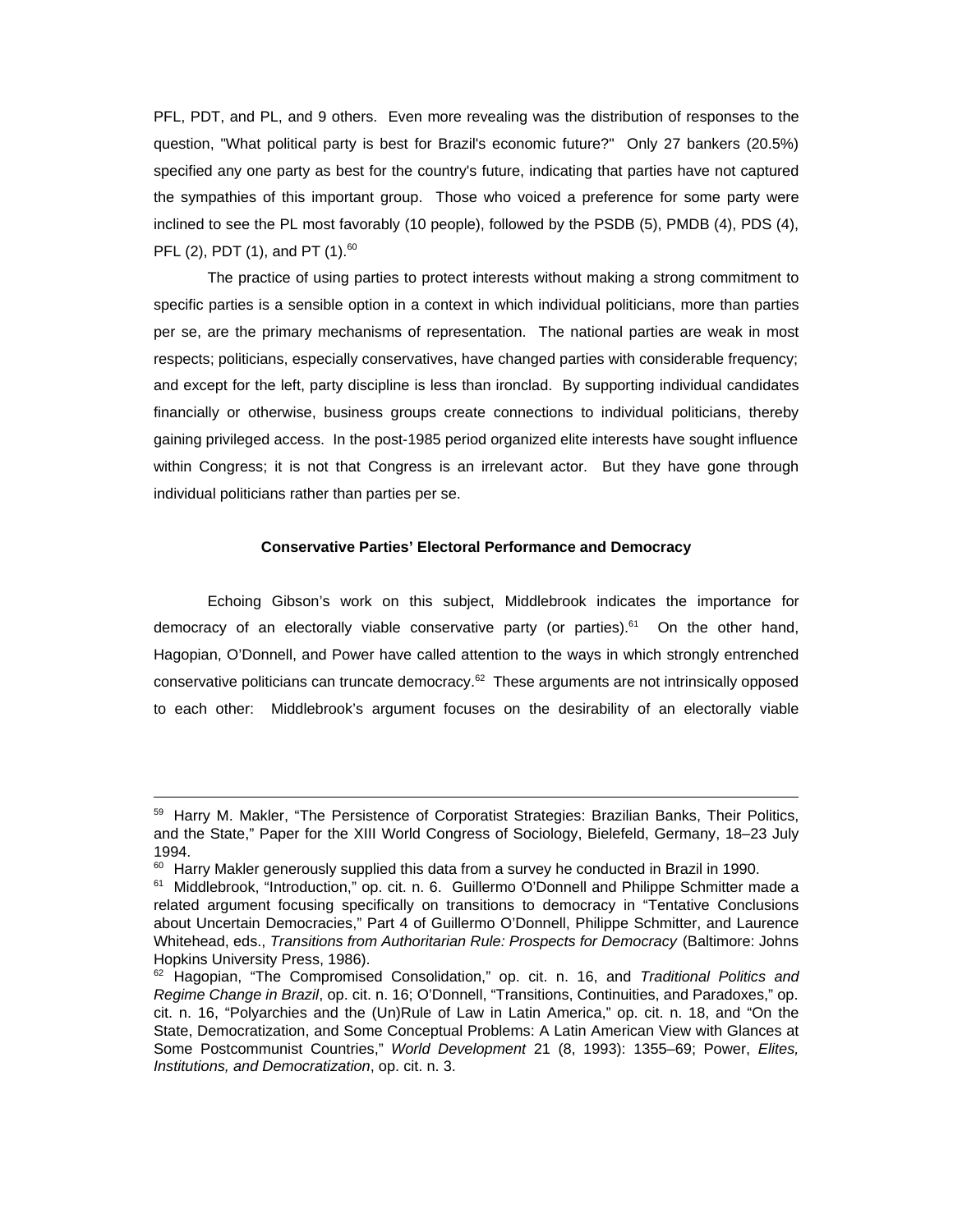conservative party (or parties) for democratic survivability while Hagopian's focuses on the problems created by entrenched traditional elites for the deepening and quality of democracy.

The Brazilian case supports Hagopian's and O'Donnell's arguments more than Gibson's and Middlebrook's. This is not to say that Gibson and Middlebrook are *generally* wrong, but the Brazilian case does not conform to their arguments because democracy broke down *despite* the electoral viability of conservative parties. In both democratic periods Brazil has had electorally viable conservative parties. Middlebrook argues that conservative parties must win at least 20–30% of the vote if conservative forces are to play an influential role in policy coalitions and to exercise an effective veto over initiatives that threaten their interests. Even if one counts the 1945–64 PSD as a centrist rather than conservative party, Brazilian conservative parties have always managed above that threshold.

On four occasions between 1954 and 1964 democracy was seriously imperiled: in 1954 when conservative forces conspired against Getúlio Vargas; in 1955 when they considering blocking elected president Juscelino Kubitschek from taking power; in 1961 when President Jânio Quadros resigned; and in 1964 when the military coup toppled President João Goulart. In no case was this threat to democracy attributable to the absence of an electorally viable conservative party. Nevertheless, the fact that conservative parties had experienced an electoral decline between 1946 and 1964 contributed to their frustration with democracy and their willingness to support a coup. In this limited sense, the experience of 1946–64 was consistent with a modified version of Gibson's and Middlebrook's argument.

Consistent with the Gibson/Middlebrook argument, the electoral success of conservative parties since 1985 has probably contributed to conservative willingness to abide by democratic rules of the game. However, what has been decisive in this respect is not that conservative parties have fared better electorally since 1985 than they did between 1946 and 1964. Rather it is that they are more willing to accept electoral losses in the ideologically depolarized post–Cold War period and that the international sanctions for failing to abide by electoral rules of the game are far more costly today than was the case during Brazil's earlier experiment with democracy.

The Brazilian experience supports the arguments of Hagopian and O'Donnell regarding the disadvantages of large contingents of conservative politicians who favor truncated forms of democracy and support some undemocratic practices. Conservatives were especially likely to favor broad military prerogatives in the early years of the post-1985 democracy. They have been more tolerant of rampant police violence than other political sectors, and police violence has undermined Brazil's human rights record. In the vast interior conservatives are more likely to rule in personalistic, patrimonial fashion and to support legal, police, and political practices that limit popular sectors' exercise of citizenship.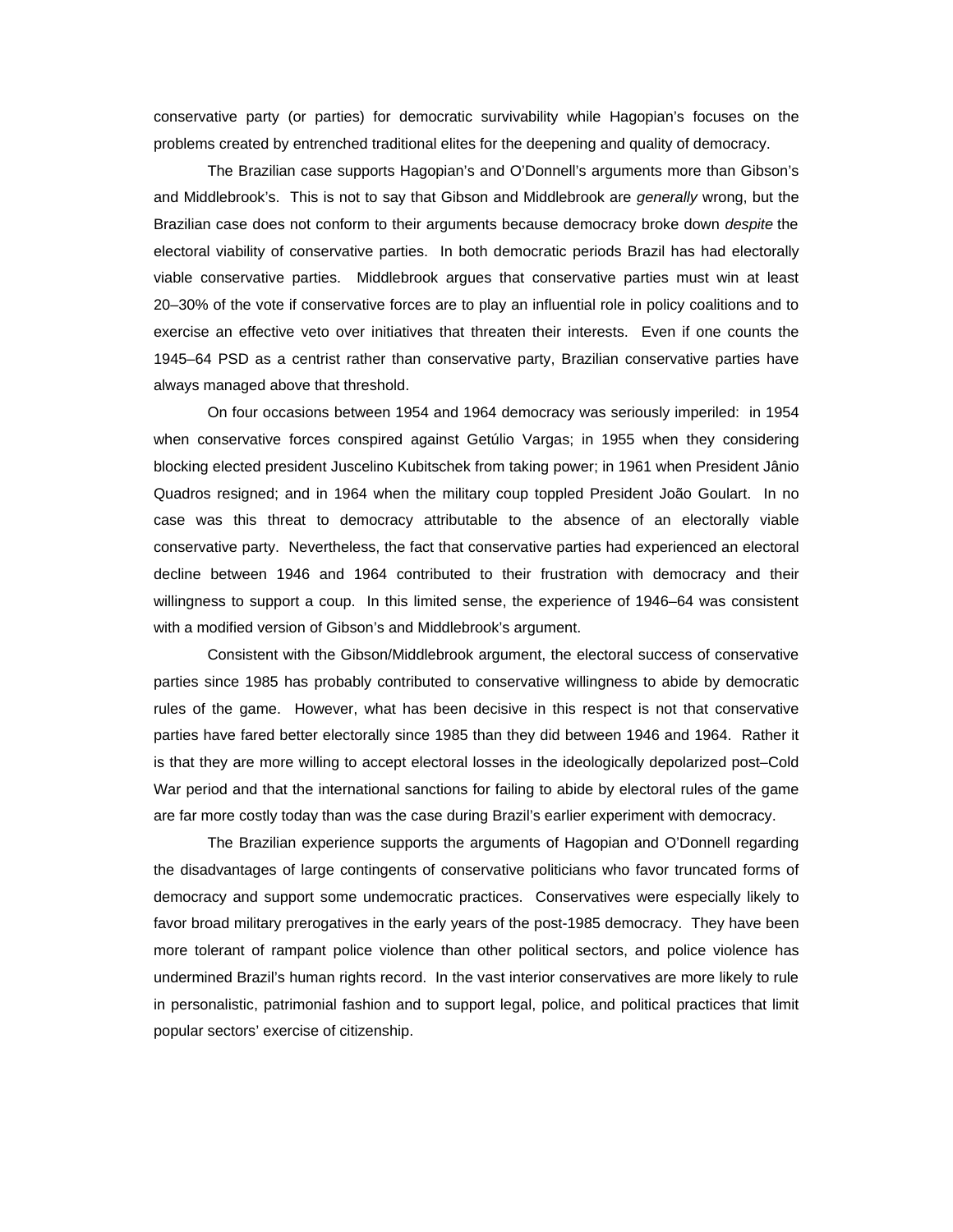## **Conservative Parties' Behavior and Attitudes Regarding Democracy**

Conservative parties in Brazil are more supportive of democracy than ever before. Until 1985 some important conservative parties had a poor record of accepting democracy. Between 1946 and 1964 the UDN frequently acted in ways that undermined democracy. Even a large faction of the PSD turned against Goulart and supported the coup. The support of the conservative parties and the center-right PSD was probably a decisive factor in the 1964 coup; as Stepan has argued, successful coups usually enjoy considerable civilian backing.<sup>63</sup>

Between 1946 and 1964 even a minor threat sufficed to mobilize conservative forces against democracy. When the UDN conspired against democracy in 1950, 1954, and 1961, the 'leftist' threat was not significant. Although Vargas's populist proclivities alienated traditional conservative Brazilians, he hardly threatened property rights or even economic development. Nor did Juscelino Kubitschek threaten conservative interests, yet the UDN conspired to block him from taking office. Only in 1963–4, when Goulart flirted with the left, behaved erratically, and made equivocal statements about respecting the constitution, was the threat to conservative interests serious.

Between 1966 and 1984 ARENA and the PDS reaped the benefits of their junior partnership with the military dictatorship. They consistently supported military rule and until 1982 rarely questioned the generals' edicts. Only in 1984, when a faction defected to form the PFL, did a significant group within ARENA/PDS challenge military rule, and even this defection was occasioned more by personal and regional disagreements than by debate about the desirability of democracy.

Thus, the pre-1984 record of conservative parties was hardly auspicious for accepting democracy. Since 1985, however, conservative parties have engaged in no conspiratorial antidemocratic activities and appear to have accepted democracy, although if democracy were extremely threatening to conservative interests, coup mongering might resurface.

Skeptics might wonder whether this is because conservative parties have undergone a democratic metamorphosis or simply because they have been less threatened in the post-1985 democratic period.<sup>64</sup> Conservative acceptance of democracy has certainly been fostered by the consistent presence of rightist parties—especially the PFL—in the national cabinet during the

<sup>&</sup>lt;sup>63</sup> Alfred C. Stepan, *The Military in Politics: Changing Patterns in Brazil* (Princeton: Princeton University Press, 1971). On the UDN's conspiracies against democracy, see Benevides, *A UDN e o Udenismo*, op. cit. n. 12.

<sup>&</sup>lt;sup>64</sup> The skeptics' point of view is expressed by Atilio Borón, "Becoming Democrats? Some Skeptical Considerations on the Right in Latin America" in Chalmers, Souza, and Borón, eds., *The Right and Democracy in Latin America*, op. cit. n. 22, 68–95.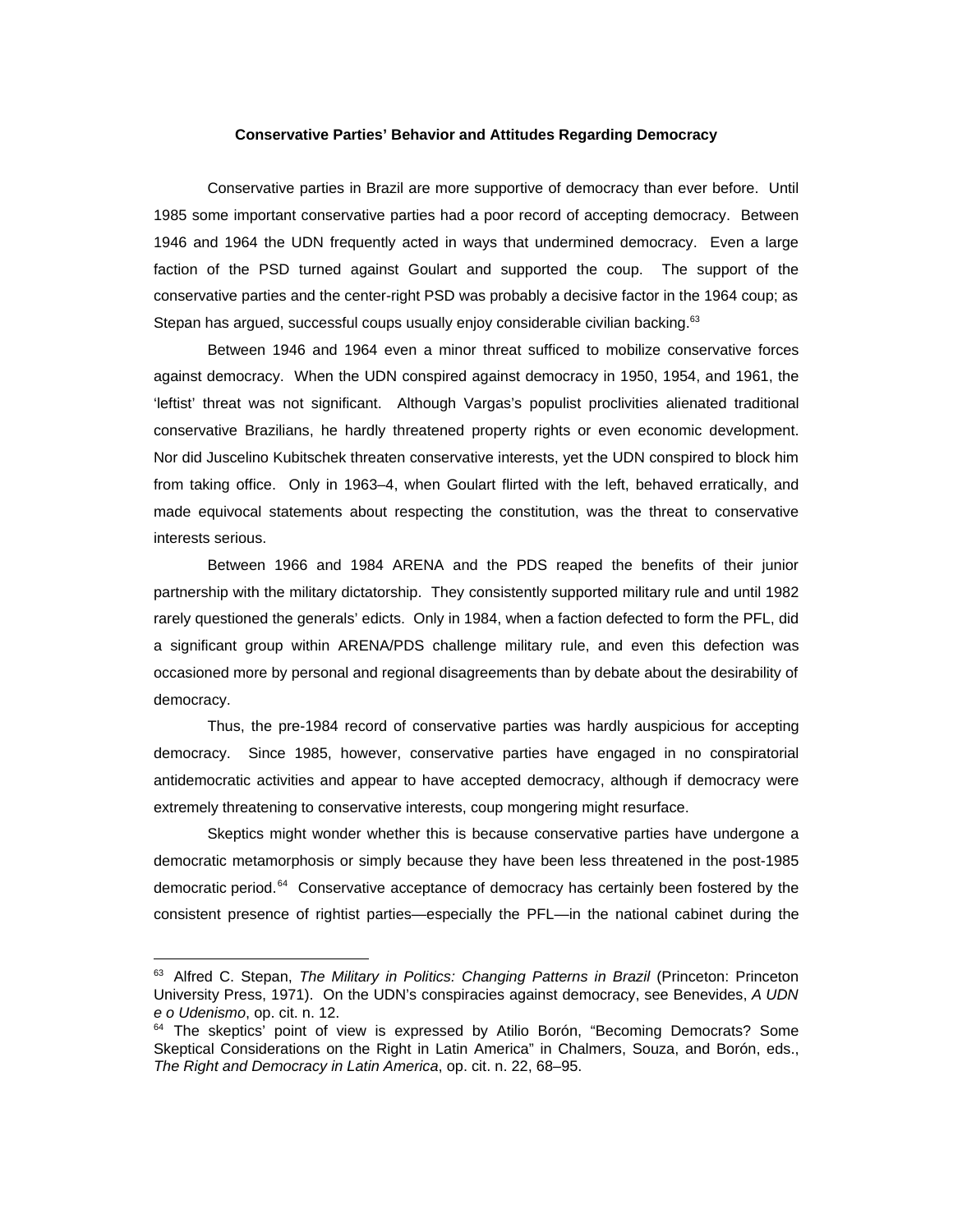entire post-1985 period.<sup>65</sup> We believe that conservatives have undergone a metamorphosis in accepting open political competition (though, especially in the poor regions, they often truncate democracy to protect their interests).

In 1989, when Lula appeared poised to win the presidency with a leftist platform, conservative parties appeared ready to live with the outcome, at least initially. Lula in 1989 represented far more of an objective threat to conservative interests than Vargas in the 1950s. Thus, a potentially serious threat to conservatives' interests in 1989 provoked less conspiratorial activity than a mild threat in the 1950s. Moreover, the economic decay of 1985–94 did not impel conservatives to mobilize against democracy, whereas in 1964 economic problems contributed to conservative dissatisfaction with democracy.

Surveys of Congress support the idea that conservative acceptance of democracy has increased since 1985. Table 25 shows responses to four survey questions related to authoritarianism and military prerogatives. In the years immediately following the transition to democracy in 1985 conservative politicians were more likely than others to express attitudes that reflected greater affinity for authoritarianism. The top two rows of Table 25 report orientations toward authoritarianism as a 'solution' for organizing the economy and polity. Conservative party members have consistently been more likely than other members of Congress to believe that social order is more easily achieved by authoritarianism.

The bottom two rows of Table 25 show growing convergence between members of conservative parties and other members of Congress regarding military prerogatives. One survey question asked whether respondents believed that the military should have the right to intervene to guarantee internal order. In Brazil this was a polemical issue because such a constitutional right had on past occasions legitimated military interventions. Members of conservative parties have consistently been more likely to agree with this statement, but the gap has narrowed over time.

Another important issue related to military prerogatives was whether there should be a single Ministry of Defense rather than various military ministers. As Stepan argued, the multiplicity of military ministers gave the armed forces significant power and autonomy in executive branch decision-making.<sup>66</sup> Thus, support for a single Minister of Defense was associated with more democratic positions. In the first legislature under democracy the PDS resisted this proposal strongly, and the remaining conservative parties were lukewarm about it. However, in 1993 and 1997 support for the Ministry of Defense was strong across the board, and

 $\overline{a}$ 

<sup>65</sup> See Rachel Meneguello, *Partidos e Governos no Brasil Contemporâneo (1985–1997)* (São Paulo: Paz e Terra, forthcoming).

<sup>&</sup>lt;sup>66</sup> Alfred Stepan, *Rethinking Military Politics: Brazil and the Southern Cone (Princeton: Princeton* University Press, 1988), 105–6.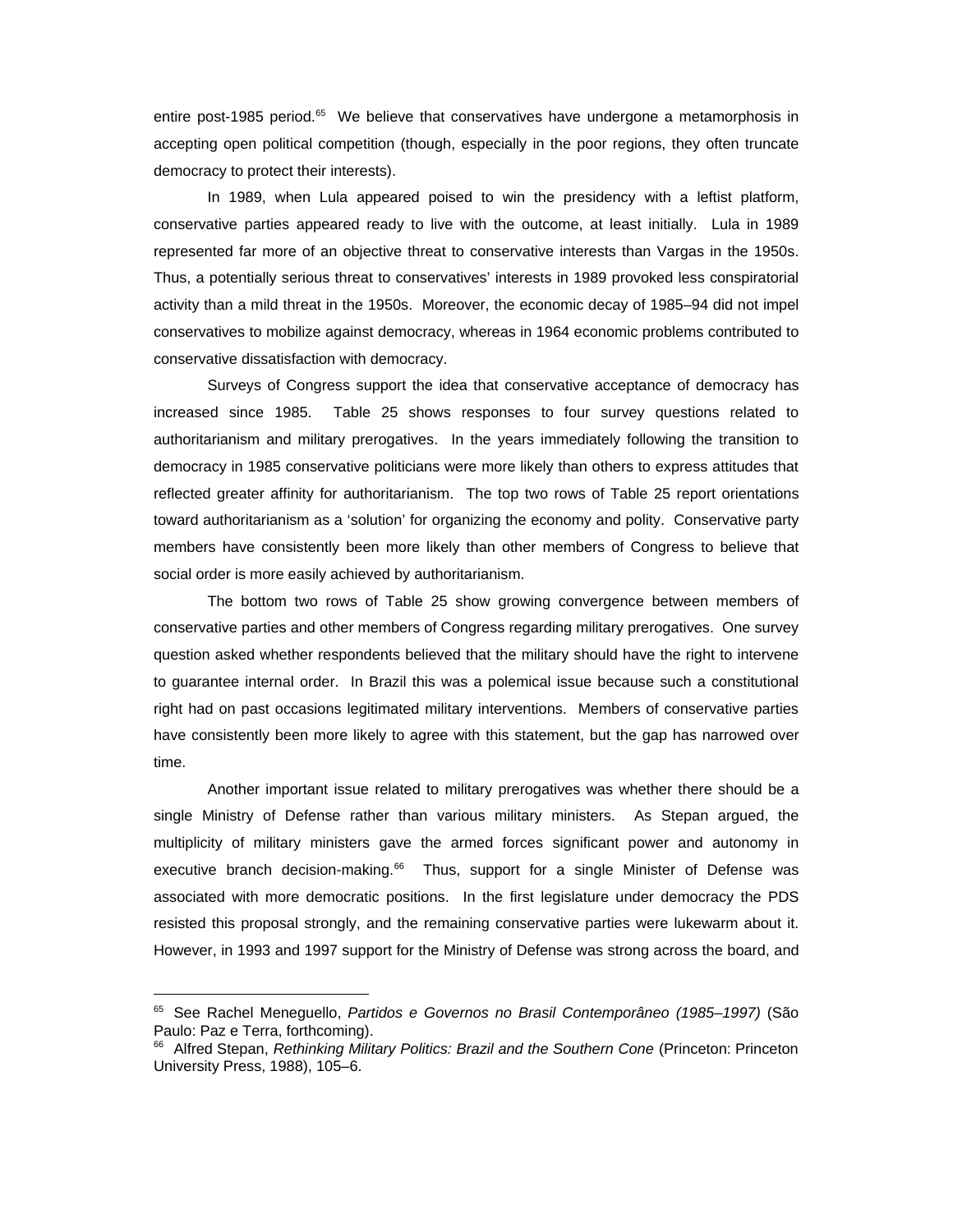conservative parties were no more likely than other parties to oppose the reform. On this particular idea conservative conservative conservative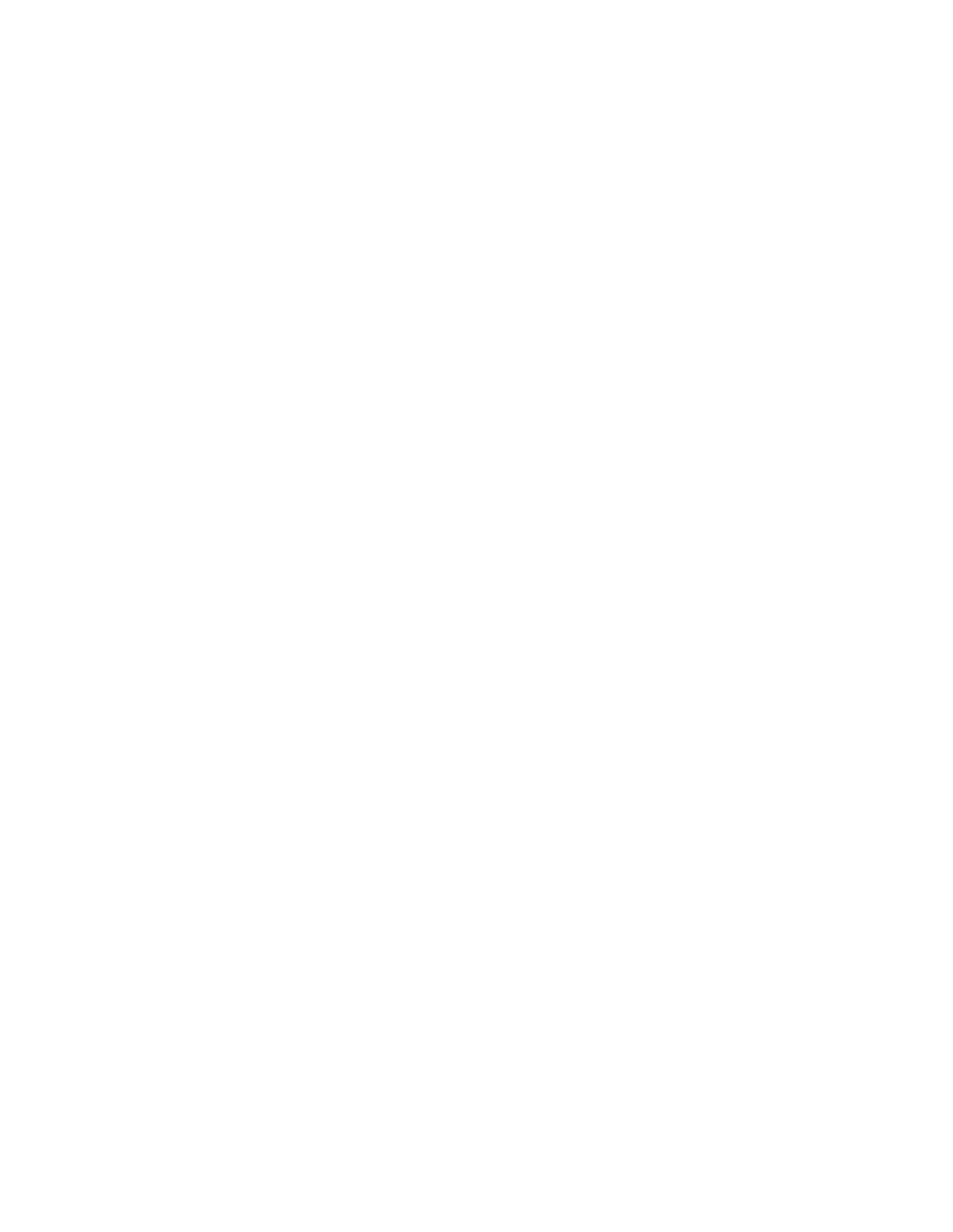parties have backed away from their earlier role as defenders of military prerogatives. In January 1999 President Cardoso created the Ministry of Defense and predictably entrusted this position to a conservative, naming as his minister the PFL Senator Elcio Alvares.<sup>67</sup>

This gradual conservative acceptance of democracy does not mean that conservative parties have democratic outlooks on all policy questions. Many conservative politicians tolerate human rights violations, $68$  which are still widespread among criminal suspects. Although they have moved away from positions that could support democratic breakdowns, conservatives are still more likely to hold views that limit and erode democracy. The right fringe—which should not be confused with the mainstream conservative positions on which we have focused—continues to flagrantly undermine democratic practices and institutions. Perhaps the most important example is the right-wing landowners' association, the UDR (Democratic Rural Union), founded in 1985. Factions of the UDR have supported private landowners' militias. These militias have assassinated some peasant leaders and have attempted to intimidate the movement of landless peasants (Movimento Sem Terra). In the 1991–5 legislature eleven members of Congress, from the PTB, PDC, PPR, PFL, and PDT were linked to the UDR.<sup>69</sup> One of the points demarcating the boundary between the mainstream conservatives analyzed here and the extreme right is the latter's willingness to use armed violence to defend order and private property.

These are important qualifications to our argument that conservative political elites have generally accepted democracy. But whereas in the 1946–64 period these elites were quick to foster military coups, this is no longer the case.

We cannot analyze in detail the factors behind conservatives' willingness to accept democracy, but four seem particularly important. First, in the post–Cold War era the threat of radical social change is greatly diminished, making it easier for conservatives to accept democracy. This has especially been the case since Cardoso was elected president in 1994; the conservatives' economic agenda has become hegemonic. Second, the modern conservative establishment, which is more willing to accept democracy, has grown, and the traditional

l

<sup>67</sup> For an analysis of increasing contestation of military prerogatives, see Wendy Hunter, *Eroding Military Influence in Brazil: Politicians against Soldiers* (Chapel Hill: University of North Carolina Press, 1997).

<sup>&</sup>lt;sup>68</sup> In April 1998 a far rightist PPB federal deputy, Jair Bolsonaro, epitomized this attitude when he stated that some kidnappers "should be tortured so that they divulge the names of all their accomplices." *Veja* No. 1544 (29 April 1998), 17. Although an explicit public defense of torture has become the exception, few conservative politicians criticize the use of torture in interrogations.

<sup>69</sup> See Regina Bruno, "Revisitando a UDR: Ação Política, Ideologia e Representação," *Revista do Instituto de Estudos Brasileiros*, Universidade de São Paulo, No. 1 (1997); and Leigh Payne, *Uncivil Movements: The Armed Right and Democracy in Latin America* (Baltimore: Johns Hopkins University Press, forthcoming).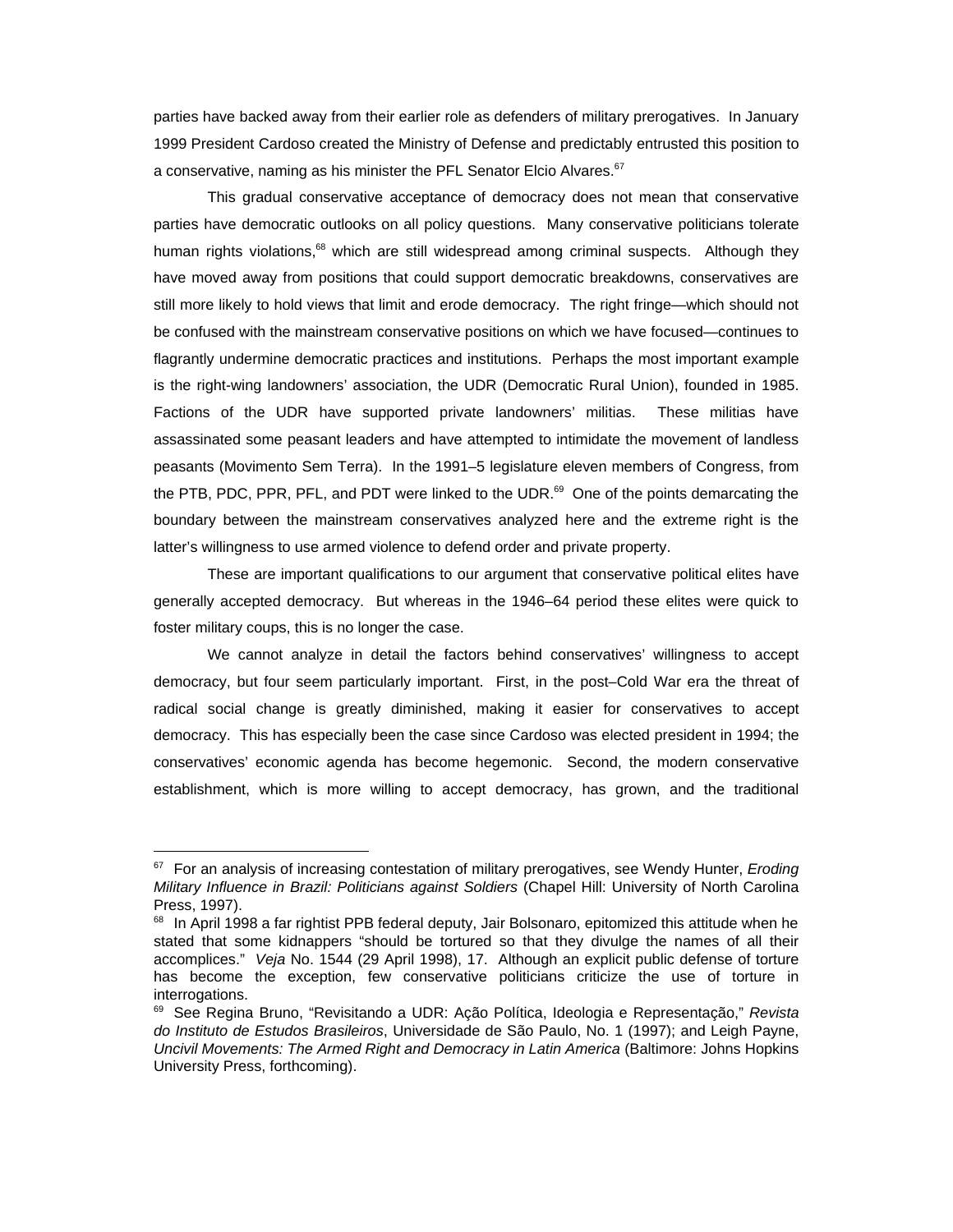authoritarian right that ruled in personalistic fashion in the vast hinterland has receded in comparative power. Third, conservatives recognize that military rule was not a panacea, and the military is more reluctant to intervene in politics than it was in the past. The fact that three successive conservative presidents—Figueiredo (1979–85), Sarney (1985–90), and Collor (1990–2)—fared poorly destroyed conservatives' confidence that they had all the answers. Finally, international mechanisms for supporting democracy have strengthened in the past two decades, such that the cost of frontally opposing democracy has escalated. Conservative acceptance of democracy does not ensure its impregnability, but in a country in which conservatives historically were the main opponent of democracy, it is a major step.

## **The Resurgence of Conservative Parties?**

Conservative parties have scored some meaningful electoral and political successes in post-1985 Brazil. In his seminal works on the Brazilian party system Gláucio Soares demonstrated that conservative parties experienced a secular demise between 1946 and 1962 and again between 1970 and 1982.<sup>70</sup> However, the post-1985 period has revealed a certain dynamism in conservative parties that may offset the trends that Soares detected for earlier periods. Instead of representing positions widely seen as retrograde, conservative parties now claim to represent the future by virtue of their promarket views. A more programmatic breed of conservatism is emerging alongside the more traditional clientelistic variant. It is possible that conservative electoral reliance on the traditional and poorer parts of the country is diminishing. The conservative parties are more accepting of democracy than in the past. If these changes are consolidated, they would bolster the future of conservative parties in Brazil.

On the political front conservative successes are even more striking. The three presidential elections held under democracy have been won by candidates who promoted the conservatives' economic agenda, and the centrist parties have migrated rapidly toward conservative economic positions over the last decade. Thus, even if conservatives do not revitalize their electoral standing, they have temporarily won the battle to define much of Brazil's future.

<sup>70</sup> Soares, *Sociedade e Política*, op. cit. n. 11.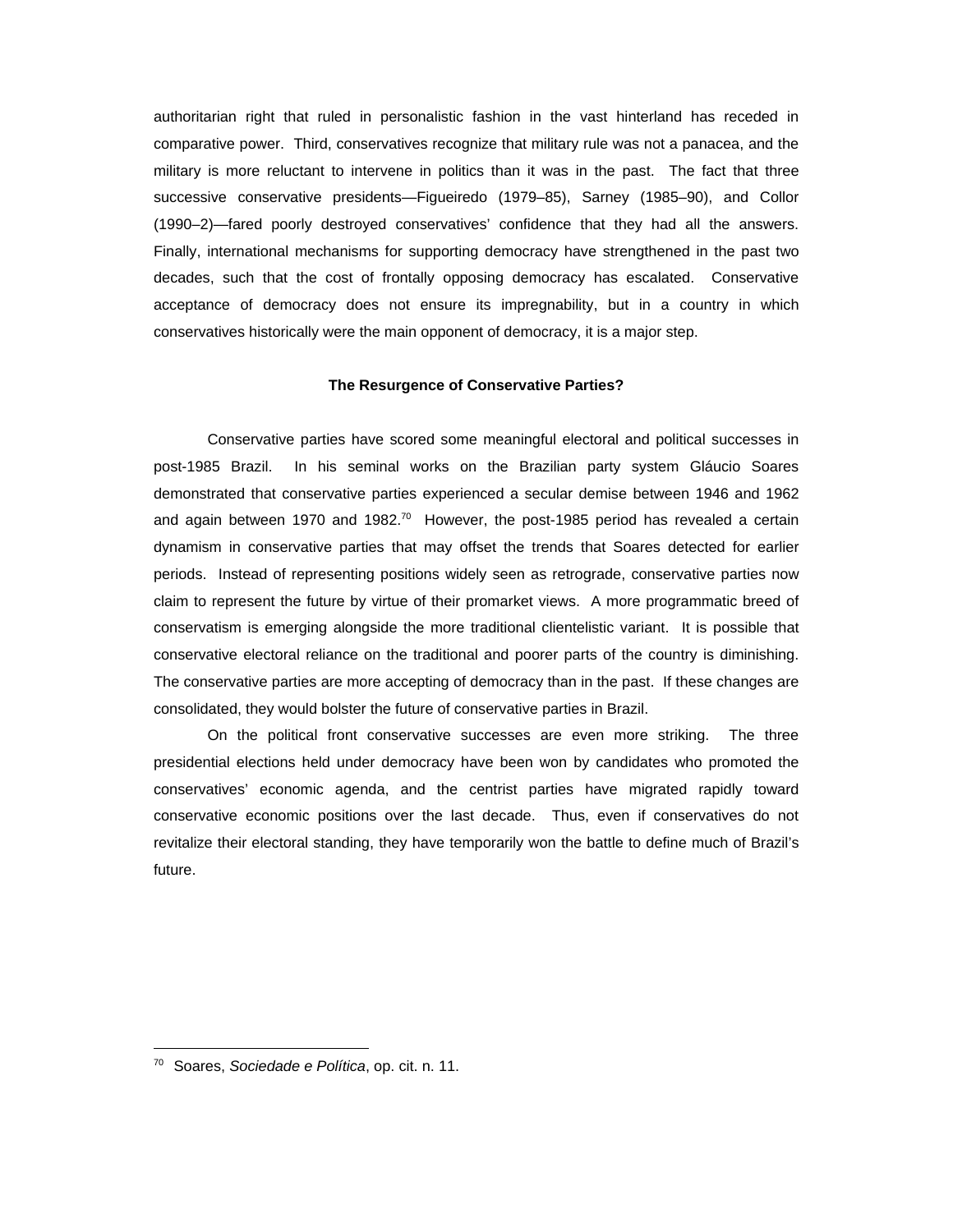## **Localistic Orientations in the Conservative Parties (Percentage Ranking Local Loyalties Higher than Partisan Loyalties)**

|                                | 1988      |                | 1997      |     |
|--------------------------------|-----------|----------------|-----------|-----|
| Group                          | %         | $(\mathsf{N})$ | %         | (N) |
| <b>Conservative Parties</b>    | $74.2***$ | 31             | $70.3***$ | 64  |
| <b>Nonconservative Parties</b> | 46.9      | 64             | 46.3      | 95  |
| Congress                       | 55.2      | 96             | 56.0      | 159 |

Pearson's chi–square test on conservative versus nonconservative groups. Significance levels \*\*\* p < .01

Question: "When there is a conflict between the needs of your region and your party's positions, do you vote most often:

- (1) with your party;
- (2) according to the needs of your region; or
- (3) do you split your votes evenly?"

Percentages in table refer to those selecting the second (regional) option.

Sources: Mainwaring 1988 survey of Brazilian National Congress; Power 1997 survey of Brazilian National Congress.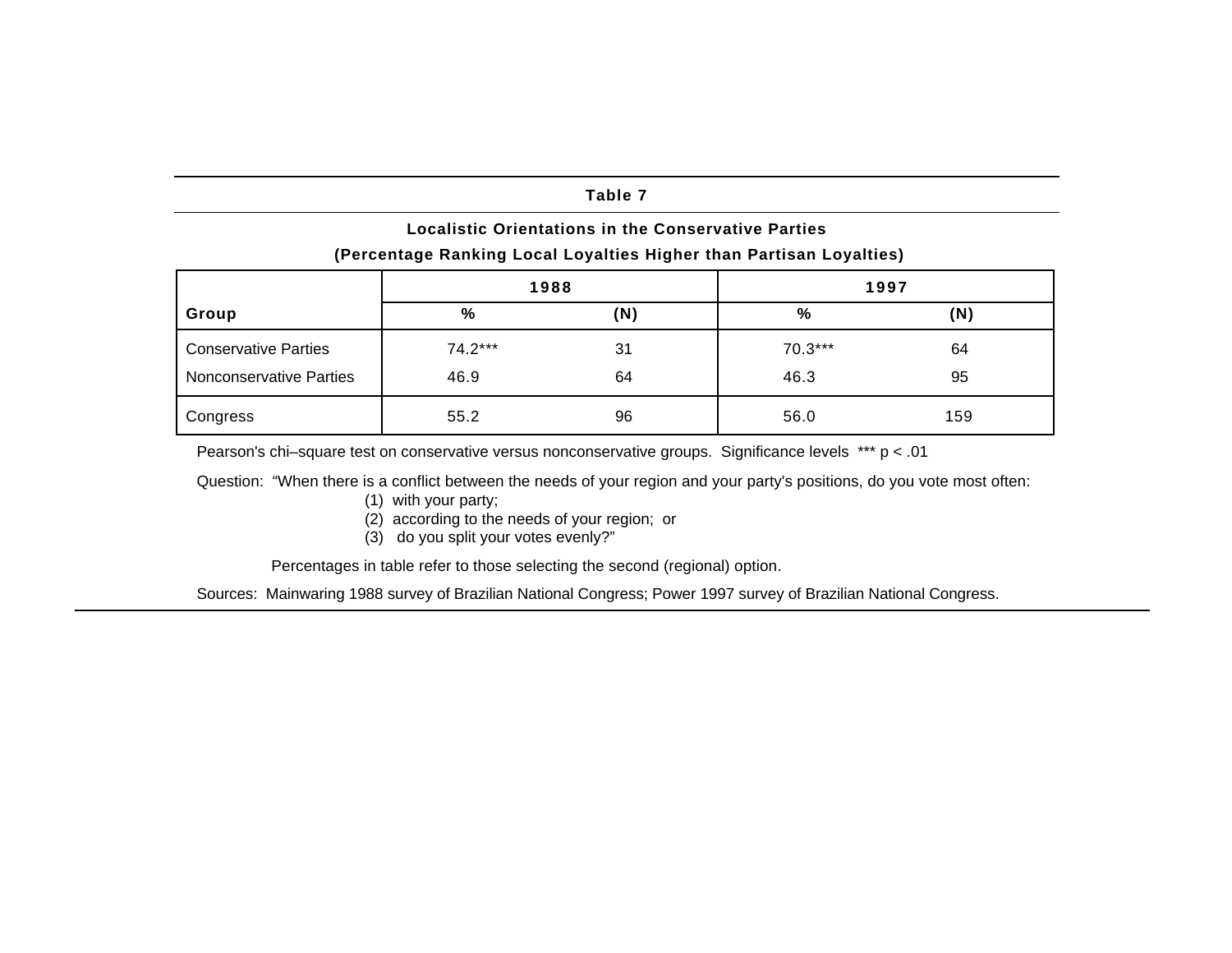| Unchlandiis toward mishtundiidii ahu Kepresentational issues, nomi Legisiative odi veys         |                         |                            |       |                         |                            |       |                  |                            |       |  |  |  |  |
|-------------------------------------------------------------------------------------------------|-------------------------|----------------------------|-------|-------------------------|----------------------------|-------|------------------|----------------------------|-------|--|--|--|--|
| Survey                                                                                          |                         | 1990                       |       |                         | 1993                       |       |                  | 1997                       |       |  |  |  |  |
| Question                                                                                        | Cons.<br><b>Parties</b> | Noncons.<br><b>Parties</b> | Cong. | Cons.<br><b>Parties</b> | Noncons.<br><b>Parties</b> | Cong. | Cons.<br>Parties | Noncons.<br><b>Parties</b> | Cong. |  |  |  |  |
| Support maintaining<br>presidential system of<br>government <sup>a</sup>                        | $27.5***$               | 14.7                       | 19.5  | 41.3                    | 37.0                       | 38.9  | $43.1***$        | 27.8                       | 34.2  |  |  |  |  |
| Attribute election victory<br>to themselves rather<br>than to party <sup>b</sup>                | $91.0***$               | 74.8                       | 81.6  | 88.0***                 | 56.4                       | 70.7  | $90.9***$        | 69.1                       | 78.1  |  |  |  |  |
| Believe legislators<br>should follow party line<br>rather than personal<br>beliefs <sup>c</sup> | 46.6                    | 53.2                       | 50.7  | $46.2***$               | 71.4                       | 60.2  | 38.5***          | 64.1                       | 53.5  |  |  |  |  |
| Support concept of party<br>fidelity <sup>d</sup>                                               | 48.9*                   | 60.0                       | 55.7  | 64.9***                 | 84.0                       | 75.7  | $60.0*$          | 73.6                       | 67.9  |  |  |  |  |
| Favor punishing party<br>switchers by depriving<br>them of office <sup>e</sup>                  | 50.0                    | 55.6                       | 53.6  |                         |                            |       | 60.9***          | 83.2                       | 74.2  |  |  |  |  |

## **Orientations toward Institutional and Representational Issues, from Legislative Surveys**

Pearson's chi–square test on conservative versus nonconservative groups. Significance levels \*\*\* p < .01 \*\* p < .05 \* p < .10

<sup>a</sup> Question: "Do you favor or oppose instituting the parliamentary system of government?"

- <sup>b</sup> Question: "Some legislators are elected because of their party—that is, the organizational strength of the party or its profile in public opinion. Others are elected due to their individual capacity for organization or their personal performance (*atuação*) in politics. In your case, which was more important, the party or your personal efforts?"
- <sup>c</sup> Question: "Do you believe that in legislative activity, a legislator should generally vote as the party indicates or according to his/her personal beliefs?"
- <sup>d</sup> Question: "Do you support the party closing debate on an issue and resorting to the institution of party fidelity?" (Loose translation of: "*O Sr. acha correto o partido fechar questão e usar o recurso da fidelidade partidária*?")
- <sup>e</sup> Statement: "Legislators should lose their mandates if they change parties after the elections." Agreement percentages refer to sum of *concorda, plenamente* and *concorda, em termos*.

Source: Timothy J. Power surveys of Brazilian National Congress.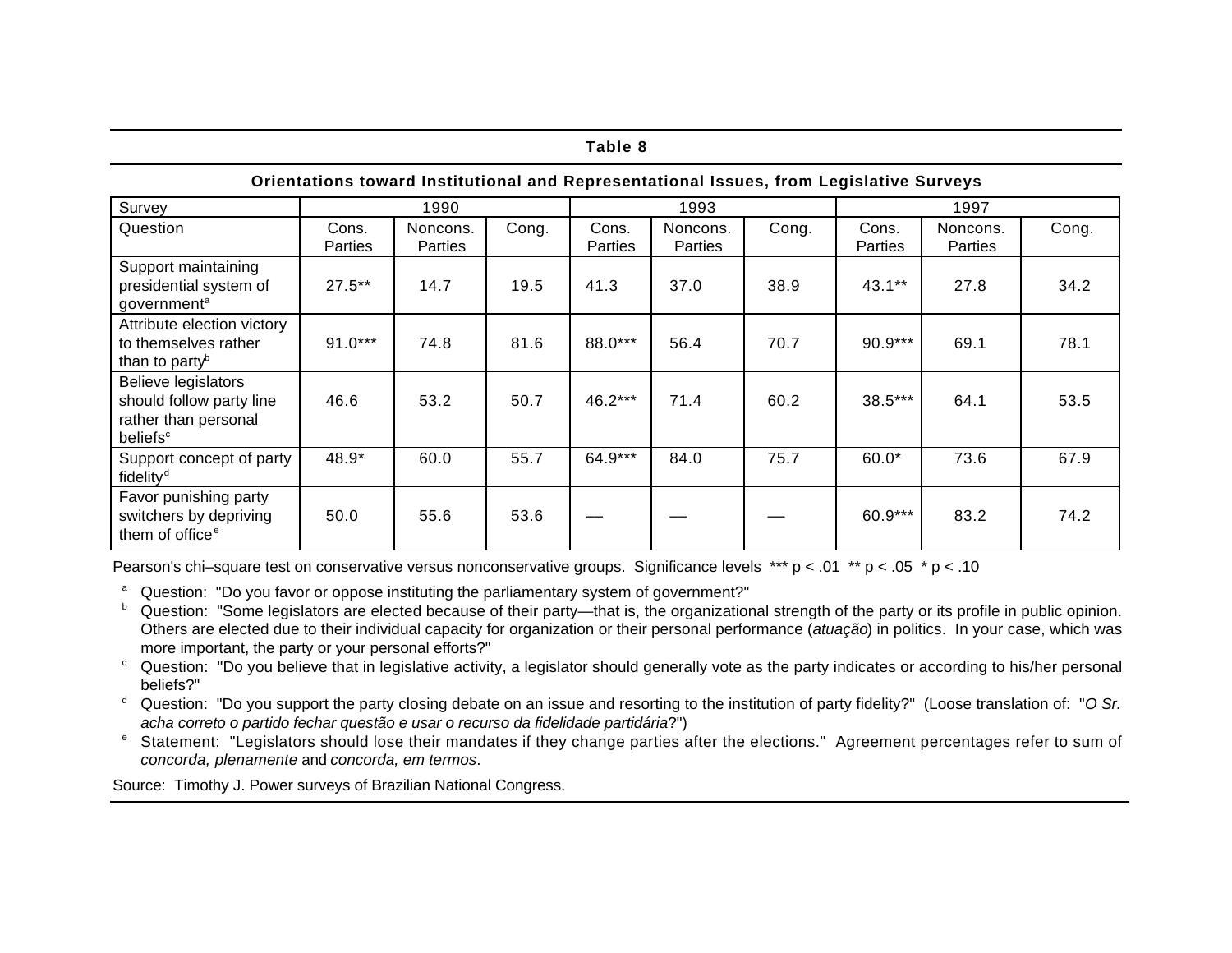|                                                                               | Table 9        |                |                  |               |                |                |                  |               |                |                |                  |               |  |
|-------------------------------------------------------------------------------|----------------|----------------|------------------|---------------|----------------|----------------|------------------|---------------|----------------|----------------|------------------|---------------|--|
| Ideological Placement of Parties in National Congress, 1990-1997 <sup>a</sup> |                |                |                  |               |                |                |                  |               |                |                |                  |               |  |
|                                                                               |                | 1990           |                  |               |                |                | 1993             |               |                |                | 1997             |               |  |
| Party                                                                         | (1)<br>Overall | (2)<br>Noncon. | (3)<br>Own Party | (4)<br>Selves | (1)<br>Overall | (2)<br>Noncon. | (3)<br>Own Party | (4)<br>Selves | (1)<br>Overall | (2)<br>Noncon. | (3)<br>Own Party | (4)<br>Selves |  |
| PDS/PPR/<br>PPB                                                               | 8.47(212)      | 8.96 (132)     | 6.93(15)         | 5.60(15)      | 7.75 (162)     | 8.48(88)       | 6.17(24)         | 5.82(27)      | 8.38(151)      | 8.84(88)       | 7.39(18)         | 5.65(17)      |  |
| PFL                                                                           | 7.74(217)      | 8.35 (134)     | 6.05(39)         | 5.27(37)      | 7.51 (166)     | 8.23(90)       | 6.12(28)         | 5.43(28)      | 8.10 (155)     | 8.60(90)       | 6.92(39)         | 6.03(29)      |  |
| PTB                                                                           | 6.92(208)      | 7.54(131)      | 5.17(6)          | 4.86(7)       | 6.75(161)      | 7.39(87)       | 6.00(7)          | 5.14(7)       | 7.28 (150)     | 7.69(87)       | 6.75(4)          | 5.33(3)       |  |
| PL                                                                            | 7.23 (209)     | 7.82 (130)     | 5.11(9)          | 5.60(5)       | 7.36 (163)     | 7.90 (87)      | 5.20(5)          | 5.20(5)       | 7.48 (145)     | 8.00(85)       | 7.00(3)          | 4.00(1)       |  |
| <b>PDC</b>                                                                    | 7.42 (204)     | 8.04 (127)     | 6.13(8)          | 5.67(6)       |                |                |                  |               |                |                |                  |               |  |
| <b>PP</b>                                                                     |                |                |                  | —             | 6.30(157)      | 6.97(87)       | 5.11(9)          | 5.13(8)       |                |                |                  |               |  |
| <b>PRN</b>                                                                    | 7.42 (205)     | 8.00 (129)     | 5.71(7)          | 5.00(6)       | 8.32(158)      | 8.97 (88)      | 7.00(4)          | 5.50(6)       |                |                |                  |               |  |
| <b>PMDB</b>                                                                   | 4.88 (216)     | 4.95(141)      | 4.42 (74)        | 4.62(58)      | 5.03(173)      | 5.13(95)       | 4.38(34)         | 4.71(28)      | 5.48 (149)     | 5.39(87)       | 4.57(30)         | 4.25 (28)     |  |
| <b>PSDB</b>                                                                   | 3.95 (207)     | 4.06 (130)     | 3.75(32)         | 3.52(29)      | 4.37 (165)     | 4.48 (89)      | 3.94(17)         | 3.81(16)      | 5.86 (153)     | 5.87 (89)      | 4.77 (30)        | 4.81 (27)     |  |
| <b>PDT</b>                                                                    | 3.11(209)      | 3.12(130)      | 2.70(17)         | 3.00(14)      | 3.51(166)      | 3.37(90)       | 3.20(15)         | 3.46(13)      | 3.26(152)      | 3.27(89)       | 2.60(5)          | 3.60(5)       |  |
| PT                                                                            | 1.50(210)      | 1.62(131)      | 1.00(5)          | 1.60(5)       | 2.03(166)      | 2.09(89)       | 2.06(16)         | 2.57(14)      | 1.93(153)      | 2.02(89)       | 1.94(17)         | 2.21(14)      |  |
| Congress                                                                      |                |                |                  | 4.42 (195)    |                |                |                  | 4.49 (152)    |                |                |                  | 4.61 (132)    |  |

(1) Mean overall placement of the party by all respondents (N respondents in parentheses).

(2) Mean placement of the party considering only respondents from nonconservative parties.

(3) Mean placement of the party considering only respondents from the party itself.

(4) Mean ideological self–placement of respondents from within a given party (individual–level).

<sup>a</sup> On a 10–point scale where 1 equals left and 10 equals right.

Source: Timothy J. Power surveys of Brazilian National Congress.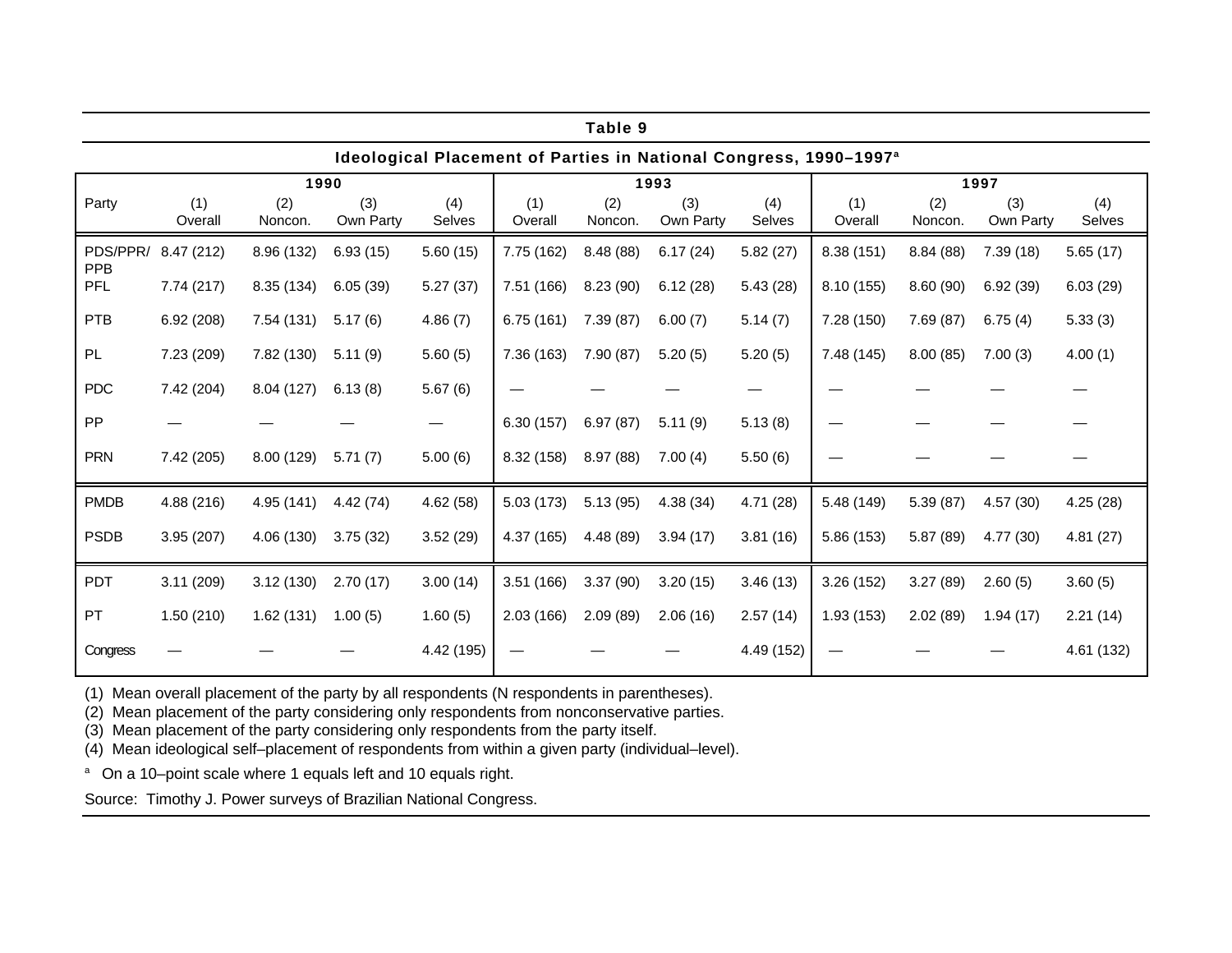|                            |                                                   |            |                        |                         | Table 11  |            |           |            |           |            |  |  |  |  |
|----------------------------|---------------------------------------------------|------------|------------------------|-------------------------|-----------|------------|-----------|------------|-----------|------------|--|--|--|--|
|                            | Senate Seats by Party, 1982-1998<br>(percentages) |            |                        |                         |           |            |           |            |           |            |  |  |  |  |
|                            |                                                   | 1982       | 1986                   |                         |           | 1990       |           | 1994       | 1998      |            |  |  |  |  |
| Party                      | Seats won                                         | Seats held | Seats won <sup>a</sup> | Seats held <sup>a</sup> | Seats won | Seats held | Seats won | Seats held | Seats won | Seats held |  |  |  |  |
| PDS/PPR <sup>bc</sup> /PPB | 60.0                                              | 66.7       | 4.1                    | 6.9                     | 7.4       | 3.7        | 3.7       | 7.4        | 7.4       | 3.7        |  |  |  |  |
| <b>PTBC</b>                | —                                                 | 1.5        |                        | 1.4                     | 14.8      | 9.9        | 5.6       | 6.2        |           | 1.2        |  |  |  |  |
| <b>PFL</b>                 |                                                   |            | 14.3                   | 20.8                    | 29.6      | 18.5       | 20.4      | 22.2       | 18.5      | 24.7       |  |  |  |  |
| PL                         |                                                   | —          | $\hspace{0.05cm}$      | 1.4                     |           | —          | 1.9       | 1.2        |           | —          |  |  |  |  |
| PDC <sup>b</sup>           |                                                   |            | $\hspace{0.05cm}$      | 1.4                     |           | 4.9        |           |            |           |            |  |  |  |  |
| <b>PMB</b>                 |                                                   |            | 2.0                    | 1.4                     | —         | —          |           |            |           |            |  |  |  |  |
| <b>PRN</b>                 |                                                   |            | —                      | —                       | 7.4       | 3.7        |           |            |           |            |  |  |  |  |
| PST/PP <sup>d</sup>        |                                                   |            | —                      |                         |           | 1.2        | 7.4       | 6.2        |           |            |  |  |  |  |
| <b>PMN</b>                 |                                                   |            |                        |                         |           | 1.2        |           |            |           |            |  |  |  |  |
| No party                   |                                                   |            |                        |                         |           | 2.5        |           |            |           |            |  |  |  |  |
| Conservative<br>Total      | 60.0                                              | 68.2       | 20.4                   | 33.3                    | 59.3      | 45.7       | 39.0      | 43.2       | 25.9      | 29.6       |  |  |  |  |
| # Seats                    | 25                                                | 69         | 49                     | 72                      | 27        | 81         | 54        | 81         | 27        | 81         |  |  |  |  |

Senate terms are eight years long. In alternate elections, two–thirds and one–third of the Senate seats are disputed. 'Seats held' columns refer to the composition of the Senate after the respective elections; they combine the seats of the newly elected senators with those who did not run that year. In 1982 one seat per state was contested, and the new state of Rondônia elected three senators. In 1986 two seats were disputed in 23 states, and the Federal District elected three senators. In 1990 and in 1998 one seat per state was disputed. In 1994 two seats per state were disputed.

<sup>a</sup> Omits the 1988 election of three senators from the newly created state of Tocantins, who served in 1989–90. Senate size increased from 72 to 75.

The PDS and PDC merged to form the PPR in 1993.

 $\degree$  The PPR, PTB, and PP merged to form the PPB in 1995.

<sup>d</sup> The PST and PTR merged to form the PP in 1993.

Sources: Lamounier, *De Geisel a Collor*, op. cit. no. 4, 187–9; *Folha de São Paulo,* 29 October 1990; International Foundation for Electoral Systems, *Newsletter* 1, No. 4 (1990): 5; *Folha de São Paulo*, 16 November 1994 and 21 November 1994; Nicolau, *Multipartidarismo e Democracia*, op. cit. n. 17, Table 6, p. 39; *Jornal do Brasil*, 2 February 1999.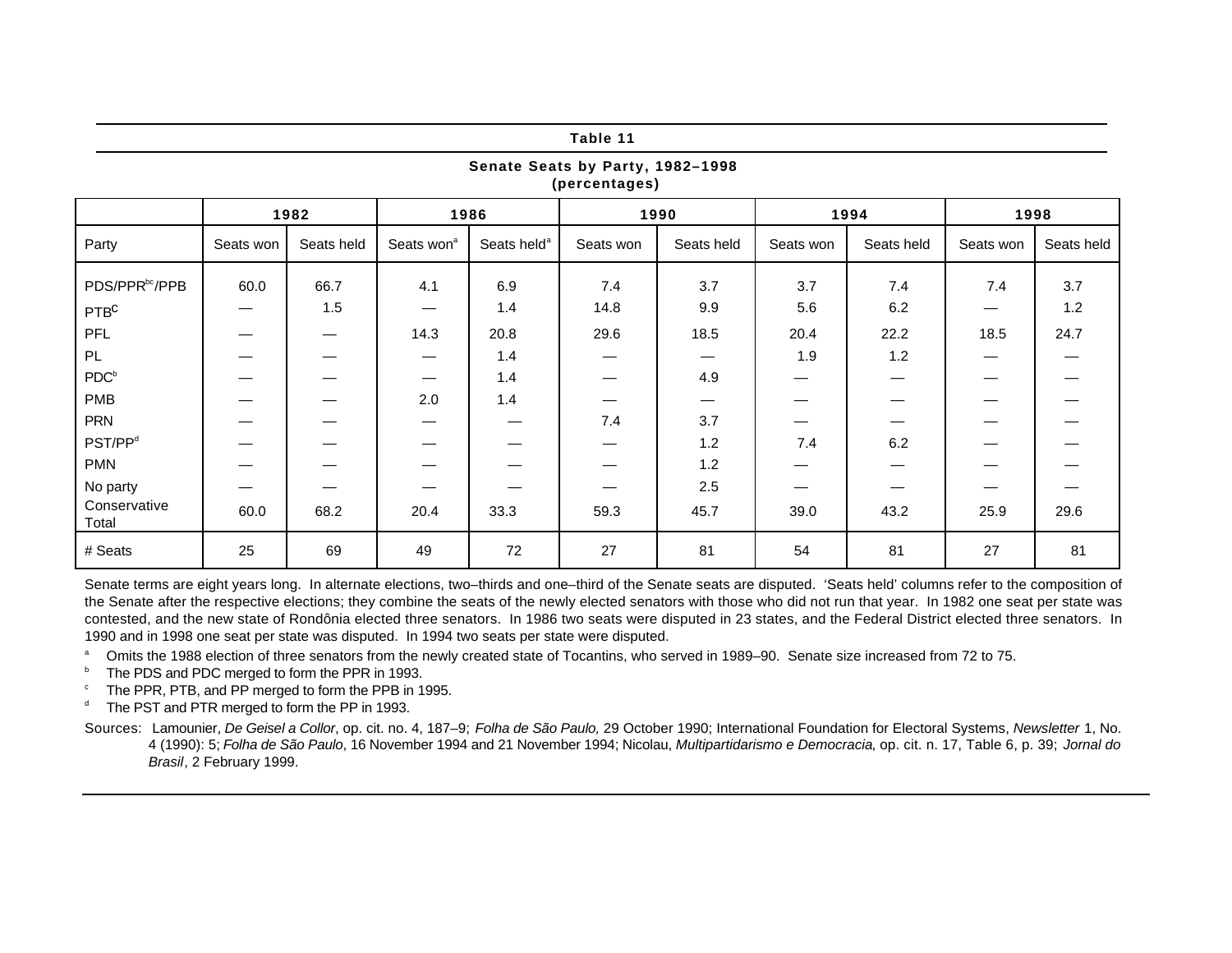|                                                                                                                                    | Table 15                                   |                                             |                                                      |                                        |                                                                           |                                   |                                      |                            |  |  |  |  |  |  |
|------------------------------------------------------------------------------------------------------------------------------------|--------------------------------------------|---------------------------------------------|------------------------------------------------------|----------------------------------------|---------------------------------------------------------------------------|-----------------------------------|--------------------------------------|----------------------------|--|--|--|--|--|--|
|                                                                                                                                    |                                            |                                             |                                                      |                                        | Regional Origin of Members of Conservative Parties in Congress, 1986-1998 |                                   |                                      |                            |  |  |  |  |  |  |
| Year                                                                                                                               | 1986                                       |                                             | 1990                                                 |                                        | 1994                                                                      |                                   | 1998                                 |                            |  |  |  |  |  |  |
| Party                                                                                                                              | Less-<br>Developed<br>Regions <sup>a</sup> | $\mathsf{N}$                                | Less-<br>Developed<br>Regions                        | $\mathsf{N}$                           | Less-<br>Developed<br>Regions                                             | N                                 | Less-<br>Developed<br>Regions        | N                          |  |  |  |  |  |  |
| PDS/PPR/PPB<br><b>PFL</b><br><b>PTB</b><br><b>PL</b><br>PDC <sup>b</sup><br>PP <sup>c</sup><br><b>PRN</b><br>Other<br>Conservative | 55.3<br>71.4<br>35.0<br>0.0<br>60.0<br>0.0 | 38<br>133<br>20<br>6<br>5<br>$\overline{2}$ | 44.7<br>77.8<br>61.4<br>13.3<br>84.0<br>48.9<br>68.8 | 47<br>99<br>44<br>15<br>25<br>45<br>16 | 50.9<br>73.3<br>38.9<br>28.6<br>53.7<br>100.0<br>66.7                     | 59<br>108<br>36<br>14<br>41<br>12 | 36.5<br>68.0<br>31.3<br>58.3<br>66.7 | 63<br>125<br>32<br>12<br>9 |  |  |  |  |  |  |
| Conservative<br>Party Totals                                                                                                       | $61.8***$                                  | 204                                         | 62.2***                                              | 291                                    | 58.3*                                                                     | 271                               | 54.4                                 | 241                        |  |  |  |  |  |  |
| Nonconserva-ti<br>ve Party Totals                                                                                                  | 46.8                                       | 355                                         | 46.4                                                 | 293                                    | 48.9                                                                      | 323                               | 52.5                                 | 353                        |  |  |  |  |  |  |
| Congress                                                                                                                           | 52.2                                       | 559                                         | 54.3                                                 | 584                                    | 53.4                                                                      | 594                               | 53.4                                 | 594                        |  |  |  |  |  |  |

There are minor inconsistencies with Tables 10 and 11 because different sources provide slightly different figures and because of party switching.

Pearson's chi–square test on conservative versus nonconservative groups. Significance levels \*\*\* p < .01 \*\* p < .05 \* p < .10

a Percentage of party members drawn from the less economically developed regions, defined here as the states of the North, Northeast, and Center–West.

<sup>b</sup> The PDC fused with the PDS in 1993, forming the PPR.

<sup>c</sup> The PP and PPR fused in 1995, forming the PPB.

Sources: Tribunal Superior Eleitoral; *Folha de São Paulo*, 4 February 1991 and 31 January 1995; *Jornal do Brasil*, 2 February 1999.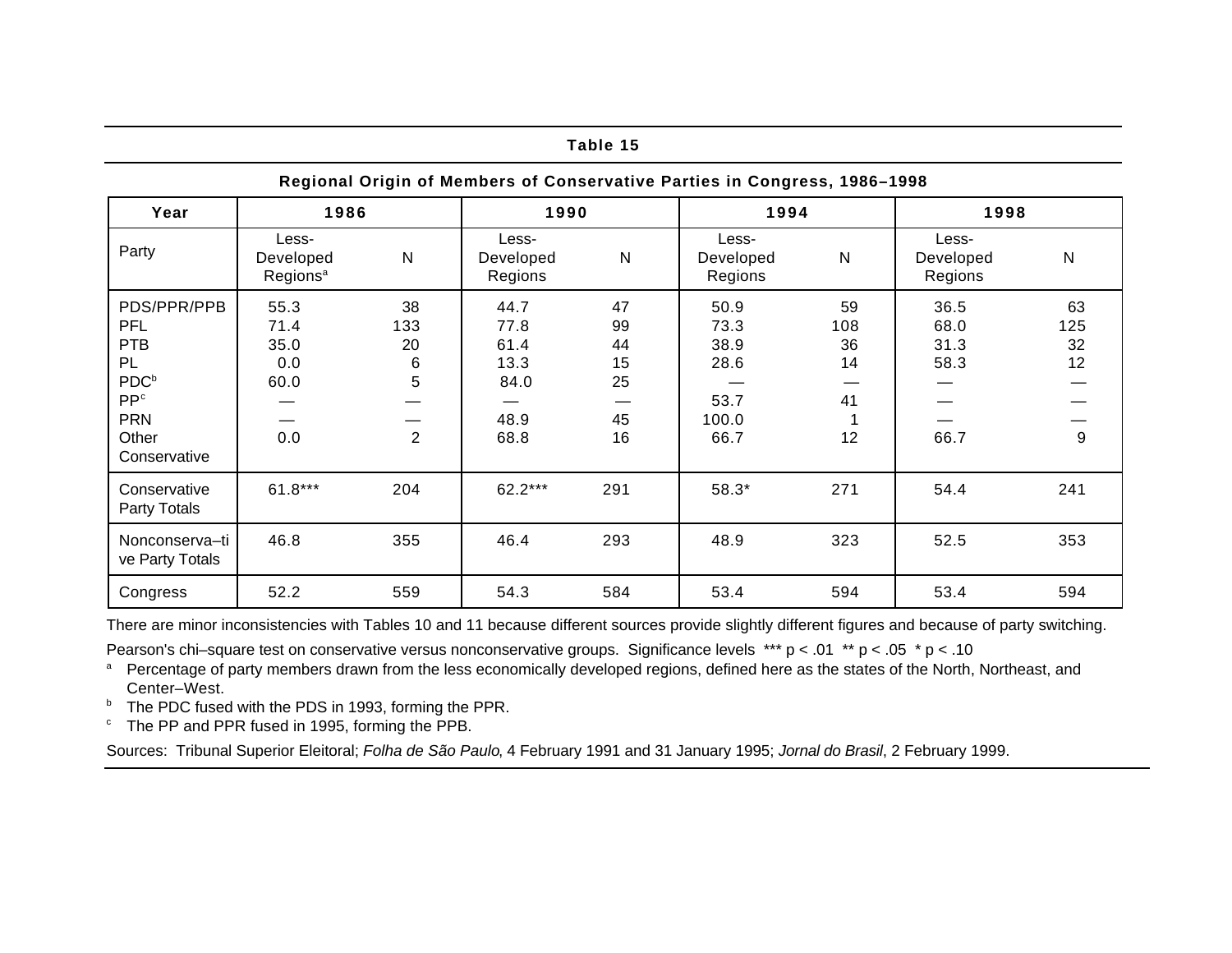|                            | Distribution of Party Identifiers by Region, 1996 |            |            |                |             |               |                        |            |           |               |                                                    |                                           |                           |  |
|----------------------------|---------------------------------------------------|------------|------------|----------------|-------------|---------------|------------------------|------------|-----------|---------------|----------------------------------------------------|-------------------------------------------|---------------------------|--|
|                            |                                                   |            | Right      |                |             | <b>Center</b> |                        |            | Left      |               |                                                    |                                           |                           |  |
|                            | <b>PPB</b>                                        | <b>PFL</b> | <b>PTB</b> | Right<br>Total | <b>PMDB</b> | <b>PSDB</b>   | <b>Center</b><br>Total | <b>PDT</b> | <b>PT</b> | Left<br>Total | <b>All Party</b><br><b>Identifiers<sup>a</sup></b> | <b>No</b><br>Party<br>Identi-<br>fication | All<br><b>Respondents</b> |  |
| Southeast                  | $22.2^a$                                          | 21.3       | 48.7       | 27.8           | 35.0        | 56.4          | 39.9                   | 48.7       | 50.4      | 49.9          | 41.3                                               | 47.9                                      | 45.1                      |  |
| South                      | 51.1                                              | 4.9        | 20.5       | 17.1           | 19.8        | 6.4           | 16.7                   | 33.3       | 18.6      | 21.1          | 18.2                                               | 17.3                                      | 17.7                      |  |
| Northeast                  | 15.6                                              | 64.8       | 15.4       | 44.4           | 32.4        | 27.3          | 31.2                   | 12.8       | 22.3      | 20.7          | 29.9                                               | 22.2                                      | 25.4                      |  |
| North +<br>Center-<br>west | 11.1                                              | 9.0        | 15.4       | 10.6           | 12.8        | 10.0          | 12.2                   | 5.1        | 8.7       | 8.3           | 10.7                                               | 12.6                                      | 11.8                      |  |
| $\mathsf{N}$               | 45                                                | 122        | 39         | 216            | 374         | 110           | 484                    | 78         | 355       | 445           | 1182                                               | 1609                                      | 2791                      |  |

# **Distribution of Party Identifiers by Region, 1996**

**Table 16**

<sup>a</sup> Includes 37 identifiers from nonidentified parties.

Source: June 1996 national survey. N=2791. CESOP archive Dat/BR 96–jun.00541.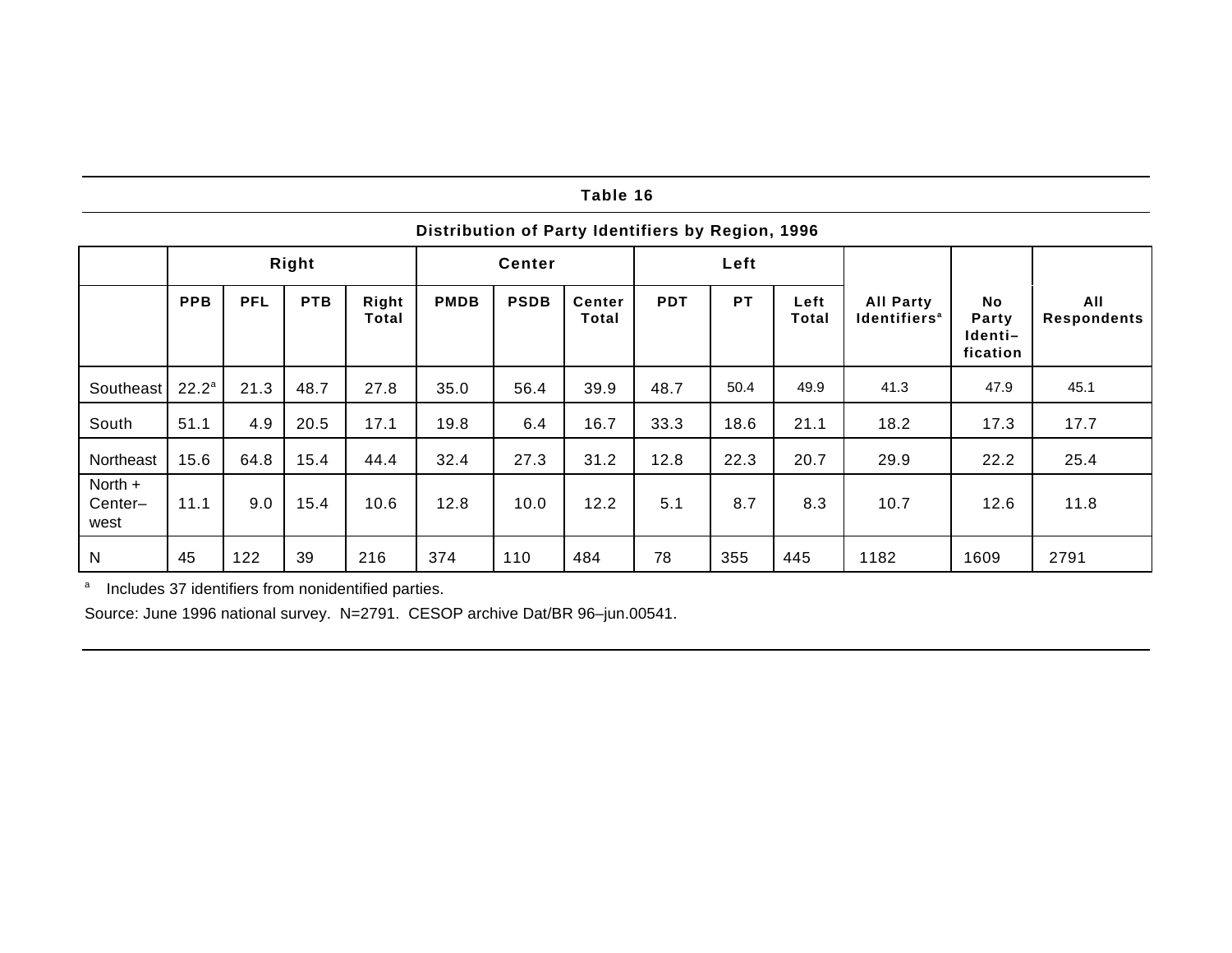|                                                                               |            |            |            |                                                                   |             |               | Table 17                      |            |           |                      |                                             |                                        |              |
|-------------------------------------------------------------------------------|------------|------------|------------|-------------------------------------------------------------------|-------------|---------------|-------------------------------|------------|-----------|----------------------|---------------------------------------------|----------------------------------------|--------------|
|                                                                               |            |            |            | Distribution of Party Identifiers by Population of Counties, 1996 |             |               | <b>1996 National Survey</b>   |            |           |                      |                                             |                                        |              |
|                                                                               |            |            | Right      |                                                                   |             | <b>Center</b> |                               |            | Left      |                      |                                             |                                        |              |
|                                                                               | <b>PPB</b> | <b>PFL</b> | <b>PTB</b> | Right<br><b>Total</b>                                             | <b>PMDB</b> | <b>PSDB</b>   | <b>Center</b><br><b>Total</b> | <b>PDT</b> | <b>PT</b> | Left<br><b>Total</b> | <b>All Party</b><br>Identi-fi<br><b>ers</b> | <b>No Party</b><br>Identifi-c<br>ation | <b>TOTAL</b> |
| Small<br><b>Counties</b><br>(up to 19.600<br>voters)                          | 80.0       | 86.9       | 46.1       | 76.4                                                              | 72.5        | 52.7          | 68.0                          | 44.9       | 40.0      | 42.0                 | 59.6                                        | 57.4                                   | 58.3         |
| <b>Medium</b><br><b>Counties</b><br>(19.600-160.000<br>voters)                | —          |            | 10.3       | 2.8                                                               | 2.4         | 7.3           | 3.5                           | 14.1       | 11.5      | 11.9                 | 6.7                                         | 9.9                                    | 8.6          |
| Large<br><b>Counties</b><br>(more than<br>160.000 voters)                     | 20.0       | 13.1       | 43.6       | 20.8                                                              | 25.1        | 40.0          | 28.5                          | 41.0       | 48.5      | 46.1                 | 33.7                                        | 32.7                                   | 33.1         |
| $\mathsf{N}$                                                                  | 45         | 122        | 39         | 216                                                               | 374         | 110           | 484                           | 78         | 355       | 445                  | 1182                                        | 1609                                   | 2791         |
| Source: June 1996 national survey. N=2791. CESOP archive Dat/BR 96-jun.00541. |            |            |            |                                                                   |             |               |                               |            |           |                      |                                             |                                        |              |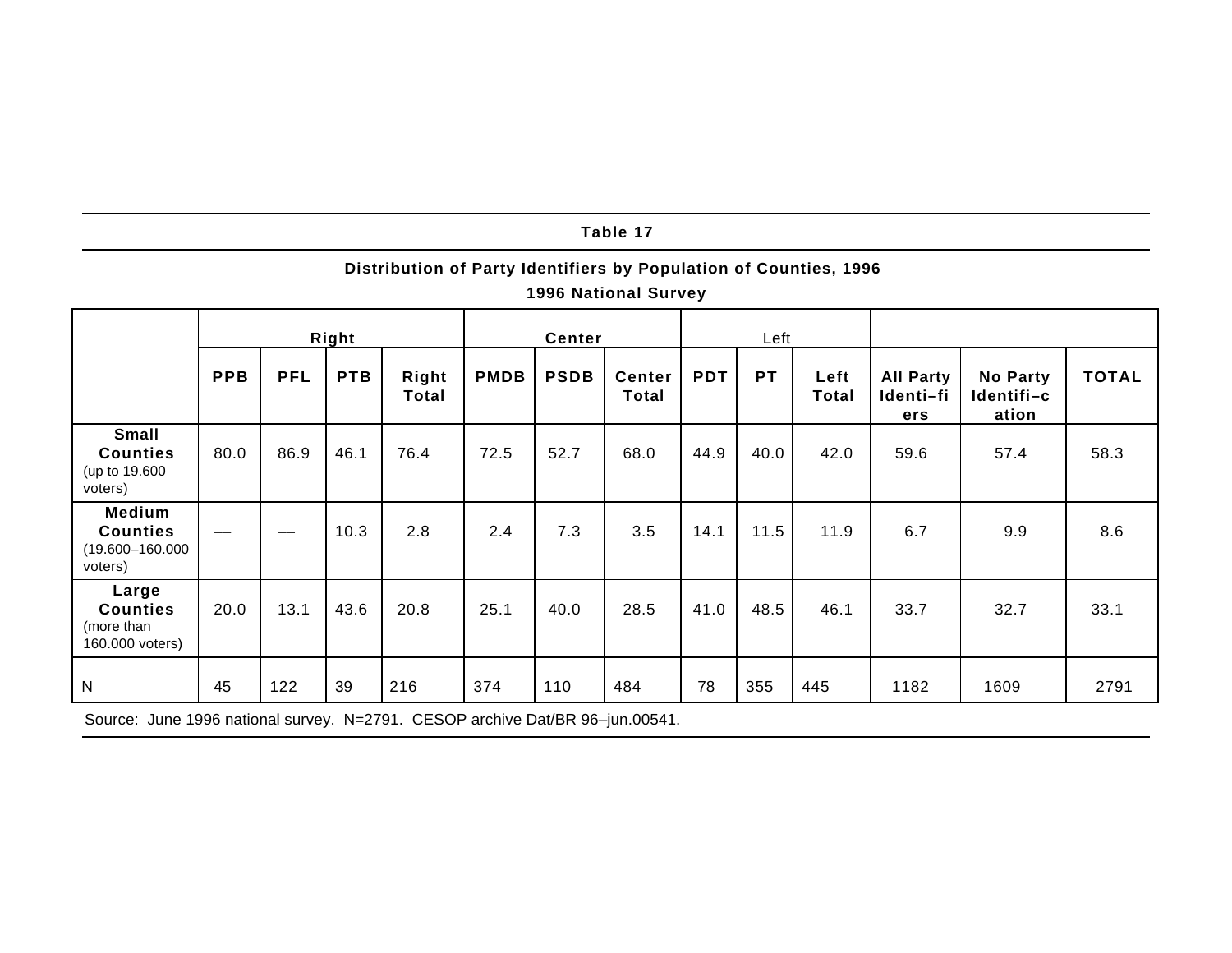|                    | Table 18   |            |            |                       |             |               |                               |                                                |           |                      |                    |                     |              |  |
|--------------------|------------|------------|------------|-----------------------|-------------|---------------|-------------------------------|------------------------------------------------|-----------|----------------------|--------------------|---------------------|--------------|--|
|                    |            |            |            |                       |             |               |                               | Distribution of Party Identifiers by Age, 1996 |           |                      |                    |                     |              |  |
|                    |            | Right      |            |                       |             | <b>Center</b> |                               |                                                | Left      |                      | <b>All Party</b>   | <b>No Party</b>     |              |  |
| Age                | <b>PPB</b> | <b>PFL</b> | <b>PTB</b> | Right<br><b>Total</b> | <b>PMDB</b> | <b>PSDB</b>   | <b>Center</b><br><b>Total</b> | <b>PDT</b>                                     | <b>PT</b> | Left<br><b>Total</b> | <b>Identifiers</b> | Identi-fic<br>ation | <b>TOTAL</b> |  |
| $16 - 17$<br>years | 11.1       | 4.1        | 15.4       | 7.9                   | 4.3         | 10.9          | 5.8                           | 7.7                                            | 9.9       | 9.4                  | 8.0                | 6.9                 | 7.3          |  |
| $18 - 24$          | 20.0       | 26.2       | 20.5       | 22.7                  | 27.8        | 28.2          | 27.9                          | 23.1                                           | 30.7      | 29.0                 | 27.2               | 21.3                | 23.8         |  |
| $25 - 34$          | 24.4       | 26.2       | 15.4       | 23.6                  | 29.4        | 25.5          | 28.5                          | 32.1                                           | 32.7      | 32.1                 | 29.0               | 24.9                | 26.6         |  |
| $35 - 44$          | 17.8       | 18.0       | 20.5       | 19.4                  | 17.4        | 10.9          | 15.9                          | 19.2                                           | 16.1      | 16.9                 | 16.8               | 18.5                | 17.7         |  |
| $45 - 59$          | 17.8       | 16.4       | 20.5       | 18.1                  | 14.7        | 19.1          | 15.7                          | 12.8                                           | 7.9       | 8.8                  | 13.3               | 18.2                | 16.1         |  |
| 60 and<br>more     | 8.9        | 9.0        | 7.7        | 8.3                   | 6.4         | 5.5           | 6.2                           | 5.1                                            | 2.8       | 3.8                  | 5.8                | 10.3                | 8.3          |  |
| N                  | 45         | 122        | 39         | 216                   | 374         | 110           | 484                           | 78                                             | 355       | 445                  | 1182               | 1609                | 2791         |  |

Source: June 1996 National Survey. N=2791. CESOP archive Dat/BR 96–jun.00541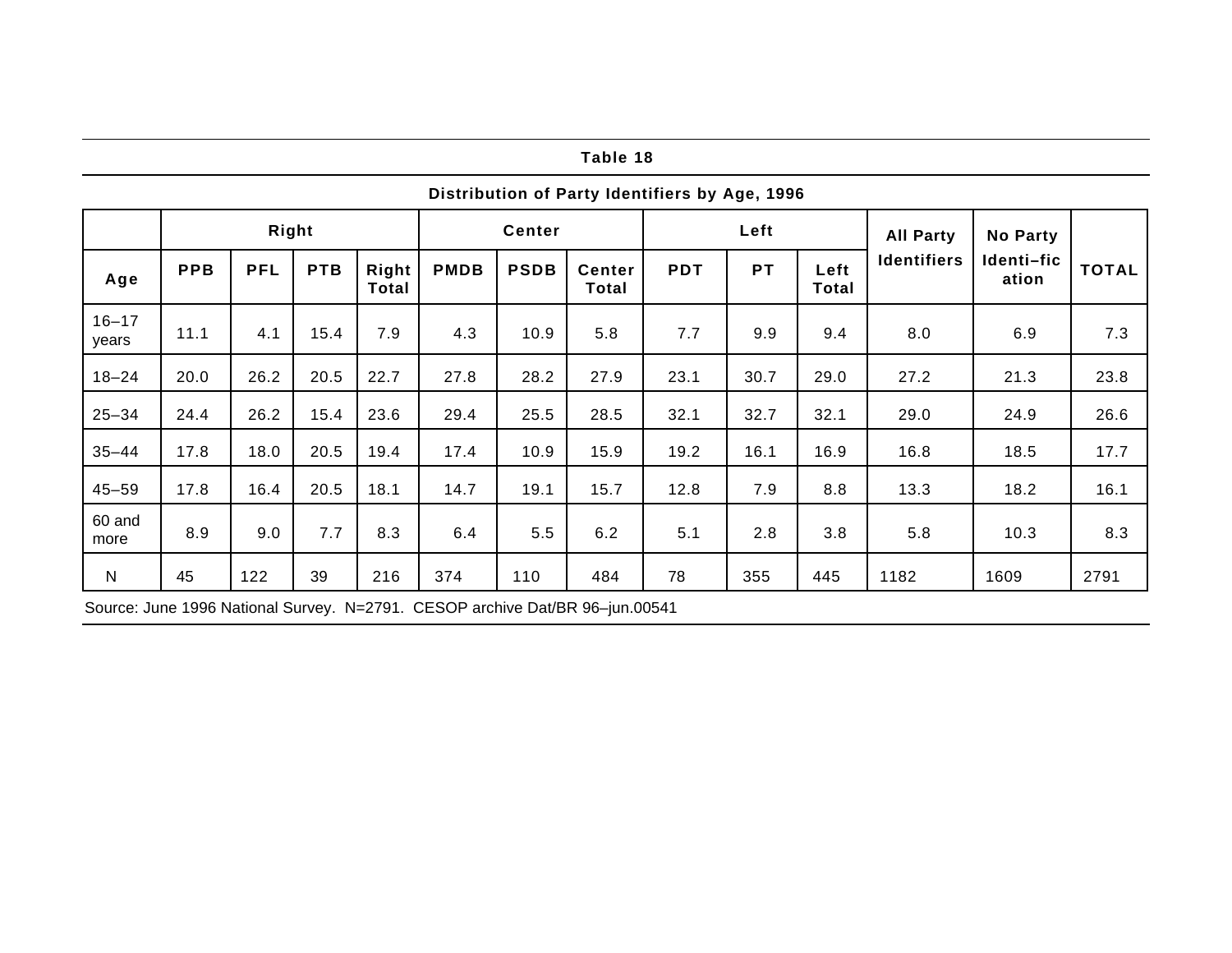| Distribution of Party Identifiers by Level of Education, 1996 |            |            |            |                |             |               |                        |            |           |               |                     |                     |                  |
|---------------------------------------------------------------|------------|------------|------------|----------------|-------------|---------------|------------------------|------------|-----------|---------------|---------------------|---------------------|------------------|
|                                                               |            | Right      |            |                |             | <b>Center</b> |                        |            | Left      |               | <b>All Party</b>    | No Party            | All              |
| <b>Education</b><br>Level                                     | <b>PPB</b> | <b>PFL</b> | <b>PTB</b> | Right<br>Total | <b>PMDB</b> | <b>PSDB</b>   | <b>Center</b><br>Total | <b>PDT</b> | <b>PT</b> | Left<br>Total | Identi-fic<br>ation | Identi-fi<br>cation | Respon-<br>dents |
| Illiterates<br>and<br>incomplete<br>primary                   | 15.6       | 31.1       | 17.9       | 25.9           | 21.7        | 5.5           | 18.0                   | 10.3       | 7.0       | 8.1           | 15.7                | 24.2                | 20.6             |
| Complete<br>primary/<br>middle<br>incomplete                  | 28.9       | 32.0       | 30.8       | 30.6           | 37.4        | 23.6          | 34.3                   | 26.9       | 24.2      | 24.9          | 29.8                | 28.1                | 28.8             |
| Complete<br>middle                                            | 8.9        | 3.3        | 2.6        | 5.1            | 11.5        | 11.8          | 11.6                   | 19.2       | 11.3      | 13.0          | 10.7                | 9.0                 | 9.7              |
| Incomplete<br>secondary                                       | 13.3       | 9.0        | 15.4       | 10.7           | 14.4        | 15.5          | 14.7                   | 10.3       | 16.3      | 15.1          | 14.0                | 11.1                | 12.3             |
| Complete<br>secondary                                         | 22.2       | 18.0       | 28.2       | 20.4           | 12.3        | 24.6          | 15.1                   | 25.6       | 24.5      | 24.0          | 19.6                | 17.7                | 18.5             |
| Some<br>College or<br>more                                    | 11.1       | 6.6        | 5.1        | 7.4            | 2.7         | 19.1          | 6.4                    | 7.7        | 16.6      | 14.8          | 10.1                | 9.9                 | 10.0             |
| N                                                             | 45         | 122        | 39         | 216            | 374         | 110           | 484                    | 78         | 355       | 445           | 1182                | 1609                | 2791             |

## **Distribution of Party Identifiers by Level of Education, 1996**

Source: June 1996 National Survey. N=2791. CESOP archive Dat/BR 96–jun.00541.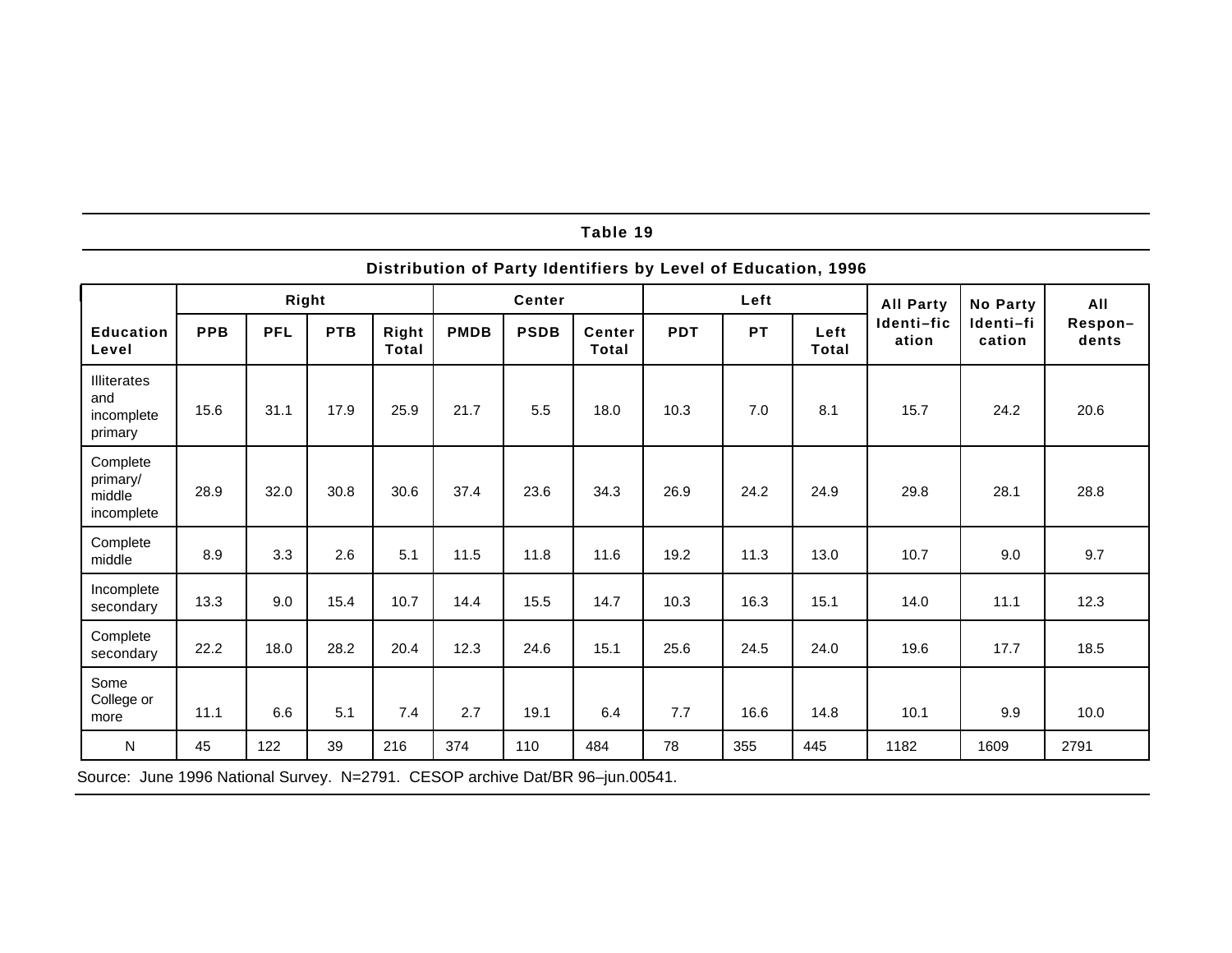|                                          | Distribution of Party Identifiers by Household Income, 1996 |                          |            |                |             |               |                        |            |           |               |                                        |                                        |                         |  |  |
|------------------------------------------|-------------------------------------------------------------|--------------------------|------------|----------------|-------------|---------------|------------------------|------------|-----------|---------------|----------------------------------------|----------------------------------------|-------------------------|--|--|
|                                          |                                                             |                          | Right      |                |             | <b>Center</b> |                        |            | Left      |               |                                        |                                        |                         |  |  |
|                                          | <b>PPB</b>                                                  | <b>PFL</b>               | <b>PTB</b> | Right<br>Total | <b>PMDB</b> | <b>PSDB</b>   | <b>Center</b><br>Total | <b>PDT</b> | <b>PT</b> | Left<br>Total | <b>All Party</b><br><b>Identifiers</b> | <b>No Party</b><br>Identi-fi<br>cation | All<br>Respon-<br>dents |  |  |
| up to 2 mininum<br>salaries <sup>a</sup> | $31.1^{b}$                                                  | 38.5                     | 17.9       | 32.4           | 30.2        | 16.4          | 27.1                   | 20.5       | 17.2      | 18.9          | 25.0                                   | 28.3                                   | 26.9                    |  |  |
| $2 - 5$                                  | 22.2                                                        | 21.3                     | 33.3       | 24.1           | 32.1        | 22.7          | 30.0                   | 25.6       | 22.8      | 23.1          | 26.0                                   | 26.7                                   | 26.4                    |  |  |
| $5 - 10$                                 | 33.3                                                        | 23.8                     | 20.5       | 25.5           | 22.2        | 21.8          | 22.1                   | 21.8       | 27.9      | 26.7          | 24.6                                   | 23.7                                   | 24.1                    |  |  |
| $10 - 20$                                | 8.9                                                         | 4.1                      | 12.8       | 7.4            | 9.4         | 24.5          | 12.8                   | 20.5       | 20.6      | 20.0          | 14.6                                   | 10.8                                   | 12.4                    |  |  |
| $20 - 50$                                | 4.4                                                         | 7.4                      | 10.3       | 6.9            | 4.3         | 12.7          | 6.2                    | 5.1        | 6.2       | 5.8           | 6.3                                    | 4.8                                    | 5.5                     |  |  |
| 50 and more                              | $\qquad \qquad -$                                           | $\overline{\phantom{m}}$ | 2.6        | 0.5            | 0.5         | 0.9           | 0.6                    | 1.3        | 3.4       | 2.9           | 1.5                                    | $2.2^{\circ}$                          | 1.9                     |  |  |
| N                                        | 45                                                          | 122                      | 39         | 216            | 374         | 110           | 484                    | 78         | 355       | 445           | 1182                                   | 1609                                   | 2791                    |  |  |

<sup>a</sup> In 1996 the national minimum salary was equivalent to US \$112.

 $\textsuperscript{b}$  Percentages do not necessarily add up to 100 because some respondents did not provide an income level.

Source: June 1996 National Survey. N=2791. CESOP archive Dat/BR 96–jun.00541.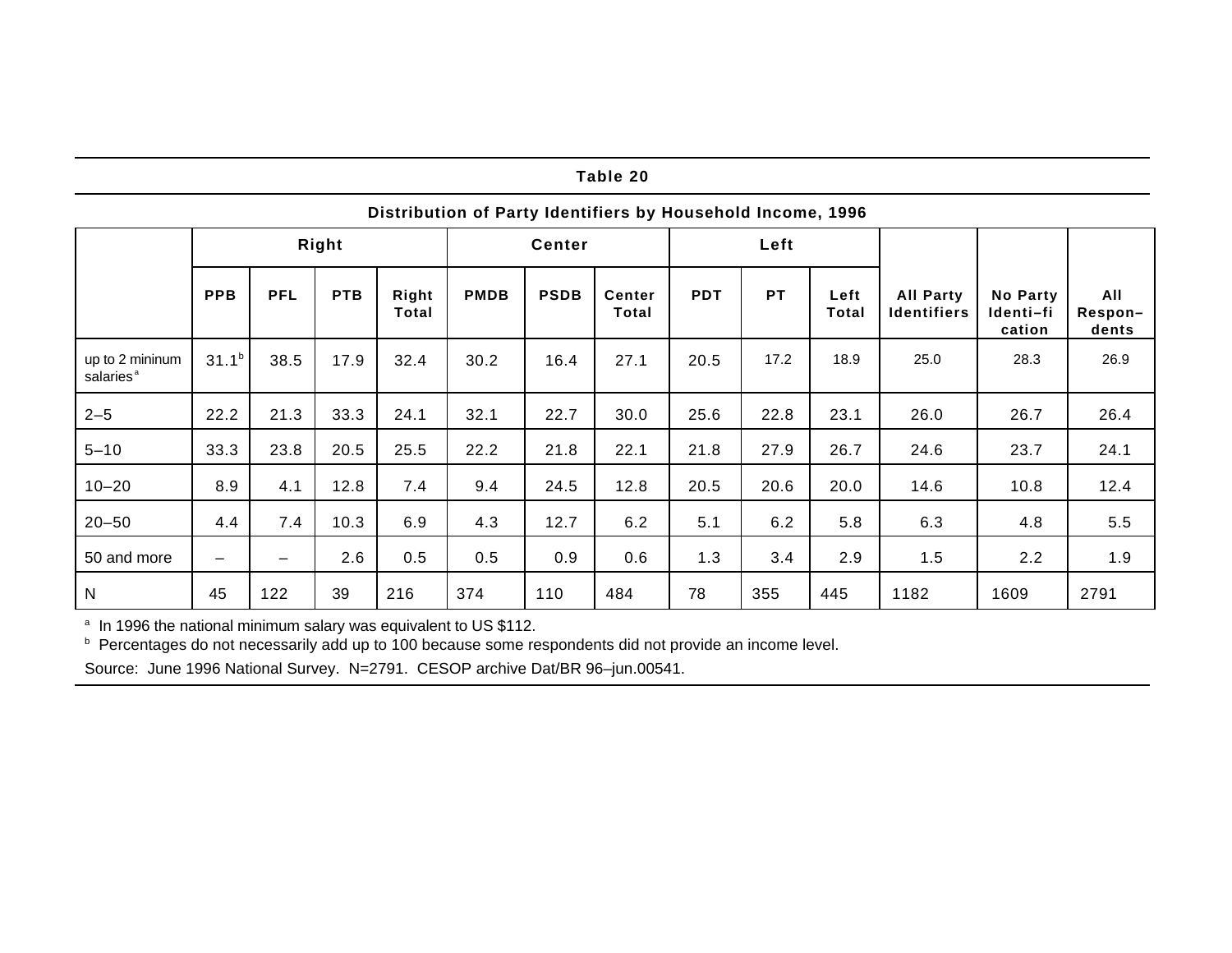|           | Distribution of Party Identifiers by Gender and by Race/Ethnicity, 1996 |         |            |                |             |               |                        |            |           |               |                          |                      |                |  |
|-----------|-------------------------------------------------------------------------|---------|------------|----------------|-------------|---------------|------------------------|------------|-----------|---------------|--------------------------|----------------------|----------------|--|
|           |                                                                         |         | Right      |                |             | <b>Center</b> |                        |            | Left      |               | <b>All Party</b>         | <b>No Party</b>      | AII            |  |
| By gender |                                                                         | PPB PFL | <b>PTB</b> | Right<br>Total | <b>PMDB</b> | <b>PSDB</b>   | <b>Center</b><br>Total | <b>PDT</b> | <b>PT</b> | Left<br>Total | Identifiers <sup>a</sup> | Indenti-f<br>ication | Respon<br>ents |  |
| male      | 62.2                                                                    | 63.9    | 51.3       | 61.1           | 62.8        | 64.5          | 63.2                   | 56.4       | 53.2      | 54.2          | 59.0                     | 43.6                 | 50.1           |  |
| female    | 37.8                                                                    | 36.1    | 48.7       | 38.9           | 37.2        | 35.5          | 36.8                   | 43.6       | 46.8      | 45.8          | 41.0                     | 56.4                 | 49.9           |  |
| N         | 45                                                                      | 122     | 39         | 216            | 374         | 110           | 484                    | 78         | 355       | 445           | 1182                     | 1609                 | 2791           |  |
|           |                                                                         |         |            |                |             |               |                        |            |           |               |                          |                      |                |  |

white | 77.8 | 53.3 | 79.5 | 62.5 | 61.5 | 66.4 | 62.6 | 71.8 | 62.5 | 63.8 | 63.4 | 63.5 |

black — 8.2 — 5.6 4.5 6.4 5.0 7.7 6.2 6.3 6.6 6.8 6.3

Asian — 2.5 2.6 1.9 1.3 0.9 1.2 — 2.5 2.0 1.6 1.4 1.5

mulato 17.8 35.2 17.9 28.7 31.6 26.4 30.4 20.5 27.9 27.2 28.7 27.2 27.9

Indian | 4.4 | 0.8 | - | 1.4 | 0.5 | -- | 0.4 | -- | 0.6 | 0.4 | 0.6 | 0.9 | 0.8 |

**Respon–d ents**

**Table 21**

N 45 122 39 216 374 110 484 78 355 445 1182 1609 2791

a Some columns do not total 100.0% because racial/ethnic information is missing for ten respondents.

Source: June 1996 National Survey. N=2791. CESOP archive Dat/BR 96–jun.00541

**By race/** ethnicity<sup>a</sup>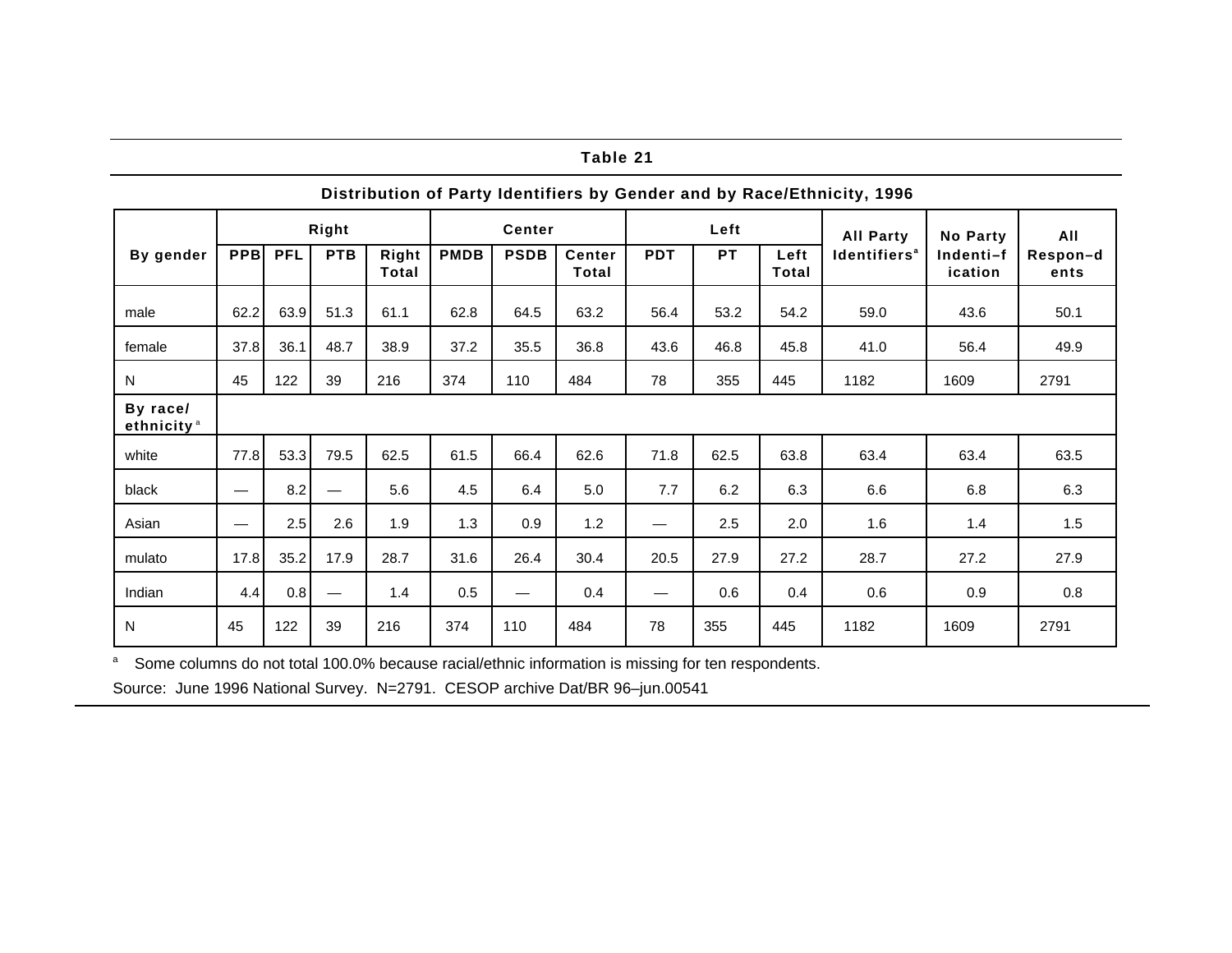| Table 22                       |                     |                            |                                   |                        |                      |                        |                                   |                                                                            |                                   |                        |                                   |                       |                      |                     |                            |
|--------------------------------|---------------------|----------------------------|-----------------------------------|------------------------|----------------------|------------------------|-----------------------------------|----------------------------------------------------------------------------|-----------------------------------|------------------------|-----------------------------------|-----------------------|----------------------|---------------------|----------------------------|
|                                |                     |                            |                                   |                        |                      |                        |                                   | Social Bases of Party Identifiers, 1996 (Multivariate Logistic Regression) |                                   |                        |                                   |                       |                      |                     |                            |
| Model no.:                     | $\mathbf{1}$        | $\overline{2}$             | $\mathbf{3}$                      | 4                      | 5                    | 6                      | $\overline{7}$                    | 8                                                                          | 9                                 | 10                     | 11                                | $12$                  | 13                   | 14                  | 15                         |
| Dep.<br>$Var. - 1$             | no ident            | All conser.<br>identifiers | All conser.<br>identifiers        | all cons<br>idr's      | all cons<br>idr's    | PPBident               | PPBident                          | PFLident                                                                   | PFLident                          | PTBident               | PTBident                          | <b>PPB</b>            | <b>PFL</b>           | PPB                 | All conser.<br>identifiers |
| Dep.<br>$Var. - 0$             | all party<br>id'rs  | all other<br>pty id'rs     | smpl of all<br>other pty<br>id'rs | all<br>center<br>idr's | all left<br>idr's    | all other<br>pty id'rs | smpl of<br>all other<br>pty id'rs | all other<br>pty id'rs                                                     | smpl of<br>all other<br>pty id'rs | all other<br>pty id'rs | smpl of<br>all other<br>pty id'rs | <b>PFL</b>            | <b>PTB</b>           | <b>PTB</b>          | all other<br>pty id'rs     |
| $\overline{\mathsf{N}}$        | 2791                | 1158                       | 627                               | 687                    | 643                  | 1158                   | 145                               | 1158                                                                       | 348                               | 1158                   | 114                               | 161                   | 154                  | 83                  | 1158                       |
| CHI Sq.<br>(sig)               | 111.051<br>(.0001)  | 66.517<br>(.0001)          | 45.118<br>(.0001)                 | 24.945<br>(.0151)      | 128.377<br>(.0001)   | 46.815<br>(.0001)      | 27.578<br>(.0064)                 | 116.460<br>(.0001)                                                         | 95.743<br>(.0001)                 | 17.532<br>(.1307)      | 12.782<br>(.3078)                 | 63.721<br>(.0001)     | 61.895<br>(.0001)    | 26.229<br>(.0060)   | 20.284<br>(.0093)          |
| Overall<br><b>Prediction</b>   | 58.51%              | 81.95%                     | 68.10%                            | 70.31%                 | 74.96%               | 96.20%                 | 70.37%                            | 89.98%                                                                     | 75.57%                            | 96.72%                 | 68.42%                            | 83.85%                | 84.42%               | 75.90%              | 81.87%                     |
| Income                         |                     |                            |                                   |                        |                      | $-.2134$<br>(.1880)    | $-.4135$<br>(.0645)               |                                                                            |                                   |                        |                                   | $-.3324$<br>(.1455)   |                      |                     | $-.1360$<br>(.0658)        |
| <b>Education</b>               |                     |                            |                                   |                        | $-.1201$<br>(.0583)  | .1852<br>(.0815)       | .2385<br>(.0780)                  |                                                                            |                                   |                        | $-.1935$<br>(.1485)               |                       |                      | .2367<br>(.1516)    |                            |
| <b>Black</b>                   |                     |                            |                                   |                        |                      |                        |                                   |                                                                            |                                   |                        |                                   |                       |                      |                     |                            |
| Asian                          |                     |                            |                                   |                        |                      |                        |                                   |                                                                            |                                   |                        |                                   |                       | $-2.5835$<br>(.0688) |                     |                            |
| <b>Mulatto</b>                 |                     |                            |                                   |                        | $-.3261$<br>(.1583)  |                        |                                   |                                                                            |                                   | $-.8434$<br>(.0740)    | $-.9695$<br>(.1070)               |                       |                      |                     |                            |
| Indigenous                     |                     |                            |                                   |                        |                      | 1.9978<br>(.0276)      |                                   |                                                                            |                                   |                        |                                   |                       |                      |                     |                            |
| <b>Sex</b><br>$(M = 0; F = 1)$ | .6072<br>(.0001)    |                            |                                   |                        |                      |                        |                                   |                                                                            |                                   |                        | 5987<br>(.1877)                   |                       | $-1.6672$<br>(.0072) | $-.8556$<br>(.1266) |                            |
| County<br><b>Size</b>          |                     | $-.4332$<br>(.0001)        | $-.4203$<br>(.0001)               | $-.2116$<br>(.0430)    | $-.6875$<br>(.0001)  | $-.4503$<br>(.0299)    | $-.4781$<br>(.0711)               | $-.7621$<br>(.0001)                                                        | $-.9012$<br>(.0001)               | .2425<br>(.1858)       | .3245<br>(.1907)                  | .5597<br>(.0886)      | $-1.5055$<br>(.0001) | $-.8355$<br>(.0104) | <b>Not</b><br>included     |
| Age                            | .0124<br>(.0001)    | .0160<br>(.0041)           | .0195<br>(.0021)                  | .0131<br>(.0284)       | .0229<br>(.0011)     |                        |                                   | .0149<br>(.0443)                                                           | .0195<br>(.0418)                  | .0163<br>(.1456)       |                                   |                       |                      |                     | .0148<br>(.0065)           |
| South                          | $-.2328$<br>(.1210) |                            |                                   |                        | $-.8774$<br>(.0182)  | 1.0303<br>(.0589)      |                                   | $-1.4672$<br>(.0060)                                                       | $-1.5496$<br>(.0111)              |                        |                                   | 2.5268<br>(.0021)     |                      | 1.3324<br>(.1288)   | <b>Not</b><br>included     |
| <b>Southeast</b>               | $-.2099$<br>(.1051) | $-.5538$<br>(.0473)        | $-.6746$<br>(.0347)               |                        | $-1.0644$<br>(.0016) |                        |                                   | $-.6902$<br>(.0752)                                                        |                                   |                        |                                   |                       | $-1.1079$<br>(.1617) |                     | <b>Not</b><br>included     |
| <b>Northeast</b>               | $-.6582$<br>(.0001) | .4032<br>(.1398)           |                                   | .4398<br>(.1319)       |                      |                        |                                   | .8899<br>(.0128)                                                           | .9557<br>(.0321)                  | $-.8734$<br>(.1451)    |                                   | $-.1.2847$<br>(.0987) | 1.4873<br>(.0669)    |                     | <b>Not</b><br>included     |

Source: June 1996 National Survey. N=2791. CESOP archive Dat/BR 96–jun.00541. Only coefficients significant at .20 or higher are reported.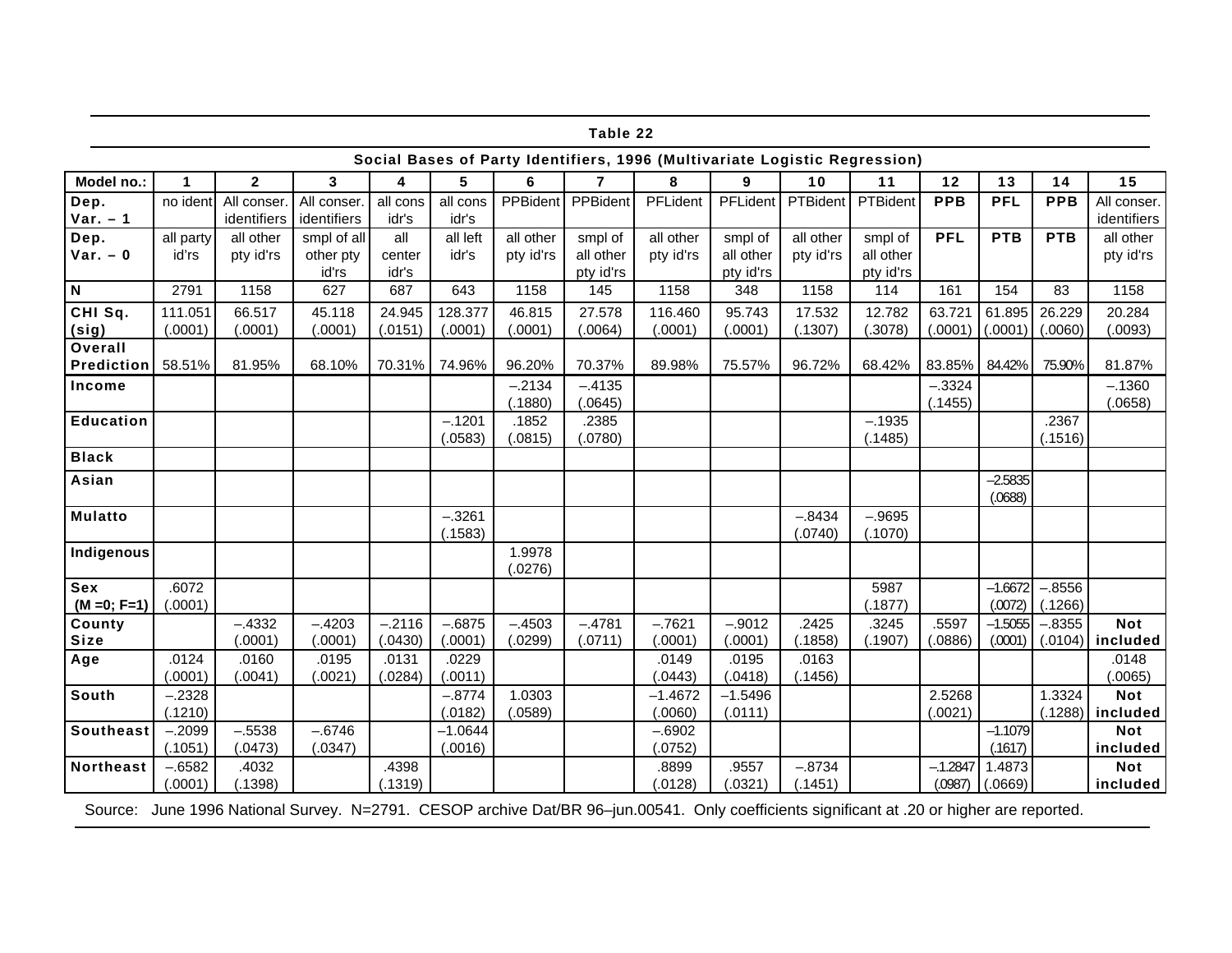| Voting Preferences in the 1989 Presidential Election (Logistic Regression) |                     |                     |                     |                        |                      |                      |                     |                         |                        |  |  |
|----------------------------------------------------------------------------|---------------------|---------------------|---------------------|------------------------|----------------------|----------------------|---------------------|-------------------------|------------------------|--|--|
| Model no.:                                                                 | 1                   | $\mathbf{2}$        | 3                   | 4                      | $5\phantom{.0}$      | 6                    | $\overline{7}$      | 8                       | 9                      |  |  |
| Dep.<br>$Var. = 1$                                                         | <b>Conserv</b>      | <b>Conserv</b>      | <b>Conserv</b>      | <b>Collor</b><br>(PRN) | Collor<br>(PRN)      | Collor<br>(PRN)      | Collor<br>(PRN)     | <b>Collor</b><br>(PRN)  | <b>Collor</b><br>(PRN) |  |  |
| Dep.<br>$Var. = 0$                                                         | <b>All Others</b>   | <b>Center</b>       | Left                | <b>All Others</b>      | Afif<br>(PL)         | Maluf<br>(PDS)       | Lula<br>(PT)        | <b>Brizola</b><br>(PDT) | Covas<br>(PSDB)        |  |  |
| N                                                                          | 3267                | 2088                | 2773                | 3267                   | 1314                 | 1457                 | 1791                | 1737                    | 1544                   |  |  |
| CHI Sq.<br>(sig)                                                           | 258.055<br>(.0001)  | 141.641<br>(.0001)  | 236.235<br>(.0001)  | 452.952<br>(.0001)     | 156.061<br>(.0001)   | 259.267<br>(.0001)   | 231.636<br>(.0001)  | 333.971<br>(.0001)      | 376.152<br>(.0001)     |  |  |
| Overall<br><b>Prediction</b>                                               | 61.89%              | 77.30%              | 63.36%              | 67.52%                 | 91.55%               | 82.98%               | 71.02%              | 74.21%                  | 82.38%                 |  |  |
| Income                                                                     | .1188<br>(.0012)    |                     | .1540<br>(.0001)    |                        | $-.2589$<br>(.0095)  | $-.2963$<br>(.0001)  |                     | .1451<br>(.0137)        | $-.1738$<br>(.0121)    |  |  |
| <b>Education</b>                                                           | $-.1177$<br>(.0001) | $-.1693$<br>(.0001) | $-.0906$<br>(.0001) | $-.1835$<br>(.0001)    | $-.2658$<br>(.0001)  | $-2.003$<br>(.0001)  | $-.1073$<br>(.0005) | $-.1935$<br>(.0001)     | $-.2957$<br>(.0001)    |  |  |
| $Sex (M =$<br>$0; F = 1)$                                                  |                     |                     | .1447<br>(.0737)    |                        | $-.6463$<br>(.0028)  |                      |                     |                         | $-.3176$<br>(.0253)    |  |  |
| County<br><b>Size</b>                                                      | $-.2373$<br>(.0001) | $-.1670$<br>(.0001) | $-.2695$<br>(.0001) | $-.2168$<br>(.0001)    | $-.2265$<br>(.0005)  | $-.0637$<br>(.1502)  | $-.2858$<br>(.0001) | $-.2882$<br>(.0001)     | $-.2764$<br>(.0001)    |  |  |
| Age                                                                        | .0498<br>(.0549)    |                     | .1020<br>(.0004)    |                        | .1242<br>(.0852)     | $-.1832$<br>(.0008)  | .1834<br>(.0001)    | $-.0522$<br>(.1987)     |                        |  |  |
| <b>South</b>                                                               | $-.1896$<br>(.1064) | .3278<br>(.0985)    | $-.3676$<br>(.0033) | $-.5284$<br>(.0001)    | $-1.4701$<br>(.0001) | $-1.2684$<br>(.0012) | .8425<br>(.0001)    | $-1.6926$<br>(.0001)    |                        |  |  |
| <b>Southeast</b>                                                           |                     | $-.1991$<br>(.1867) |                     | $-.3864$<br>(.0002)    | $-.5847$<br>(.0825)  | $-1.7881$<br>(.0001) |                     | $-.5432$<br>(.0008)     | $-.7475$<br>(.0001)    |  |  |
| North/<br><b>Center-West</b>                                               | .7170<br>(.0001)    | .4333<br>(.0336)    | .8323<br>(.0001)    | .6411<br>(.0001)       |                      |                      | .9401<br>(.0001)    | .8193<br>(.0011)        | .5764 (.0358)          |  |  |

Source: November 1989 national survey. N=3650. Roper Center archive BRIBOPE89-OPP602. Only coefficients significant at .20 or higher are reported.